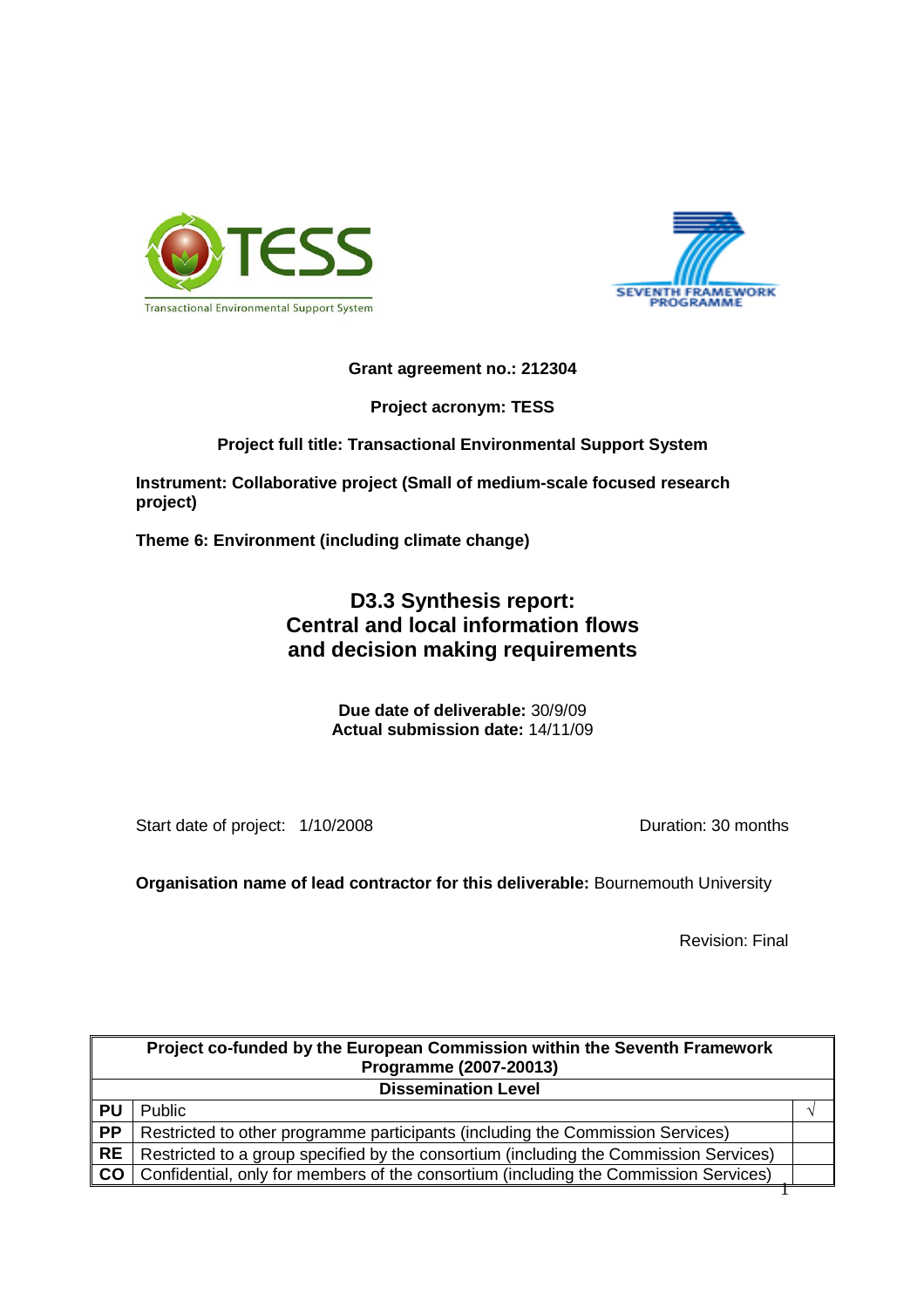## **REVISION CONTROL**

| Deliverable number    | D <sub>3</sub> .3                                                       |  |
|-----------------------|-------------------------------------------------------------------------|--|
| Deliverable name      | Central and local information flows<br>and decision making requirements |  |
| <b>WP</b> number      | З                                                                       |  |
| <b>WP responsible</b> | 2 (BU)                                                                  |  |

| <b>EDITION</b> | <b>DATE</b> | <b>PAGES</b> | <b>COMMENTARY</b> | <b>AUTHOR</b>                                                                   |
|----------------|-------------|--------------|-------------------|---------------------------------------------------------------------------------|
| Final          | 22.10.09    | 92           | All partners      | Hodder, KH, Sharp,<br>RJA, Perrella, L,<br>Butters, J, Kenward<br>RE, Ewald, J. |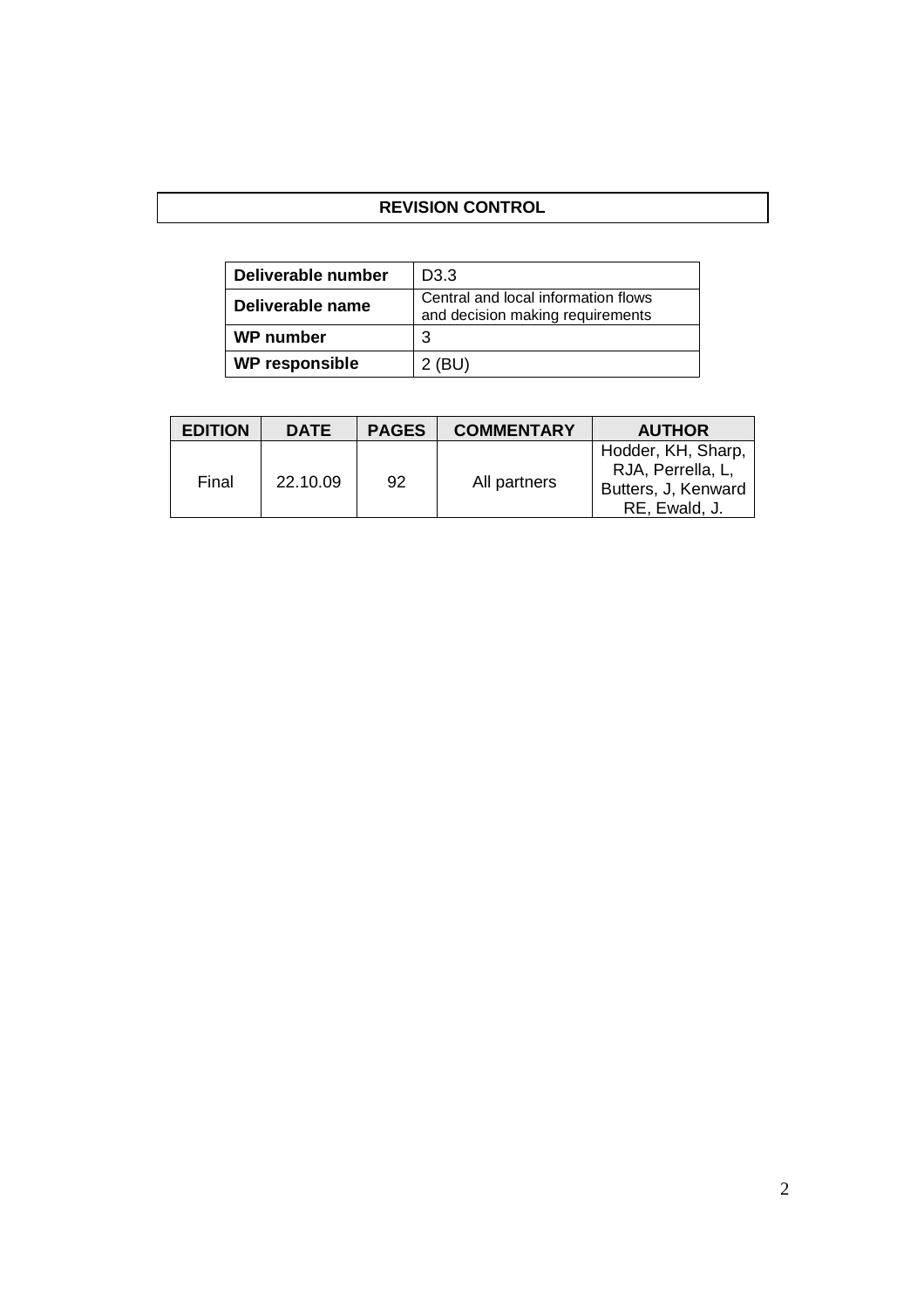## **Table of contents**

| <b>EXECUTIVE SUMMARY</b>                                                                                                                                                                                                                                                                                                                                                                                                                      | 5                          |
|-----------------------------------------------------------------------------------------------------------------------------------------------------------------------------------------------------------------------------------------------------------------------------------------------------------------------------------------------------------------------------------------------------------------------------------------------|----------------------------|
| 1 INTRODUCTION                                                                                                                                                                                                                                                                                                                                                                                                                                | 10                         |
| 2 WORK PACKAGE 2 - CENTRAL ENVIRONMENTAL INFORMATION                                                                                                                                                                                                                                                                                                                                                                                          | 11                         |
| 2.1 Introduction to Work Package 2                                                                                                                                                                                                                                                                                                                                                                                                            | 11                         |
| 2.1.1 Procedure and timetable                                                                                                                                                                                                                                                                                                                                                                                                                 | 12                         |
| 2.2. Background                                                                                                                                                                                                                                                                                                                                                                                                                               | 13                         |
| 2.2.1 Policy and legislation at the EU level                                                                                                                                                                                                                                                                                                                                                                                                  | 13                         |
| 2.2.2 The EIA Directive and its amendments                                                                                                                                                                                                                                                                                                                                                                                                    | 14                         |
| 2.2.3 Summary of the EIA Directive                                                                                                                                                                                                                                                                                                                                                                                                            | 14                         |
| 2.2.4 Commission Review of the EIA Directive in 2003                                                                                                                                                                                                                                                                                                                                                                                          | 16                         |
| 2.2.5 COWI EIA Report to the Commission of 2009                                                                                                                                                                                                                                                                                                                                                                                               | 17                         |
| 2.2.6 The SEA Directive                                                                                                                                                                                                                                                                                                                                                                                                                       | 20                         |
| 2.2.7 COWI SEA Report to European Commission of 2009                                                                                                                                                                                                                                                                                                                                                                                          | 20                         |
| 2.2.8 General considerations arising from the EIA and SEA Directives                                                                                                                                                                                                                                                                                                                                                                          | 22                         |
| 2.2.9 Current arrangements and plans at EC level                                                                                                                                                                                                                                                                                                                                                                                              | 23                         |
| 2.2.10 Related Impact Assessment Tools                                                                                                                                                                                                                                                                                                                                                                                                        | 24                         |
| 2.3 EIA, SEA and Land Use Planning in the context of biodiversity/ environmental<br>information requirements at governmental level: UK aspects as an example<br>2.3.1 Regulations in the UK implementing EIA and SEA Directives<br>2.3.2 UK official guidance on the SEA Directive<br>2.3.3 The UK land use planning system & biodiversity/environmental information<br>2.3.4 Governmental contact points and UK overall statistics for EIA's | 24<br>24<br>25<br>27<br>30 |
| 2.4 Enquiry on 'Formal' or National Level information carried out by TESS Partners                                                                                                                                                                                                                                                                                                                                                            | 31                         |
| 2.4.1 National Enquiry Template: analysis of returns                                                                                                                                                                                                                                                                                                                                                                                          | 32                         |
| 2.4.1.1 Preliminary comments on governance systems                                                                                                                                                                                                                                                                                                                                                                                            | 32                         |
| 2.4.1.2 Capabilities for assessments and planning                                                                                                                                                                                                                                                                                                                                                                                             | 32                         |
| 2.4.1.3 Governance levels for case by case approvals                                                                                                                                                                                                                                                                                                                                                                                          | 33                         |
| 2.4.1.4 Extension of EIA & SEA Directives by national laws                                                                                                                                                                                                                                                                                                                                                                                    | 35                         |
| 2.4.1.5 An overview of numbers of EIA's and SEA's annually                                                                                                                                                                                                                                                                                                                                                                                    | 36                         |
| 2.4.1.6 National compliance, sustainability and ecological infrastructure                                                                                                                                                                                                                                                                                                                                                                     | 37                         |
| 2.4.1.7 Operation of EIA Directive: Monitoring and Mitigation                                                                                                                                                                                                                                                                                                                                                                                 | 38                         |
| 2.4.1.8 EIA and Agricultural Intensification                                                                                                                                                                                                                                                                                                                                                                                                  | 38                         |
| 2.4.1.9 EIA's and NGO involvement                                                                                                                                                                                                                                                                                                                                                                                                             | 40                         |
| 2.4.1.10 Interaction of EIA with LUP system                                                                                                                                                                                                                                                                                                                                                                                                   | 41                         |
| 2.4.1.11 Formal and informal guidance on the working of EIA, SEA and LUP                                                                                                                                                                                                                                                                                                                                                                      | 42                         |
| 2.4.1.12 Availability of biodiversity information for decision making                                                                                                                                                                                                                                                                                                                                                                         | 43                         |
| 2.4.1.13 Biodiversity websites                                                                                                                                                                                                                                                                                                                                                                                                                | 43                         |
| 2.4.1.14 Biodiversity Action Plans (BAP's)                                                                                                                                                                                                                                                                                                                                                                                                    | 44                         |
| 2.4.1.15 Common Agricultural Policy (CAP) and environmental information                                                                                                                                                                                                                                                                                                                                                                       | 46                         |
| 2.5 Some preliminary conclusions                                                                                                                                                                                                                                                                                                                                                                                                              | 49                         |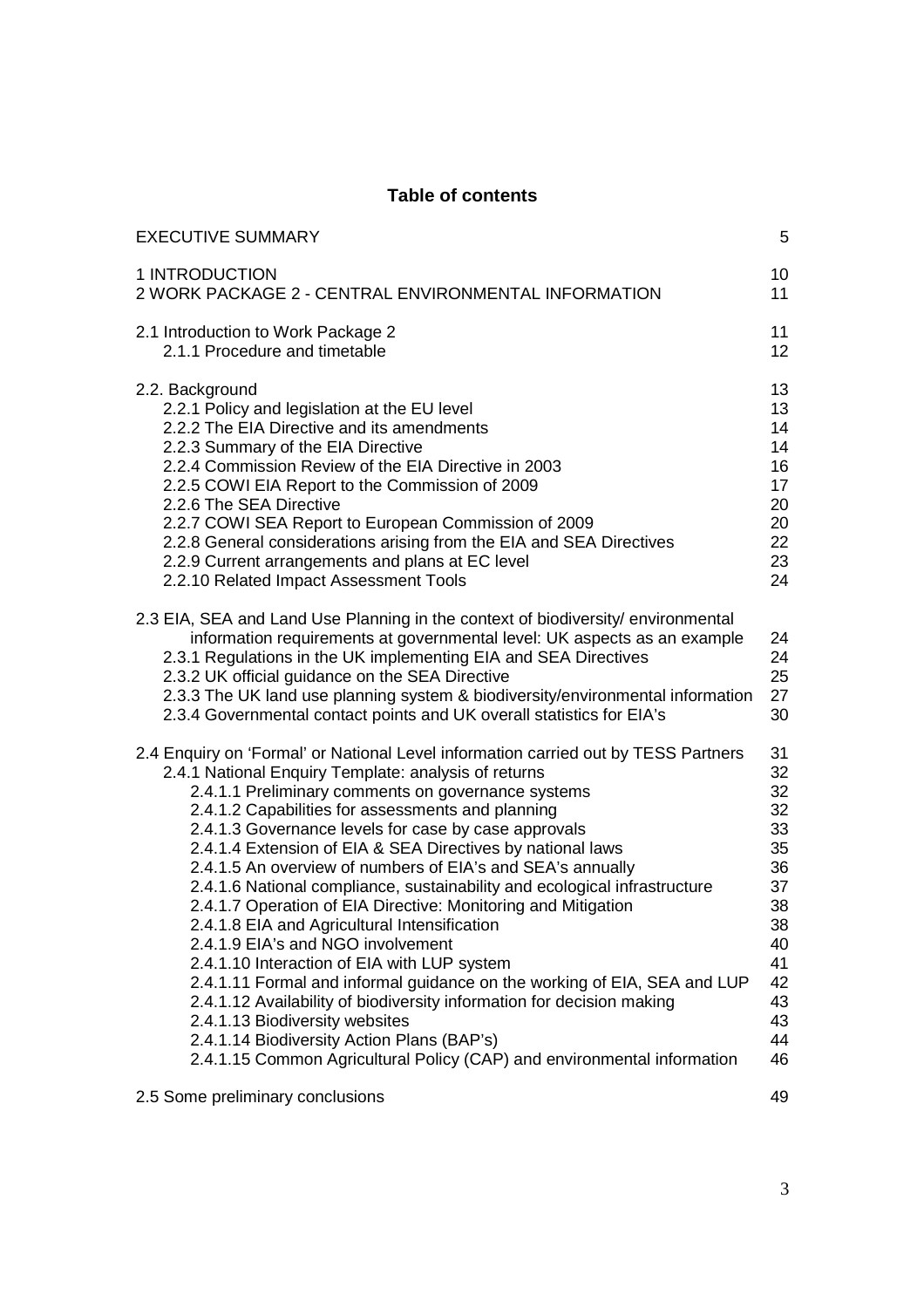| 3 WORK PACKAGE 3 - LOCAL ENVIRONMENTAL INFORMATION                                                                                                                                                                                                                                                                                                                                                                                                                                                                                                                                                                                   | 50                                                             |
|--------------------------------------------------------------------------------------------------------------------------------------------------------------------------------------------------------------------------------------------------------------------------------------------------------------------------------------------------------------------------------------------------------------------------------------------------------------------------------------------------------------------------------------------------------------------------------------------------------------------------------------|----------------------------------------------------------------|
| 3.1 Introduction and Aims                                                                                                                                                                                                                                                                                                                                                                                                                                                                                                                                                                                                            | 50                                                             |
| 3.2 Background<br>3.2.1 Environmental data availability<br>3.2.2 Environmental information for rural land management<br>3.2.3 Participation of local communities in environmental decision-making                                                                                                                                                                                                                                                                                                                                                                                                                                    | 50<br>50<br>53<br>54                                           |
| 3.3 Methods for survey and analysis<br>3.3.1 Selection of case study areas<br>3.3.1.1 Desk study<br>3.3.1.2 Structured interviews- selection of interviewees<br>3.3.1.3 Structured interviews - interview approach                                                                                                                                                                                                                                                                                                                                                                                                                   | 56<br>56<br>58<br>59<br>59                                     |
| 3.4 Results and Discussion<br>3.4.1 Characteristics of the study areas<br>3.4.2 Environmental decision-making at the local level<br>3.4.2.1 Who requires information?<br>3.4.2.2 What activities occurred in the case studies that might require                                                                                                                                                                                                                                                                                                                                                                                     | 60<br>60<br>64<br>62                                           |
| environmental information?<br>3.4.2.3 Engagement with statutory requirements for impact assessment<br>3.4.2.4 What are the key issues in environmental decision-making?<br>3.4.3 Participatory approach and community engagement<br>3.4.4 Information sources for environmental decision-making<br>3.4.5 Types of information required for environmental decision-making<br>3.4.6 The determinants of information needs<br>3.4.6.1 Requirement for EIA<br>3.4.7 Information used for environmental decision making<br>3.4.8 Availability of required data<br>3.4.9 Barriers that impede access to adequate environmental information | 65<br>68<br>68<br>70<br>74<br>76<br>79<br>80<br>81<br>83<br>85 |
| 3.5 Summary and recommendations<br>3.5.1 What are the information needs?<br>3.5.2 What determines the information needs<br>3.5.3 What information is used?<br>3.5.4 What information is needed but currently unobtainable?<br>3.5.5 What are the barriers to obtaining information?                                                                                                                                                                                                                                                                                                                                                  | 87<br>87<br>88<br>88<br>89<br>89                               |
| 3.6 Acknowledgements                                                                                                                                                                                                                                                                                                                                                                                                                                                                                                                                                                                                                 | 90                                                             |
| <b>4 REFERENCES</b>                                                                                                                                                                                                                                                                                                                                                                                                                                                                                                                                                                                                                  | 91                                                             |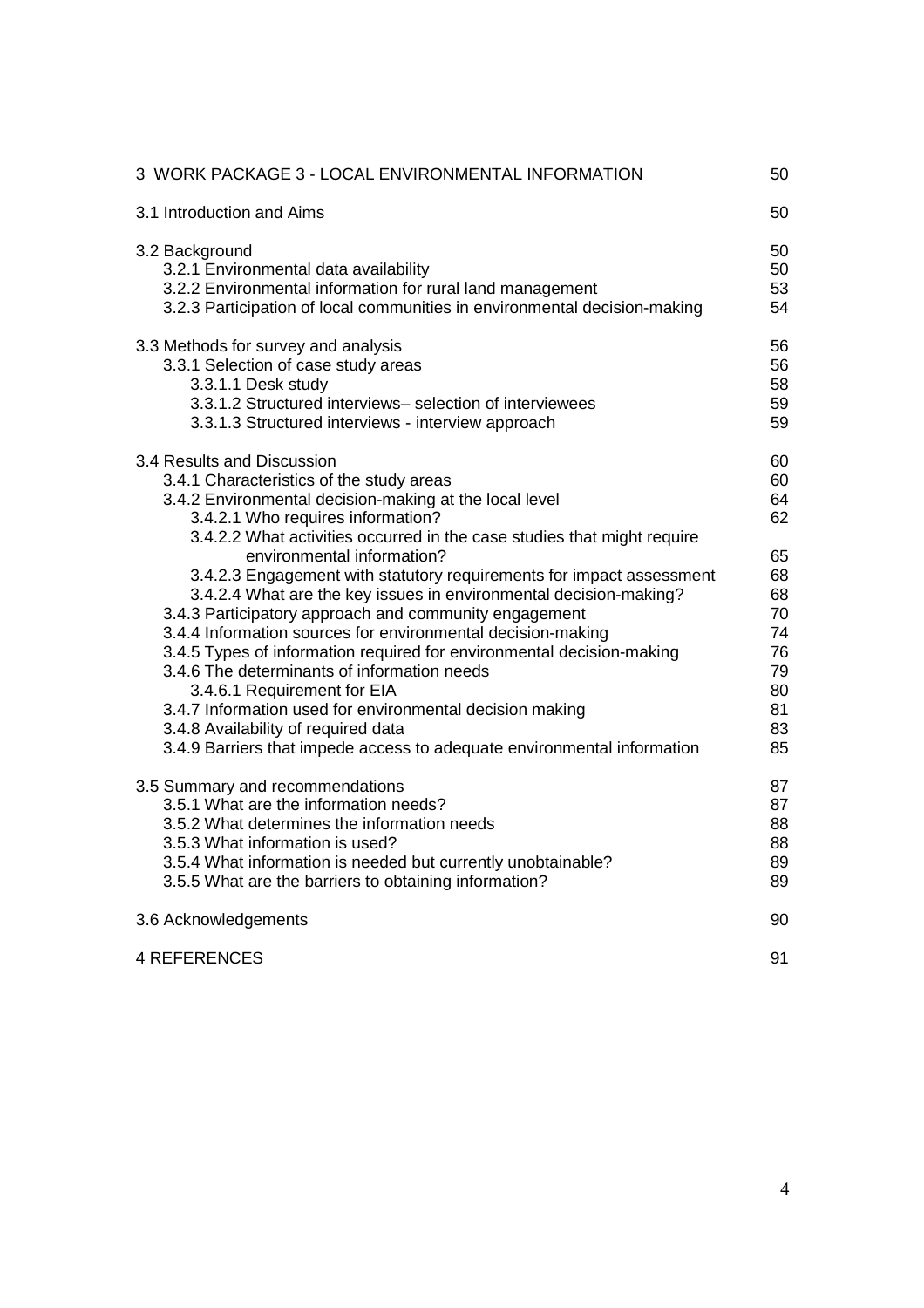#### **Executive summary**

#### **Introduction**

TESS aims to assist the integration of information about biodiversity and related environmental matters from the local level into planning and land-use decisions. At the same time it aims to encourage local people to collect such information in order to maintain and restore biodiversity ecosystem services. To achieve these aims, a decision support system will be designed to exchange information required in environmental assessments at all levels for information that benefits local recreation and livelihoods.The purpose of the first two scientific Work Packages (WP's) was to assess the demand for information by describing flows qualitatively, through enquiry into formal top-down requirements in WP2 and for informal needs at local level in WP3.

#### **Work Package 2: central environmental information**

WP2 had as its main objective to identify information needs of government for SEA, SIA and other aspects of biodiversity conservation and sustainable development and how that information was obtained. After preliminary analysis it was decided to focus on (Environmental Impact Assessment) EIA and Strategic Environmental Assessment (SEA) but also to include information needs related to biodiversity as it interacts both with land use planning LUP), with the operation of the EU Common Agricultural Policy (CAP) and agricultural policy generally, and with Biodiversity Action Plans (BAPs) under Article 6 of the Convention on Biological Diversity (CBD).

Ensuring that the environmental impact of major actions which lie in the future is assessed before they are given the go-ahead is a fundamental aspect of EU policy. In the case of projects this is given effect by the EIA Directive of 1985 as amended. It requires that relevant environmental information is to be presented by the developer, that official bodies concerned with the environment are consulted, that where impacts are negative mitigation measures are considered, that the public are able to contribute to the process and that implemented projects are to be monitored. Although some major projects must always receive EIA, member states are given considerable flexibility in setting the thresholds for EIA to apply to a wide range of other categories, including the conversion of semi-natural or uncultivated land into intensive agriculture, which could be important for biodiversity.

The Commission is required to review the implementation of the EIA Directive by member states every five years and the findings of the most recent reviews (2003 and 2009) are summarised. After initial teething problems the Directive is considered by the Commission to be working satisfactorily across the EU-27.

The SEA Directive (2001) applies the same policy to plans and programmes of an official character, i.e. in the public rather than the private sector. There are some minor variations in the requirements, notably relating to the presentation of alternatives. The plans and programmes can relate to a wide variety of sectors though most SEA's are carried out in the case land use planning frameworks. The first Commission-led review of the SEA Directive (2009) concludes that the Directive is still bedding down but is making a positive contribution to environmental policy. A lack of guidance on predicting impacts and variations in the availability of relevant information at an appropriate scale are noted. Information about the number of SEA's being carried out in each member state is patchy, but it is clear that wide and mostly unexplained variations exist.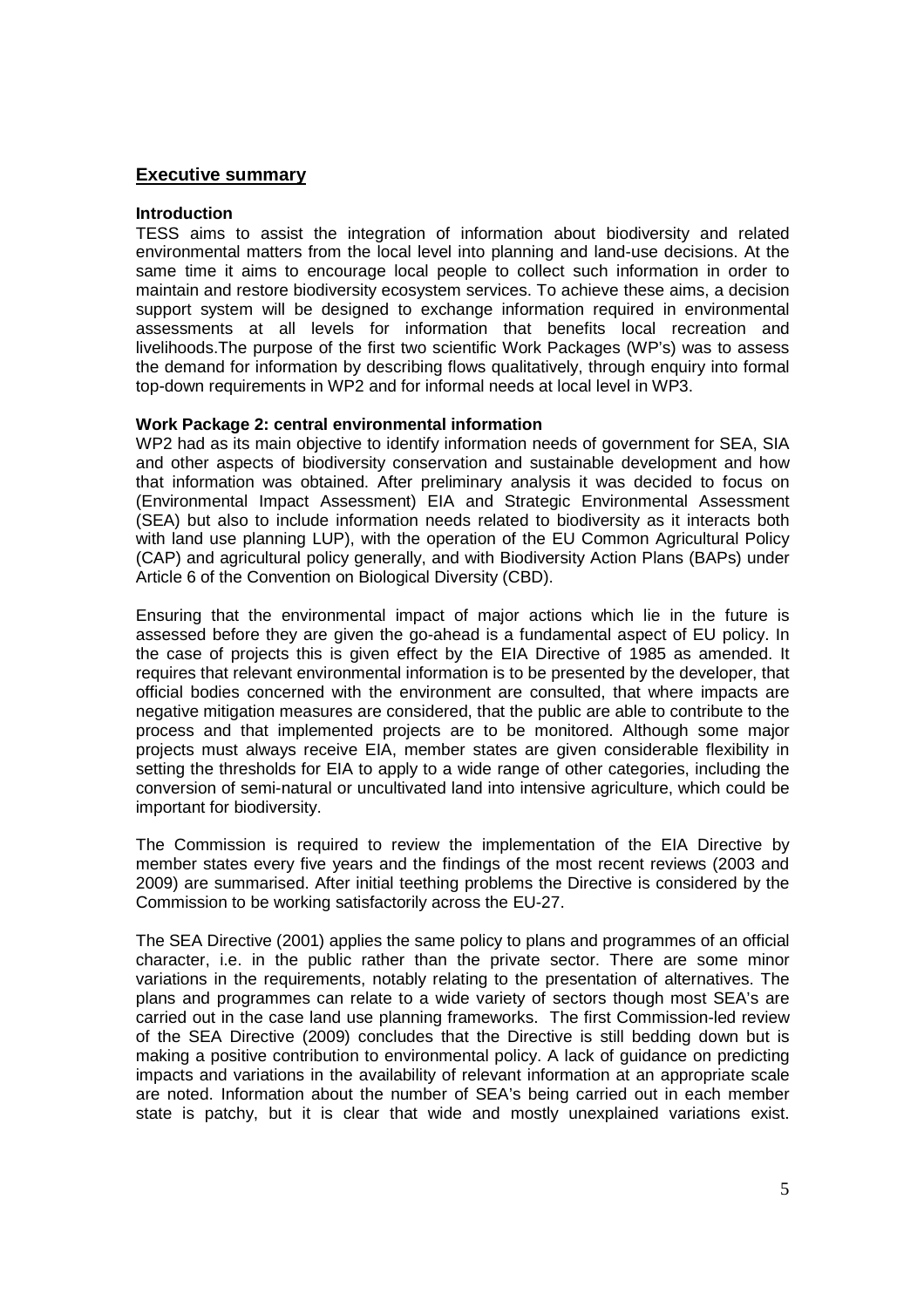Monitoring of plans and programmes which have been subject to SEA appears to be weak or non-existent.

These EU instruments are studied in more detail in the case of their implementation via government regulations in the UK. In particular official guidance to responsible authorities and to the interested public, as well as guidance from experts and NGO's, is described and found to contain a wealth of information about environmental and biodiversity data sources, including websites. The requirements for biodiversity information to be available for the land use planning system, the information resources to be derived from Biodiversity Action Plans (BAP's) at various levels and the input of information into Common Agricultural Policy (CAP) environmental regimes are also described. This analysis was then used to devise an enquiry into information used for central purposes across a further eight countries where there were TESS partners.

#### **National level enquiry**

A national level enquiry template was devised in consultation with partners, returns being received and analysed between June and October 2009. It was found that EIA, SEA and CAP legislation was generally transposed into domestic law at national level where landuse planning law was also made, but that approvals for projects, plans and support were generally at subordinate levels where EIA and LUP were concerned. Some countries have applied EIA and SEA more widely than required by the Directives. Monitoring of approved projects was either mandatory or encouraged and was the responsibility of the developer reporting either to specialist national authorities or to those giving the original approval. Information (or lack of it) about numbers of EIA's and SEA's carried out annually corresponded with the findings of the Commission reviews. Thresholds for the application of the EIA provisions on conversion of land for agricultural intensification varied considerably, but appeared in any case to be little used. In all countries NGO's were involved with some EIA cases, but this was mainly national NGO's: regional and local levels were much less represented. In all countries the LUP system took account of biodiversity conservation and in some cases ecological connectivity. Official and informal guidance on EIA and SEA was widespread and most examples pointed to relevant data sources, including those for biodiversity. Websites containing such data were generally available, with protected species and area lists being universal but baseline and trend data on species populations and habitat area much less common.

All but one country had implemented national BAP's, but only the UK had significant numbers of sub-national and local plans including locally generated monitoring data. When looking at CAP requirements for biodiversity information the enquiry found that only a minority of countries had moved entirely to area-based payments subject to crosscompliance and that only one of these required environmental data in advance of making payments, though all required subsequent checks. Most operated agri-environment schemes involving higher level payments but in half of cases these were confined to Natura 2000 or other protected areas.

#### **Provisional conclusions from Work Package 2**

Provisional conclusions from these studies include concerns about the wide variation in the numbers of EIA's by country which are not explained by their relative size, the lack of any measures to ensure consistent quality in the environmental information used in assessments and the failure to make the information assembled available for ongoing environmental monitoring. While biodiversity data for decision making is freely available on the internet, and therefore accessible, the coverage and quality are variable,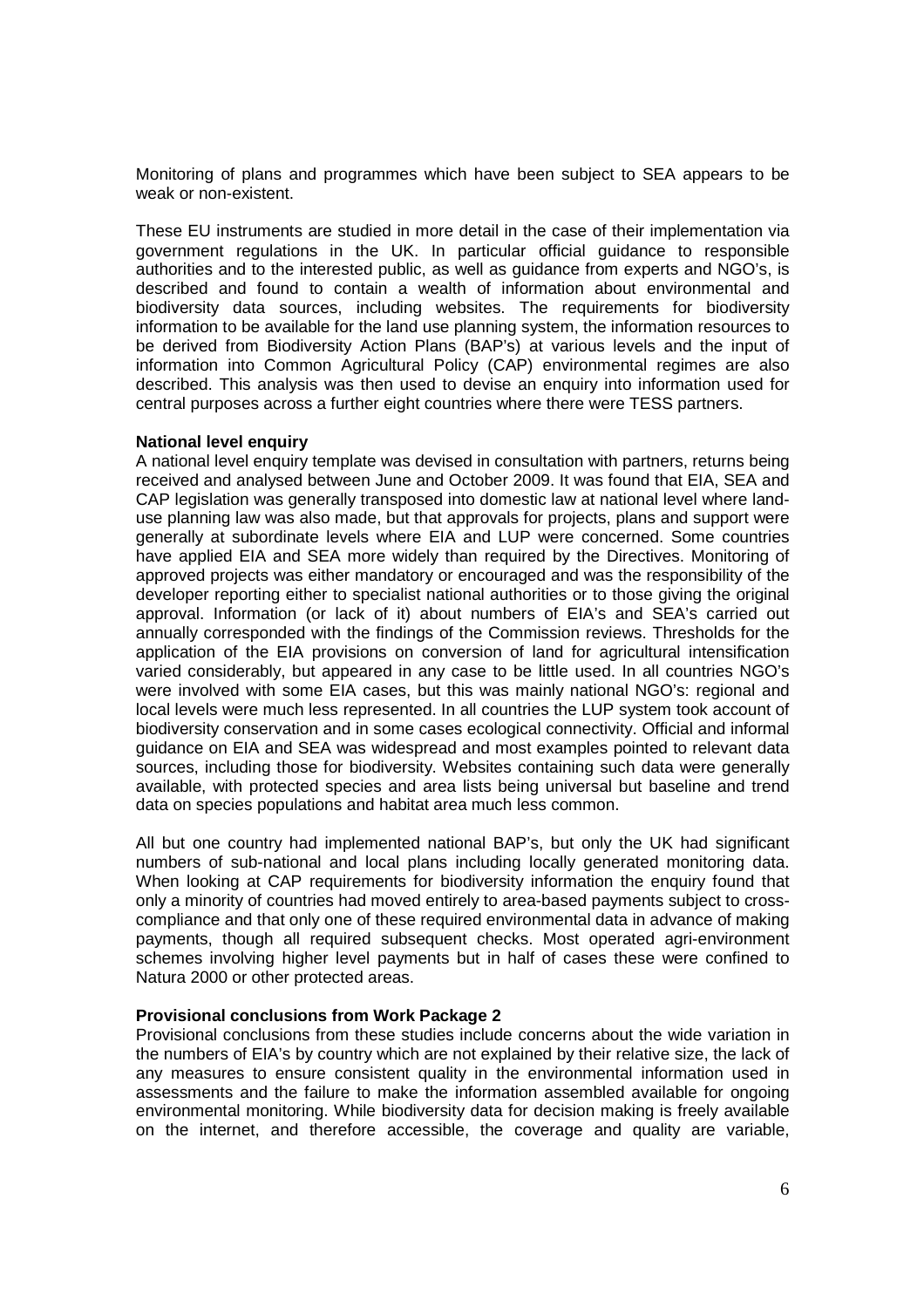especially in relation to the local level. There is a lack of high level policy responsibility for ensuring the adequacy of such data for achieving environmental objectives, although the INSPIRE Directive (2007 EC) is a major effort towards achieving this at European Union level.

#### **Work Package 3: local environmental information**

TESS Work Package 3 (WP3) was designed to gather information at the local level, in rural areas, to complement the information collected concerning the national level in TESS WP2. This local enquiry gathered data from 9 case study areas, in 8 countries, to characterise the use of information on biodiversity and ecosystem services in the environmental decision making process. Conducting the survey across the TESS partner countries allowed the consortium to research local requirements across a range of governance systems and bioregions in EU and accession states.

At the local level, the decisions include formal processes like SEA and EIA, as in WP2, but also local planning applications, and the myriad informal decisions made by communities and individuals that are small-scale individually, but summate to change the environment.

The enquiry at local level therefore considered (i) local administrations involved in formal assessment and planning decisions, including participatory processes, and informal decisions for managing public land or guiding community actions; and (ii) informal decisions by local stakeholders.

The enquiry addresses the following questions relating to the flow of information on biodiversity and ecosystem services at the local level:

- What are the information needs?
- What determines the information needs?
- What information is used?
- What information is needed but currently unobtainable?
- What are the barriers to obtaining information?

Analysis of the survey data addresses these questions across the sample of countries. It also provides preliminary insights into the potential for analysis of the relationships between the utilization of such information, and key differences between the case study areas. Such differences might include their environmental governance, the nature and extent of community participation, land-use, and status in terms of biodiversity conservation. These insights, and accompanying critique of the survey methods, will be used to plan and develop the following work packages of this project.

#### **Local level enquiry**

Researchers in each of the partner countries completed desk studies and a series of structured interviews to characterise the TESS case study areas and to evaluate the supply and demand of environmental information and its use in decision-making for activities that affect biodiversity and related environmental concerns. The case study areas were all situated in rural areas but were selected to represent a range of governance systems and landscape types.

For each case study area, the TESS partners identified the two lowest tiers of government and at least six local stakeholders from distinct sectors (e.g. forestry and farming) who would all be involved, in some way, in environmental decision-making. At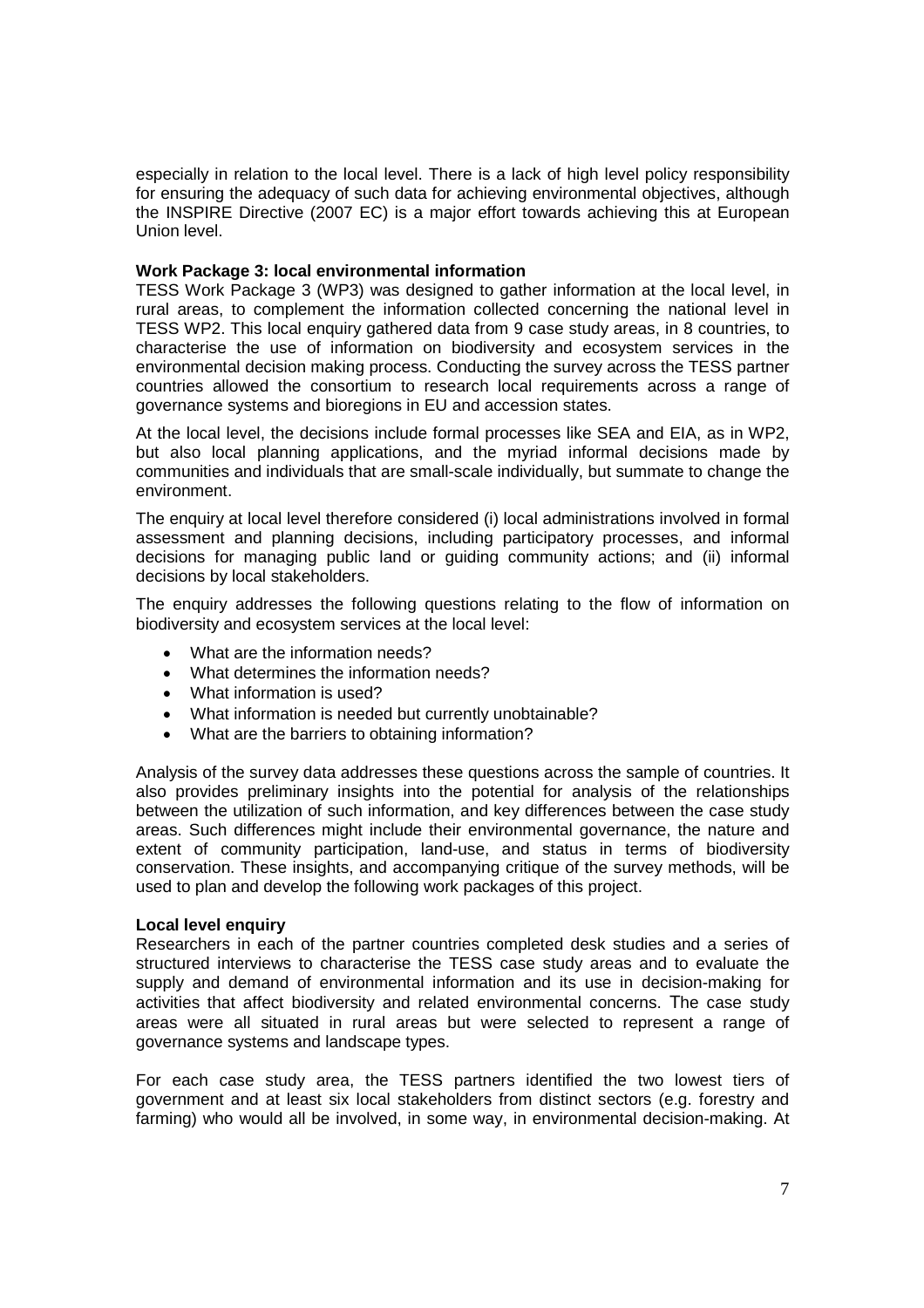the same time as seeking to represent a range of conditions, efforts were made to find tiers of government and stakeholder representatives that were as equivalent as possible between countries. Each TESS partner country produced a 'synopsis' document giving textual detail on relevant aspects of the systems of local governance for environmental decision-making, the availability of suitable data to inform these decisions and information on communications and community engagement. These summaries also provided details of the environmental and social characteristics of each case study area.

Each TESS partner also conducted a series of structured interviews with selected government and community representatives within their case study. Interviewees were selected from the two tiers of local government. Partners were guided to seek both officials and elected representatives where relevant in order to obtain responses with a good potential for reflecting the circumstances in that area. In order to survey the functions of stakeholders in the community in environmental decision-making, a sample of individuals were found and interviewed within each case study area.

#### **Provisional conclusions from Work Package 3**

An important caveat to interpretation of the result from WP3 is that they represent a pilot stage in the TESS project leading to a much more extensive survey in TESS WP5. They are therefore based on a small sample of case studies and it is the range of responses that is generally of more interest than other statistics (such as averages) that would require a much larger sample.

The survey found that all groups of interviewees spent a substantial proportion of time considering environmental matters when making management decisions although the greatest needs for environmental information were in government, naturewatching/reserve management and forestry. The demand for environmental information varied between the groups of interviewees but almost all categories of information that were surveyed (biodiversity and ecosystem services) were required to some degree. Notably information on heritage conservation was an exception. Information on physical hazards such as flood and fire risk, biodiversity and tourism capacity were key issues for local governments across the case studies. In particular, Tier 1 (the lowest level of government) tended to put more priority and need more information on ecosystem services and socio-economic considerations generally than Tier 2, which was in turn more focussed on biodiversity issues than Tier 1.

All of the possible 'drivers' that might determine information needs that were identified in the survey were rated as important factors by the interviewees from all sectors. These included a statutory requirement to inform management decisions, a need for information for local policy formulation and a need to inform management decisions. Despite recognition of the importance of statutory requirements in driving information needs; local government interviewees tended to report a fairly low level of direct involvement in EIA and, especially SEA processes. This was particularly notable in the most local level of government (Tier 1). Nevertheless, the relatively low requirement reported for specific data types to inform EIA that was reported by Tier 2 as well as Tier 1 was a little surprising.

The number of decisions being made might also drive information needs. When viewed in terms of the area managed, it was evident that the individual stakeholders in the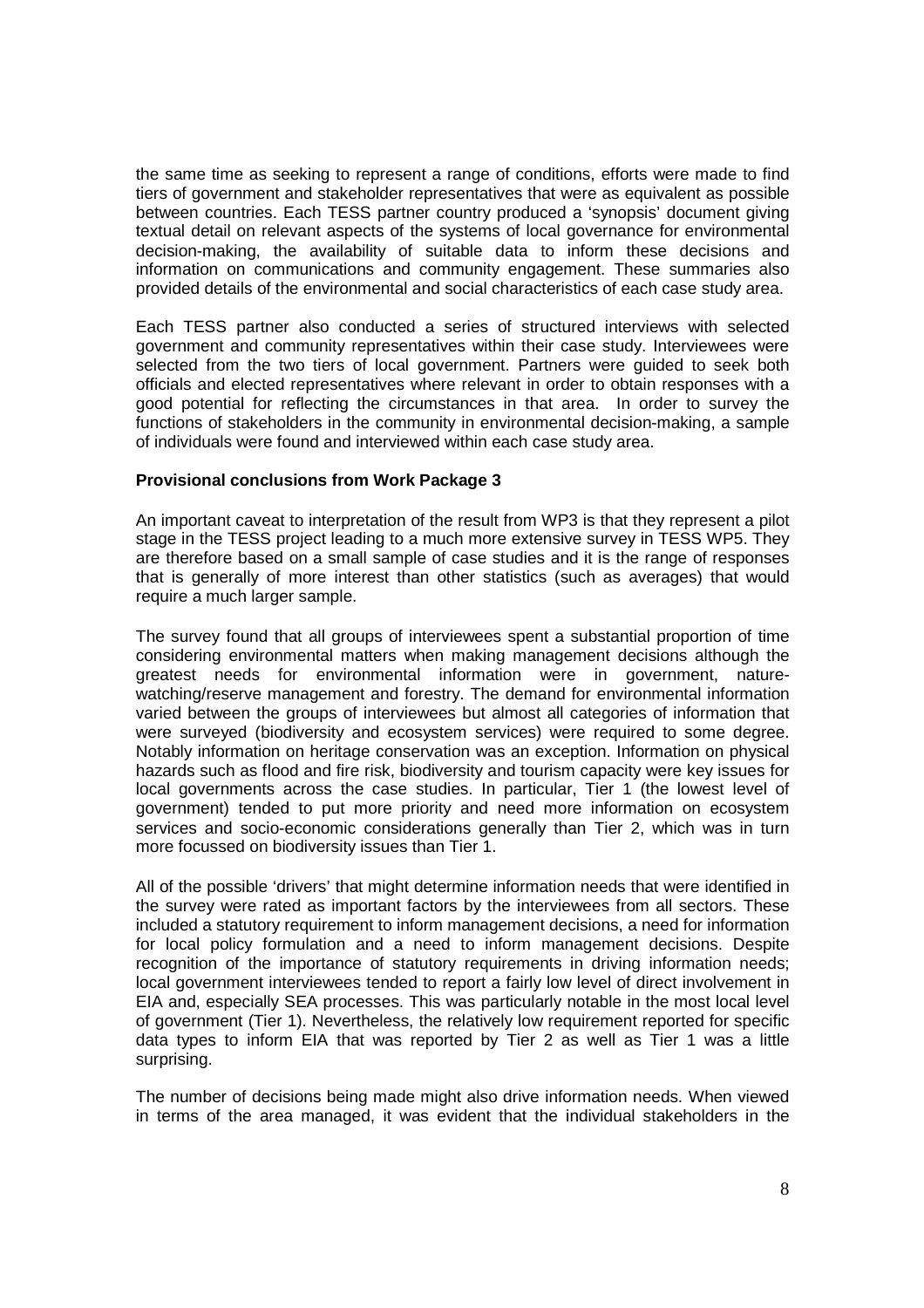farming and rural business category reported more decisions annually than the other categories. Further work in this area would be required for more robust interpretation that allows comparability between decisions. If this approach is to be used in future surveys, the 'decisions' need clear and specific definition.

The extent of involvement in the decision making process may also influence perceived needs. The survey indicated a disparity in the perception of the participatory process between local government and individual stakeholders. The stakeholders generally felt that they had little involvement and influence, whereas the local government responses reflected a perception that the mechanisms for engagement with local communities were in place. If individuals do find it difficult to engage with local environmental decisionmaking processes, this perceived disenfranchisement is likely to reduce their demand for information.

A reliance on Internet sources of information was reported across all government & other stakeholder categories and in all of the case studies. In contrast, there was a limited use of local survey data and especially of information from scientific survey. This raises the question of the quality and validity of information that may be being used to make decisions affecting environmental management right across the sample of case studies and should be noted as an important factor for emphasis in future work within TESS.

It was apparent that much of the information accessed by local governments was not stored on computers; even less was regularly updated or spatially referenced (i.e. mapped). Another point of interest, and importance for design of information systems, was that four of the stakeholder groups (especially hunting and nature-watching/reservemanagement) were at least as active as Tier 2 governments in generating their own environmental information.

A substantial proportion of interviewees in all government and other stakeholder groups, and across all case studies, reported difficulties in obtaining adequate information for their decision-making purposes. Although biodiversity information at the National level (e.g. national figures for biodiversity and habitat) was relatively accessible, species and habitat data collated at the local & regional level appeared to be the most difficult category of information for interviewees to access.

Notably, the highest perception of these impediments to data access occurred in the stakeholder groups (local government & nature watching and reserves) that also indicated that greatest requirements for information. Perhaps the motivation of interviewees affected the likely perception of barriers. In other words, stakeholders who expressed little need for information were unlikely to encounter barriers to obtaining data.

Many potential barriers to obtaining adequate information were reported in the surveys and this occurred in all of the case study countries and all of the stakeholder groups. The most frequently cited problem was a difficulty in finding & accessing information. Other key issues encountered by the interviewees were the accuracy of the data, availability at an appropriate spatial scale, and the age of data.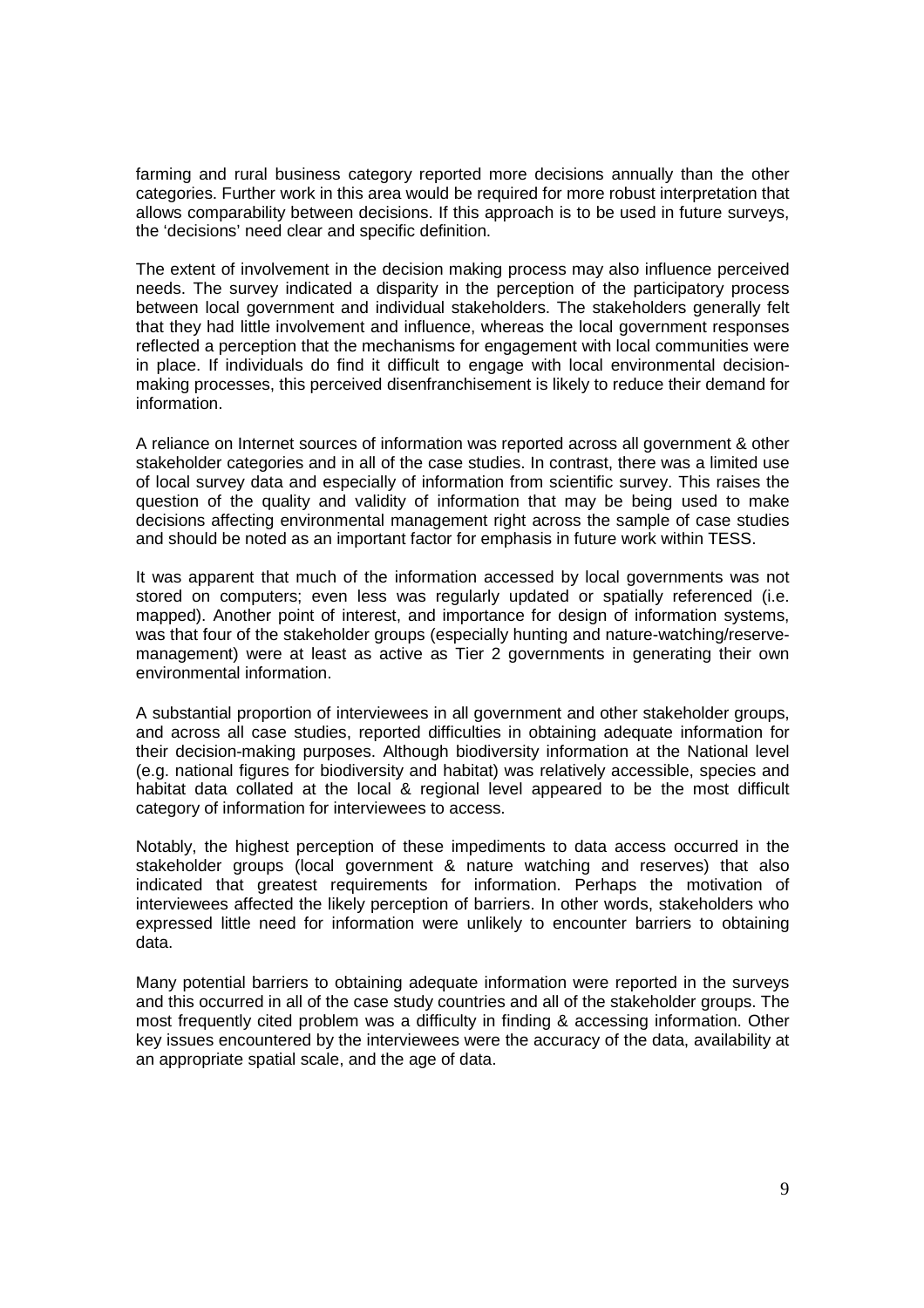#### **1. INTRODUCTION**

l

TESS aims to assist the integration of information about biodiversity and related environmental matters from the local level into planning and land-use decisions. At the same time it aims to encourage local people to collect such information in order to maintain and restore biodiversity ecosystem services. To achieve these aims, a decision support system will be designed to exchange information required in environmental assessments at all levels for information that benefits local recreation and livelihoods.

The project to design a Transactional Environment Support System TESS is therefore essentially about ensuring that environmental information, and especially biodiversity information, can be fed into decision making on land use at all appropriate levels. There is demand for information to comply with formal requirements for Environmental Impact Assessment (EIA), Strategic Environmental Assessment (SEA), other planning and agrienvironment schemes. TESS also concerns demand for socio-economic and ecological information needed in myriad informal decisions, made daily for livelihoods and recreation by local land managers, that impact biodiversity and ecosystem services. TESS concerns supply of information too, obtained by monitoring at local level and then collated centrally into the extensive GIS and other databases needed to fuel the decision support at all levels. Systematic guidance for informal local decisions has received relatively little attention in conservation, and therefore the information and monitoring needed to support them is an especially important feature of TESS.

This the aim of the first two scientific Work Packages of the TESS project, guided by an Administrative Work Package that runs throughout the project. Demand for information is being assessed by first describing flows qualitatively, by enquiry into formal top-down requirements in WP2 and for informal needs at local level in WP3 $1$ . These two work packages determine who, in terms of organisations and institutions, provides what sort of

<sup>&</sup>lt;sup>1</sup> The leaders of WP's 2 and 3 together with the Scientific Co-ordinator gave considerable thought to the question of how to distinguish between the environmental information requirements described in the two Workpackages and how best to relate them. The terms used in the Workpackages are 'central' and 'local' but these raise various immediate problems. The first is that where states have regional, provincial or other forms of devolved government and delegate EIA, SEA and land use planning to these sub-national levels there are really no central or national environmental information requirements arising from environmental assessment. The second is that under EIA and SEA the legislative or implementing authorities do not themselves require information but rather they set the policy and legal context within which developers or plan-making bodies must put together and present to decision-making authorities information relevant to the impact on the environment of what they are proposing. The third problem is to say what is really local: is it the lowest formal tier of governance or the level at which official decisions on proposals are made or is it individual landowners, NGO's or citizens' groups? If a farmer wants to continue receiving payments under the Common Agricultural Policy and wants to change his farming practice he may be taking a local decision but he has to apply to the body administering CAP payments in a national system and to provide such environmental data as may be required.

We suggest that in the light of these considerations the best way to make the distinction between the two WP's is one of perspective. WP2 looks at information from the point of view of **formal** systems, usually flowing from high government levels, while WP3 compares **informal** perspective under which individuals or groups (including NGO's or bottom level authorities) want to make decisions about land use for a whole variety of reasons. It is immaterial whether those in the latter category need approval at a higher level or not. What has also become clear is that often the information or data source for formal or informal decision making systems will be the same. Moreover these data sources may have been compiled by official bodies, partnerships between official bodies and the voluntary sector or indeed mainly by volunteers.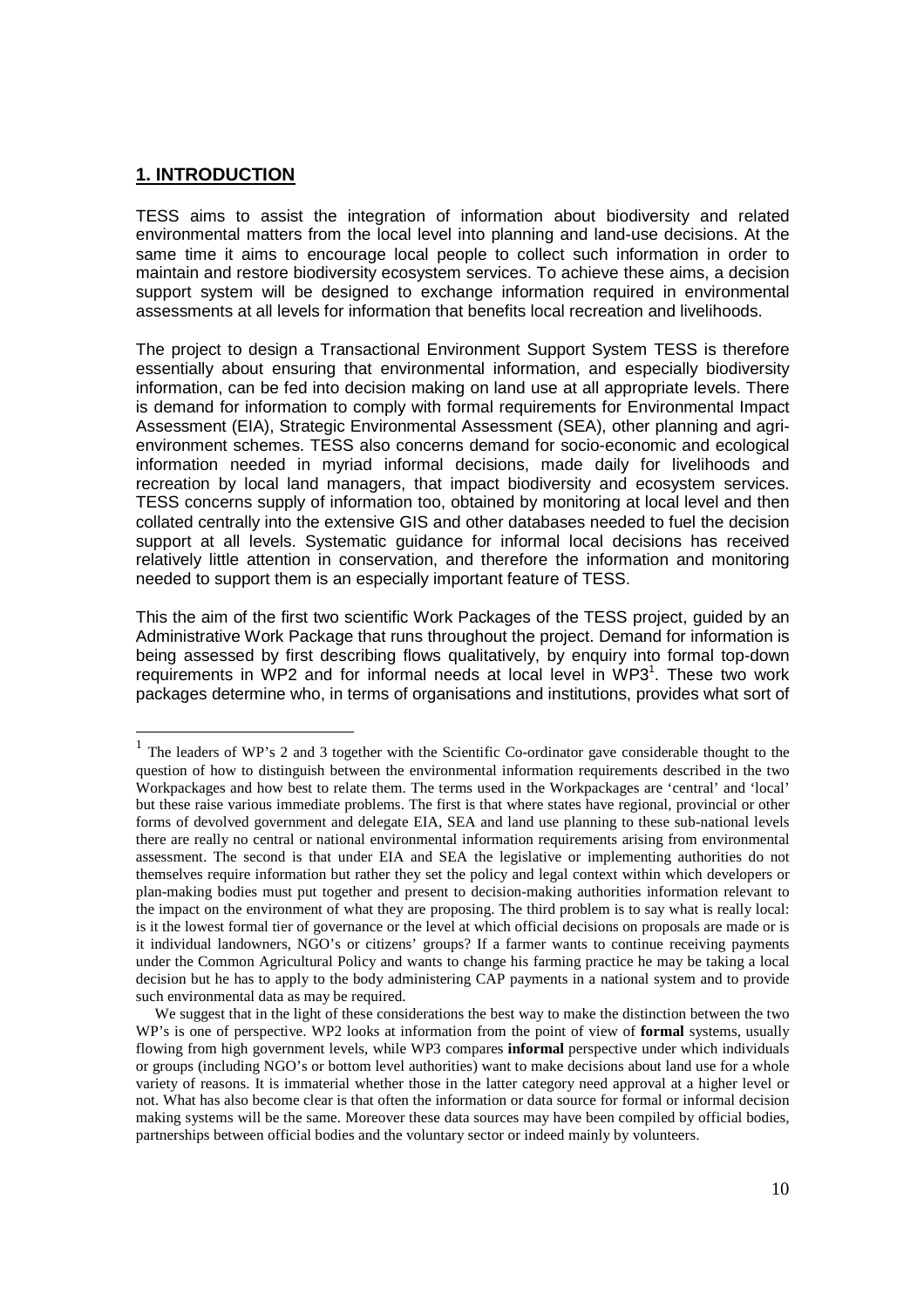information to whom at present. Objectives of WP2, on the Central Policy Environment, were to identify information needs of governments across Europe for Strategic Environmental Assessment (SEA), Environmental Impact Assessment (EIA), and other aspects of biodiversity conservation and sustainable development, and to determine how that information is obtained. Objectives of WP3, on the Local Environment, were to identify information needs of local government for EIA, of local communities for managing their environment and of individuals for land management decisions and to determine how that information is obtained.

A variety of information flows, analysis approaches and decision processes used for environmental assessment and sustainability assessment for biodiversity were identified by discussion with government departments (WP2) and by consultation within local case-study sites (WP3), across a range of 9 countries in which approaches were likely to differ. As the research on information requirements and flows was to be pursued by WP5 across all EU member states, for a more quantitative analysis to identify best practice that could be built into system design in WP6, the enquiry in WP2 and WP3 used standardised questionnaires (for completion by partners in WP2 and to guide structured interviews in WP3). This provided comparability between levels of government and across stakeholder groups at local level, and also tested questions for use in WP5. The aim was to identify questions that were not only easy to answer without ambiguity, but also which would reveal areas of environmental governance and use of information that vary enough across Europe to show relationships with environmental benefits.

## **2 WORK PACKAGE 2 - CENTRAL ENVIRONMENTAL INFORMATION**

#### **2.1 Introduction to Work Package 2**

Work Package 2, entitled "Central Policy Environment", had as its objectives

- To identify information needs of government for SEA, SIA and other aspects of biodiversity conservation and sustainable development.
- To determine how that information is obtained.
- To produce a report detailing the information flows from local and regional to central.

The first Task was for the TESS consortium to gather information on how data for these processes is managed in 4 to 5 states, if possible with different types of environmental governance. After preliminary analysis it was decided to focus on SEA and EIA at high level since these techniques are embodied in EU law as explained below, to ignore SIA (sustainability impact assessment) because this is not generally embodied in legislation, but also to include information needs related to biodiversity as it interacts both with land use planning, with the operation of the EU Common Agricultural Policy (CAP) and agricultural policy generally, and with Biodiversity Action Plans (BAPs) under Article 6 of the Convention on Biological Diversity (CBD).

The final two Tasks were to present the findings of the preliminary enquiry at a Workshop to which distinguished experts and stakeholders would be invited and to integrate the results into the present synthesis report with parallel results from Work Package 3 on local information needs.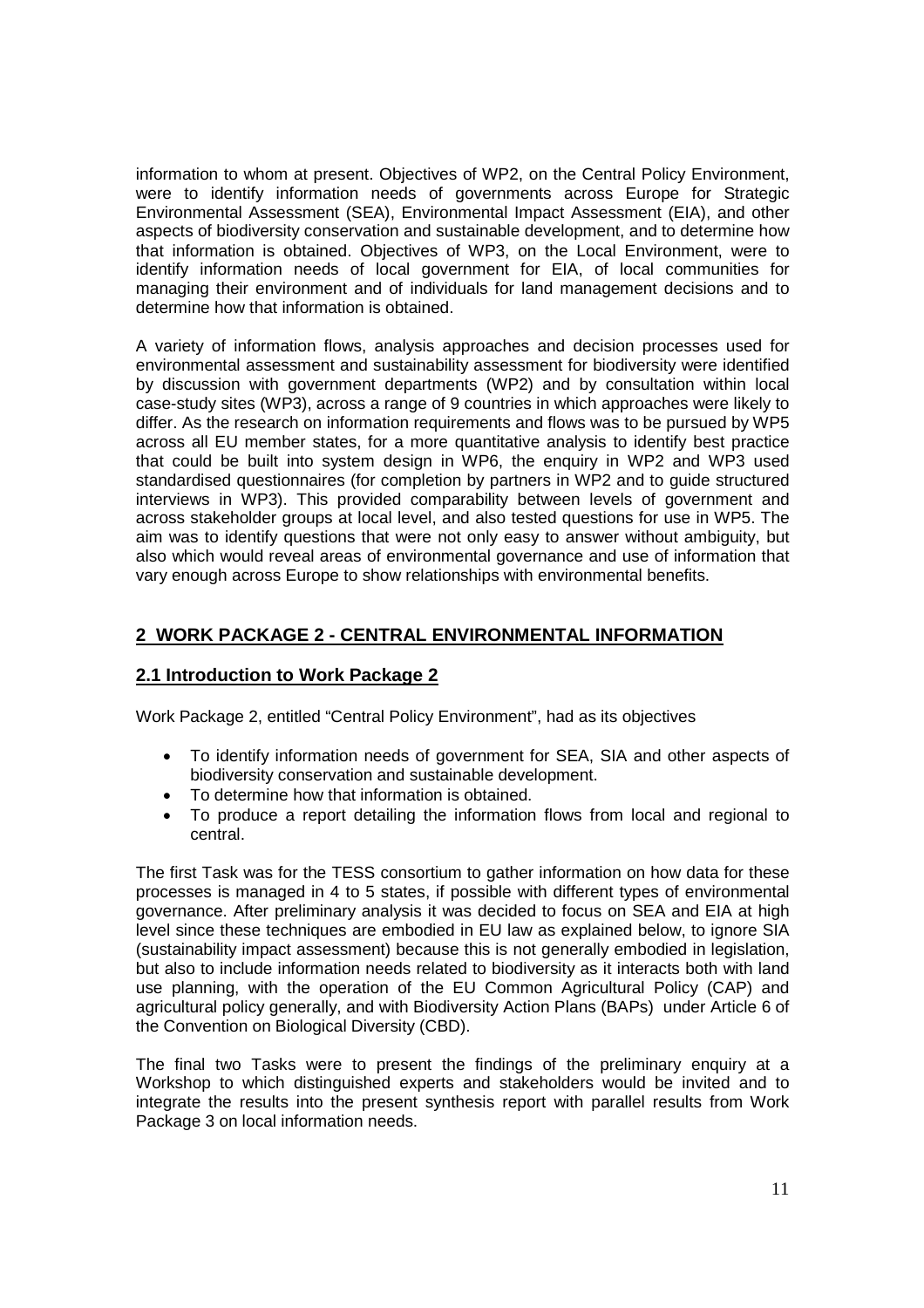## **2.1.1 Procedure and timetable**

The procedure for this study was that ESUSG, the lead partner for WP2, first investigated (a) EU policy and legislation on EIA and SEA and (b) arrangements in the UK (England) for EIA, SEA, land use planning (LUP) and administration of the CAP as they affected the requirements for environmental, especially biodiversity, information to be collected and used in their decision making systems. This study was then presented to partners as a descriptive paper, together with a draft questionnaire designed to elicit similar information relating to the other countries listed above. The document was sent to partners in early February 2009 and discussed at a project meeting in Ljubljana in mid-March, when each proposed question was examined in detail by partners in order to test its feasibility for completion in relation to their country. A revised questionnaire was circulated at the end of March/beginning of April together with a completed return for the UK as an example to provide further guidance.

In the event returns for this enquiry were received from 9 partners relating to their countries, without regard to their type of environmental governance (Table 2.1).

| <b>Country</b>        | <b>Organization</b>                                  |  |
|-----------------------|------------------------------------------------------|--|
| <b>United Kingdom</b> | <b>ESUSG of IUCN/SSC</b>                             |  |
| <b>Turkey</b>         | <b>WWF-Turkey</b>                                    |  |
| Romania               | Danube Delta National Institute for R&D              |  |
| <b>Portugal</b>       | <b>ERENA</b>                                         |  |
| <b>Poland</b>         | <b>Pro-Biodiversity Service</b>                      |  |
| <b>Hungary</b>        | Szent Istvan Univ, Inst for Wildlife<br>Conservation |  |
| <b>Estonia</b>        | IST, Tallin Univ of Technology                       |  |
| Greece                | <b>TERO Ltd</b>                                      |  |
| <b>Slovenia</b>       | Centre for Cartography of Fauna and<br>Flora         |  |

Table 2.1. Responses were received for nine countries from the partners listed below.

These countries were studied because TESS partners were available there to make the preliminary enquiries needed. They were not selected on the basis of representing a good cross-section of governance systems in Europe. Accordingly no conclusions should be drawn as to whether the findings are likely to be replicated for Europe as a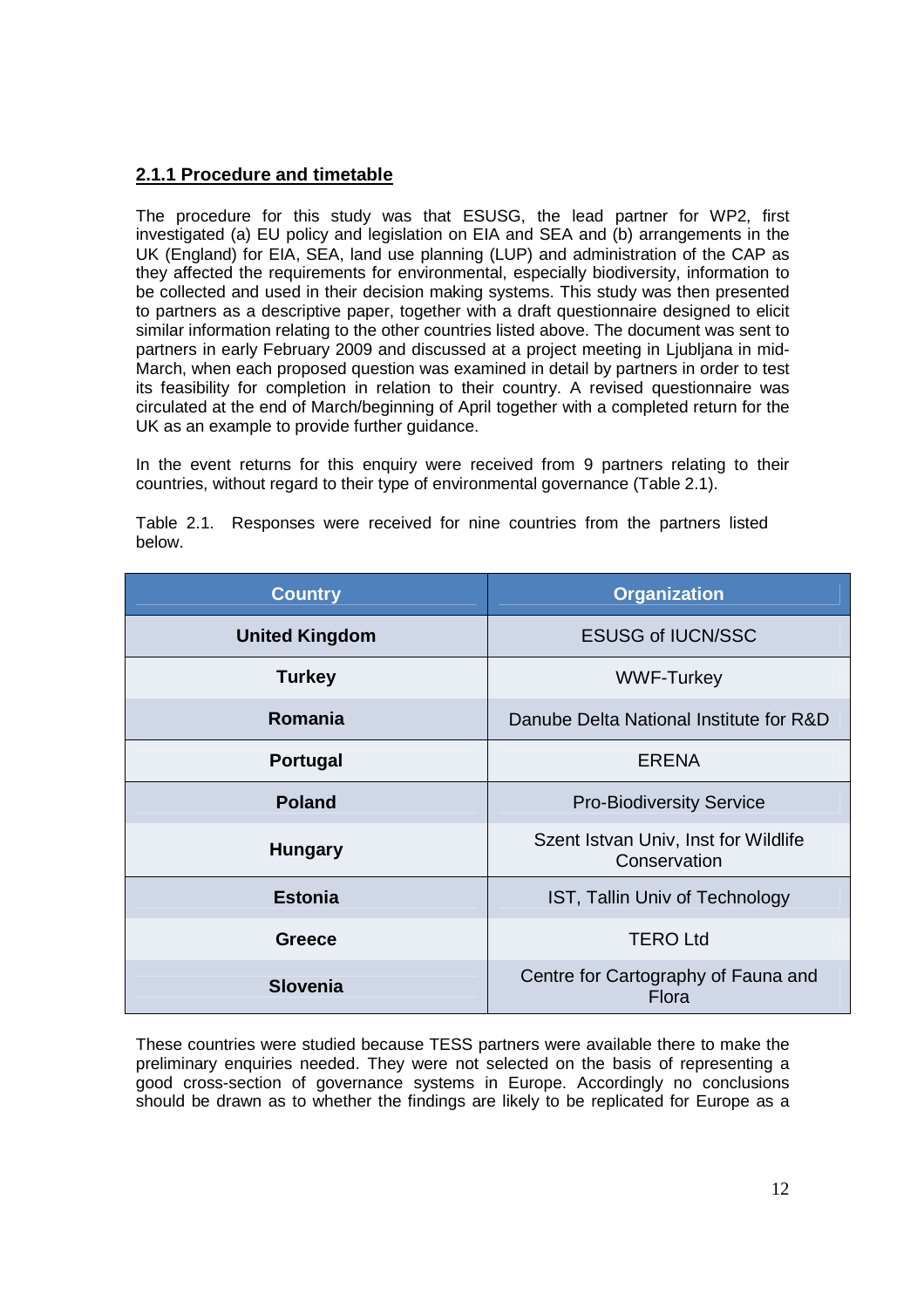whole. Nevertheless they provide a number of valuable indications for the next stages of the project.

Partners were asked to complete the returns by 31 May 2009: the first was received in mid-May and the last in mid-October. As each return was received, any omissions or queries were discussed with the partners concerned. With some minor exceptions all returns were considered satisfactory and ready for analysis by the Game & Wildlife Conservation Trust (GWCT) to begin in the third week in July. This analysis was carried out by mid-August, thus enabling work on this report to begin, but only completed in late October when the last return was available.

## **2.2. Background**

#### **EIA and SEA in the context of biodiversity/environmental information requirements at governmental level: EU aspects**

#### **2.2.1 Policy and legislation at the EU level**

The policy background provides a **framework** for the work of TESS which is essentially about designing an environmental information system which will be largely based on information provided by local land managers and used by them, but it needs to be seen in the context of environmental information needs at all levels. TESS is not designed as a general review of formal environmental assessment legislation which is already being carried out on a regular basis (EC 2003, COWI 2009a, COWI 2009b). Nevertheless it may throw some light on the strengths and weaknesses of existing arrangements, especially in relation to impacts on biodiversity and the availability or otherwise of information needed for the appropriate assessments.

The fundamental rationale for environmental assessment is that a coherent environmental policy, such as the European Union is committed to through the Treaties and various international obligations (e.g. WSSD 2002), requires that people who take decisions about proposals which will significantly affect the environment need to have the impact of these proposals on the environment assessed **before they are carried out.** By contrast, much environmental policy is concerned with addressing damage that has already occurred.

The EU has given this ex ante assessment policy legislative effect through 2 main instruments. They are the **EIA and SEA Directives**. For completeness we should mention that the Habitats, IPPC and Water Framework Directives also require similar assessments. However, this report focuses on the EIA and SEA instruments.

EIA and SEA are closely related instruments of EU law and policy. **EIA** is concerned with assessing the environmental impact of certain **projects** which are put forward by developers before they can proceed. **SEA** applies similar requirements to certain **plans and programmes** proposed by authorities. Originally the intention was to have one directive incorporating both levels, with SEA providing the broad framework and EIA the application of the policy to individual projects. Moreover, logically SEA should have come first: politics, however, dictated the reverse, with some undesirable consequences (Partidário 2007)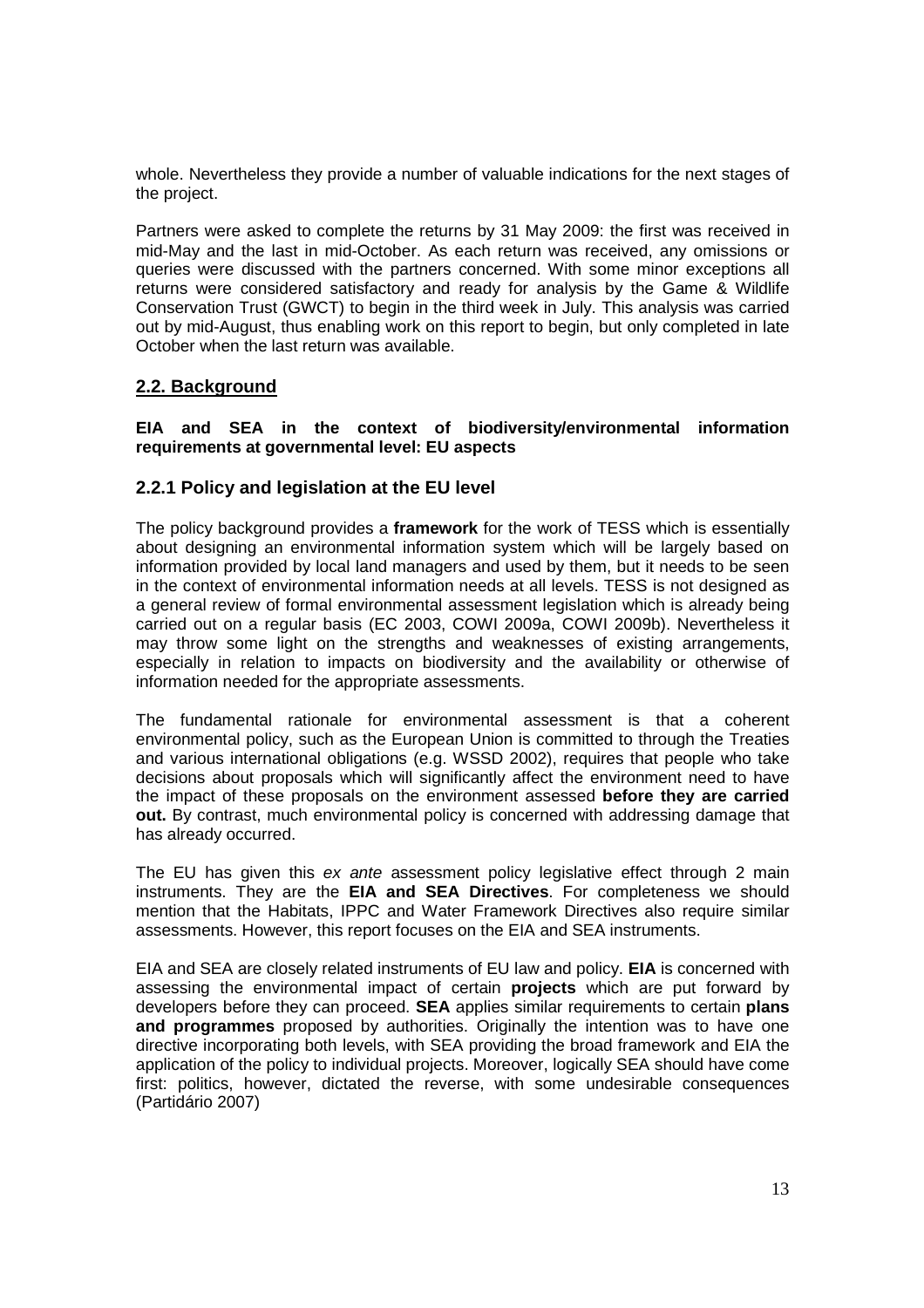#### **2.2.2 The EIA Directive and its amendments**

Member states are required to ensure that EIA is carried out in appropriate cases by virtue of "Council Directive 85/337/EEC of 27 June 1985 on the assessment of the effects of certain projects on the environment." The original version was substantially amended by "Council Directive 97/11/EC of 3 March 1997". This means that both documents have to be read together to understand the provisions. Further amendments were made in 2003 by virtue of Directive 2003/35/EC in order to incorporate the provisions of the Århus Convention on public participation. A consolidated version can be downloaded (http://ec.europa.eu/environment/eia/sea-support.htm). In English this is referred to as the EIA Directive although there is no reference to "environmental impact" in the official title.

#### **2.2.3 Summary of the EIA Directive**

A brief summary of the key provisions of the EIA Directive, 85/337/EEC as amended is as follows:

Article 1 gives the purpose as to assess the environmental effect of certain public and private projects which are likely to have a significant effect on the environment. It defines 'project' as either 'the execution of construction works or of other installations or schemes' or 'other interventions in the natural surroundings or landscape', including mineral extraction.

Article 2 requires member states to ensure that projects likely to have a significant effect on the environment by virtue of their nature, size or location have to obtain development consent and an appropriate assessment.

Article 3 says that "the environmental impact assessment shall identify, describe and assess in an appropriate manner, in the light of each individual case and in accordance with Articles 4 to 11, the direct and indirect effects of a project on the following factors:

- human beings, fauna and flora;
- soil, water, air, climate and the landscape;
	- material assets and the cultural heritage;" or on interactions between the foregoing.

Article 4 divides projects into two categories. Those in the first are listed in Annex 1 and must receive an EIA. Those in the second are in Annex II and in their case member states must determine whether EIA is required either on a case by case basis or by virtue of pre-determined thresholds. Article 4.3 provides that where case by case determinations are made or thresholds are set the criteria listed in Annex III should be taken into account.

Article 5 requires member states to ensure that developers (i.e. those making the proposal for the project) prepare environmental statements and include information about the project , its likely impacts, relevant data and alternatives covering the issues set out in Annex IV. Under this Article the competent authority (i.e. the one which can give or withhold development consent) must supply the developer with a list of the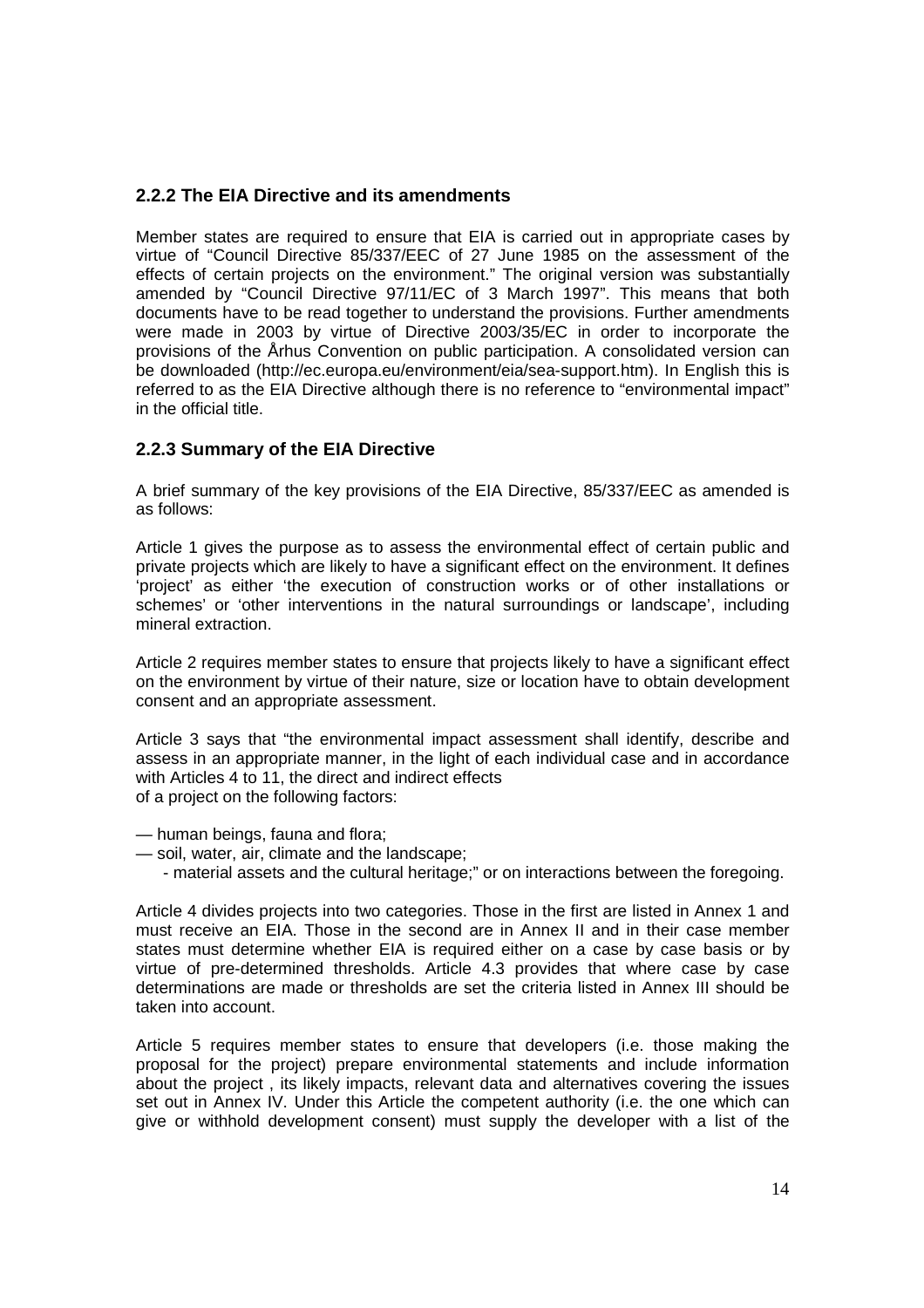environmental information required if the developer requests it. Alternatively member states are given flexibility to require competent authorities to supply this information whether or not the developer requests it.

Article 6 requires member states to designate authorities 'likely to be concerned'. These authorities must be consulted by the developer. These would be national or regional authorities for the matters relevant to environmental impact, such as national or regional nature conservation bodies. This article also covers the requirements for public participation once the application for development consent and the Environmental Impact Statement (EIS) are made public.

Article 7 deals with transboundary projects. Articles 8, 9,10 and 10a are mainly procedural but spell out the right of the public to challenge outcomes of EIA's in the courts.

Article 11 provides for exchanges of information between the Commission and member states and requires the Commission to provide reviews including recommendations for any changes needed every five years.

Annex I lists the types of project definitely requiring EIA as oil refineries, thermal and nuclear power stations, nuclear reprocessing etc plants, iron and steel smelting plants, asbestos extractors, integrated chemical installations, long distance railway lines, medium to large airports, motorways and major roads, waterways and ports for large vessels, waste disposal installations for hazardous waste or large quantities of nonhazardous waste, very large groundwater abstraction and transfer schemes, large wastewater treatment plants, large sites for the extraction of petrol and gas, large dams and pipelines, very large buildings for rearing pigs and chickens intensively, large pulp and paper plants, large quarries and open cast mines, power lines over 15km long and petrol/petrochemical storage installations.

Annex II lists those other interventions which may call for EIA according to case by case analysis or because they exceed thresholds/meet criteria in categories, the first of which is

"1. Agriculture, silviculture and aquaculture

(a) Projects for the restructuring of rural land holdings;

(b) Projects for the use of uncultivated land or semi-natural areas for intensive agricultural purposes;

(c) Water management projects for agriculture, including irrigation and land drainage projects;

(d) Initial afforestation and deforestation for the purposes of conversion to another type of land use;

(e) Intensive livestock installations (projects not included in Annex I);

(f) Intensive fish farming;

(g) Reclamation of land from the sea."

This is followed by a long list of other categories involving extractive, manufacturing and infrastructure projects including all the types listed in Annex 1 which fall below any thresholds there given as well as further categories of what would normally be considered as substantial development.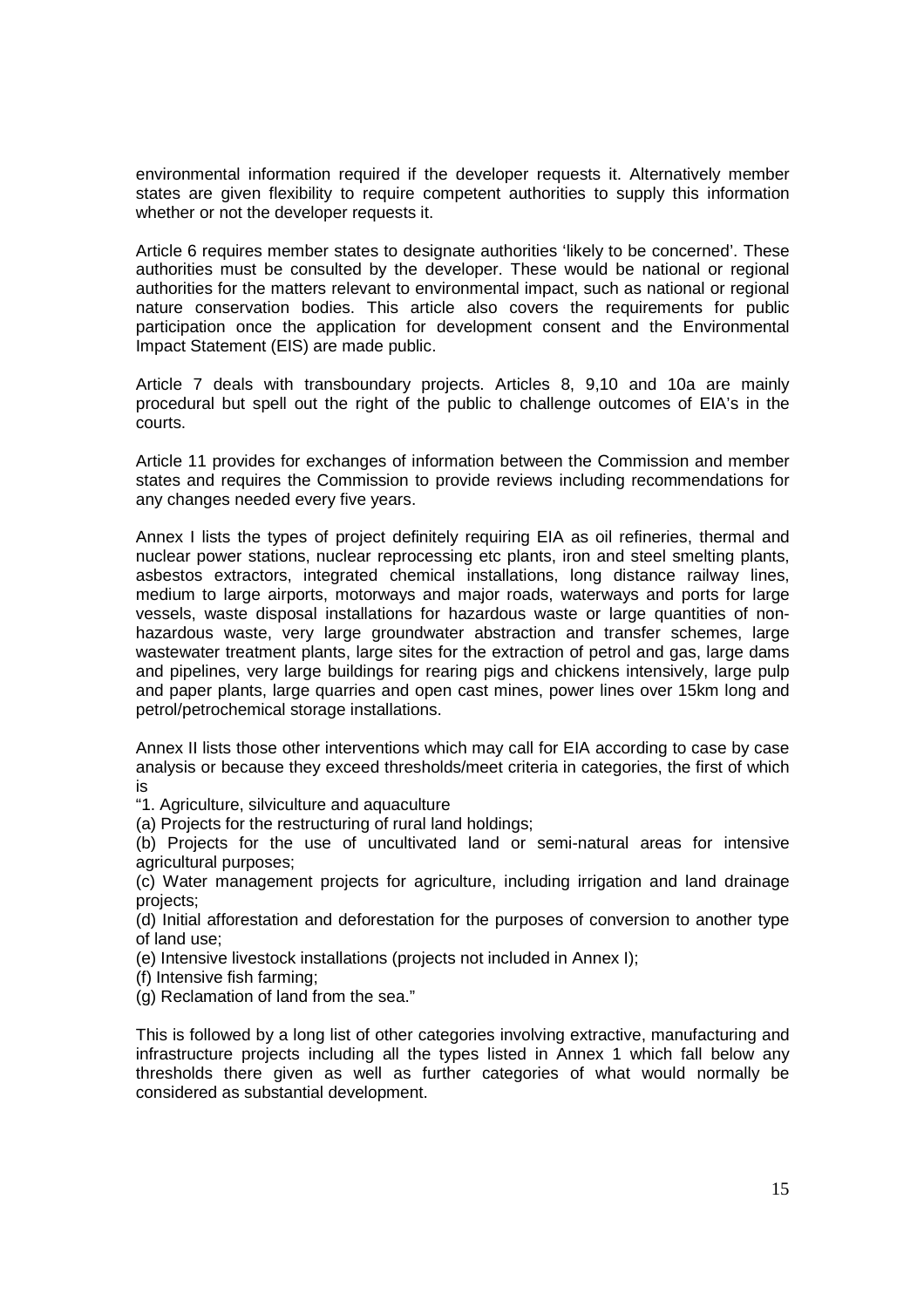## **2.2.4 Commission Review of the EIA Directive in 2003**

The third 5-year review of the EIA Directive by the Commission pursuant to Article 11 was published in 2003 (http://ec.europa.eu/environment/eia/eia-support.htm). It has a summary and recommendations of 8 pages by the Commission with a 132-page Annex containing the full report, mainly compiled by consultants and based on questionnaires which were sent to the 15 member states at the time. This document reveals a great deal about the state of implementation in these member states, especially the wide variations in practice at those points in the Directive where discretion is permitted.

Overall the Commission found that not all new requirements arising from the amendments adopted in 1997 had been implemented fully, but they did not consider that any new amendments were called for.

The main specific points to emerge from the Commission's summary and recommendations were:

- $\triangleright$  The distinctions between Annex I (mandatory) and Annex II (for determination) projects were not causing problems: some member states had adopted a "traffic light" approach under which red means 'mandatory, amber means 'EIA may be required so that screening is needed' and green means 'EIA never required'.
- $\triangleright$  However where thresholds are set for Annex II projects there are very wide variations in these thresholds between member states, some taking the view that EIA should be applied quite widely.
- $\triangleright$  There is considerable variation in the extent to which member states keep statistics of the number of EIA's carried out and even where they do it is usually not possible to break them down by category (such as Annex I and Annex II). (NB The main report shows even larger variations in actual numbers recorded: for example 10-20 per annum in Austria compared with 6,000-7,000 in France, 3,000-4,000 in Sweden and up to 20,000 to 30,000 at regional level in Spain).
- $\triangleright$  Variations in requirements for scoping between member states are wide: those committed to it make it mandatory and some require draft scoping statements or draft EIAs to be available to the public.
- $\triangleright$  Arrangements, if any, to ensure the quality of environmental information also vary a great deal: some states provide for independent review of information supplied by the developer while others leave it to the competent authority.
- $\triangleright$  Without formal monitoring, which is not required, or research it is not possible to assess the impact of the EIA process on decisions.
- There is great variation in the emphasis member states put on the consideration of alternative proposals within an EIA submission: some allow other organizations and the general public to contribute to the selection of alternatives.
- $\triangleright$  The impacts of the Directive upon flora and fauna appear to be met, though it is unclear how far biodiversity is addressed. CBD guidelines are mentioned. (N.B. The main report at p.83/4 discusses this more fully and refers to some Dutch work to integrate biodiversity into decision making: it has not been possible to access this work.)
- $\triangleright$  Risk, access to justice and human health issues are noted and it is concluded that there are few measures on the part of member states to ensure quality control of EIA procedures.
- $\triangleright$  In conclusion the Commission recommend various steps to be taken by member states, including a precise form for recording and reporting and the introduction of quality control measures.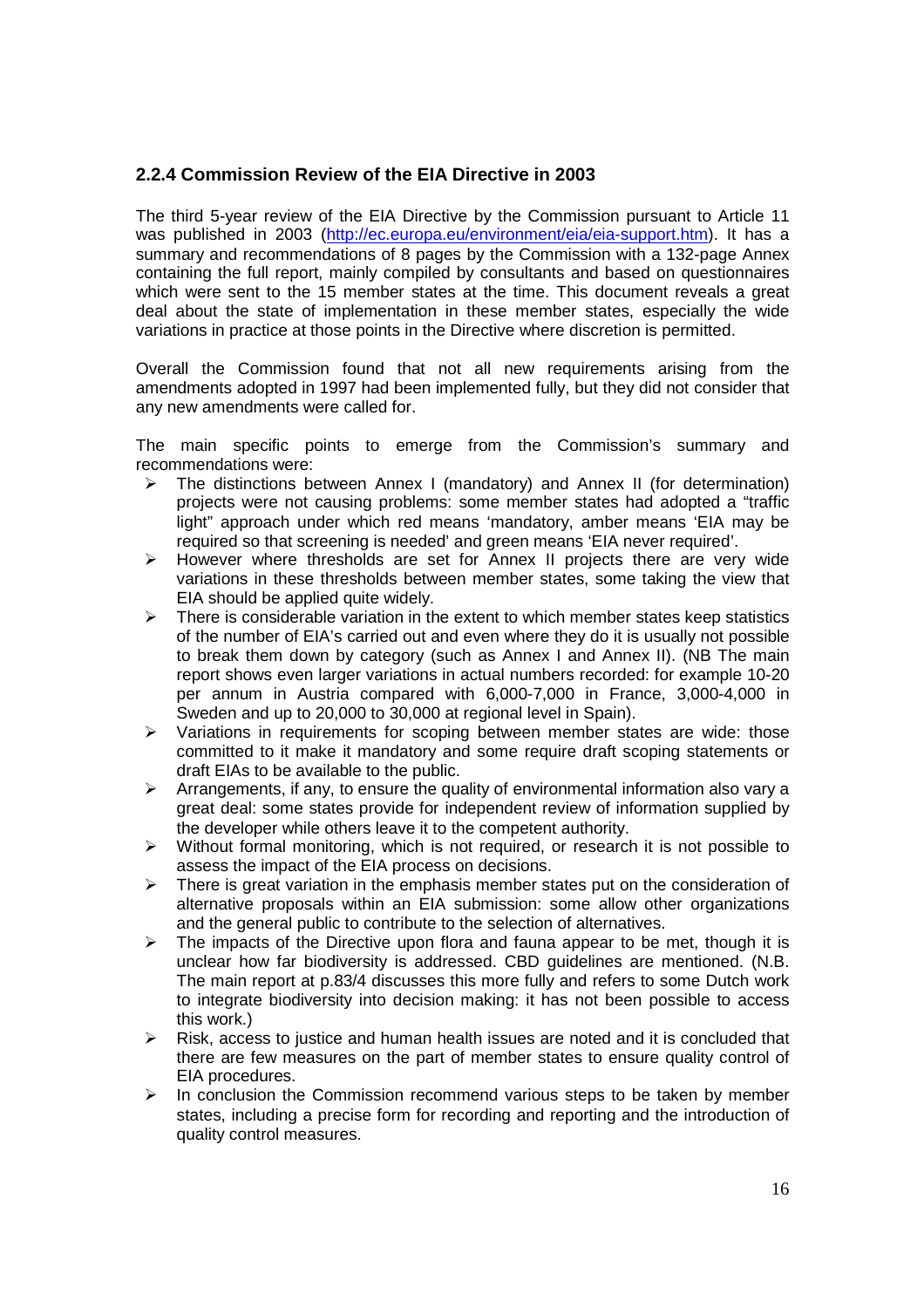## **2.2.5 COWI EIA Report to the Commission of 2009**

The consultants' study for the subsequent fourth Commission-led 5-year review of the EIA directive (COWI 2009a), became available shortly before this report was finalised. It covers all 27 EU member states, thus including 12 new member states who did not join the Union until after the previous review. At some 240 pages, including annexes, it is longer than the 2003 report but not in all respects more informative. Information was compiled by way of responses from governments in each member state using an identical survey form containing 47 questions leading mostly to qualitative responses and with scope for comment and additional material. A review meeting was held involving the Commission, representatives from member states and the consultants. In addition the main consultants appointed local consultants covering each member state who interviewed some local stakeholders or experts. The report of the Commission containing their own assessment and recommendations to the Council and Parliament was issued in September 2009: COM (2009)0378 final.

COWI point out that most if not all of the new member states had their own EIA legislation in force well before coming into membership and had aligned it to adopt the Acquis in good time. Thus they were no strangers to the requirements and generally made a smooth formal adaptation to the Directive. Their overall conclusion is that the Directive has come of age and is playing a valuable part in the application of environmental policy within the member states. Member states considered that the Directive ensured the application of environmental considerations to decision making (presumably meaning the cases to which it applies) and secured transparency in the relevant processes. They welcomed the increased public participation as a result of the 2003 amendments implementing the Espoo Convention. Interactions with the Habitats and Birds Directives and Biodiversity Action Plans were not considered to present major problems, though the issue of cumulative proposals and the Directive's weak application to agricultural biodiversity was noted (presumably meaning 'wild biodiversity found in land managed for agriculture').

COWI asked member states for statistics on the number of EIA's carried out annually for each of the years 2002 to 2006, including a breakdown between Annex I and Annex II cases where available, and have presented the results in tabular form. The figures are not easy to interpret, partly because of incompleteness. Nor is there any attempt to relate them to those produced in the previous 5-yearly review (EC 2003). Austria remains at the bottom end of the number of annual cases reporting 25-30 annually as compared with 15-20 in 2003; Sweden has 1,600 as compared with 3-4,000 reported previously and France reports 5,000 annually compared with 6-7,000 in 2003 (see paragraph 4.3 above). These numbers scarcely support COWI's comment that the general trend in the number of cases is upward. Moreover the position in Spain is rather obscure. In their table 6.2 COWI present the overall Annex I numbers for the years 2002- 6 as being 73, whereas the sum of the number for each year shown in the following columns is 585 or an average of 117 per year. No figures were available for regional cases between 2002 and 2006 but in the 2003 review an estimate of 20-30,000 was given for these cases. In relation to some countries a distinction is made between full EIA's and simplified cases. In Greece 1,100 cases annually are decided at central government level, while at regional level there are estimated to be 2,000 cases annually.

While one reason for different numbers of cases between countries of roughly equal population is that the thresholds for application to cases under Annex II may be set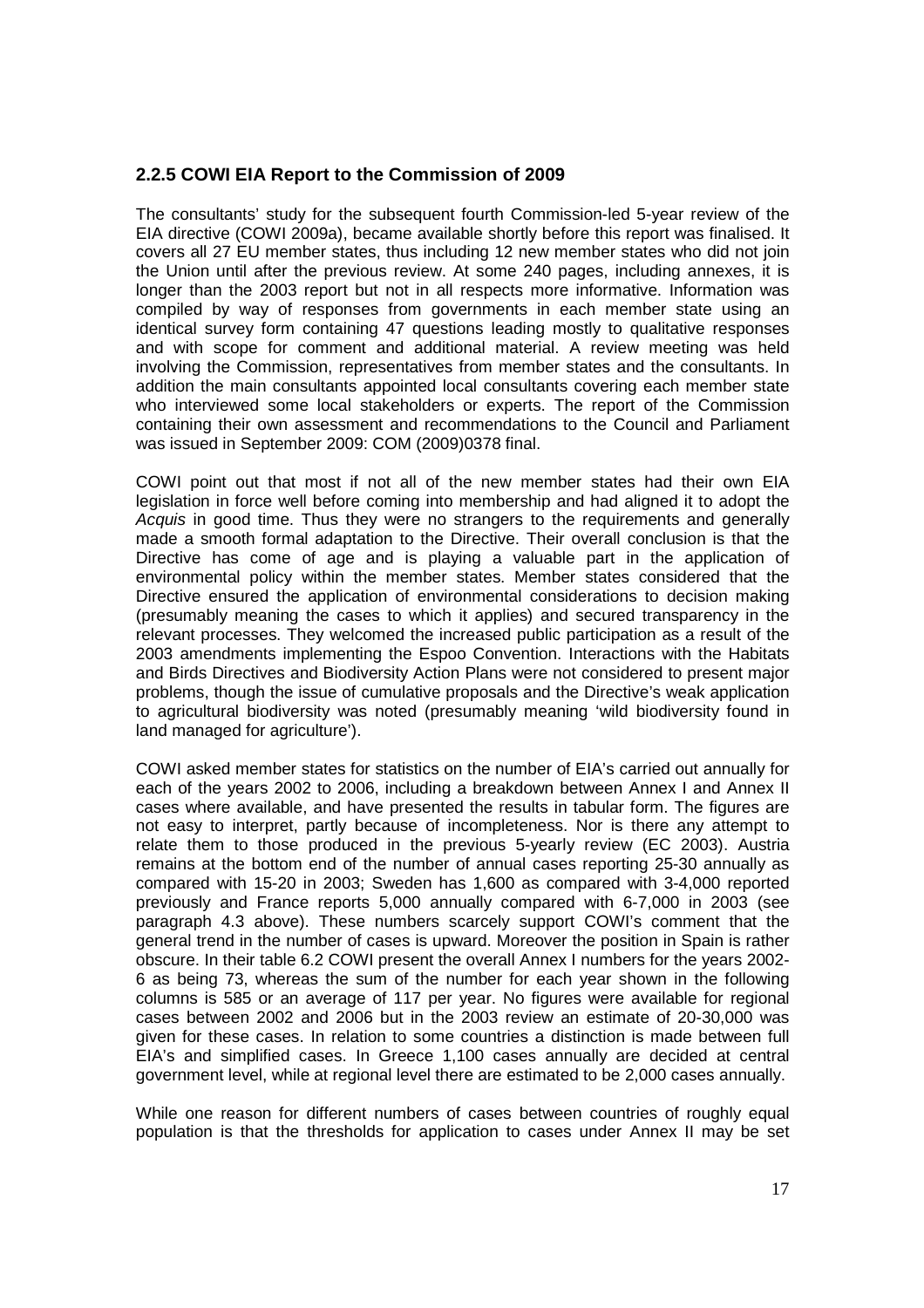higher or lower, this can hardly account for the huge variations implied by the figures given. It seems surprising that after four 5-yearly Commission reviews of the operation of the Directive by the member states, we are still no nearer to having a satisfactory explanation for this situation or any assessment of its implications for the fulfilment of the objectives of the legislation. No-one would imagine that Greece is seeing around one hundred times as many projects needing EIA put forward annually as Austria, so it would seem to follow that the objectives of environmental assessment are being achieved in rather different ways in the two countries.

Notwithstanding their generally positive endorsement of the operation of the Directive the consultants noted some outstanding problem areas affecting its contents as such rather than member states' application of it. These were:

- Screening inter alia, the use of thresholds
- Transboundary consultations different procedures applied in the various Member States
- Quality control
- Monitoring.

Not all of these are directly relevant to TESS but some are. As previously explained, "screening" is the process to determine whether a project falls within the definitions governing the application of the Directive or national legislation applying or extending it. These determinations do not depend on the availability of environmental information as such. Nevertheless in the discussion of difficulties with screening there is an interesting reference to an electronic system devised in Denmark to enable applicants to judge whether their proposals for intensive pig farming require EIA and to show how with various modifications they can so mitigate their plans as not to cause significant impact on the environment. Although other member states are reported as not finding the system very helpful in their situations it appears to be an example of environmental data being incorporated into a predictive model to enable local land managers to benefit both themselves and the environment. This is therefore a similar approach to that of TESS, albeit in a specialised area.

In considering quality control the consultants say that the lack of a requirement in the Directive to undertake reviews of the quality of EIA reports means that their quality is uneven and may lead in some cases to development consent being given on the basis of inadequate information. They add: "Many Member States point to the fact that lack of sufficient quality in data employed in EIA reports is a problem." They recommend that member states should be required to undertake continuous quality control of EIA reports and suggest that this could be done either by vetting the authorities or consultants who provide the reports or by having independent reviews. The authors of the present report had reached a similar conclusion before seeing the COWI report and see scope for amendment to the Directive accordingly.

The lack of a requirement for monitoring EIA projects once approved is a further weakness of the Directive noted by the consultants, a view also shared by the present authors. Since the SEA Directive has such a provision in Article 10 the omission is all the more glaring. In practice, as found by the TESS WP2 preliminary enquiry, monitoring is required or encouraged in the all the countries studied so amending the Directive on these lines should not be a controversial provision.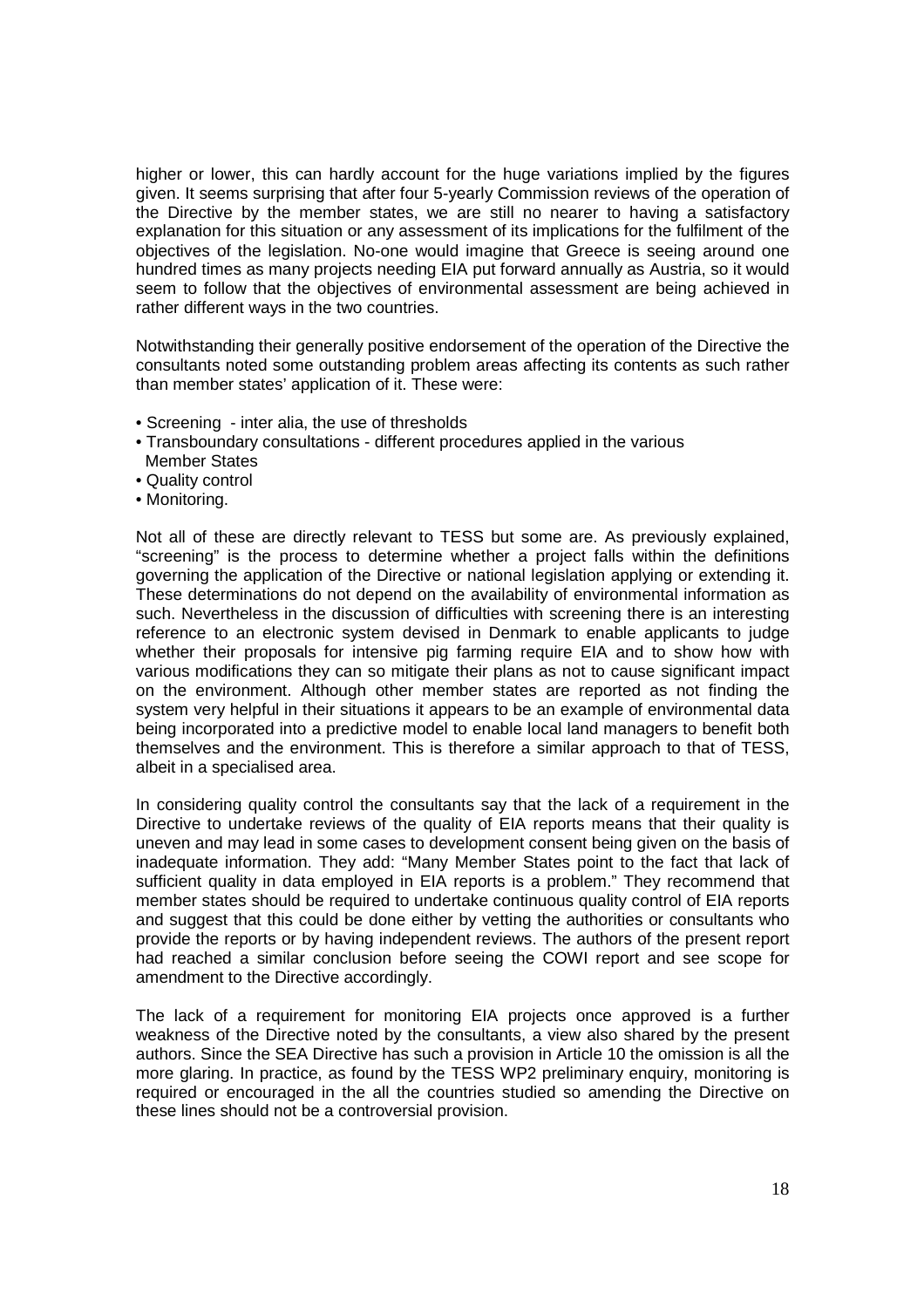The consultants consider the aspect of regulatory simplification by saying "One way of achieving regulatory simplification would be to consider consolidating the EIA and SEA Directives for the purpose of clarifying their inter-relationship, to ensure more consistency between both pieces of legislation and to harmonise the key stages and elements of EIA and SEA. Key stages and elements would include the examination of reasonable alternatives as mandatory; establishing of monitoring measures as part of the environmental information; and efficient integration of quality management elements and reviews of the environmental information." There is much to be commended in this approach and the key elements proposed for it, which, as the consultants, say does not mean that every part of the two processes should be identical, not least because of differences of scale. However they report that a majority of member states do not favour harmonization, though the reasons for this are not given.

Although the consultants have no specific recommendations about the links between EIA on the one hand and the Habitats and Birds Directives and the EU Biodiversity Action Plan on the other, it is of interest that they were asked to look at this topic by the Commission and to consider their findings. While there is no formal link between the provisions of Article 6 of the Habitats Directive and the EIA Directive some member states have enacted such a link. In either case it is clear that Article 6 requires an appropriate assessment where a project is likely to have a significant negative effect on a Natura 2000 site (this includes sites designated under the Birds Directive) with regard to the conservation objectives of the site, while the EIA Directive requires an environmental assessment of any project (as defined) which will affect the environment (as defined). Thus in the case of a project requiring EIA and affecting a Natura 2000 site both Directives will be triggered, whereas a project not requiring EIA (e.g. because of its size) will still require assessment under Article 6 if it is likely to damage a Natura 2000 site. Basically EIA assessments are wider than Article 6 assessments, while the latter are deeper as regards the specific species and habitats objectives of the designated site.

While member states consider that it is possible to run both procedures together by using the same or similar material in the assessments and that confusion or complication for developers are generally avoided, some point out negative aspects. These include the fact that where neither EIA nor Natura 2000 apply the requirements for assessment of nature conservation aspects may be absent when a project is considered for development consent and, more importantly, that EIA has very little application to the management of agricultural or forestry lands. By way of comment it can be said that the former problem is in the hands of member states, since there is nothing to prevent their domestic land use planning law requiring strong consideration of biodiversity. It is also disappointing that the consultants were not asked to investigate the extent to which the Annex 2 paragraph 1 provisions of the Directive, which do apply to agricultural intensification and related matters subject to discretionary thresholds, are being applied in practice. This issue is discussed later in this report.

In their report to the Council and the Parliament, the Commission generally endorse the findings and recommendations of COWI as set out in B 4.12 to 14 above. They recognize that there are improvements which could be made and refer to more express references to climate change and biodiversity. The context for any change seems to be when general proposals for simplification of legislation are considered. The possibility of merging the EIA and SEA Directives is ruled out.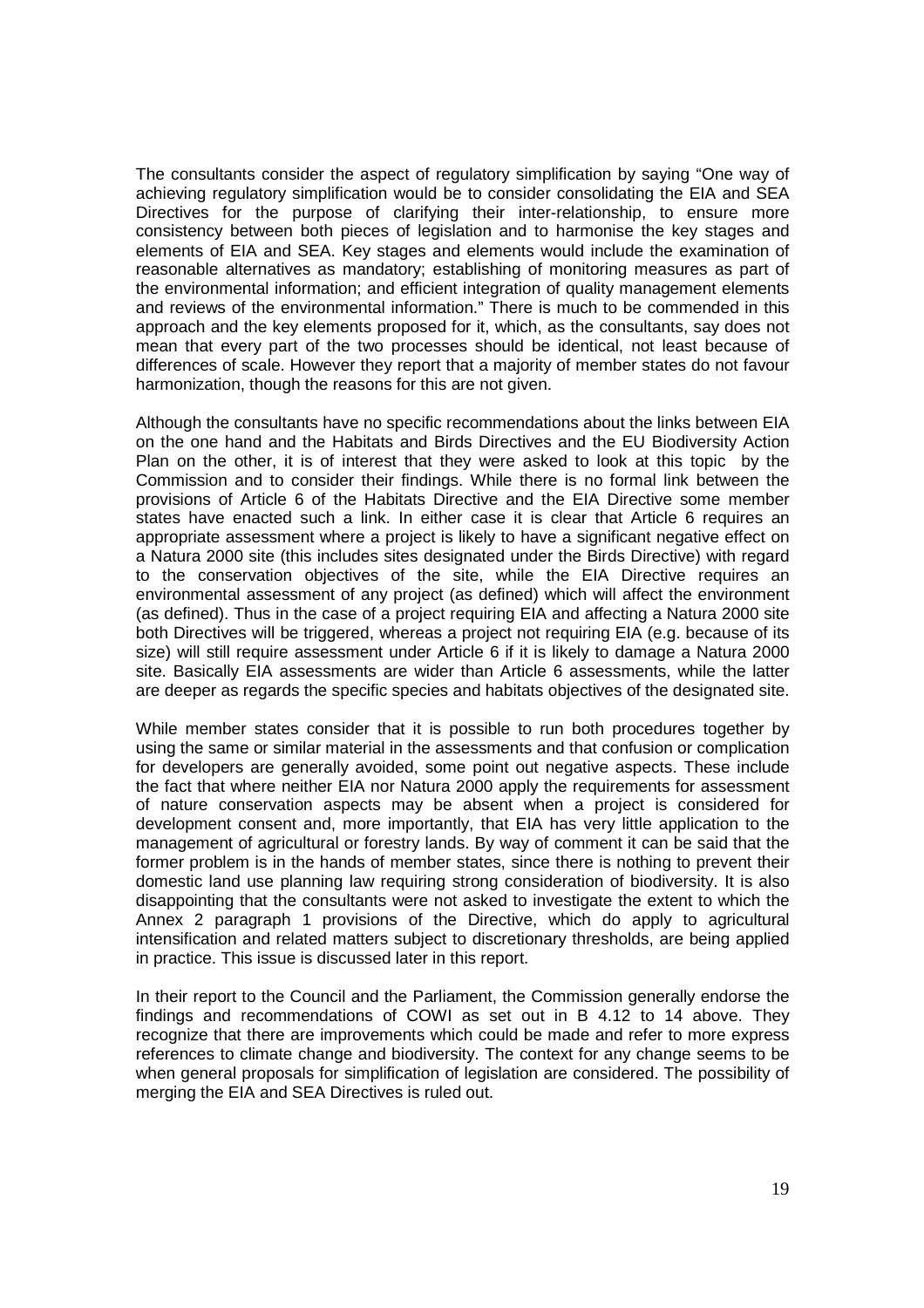## **2.2.6 The SEA Directive**

We can deal more briefly with the parallel regime, SEA. The relevant legislation is "Directive 2001/42/EC of the European Parliament and the Council of 27 June 2001 on the assessment of the effects of certain plans and programmes on the environment". A summary of key provisions is as follows:

Article 1 gives the objective as "to provide for a high level of protection of the environment and to contribute to the integration of environmental considerations into the adoption of plans and programmes with a view to promoting sustainable development, by ensuring that ….an environmental assessment is carried out of certain plans and programmes which are likely to have significant effects on the environment."

Article 2 defines 'plans and programmes' as those prepared by a national, regional or local authority or through a legislative procedure or which are required by legislative, regulatory or administrative provisions.

Article 3 sets out the scope as plans and programmes likely to have a significant environmental effects and says this will include all those which are prepared for agriculture, forestry, fisheries, energy, industry, transport, waste management, water management, telecommunications, tourism, town and country planning or land use and which set the framework for projects subject to the EIA Directive. There is an exception for plans affecting small areas or minor modifications, unless they are deemed to have significant environmental effects. Plans and programmes likely to have effects on sites designated under articles 6 and 7 of the Habitats Directive, 92/43/EEC, are also subject to SEA.

Later articles combined with the Annexes set out the information required about the impact of the plans and programmes on a list of 'objects'. In contrast to the EIA Directive the aspects of the environment which the plan or programme may impact upon are listed in the Annex and the topics are slightly reworded and expanded compared with those in the EIA directive. For example **"**biodiversity**"** is mentioned as well as "flora and fauna", but it is doubtful if it means something different. "Human health" is specifically mentioned rather than "human beings".

#### **2.2.7 COWI SEA Report to European Commission of 2009**

In parallel to their report to the Commission for the fourth 5-yearly review of the EIA Directive COWI consultants carried out a similar review of the operation of the SEA Directive, this being the first such review since the Directive came into force in 2002 (COWI 2009b). The methodology was also similar to that used for the EIA review.

On the overall effectiveness of the Directive COWI's findings were broadly similar to those in their EIA report, i.e. that it was providing a structured contribution to decision making in the planning process from an environmental perspective and increasing the transparency and participatory character of such decision making processes. No major problems of transposition or implementation were reported, though it was remarked that these were relatively early days and that comparisons between practice in different countries in order to learn lessons were difficult because of the lack of experience and recorded information. COWI on the other hand considered that the wording of Article 3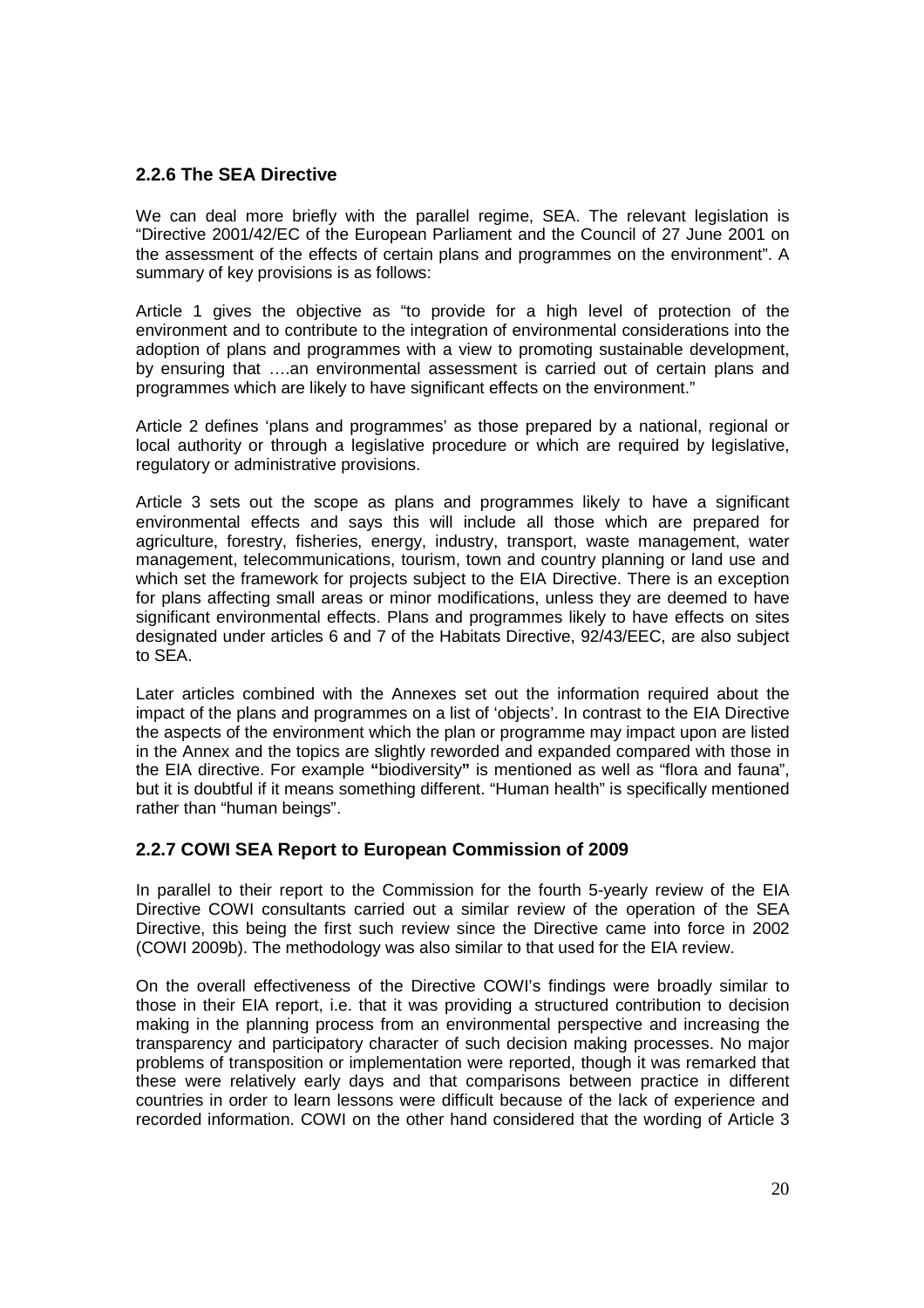(2) (a) allows a great deal of flexibility to member states in deciding on the application of the Directive. This indicates the types of plan to which the Directive applies, such as those for agriculture, transport etc, but adds a further criterion which is that the said plans "set the framework for future development consent of projects listed in Annexes I and II to [the EIA] Directive".

On matters of more direct relevance to TESS the consultants pointed out that when it comes to scoping, i.e. deciding what environmental information is need for the environmental report which is at the heart of the assessment, there is a significant lack of good quality environmental information in the member states, as well as uncertainty about the level of detail needed for baseline data in strategic documents. They were also concerned at the absence of a standard set of environmental and sustainability criteria and of guidance on impact forecasting. They found that in practice most member states use qualitative or a mixture of qualitative and quantitative methods. Monitoring of plans and programmes and programmes subject to SEA was described as both a "non-issue" and a "general problem", which appears to mean that member states had little say about it in response to the questionnaire, rather than that it is of no account. By contrast consultation of the public is considered by governments to be well-developed, though this view was not always shared by the public themselves.

As in the case of the EIA review member states are reported as considering that links with the Habitats Directive and the EU Biodiversity Action Plan are generally satisfactory, though some NGO's differed. Member states' more detailed views on the SEA Directive were reported as being:

- Expensive mitigation measures can be avoided because the iterative process of SEA's gets environmental considerations into plans early:
- Generally plans are "greener":
- Consultation between different public authorities is improved;
- Transparency in decision making is increased:
- Compliance with specific environmental policies is assisted;
- What is relevant to environmental issues is brought out.

Member states considered it too early to envisage amendments to the Directive but COWI pointed out that the need to secure alignment with the SEA Protocol, to which the EU is a signatory, will require some changes. In this case they suggest some limitations to the discretion afforded to member states under Article 3(2)(a), spelling out how the scoping process should be managed and clarifying the monitoring and plan implementation aspects, though they raise the question as to whether the difference between northern and southern planning cultures in the EU would make this feasible. In addition they see advantages in consolidation of the EIA and SEA Directives or, going further, a completely unified environmental assessment regime in the EU.

The Commission's questionnaire produced a varied and somewhat patchy response relating to the volume of SEA's being conducted in each member state. Some countries reported cases completed, others cases in progress and yet others gave details of screening applications which in many cases presumably did not lead to actual SEA's. Generally there was better reporting of the use of SEA in the land use planning system than in other sectoral planning regimes, while the majority of SEA's also appear to relate to land use planning.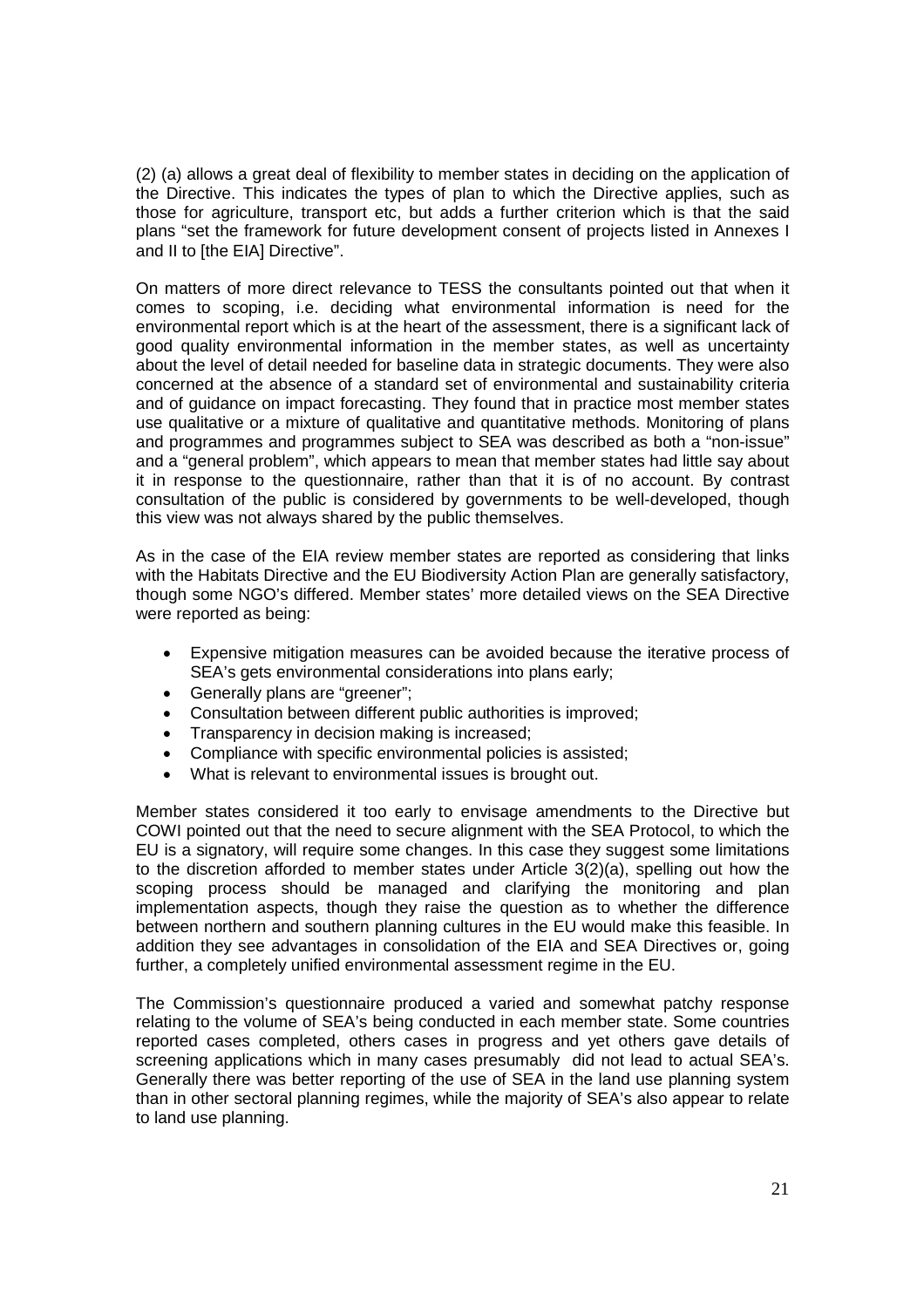Finland had the highest number of SEA's with around 1500 for land use plans and 10 for other sectors. Austria reported an estimated 200 SEA's in 2007, though different figures were reported to the "SEA Working Group": this contrasts with Austria's very small number of EIA's annually. At the same time there were 300 SEA screening procedures in the Austrian province of Salzburg, compared with only 20 in Vorarlberg. France had an estimated 400 cases of SEA for land use plans in 2007 and were aware of 40 cases in other sectors, though this information was not complete. No statistics are kept in the UK, as mentioned in C 4.2 of this report, but officials supplied an estimate of 400-500 cases in process to the Commission's enquiry – compared to a figure of 600- 700 given to one of the author's of this report. Some countries with fewer SEA's have correspondingly precise statistics, e.g. Bulgaria 109, Czech Republic 12, Spain 10 at national level, Estonia 165 (of which 16 at government level). In a number of federal countries statistics, if there are any, are kept federally, making a national picture hard to obtain. All that can be deduced from this rather sporadic information is that there are likely to be wide differences in the application of the Directive between member states. While it is easy to understand why member states might be granted a lot of flexibility in applying the Directive the lack of a requirement to keep accessible records is a substantial hindrance to analysis of the strengths and weaknesses of this instrument of environmental policy and thus to potential improvements of its effectiveness.

The Commission's report to Council and the Parliament on the SEA review , COM (2009) 469 final, again endorses the views of COWI as set out in B 5.6 above, except on the desirability of merging the EIA and SEA Directives. They note that adoption of the SEA Protocol would requite the application of SEA to policies as well as plans and programmes and indicate that that process would give scope for some improvements such as limiting the wide discretion of member states on process, including public participation.

#### **2.2.8 General considerations arising from the EIA and SEA Directives**

The SEA Directive has some interesting features. One is a requirement for **mitigation** if the likelihood of damage is assessed (and compensation if mitigation is not feasible) and a second is **monitoring** as the plan is implemented. The reference to **sustainable development** in Article 1 appears to reflect the timing of the Directive after the Rio Earth Summit. However the impact report required is strictly environmental. There is no suggestion that it can be tempered by social and economic considerations, even though in reaching a decision the competent authority can consider these essential components of sustainable development.

We can say that **EIA applies mainly to one-off infrastructure projects**, which generally affect fairly small areas of land. What is not clear is how the number of EIA's can vary so much between member states of similar population size. One explanation is the level of the thresholds for application set by different member states under Annex II but this does not seem sufficient and it seems surprising that this has not been investigated further by the Commission. Moreover different orders of figures for the same countries in the 5-year Reviews add to the uncertainty. It was stated in the Commission's 2003 Review that there were up to 30,000 EIA's per year in Spanish regions which would suggest that EIA was being applied to cases well beyond what is strictly required by the Directive. However the 2009 Review (European Commission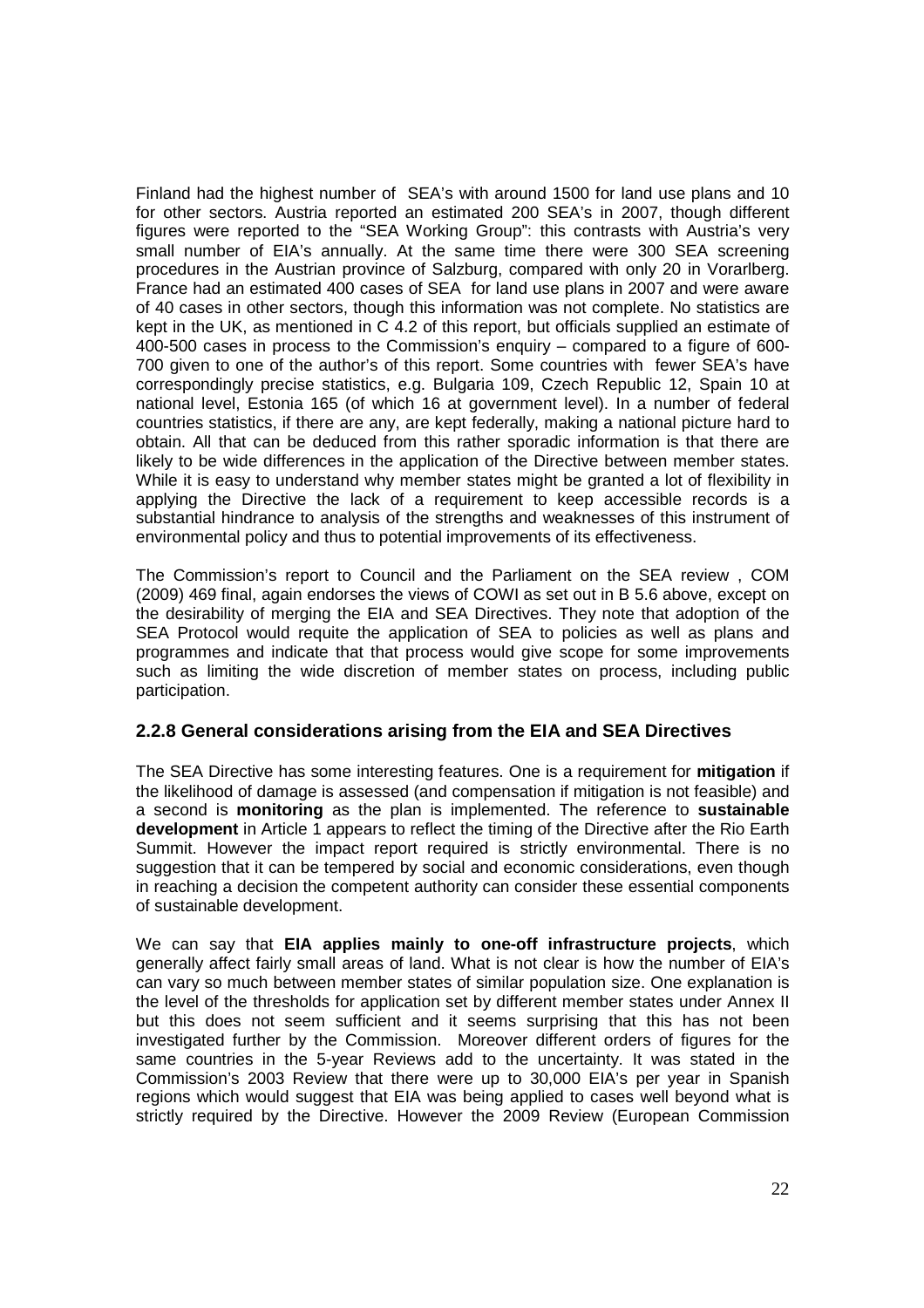2009a) puts France at the top of the EU league with some 5-6,000 cases per year, with Spain only reporting 320. It may be that where there are relatively large numbers of cases these would in some other member states be part of the normal land use planning system and would require the consideration of relevant environmental impacts but without the full and formal procedures required by the Directive. This seems to be the position in the UK, for example. **SEA on the other hand applies to a wide range of plans**, including very big ones such as regional spatial or land use plans covering millions of people and thousands of square kilometres of countryside. Obviously such a plan and the SEA which is required will be wide rather than deep. However SEA's can be applied to quite small areas such as urban neighbourhood renewal plans and to waste disposal or transport plans which are as much about types of activity as about land use changes.

Without going into the detail of all the procedures for operating the Directives, it is relevant to draw attention to three terms that are central. The first is **"screening",** which means establishing if one or other of the Directives apply. A huge effort goes into this but it is not of direct concern in TESS since the matter is not resolved by the presence or absence of environmental information but by the interpretation of the definitions in the Directive or those adopted by member sates using their discretion (i.e. Annex II cases). The second term is **"scoping**". This is important for TESS because it means establishing what environmental information is needed for the assessment, what baselines if any exist, and what can be collected in the time available. TESS is essentially about designing a system for new and readily accessible databases of environmental (and socio-economic) information to support decision making at whatever level is required. The third term is **"consultation"**. The proposer of the project or plan must consult certain **designated environmental authorities**, (e.g. government agencies for nature conservation, countryside, water management and the built heritage) about scoping and then all the way through. Secondly **the public,** including NGO's, must be consulted and in such a way that they can, if able, be a source of data input, as well as just expressing their views at each stage of the SEA or EIA.

#### **2.2.9 Current arrangements and plans at EC level**

DG Environment is responsible within the Commission for EIA and SEA, while within the DG responsibility falls to Unit D.3, Cohesion policy and Environmental Impact Assessments. An important resource on EIA/SEA is the relevant part of the **DG Environment website**: http://ec.europa.eu/environment/eia/home.htm. This contains separate pages for EIA and SEA, each containing introductions, relevant guidance documents from the Commission, legal texts, research and other reports. These include all previous EIA 5-year Review reports including the latest and the first SEA report published. A list of government contact points and research centres is included, though it may not be up to date in all respects. Within DG Environment contact has been made with Unit G.1 on Land Use Modelling (in particular in the context of Climate Change Adaptation and Ecosystem Services), and those who are working on The Economics of Ecosystem and Biodiversity (TEEB) project.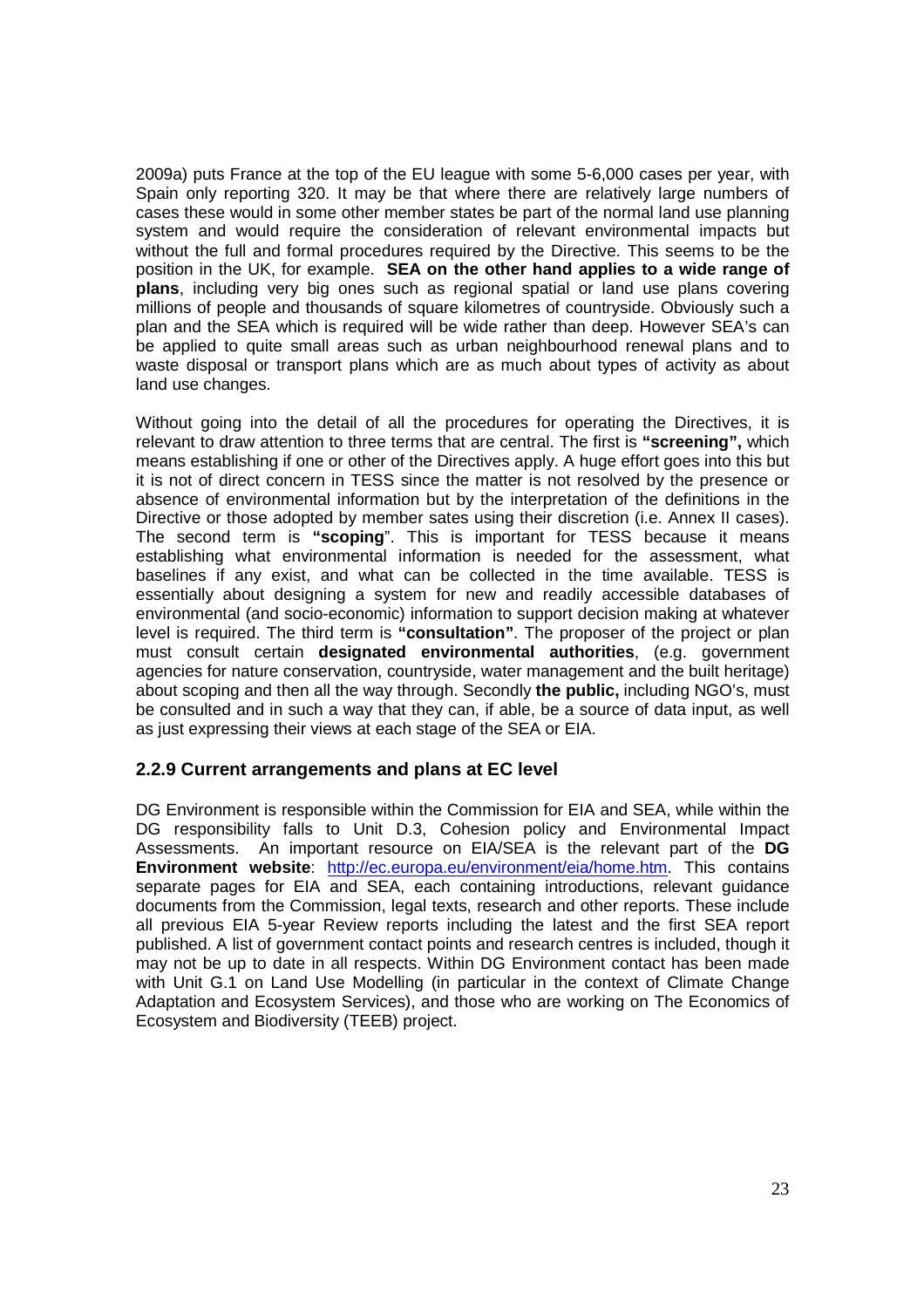## **2.2.10 Related Impact Assessment Tools**

It should be noted that Sustainability Impact Assessment (SIA), which is mentioned in the DoW is not a formal legal concept within EU environmental policy. However it is being developed as a policy instrument relating to land use by the FP6 Project SENSOR (http://www.sensor-ip.org/) which has not yet concluded. Note that it, like TESS, is a decision-support tool. SIA has been applied to other EU policy areas such as trade relationships with developing countries. Sustainability Appraisals in the UK are tools for examining the impact of plans etc on sustainable development. The acronym SIA is also used within the International Association for Impact Assessment (IAIA) to denote Social Impact Assessment. The IAIA are developing the concept of a family of environmental assessment/impact assessment tools to include Technological IA, Cumulative IA, Health IA and Ecological IA, as well as EIA, SEA and SIA (Partidário 2009).

#### **2.3 EIA, SEA and Land Use Planning in the context of biodiversity/ environmental information requirements at governmental level: UK aspects as an example.**

## **2.3.1 Regulations in the UK implementing EIA and SEA Directives**

The EIA and SEA Directives are implemented in the UK through separate sets of regulations within each of the devolved administrations (England, Wales, Scotland and Northern Ireland). These regulations apply the Directives in full (i.e. they do not attempt to paraphrase or interpret them) and deal with those aspects of the Directives where the member states have discretion, such as procedural matters and the way in which Annex II of the EIA Directive is applied using thresholds or the case by case approach.

In the case of EIA, as well as separate general regulations for the four administrations, there are regulations for a number of specialized regimes such as those dealing with harbours, highways, transport schemes, pipelines, decommissioning of nuclear power stations and so on. It has not been possible to examine all of these regimes, but for EIA the focus in this description will be on the application of EIA to proposals for development under the Land Use Planning (LUP) system (officially called Town and Country Planning in the UK) and to one specialized regime that is especially relevant to biodiversity: restructuring of agricultural holdings and conversion of semi-natural habitat to intensive agriculture (see Annex II paragraph 1 of the EIA Directive).

An important aspect is the naming of the mandatory consultation authorities– these differ from one devolved administration to another but in England they are currently the Environment Agency (pollution and water quality), Natural England (biodiversity and access to countryside) and English Heritage (built environment). The regulations applying to England deal with any cases involving UK-wide or international aspects. In Scotland the SEA regulations extend the application of SEA beyond the requirements of the Directive by bringing 'strategies' within its scope, as well as plans and programmes.

For convenience this paper will not describe further differences in the various devolved arrangements but will use the arrangements for England or the UK as a whole as examples for the purposes of TESS. The general effect of the regulations is that where projects or plans require environmental assessment in terms of the Directives they cannot receive development consent under the land use planning system or approval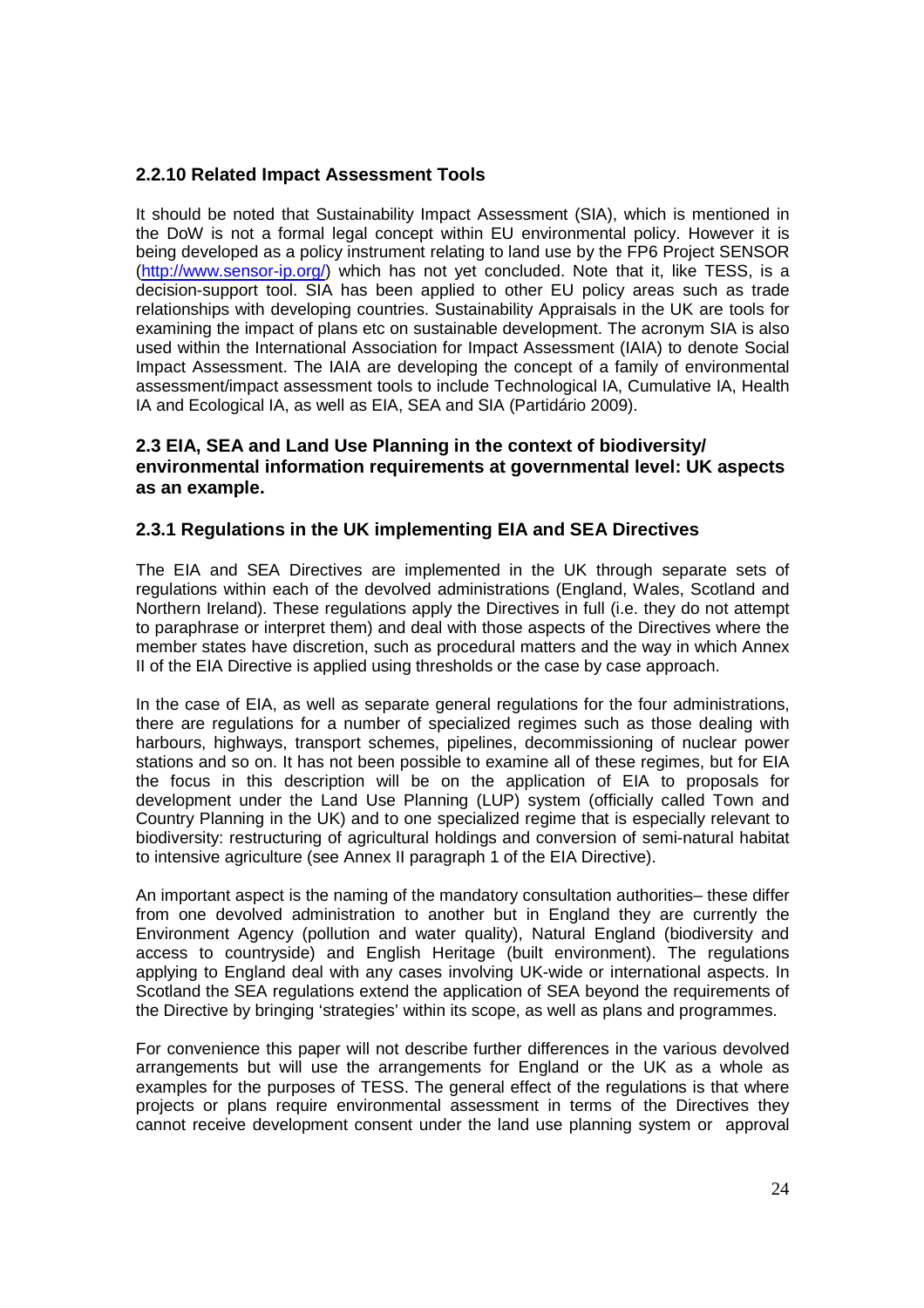under the special consent regimes for harbours, highways etc unless the assessment has been properly carried out.

It was noted in the Part A paper that paragraph 1 of Annex II to the EIA Directive lists as projects to which EIA may apply the restructuring of rural landholdings and the conversion of uncultivated land and semi-natural habitats into more intensive farming regimes. This provision has given the UK authorities some difficulty since such activity would not be caught by the normal LUP system but originally no steps were taken to implement it. The first regulations were made in 2001, but apparently not considered adequate, and so further regulations were made in 2006. These are called "EIA (England) (No.2) Regulations 2006" and Guidance about how they work has been issued by Natural England, who also administer them as the competent authority. The Guidance explains that consent is needed in two cases:

- a) projects which increase the productivity for agriculture of land not cultivated for the previous 15 years; or
- b) projects which restructure rural landholdings, e.g. by removing more than 4km of hedges or other field boundaries or recontouring the land by moving of over 10,000 cubic metres of earth or affecting over 100 hectares (NB lower thresholds apply in designated landscape areas).

If such work is done without consent the farmer can be required to carry out restoration and may lose some (or all) of the CAP subsidy he or she is due under the "crosscompliance" rules (see below). No consents have yet been given under these regulations.

Such controls as apply to farmers more generally when they wish to change the use of their land for agriculture within the CAP payment regime, now known as Single Farm Payments. Almost all farmers receive such Payments and thus subscribe to rules which require consent from the relevant government agency, Natural England, if they make significant changes in the management of their land. Consent will involve consideration of the environmental impact of the changes, including the impact on biodiversity. In addition receipt of a Single Payment in the first place will require what is called "crosscompliance" with a series of environmental rules. This regime gives rise to the question as to how Natural England sets the rules for cross-compliance and for consenting to changes of land management and where the data that determines whether the national level rules apply in particular cases is to be found.

## **2.3.2 UK official guidance on the SEA Directive**

A number of official publications in the form of Departmental Circulars and guides provide valuable insights on how the various parties involved in environmental assessments are meant to go about their business. The Natural England Guidance on the EIA regulations for agriculture just mentioned is one special example. It is not feasible or necessary to list or describe them all, but one of the most informative (Anon 2005), is available at:

http://www.communities.gov.uk/publications/planningandbuilding/practicalguidesea. This represents official guidance on the SEA Directive at UK level.

The "Practical Guide" contains sections on background and context, consultation, SEA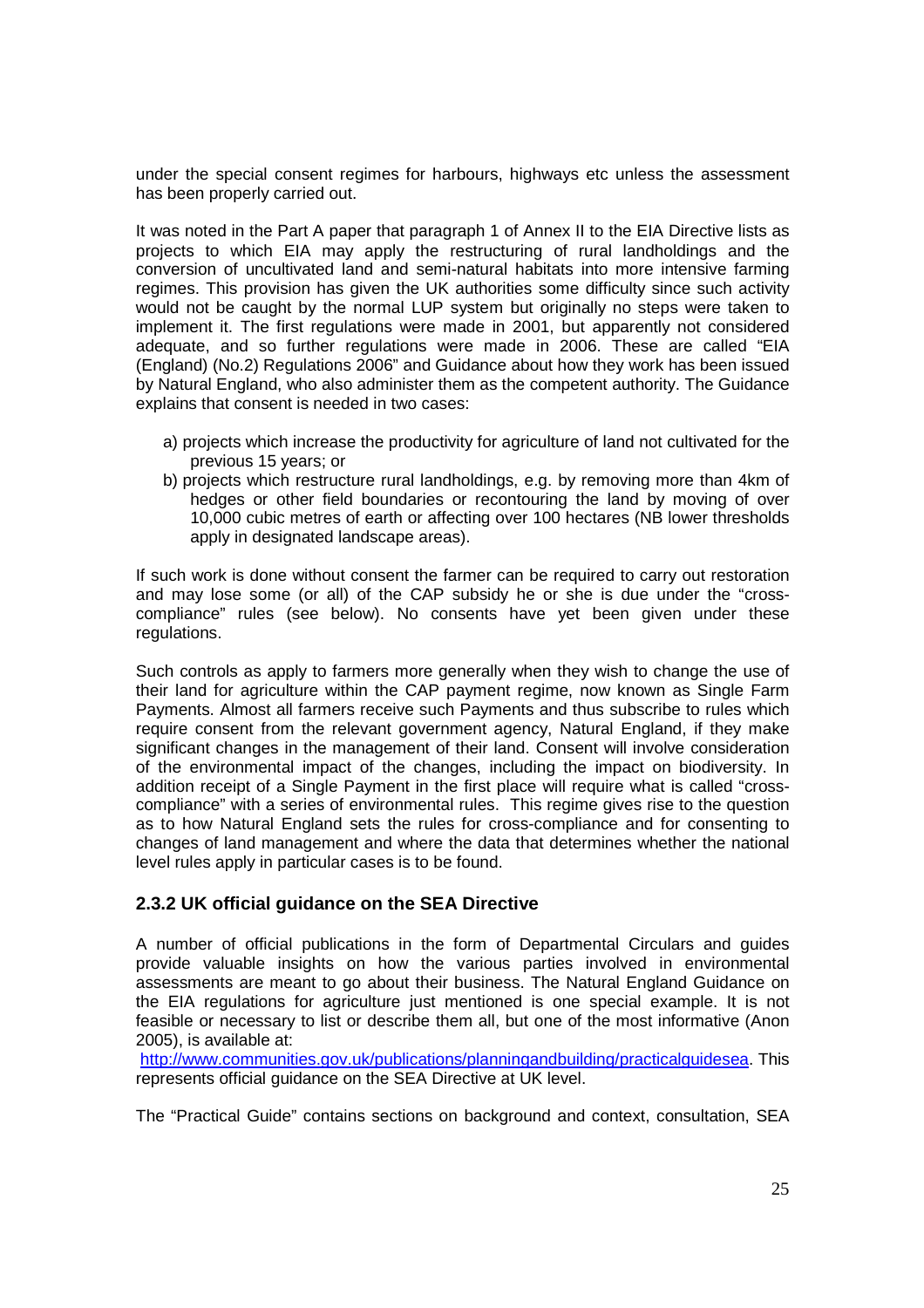and sustainable development and the stages of SEA, backed up by 10 appendices offering more detail and useful figures and diagrams and a comprehensive list of references and documents for further reading. The section on consultation indicates that as well as giving their opinions the public may be able to provide valuable information. The section on the stages of SEA sets them out as follows:

Stage A: Setting the context and objectives, establishing the baseline and deciding on the scope.

Stage B: Developing and refining alternatives and assessing effects.

Stage C: Preparing the Environmental Report.

Stage D: Consultation and decision making.

Stage E: Monitoring and implementation of the plan or programme.

Relevant environmental information, including biodiversity information that can be assembled in a reasonable timescale is essential for stages A and B and will, if it is effectively included, then influence the remaining stages. "Relevant" here means that it is important at the scale of the plan or project and that it relates to a likely significant impact of the plan or project. Thus a complete and very detailed state of the environment report for the area affected will not be useful because it will not be manageable for the decision-making process. Detailed guidance and examples relevant to TESS are given in the following Appendices:

Appendix 3 – Collecting and presenting baseline information

Appendix 4 – Sources of baseline information

Appendix 5 – Developing SEA objectives, indicators and targets

Appendix 6 - Developing and assessing alternatives

Appendix 7 – Prediction and evaluation of effects.

Appendix 3 explains that both quantitative and qualitative information may be included, but the latter must be based on evidence, not guessed, and that trend information which can indicate scenarios with or without the plan or project is especially important. Most information will already exist in some form but fresh surveys may be needed where an issue is important and data is lacking. Appendix 4 lists a wide range of official and voluntary bodies that hold environmental information relevant to the assessment process and website links: many of these relate to biodiversity and landscape. Among the examples given in Appendix 5 are some SEA topic objectives, targets and indicators relating to biodiversity. For example:

| Indicator/target<br>Objective<br>Maintain biodiversity, avoiding<br>irreversible losses<br>Plan targets<br>Ensure sustainable management<br>of key wildlife sites, SSSI's.<br>sites. | achievement of Biodiversity Action<br>reported condition of nationally important |
|--------------------------------------------------------------------------------------------------------------------------------------------------------------------------------------|----------------------------------------------------------------------------------|
|--------------------------------------------------------------------------------------------------------------------------------------------------------------------------------------|----------------------------------------------------------------------------------|

Appendix 7 suggests that the most likely prediction and evaluation technique will be in the form of a table with columns for objectives, targets, quantification of effects, likely change over time (positive or negative) and comments. It also lists other prediction techniques and sources of information about them as follows: expert judgment, public participation, Quality of Life Capital, geographical information systems, network analysis, modelling, scenario/sensitivity analysis, multi-criteria analysis, carrying capacity and ecological footprints and compatibility assessment.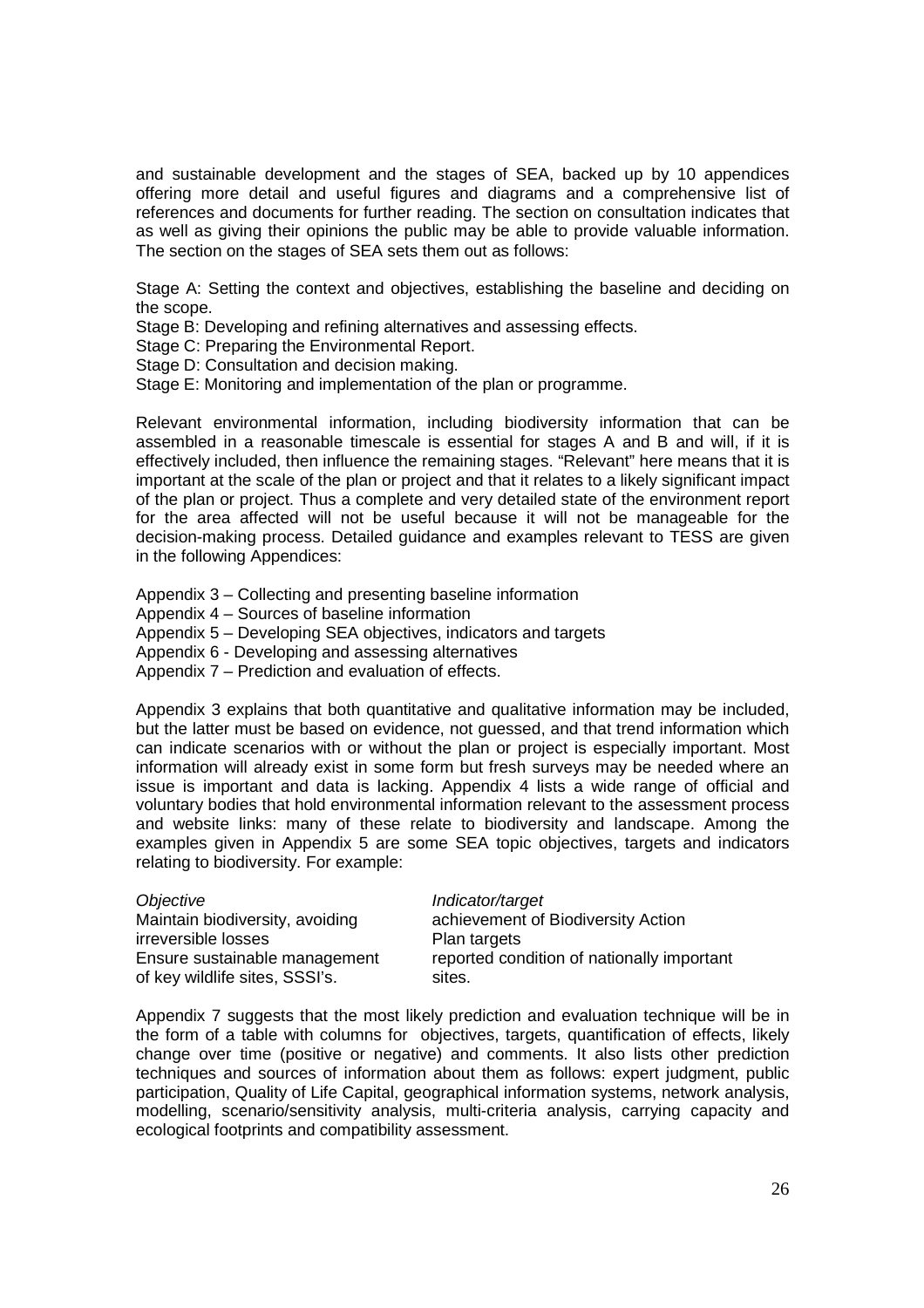Therivel 2004 is an influential book describing SEA in practice with many examples and written by a leading researcher/academic in the field. It was published at the time that the Directive was coming into force in the UK and therefore does not address problems arising from its application.

## **2.3.3 The UK land use planning system and biodiversity/environmental information**

Whether or not EIA or SEA are required in particular cases, all significant development (i.e. construction or changes of use of land, except changes in agricultural or forestry practice, horticulture or gardening) requires consent of the relevant local or national authority, unless a general exemption, e.g. for small additions to buildings, has been given. This consent is usually referred to as "planning permission". In addition authorities are required to prepare planning frameworks at regional and local levels, currently called Regional Spatial Strategies and Local Development Frameworks in England. Both the individual planning decisions and the frameworks are required to take account of national guidelines set out by the Department of Communities and Local Government in the form of Planning Policy Statements (PPS).

PPS9 deals with Biodiversity and Geology Conservation and begins with a statement of key principles:

 (i) Development plan policies and planning decisions should be based upon up-to-date information about the environmental characteristics of their areas. These characteristics should include the relevant biodiversity and geological resources of the area. In reviewing environmental characteristics local authorities should assess the potential to sustain and enhance those resources.

(ii) Plan policies and planning decisions should aim to maintain, and enhance, restore or add to biodiversity and geological conservation interests. In taking decisions, local planning authorities should ensure that appropriate weight is attached to designated sites of international, national and local importance; protected species; and to biodiversity and geological interests within the wider environment.

(iii) Plan policies on the form and location of development should take a strategic approach to the conservation, enhancement and restoration of biodiversity and geology, and recognise the contributions that sites, areas and features, both individually and in combination, make to conserving these resources.

(iv) Plan policies should promote opportunities for the incorporation of beneficial biodiversity and geological features within the design of development.

(v) Development proposals where the principal objective is to conserve or enhance biodiversity and geological conservation interests should be permitted.

(vi) The aim of planning decisions should be to prevent harm to biodiversity and geological conservation interests. Where granting planning permission would result in significant harm to those interests, local planning authorities will need to be satisfied that the development cannot reasonably be located on any alternative sites that would result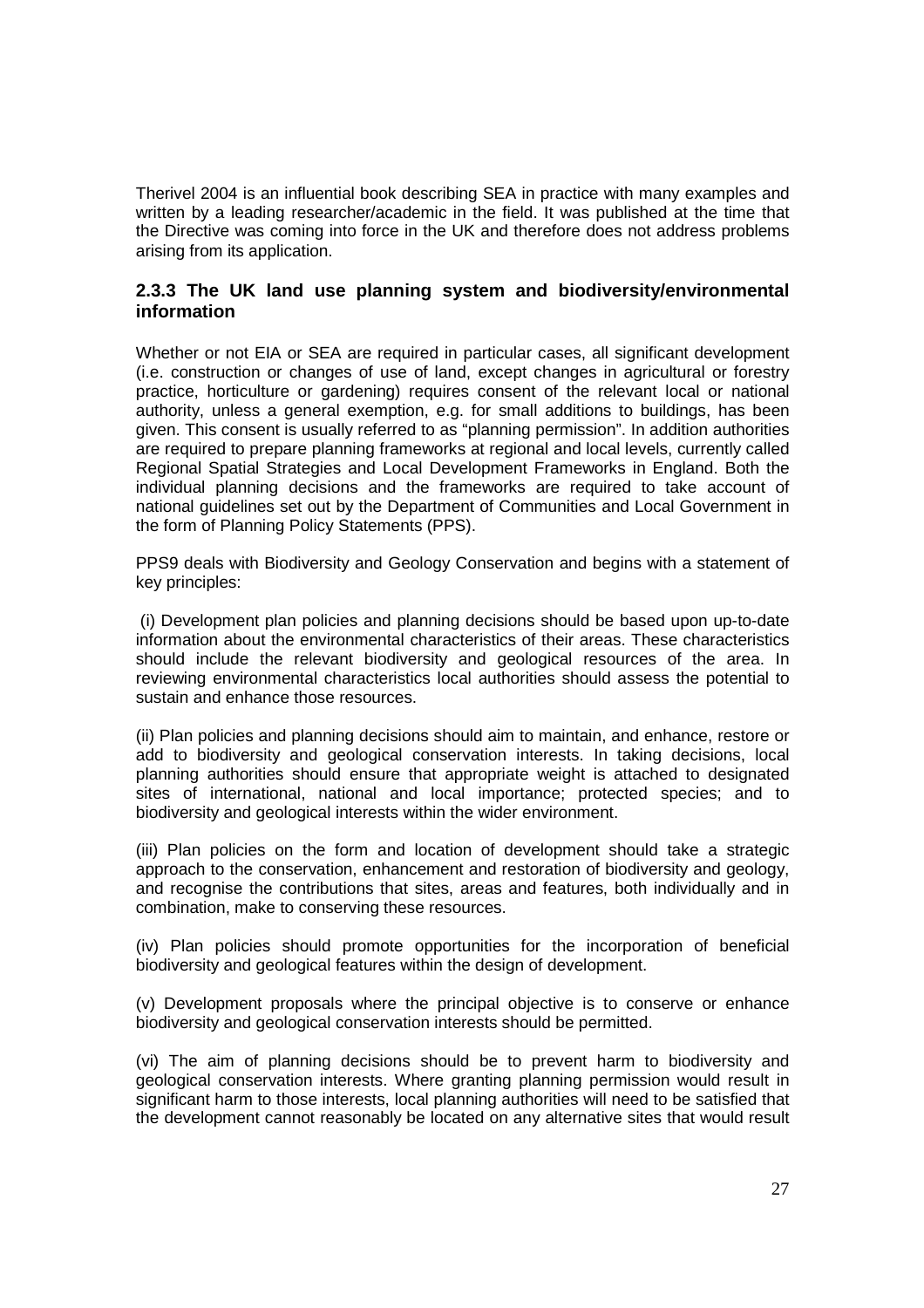in less or no harm. In the absence of any such alternatives, local planning authorities should ensure that, before planning permission is granted, adequate mitigation measures are put in place."

It will be seen from these principles that information about biodiversity is regarded as integral to the operation of the planning system that the rules favour plans and projects which enhance biodiversity and that the principles are very close to those embodied in the EIA and SEA Directives. The remainder of PPS9 applies the principles to the regional and local frameworks already mentioned, to the hierarchy of sites of conservation importance from the international to the local and to species protection. These controls do not however apply to any changes of use or management of land in agriculture or forestry or semi-natural habitats which are not caught by the planning system: in other words most of the countryside.

Official guidance on the operation of PPS9 relevant both to the general planning system and to formal environmental assessment can be found at http://www.communities.gov.uk/publications/planningandbuilding/planningbiodiversity (Anon. 2006). This asserts the need for an information and evidence base and outlines key elements of such a base including the character of an area, any priority species and habitats it might contain and so on. It then describes possible sources of biodiversity and geological information under the following headings:

1. Natural Areas and Joint Character Areas: these are map-based classifications of areas according to their main characteristics relevant to biodiversity and countryside/landscape issues. They were devised by the former English Nature and Countryside Agency, bodies which have recently been merged into a new agency, Natural England, which is one of the statutory consultees under the SEA Directive. So, for example, in the County of Northumberland there are four main Natural Areas, the coastal plain, the sandstone lowlands, the Cheviot fringe and the Cheviots (upland pasture and semi-natural land).

2. Information on natural systems – data for which might be captured in river catchment and flood management plans, coastal management plans etc.

3. Hierarchy of designated sites – ranging from Natura 2000 and Ramsar sites to National Nature Reserves, Sites of Special Scientific Interest (SSSI's) and Local Nature Reserves.

4. National Geographic Information Systems (GIS) – these are being developed by government and adopted by local authorities to assist the planning process. For example, in July 2002 a partnership of Government departments and agencies launched MAGIC, a web-based interactive system which allows users to view and query area maps displaying key environmental designations via a standard GIS (www.magic.gov.uk). It provides a good single source of information on designated and other sites and management boundaries, including SSSIs, Areas of Outstanding Natural Beauty and RSPB reserves. In some cases local authorities have incorporated MAGIC data into their own systems.

5. The National Biodiversity Network (NBN) – the NBN Gateway is a computer system providing a single point of access to a wide range of biodiversity information relating to species and habitats and held by different owners in various formats and with varying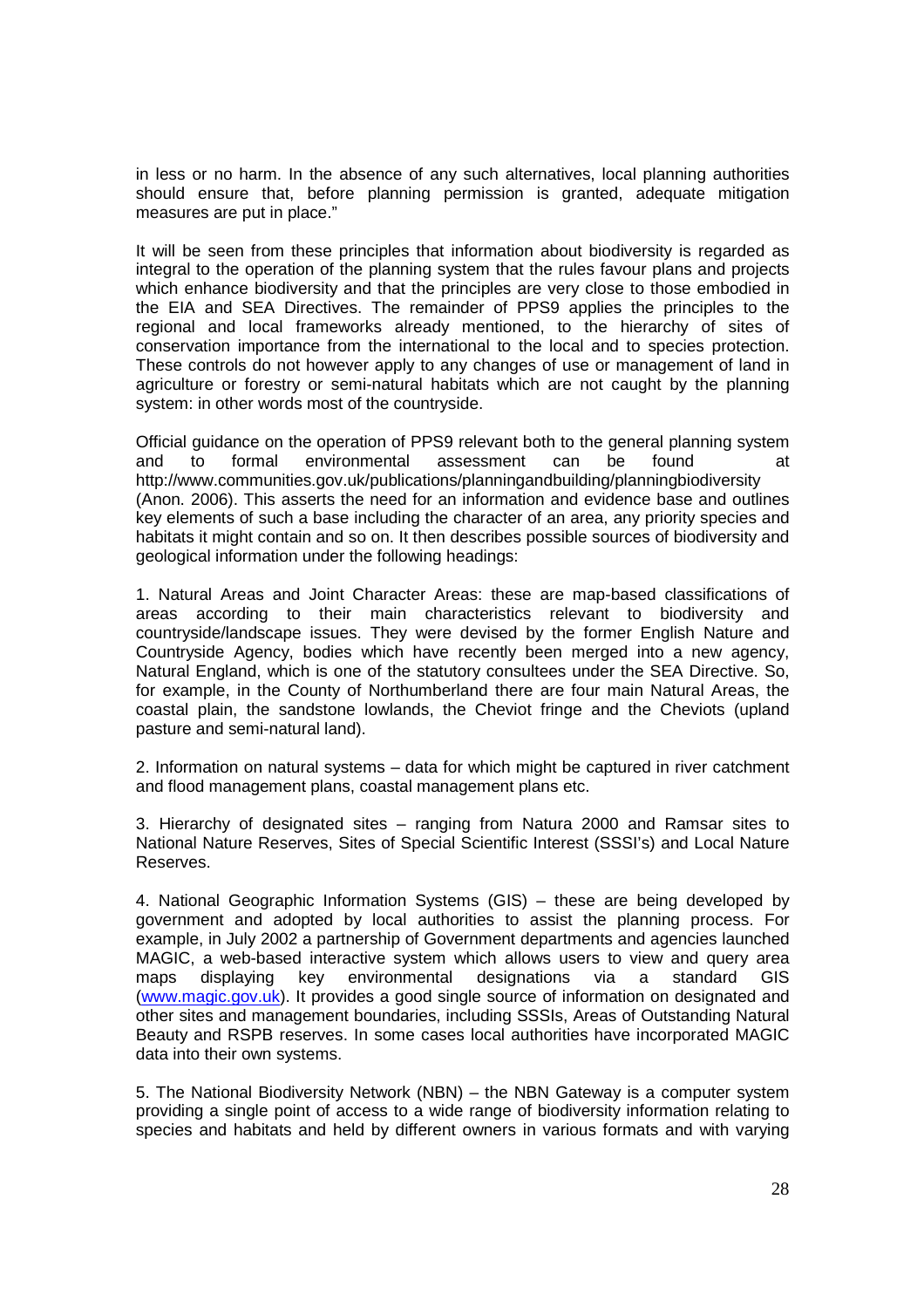degrees of coverage, mostly based on records compiled by volunteers (www.searchnbn.net).

6. Information on the effects of climate change – for example the MONARCH project, run by Oxford University's Environmental Change Institute, is modelling predicted movements of species and future locations of biodiversity in the UK.

7. Information on ancient woodlands – inventories of ancient woodlands can be downloaded from MAGIC or the Natural England websites.

8. Mapping networks of natural habitats – these are described as "opportunity maps" to show where priority habitat could be restored or re-created. Some examples are the East of England Regional Biodiversity Map using land use data sets (LDU), the OWLS map of land of biodiversity interest for the county of Oxfordshire and the RSPB project "Making Space for Wildlife".

9. Biodiversity Action Plans – the basis is the UK Biodiversity Action Plan (Anon. 1994) published as a national response to the Convention on Biological Diversity signed at the Earth Summit in 1992 (www.ukbap.gov.uk ) . Under the Plan some 400 species action plans, 45 habitat action plans and 160 local biodiversity action plans have been developed. They are key sources for information on priorities and any action being taken to implement them. Regional and local BAP's are usually run by partnerships of statutory and voluntary bodies and stakeholders and have created their own dynamism. They may have also created local site systems.

10. Local record centres – where these exist and are operational they are valuable in providing a single port of call for information which would otherwise be held separately and they can provide a link to the NBN Gateway mentioned above. The Guide recommends all local authorities to support such centres.

11. Local authority ecologists – where these are employed they are a focal point for meeting information needs.

12. Community knowledge – as an example the Dartmoor Nature for Real project provides an example of good practice in finding out not just what people know about their natural environment but which aspects they value and wish to see supported through the planning process.

The foregoing examples set out in the Guide show that a large amount of biodiversity information is potentially available to influence decisions under the planning system. However in spite of major efforts over the last two decades to co-ordinate it and to make it accessible to the non-specialist, there is a long way to go if these objectives are to be achieved. Moreover there are still very large areas of land not covered by designations where biodiversity data is virtually non-existent and many land use decisions not controlled by the planning system where even if there was data there is no requirement to apply it. These are issues that the development of TESS will seek to address.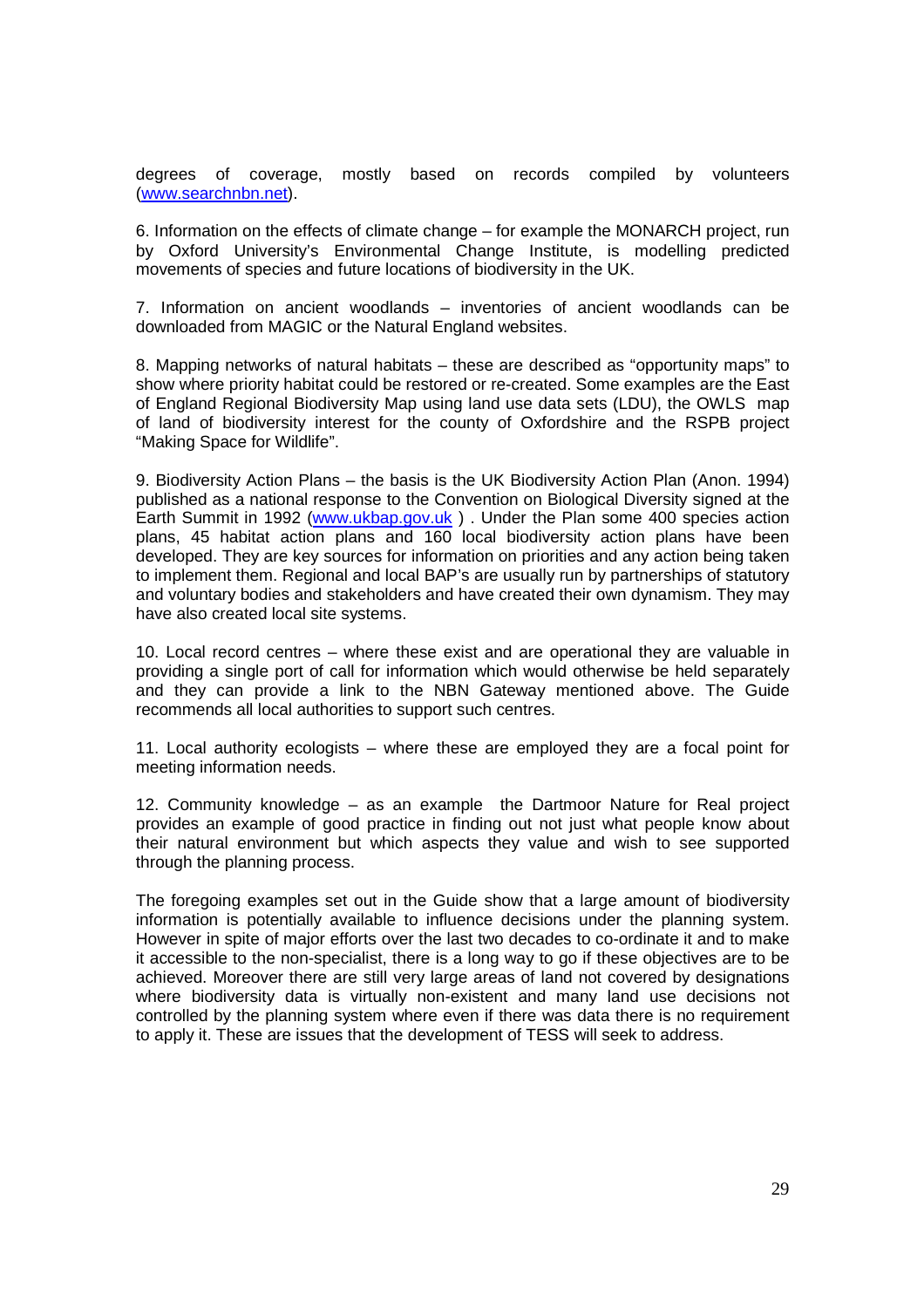#### **2.3.4 Governmental contact points and UK overall statistics for EIA's**

The national focal point for EIA and SEA policy and implementation as well as for the operation of the systems in England is the Department of Communities and Local Government (DCLG) (www.communities.gov.uk), while the contacts for EIA and SEA are within its Planning Directorate. The Department of the Environment, Food and Rural Affairs, Defra, (www.defra.gov.uk) are responsible both for biodiversity and for agricultural, fisheries and forestry policy. Defra has a contact point for the EIA regulations for agriculture, while Natural England has a contact point for its role as a statutory consultee on SEA.

Kim Chowns of DCLG has supplied overall UK statistics for EIA under the various consent regimes, going back to 1991 where available. A summary of these is in Table 2.2 and shows that while the number of cases varies from year to year it has recently been around 300 to 550. In relation to SEA's Kim Chowns reports (pers.comm.) "We have not compiled figures for SEAs. Annual figures are difficult here as SEAs are carried out in parallel with the preparation of plans/programmes, and hence tend to spread over more than one year, but our information is that currently between 600 and 700 are under way across the UK."

|      | <b>ENVIRONMENTAL IMPACT ASSESSMENT IN THE UK TO 31/12/2005</b> |                         |         |      |  |
|------|----------------------------------------------------------------|-------------------------|---------|------|--|
|      |                                                                |                         |         |      |  |
|      | Table 2.2: Environmental Statements (ESs) in the UK            |                         |         |      |  |
|      |                                                                |                         |         |      |  |
|      | GB planning consent                                            | <b>GB</b> other consent |         | Tota |  |
| Year | system                                                         | systems                 | DOE(NI) |      |  |
| 1991 | 214                                                            | 90                      | 11      | 315  |  |
| 1992 | 225                                                            | 83                      | 11      | 319  |  |
| 1993 | 226                                                            | 114                     | 29      | 369  |  |
| 1994 | 229                                                            | 119                     | 27      | 375  |  |
| 1995 | 208                                                            | 91                      | 23      | 322  |  |
| 1996 | 174                                                            | 88                      | 12      | 274  |  |
| 1997 | 185                                                            | 91                      | 25      | 301  |  |
| 1998 | 190                                                            | 64                      | 21      | 275  |  |
| 1999 | 303                                                            | 89                      | 13      | 405  |  |
| 2000 | 459                                                            | 102                     | 39      | 600  |  |
| 2001 | 448                                                            | 126                     | 44      | 618  |  |
| 2002 | 485                                                            | 165                     | 50      | 700  |  |
| 2003 | 437                                                            | 98                      | 62      | 597  |  |
| 2004 | 475                                                            | 88                      | 64      | 627  |  |
| 2005 | 555                                                            | 109                     | 35      | 699  |  |
| 2006 | 363                                                            | 0                       | 0       | 363  |  |
| 2007 | 313                                                            | 0                       | 0       | 313  |  |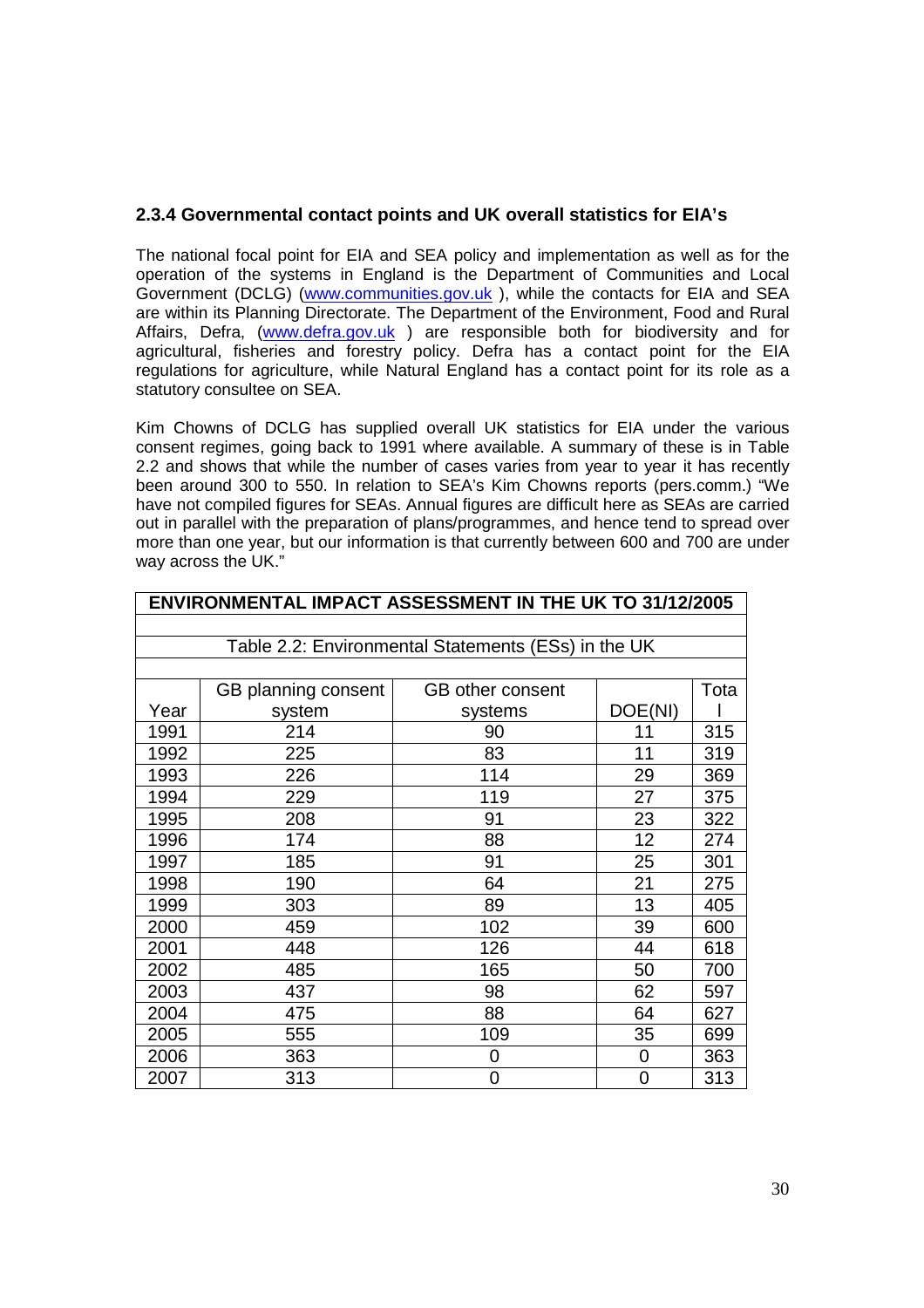## **2.4 Enquiry on 'Formal' or National Level information carried out by TESS Partners**

Partners taking part in the study were given introductory guidance. For a fuller description of the EU requirements for EIA and SEA and of formal decision making systems in the UK they were referred to the accounts in what are now sections 2.2 and 2.3 of this document.

Taking the UK as an example, four general<sup>∗</sup>categories were distinguished under which biodiversity information is required to be incorporated into formal decision making systems. These are:

a) EIA of projects

l

- b) SEA of plans and programmes
- c) Proposals needing consent under the land use planning (LUP) system
- d) Payments under the Common Agricultural Policy and national environmental schemes for agriculture.

In the case of (a) to (c) biodiversity information would only be needed where the proposal is expected to have a significant effect on fauna and flora or biodiversity.

In the UK arrangements for all four categories mentioned are 'devolved', which means that for England, Wales, Scotland and Northern Ireland the following instruments are done differently (even if only slightly) :

- i) laws and policies for land use planning:
- ii) regulations implementing the EIA and SEA directives;
- iii) official quidance to local authorities operating the LUP system;
- iv) practical guidance from official sources as to how to prepare or comment on EIA's or SEA's and how to take account of biodiversity in LUP applications.

However databases of biodiversity information may not be so divided but may cover the whole of the UK or at least more than one part of it. In a similar way unofficial guidance prepared by experts or NGO's and research studies may apply to the UK as a whole or just part of it.

For TESS purposes at this stage it was not necessary to understand or compile data about all the sub-national variations of laws, guidance, databases etc in any one country but information was sought on:

- a) at what governmental level the laws/regulations are made;
- b) for that level how the system works in one reasonably typical case; and
- c) about sources of biodiversity information and research/analysis related to EIA's or SEA's which is relevant to TESS, which may cover wider areas of the country.

Therefore if a country makes the relevant laws, regulations or rules at national level then that level was the one about which information was sought. On the other hand, if a country has devolved EIA, SEA, LUP and CAP administration to its regions or provinces

<sup>∗</sup> NB appropriate assessments are also need for impacts on Natura 2000 sites and under aspects of the Water Framework Directive.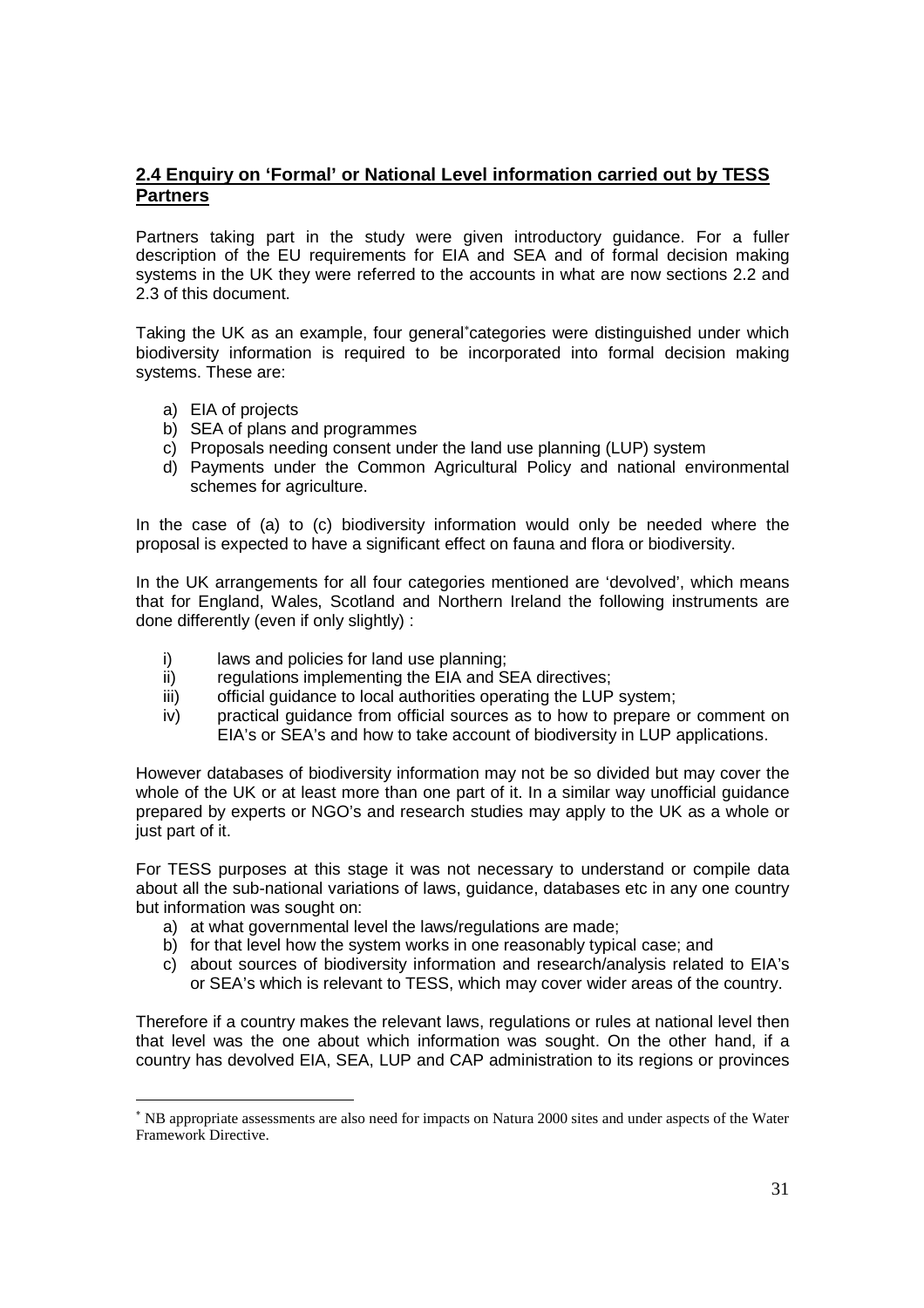and has 10 such areas then information was wanted about the formal systems for just one of them – but information about databases, unofficial guidance and research/analysis could relate to wider areas.

## **2.4.1 National Enquiry Template: analysis of returns**

#### 2.4.1.1 Preliminary comments on governance systems

Among the group of countries studied the UK and Turkey stand out from the rest for different reasons. Turkey is not yet a member of the EU and has not therefore adopted all existing EU environmental legislation, though it is a candidate state and is moving towards adaptation. In the context of this study it should be noted that Turkey has not legally implemented either the SEA Directive or any parallel system, though the decision to adopt the Directive was taken in 2002 by the Ministry of the Environment and implementation is foreseen for 2010 (Unalan & Cowell 2009). Secondly although agriculture is very important to Turkey, providing some 30% of jobs and 8% of GDP, and a host of measures are in train to align agricultural policy with the EU's CAP, the overall target for such alignment is around 2013-2014. Thirdly Turkey's administration is considerably more centralised than that of other countries in the study or the rest of the EU. Provincial governors and regional divisions of national ministries play an important role and often exercise powers which elsewhere belong to elected local government bodies. This is not dissimilar to the 'old' arrangements in France where prefects appointed by central government had major responsibilities.

The UK is different from the others because it has a national UK-wide elected parliament in Westminster which controls foreign, economic and immigration policy for the UK as well as domestic policy for England, while 'devolved' governments in Scotland, Northern Ireland and Wales answer to elected parliaments or assemblies for their area which legislate on different ranges of domestic affairs, including the environment. These devolved administrations are not strictly countries or regions, nor can the UK system be classified as federal, but significant differences are beginning to emerge in the legislation they enact on similar topics, not least those which are the subject of this present study. It would be too complicated to describe all the variations and so, for convenience, most of the governmental material relates to the position in England. It should not be assumed that the position in Scotland, Northern Ireland and Wales is the same. "England" is not shorthand for the UK in this study. However NGO's and databases are often organised at UK level, though with country, regional or even local groupings.

#### 2.4.1.2 Capabilities for assessments and planning

The first group of questions was designed to discover (a) the governance level at which EU requirements for EIA and SEA were transposed into national law as required by the Directives and at which land use planning laws were made and the CAP administered; (b) the governance level for case by case approvals under these systems and whether in relevant cases national laws extended the application of EIA and SEA beyond strict EU requirements; and (c) mitigation and monitoring requirements flowing from environmental decisions.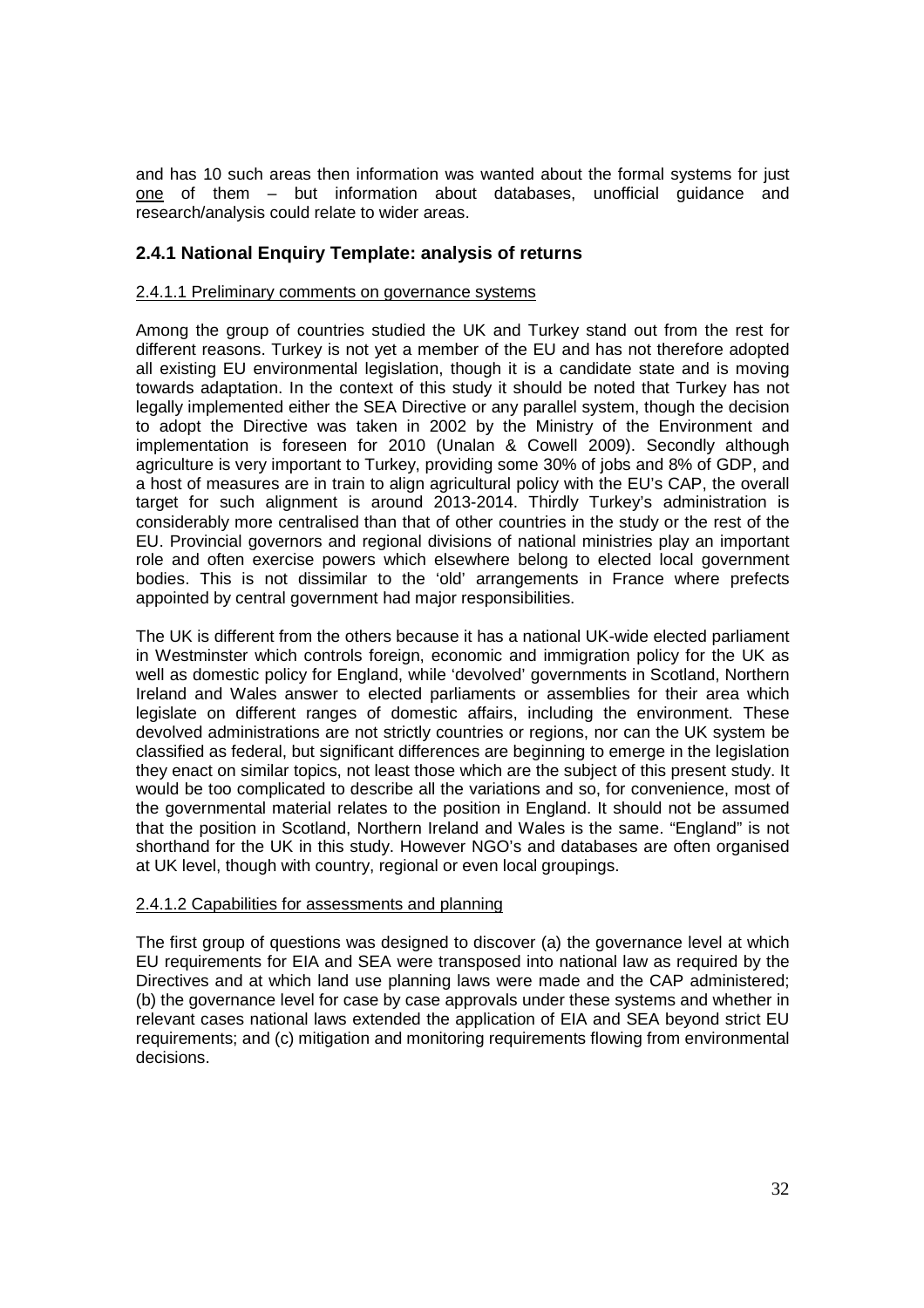#### Governance levels for law making

Noting the absence of a formal SEA system in Turkey, it was otherwise not surprising to find that all the countries **make laws** for EIA and SEA at national level (Figure 2.1), except for the UK where they are made at sub-national level, e.g. England.

The same arrangements apply to the administration of the CAP, or in the case of Turkey, alignment with the CAP. In other words national or sub-national ministries with responsibility for agriculture administer agricultural policies and funds.

All the countries have a land use planning system, though this is not formally the subject of EU legislation. In all cases laws are made at national level, except for the UK where the level is sub-national. Additionally in Hungary some planning regulations are made by local municipalities.



Figure 2.1. Governance levels at which laws/regulations are framed for environmental regulations, land-use planning and agricultural policy.

#### 2.4.1.3 Governance levels for case by case approvals

When we turn the systems for **approval** of applications for permission or CAP funds the situation is slightly more complicated, although fairly clear patterns emerge.

In general **project approval in cases where EIA is required** is given at a governance level below national or sub-national. One partial exception to this generalisation is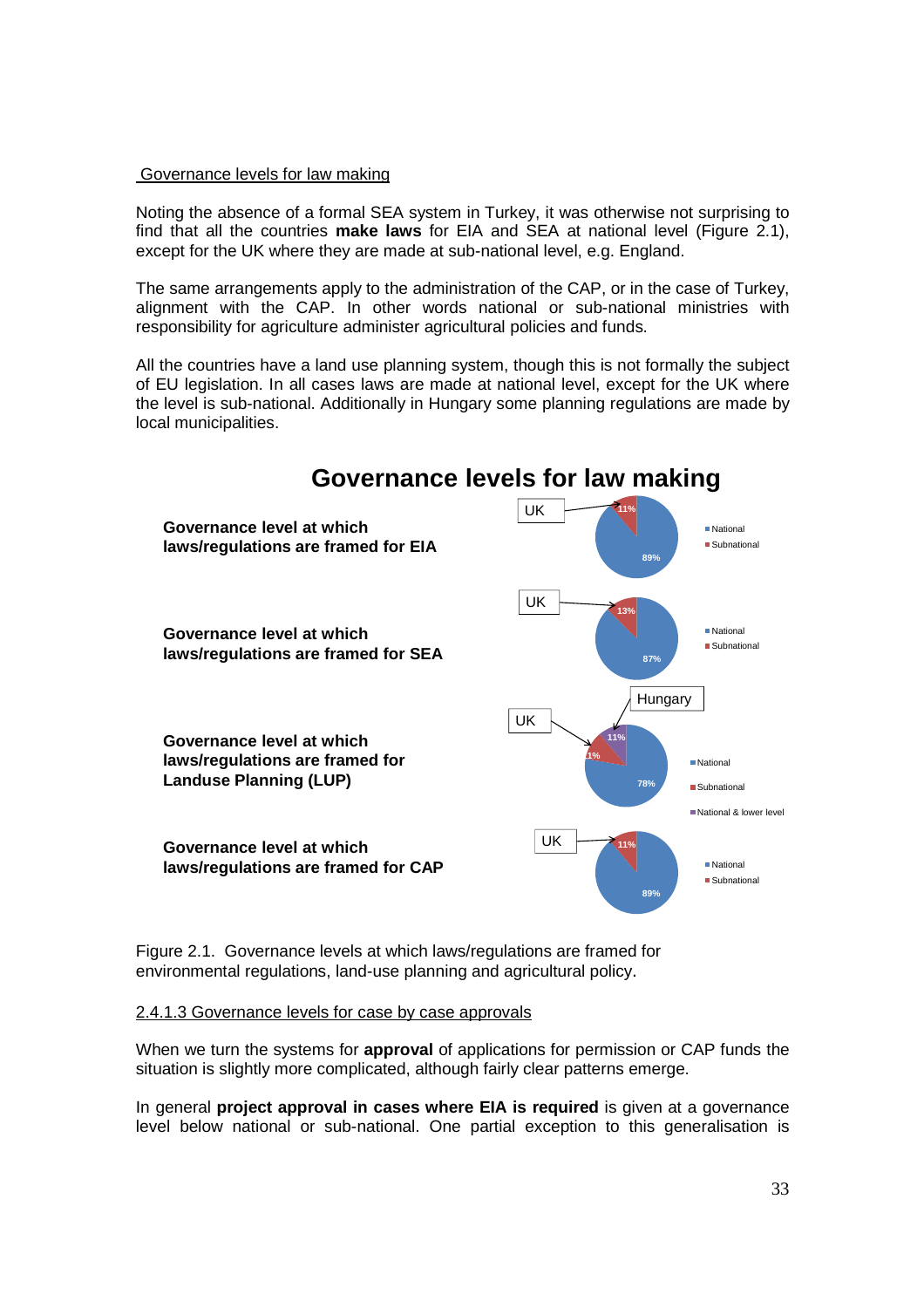Portugal (Figure 2.2). Although the EIA Directive does not require that environmental assessments given under the Directive should themselves be approved, in Portugal this is the case and the approval is given by national authorities (such as the Secretary of State for the Environment), after which the project itself is usually approved at local government level unless it is a large infrastructure development. In Estonia, approval of the EIA itself is at national level and is given by the Environmental Board.

Turkey also approves some cases at national level. In England (UK) approval in all cases is at district or equivalent council level, which is the level at which land use planning applications are approved, though on appeal cases are decided by or on the recommendation of inspectors appointed by a government department. In future the position in England may be complicated by very recent legislation which takes decisions on major projects such as airports and power stations out of the hands of local authorities and remits them to a nationally-appointed planning commission. In the remainder of the countries studied, approvals for projects where EIA is required are given variously by municipalities ( $1<sup>st</sup>$  tier), districts, counties, prefectures, voivodships or regions, or provincial departments of ministries in the case of Turkey.



## **Governance levels for approval**

Figure 2.2. Lowest level for approvals of EIA's and Sea's in the eight (9 case studies) countries for which returns were received.

Plans or programmes requiring SEA are mostly approved at higher levels than is the case with EIA. An obvious reason for this is that the plans or programmes concerned often cover the areas of several authorities or deal with issues in which the authorities lack specific expertise. In this study only Portugal and Estonia approve SEA's or SEA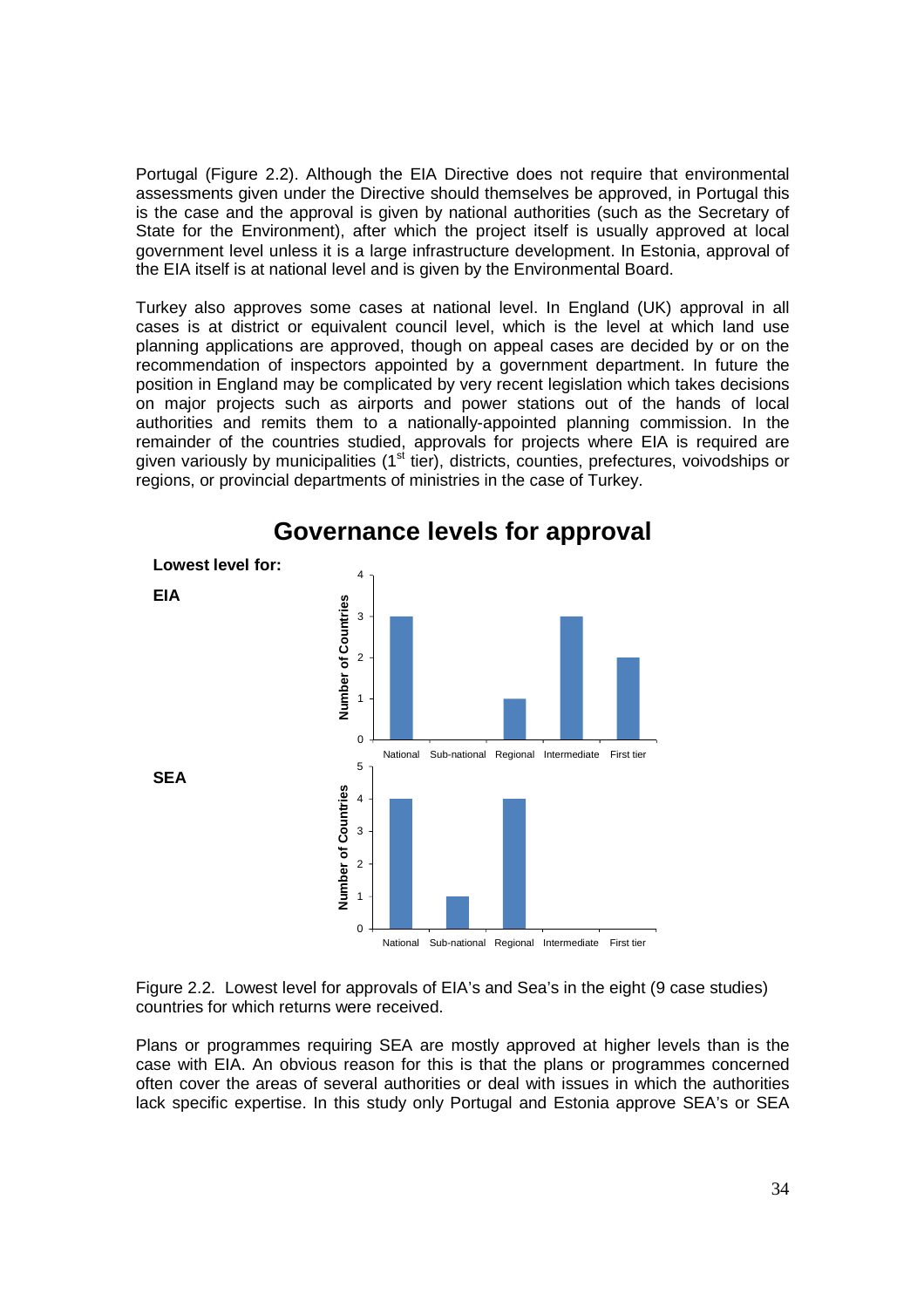cases exclusively at national level, but all the other countries do so through through subnational or regional authorities or voivodships in the case of Poland.

Approval of land use planning applications is generally at local authority level, such as the district or equivalent authority in England or municipalities elsewhere (Figure 2.3). Minor exceptions to this rule are that in Romania counties give approval, in Hungary regions or counties deal with certain cases and in Greece prefectures take the decisions, while in Turkey either ministries or provincial departments retain responsibility.

CAP project approval and support is almost universally a function retained by central government, whether national or sub-national, but an exception is Romania where counties have responsibility, while in England the agency responsible for both nature conservation and the countryside, Natural England, deals with applications from and payments to farmers. In Turkey decisions on agricultural support are taken at national government level.



# **Governance levels for approval**

Figure 2.3. Lowest level for approvals of land-use planning and CAP applications in the countries for which returns were received

#### 2.4.1.4 Extension of EIA & SEA Directives by national laws

As regards **extension of the application of EIA** to more cases than the Directive requires there is a roughly even split between the countries. In Poland, Hungary, Estonia, Slovenia and Greece application is extended, while in Portugal, Romania, Turkey and England it is not.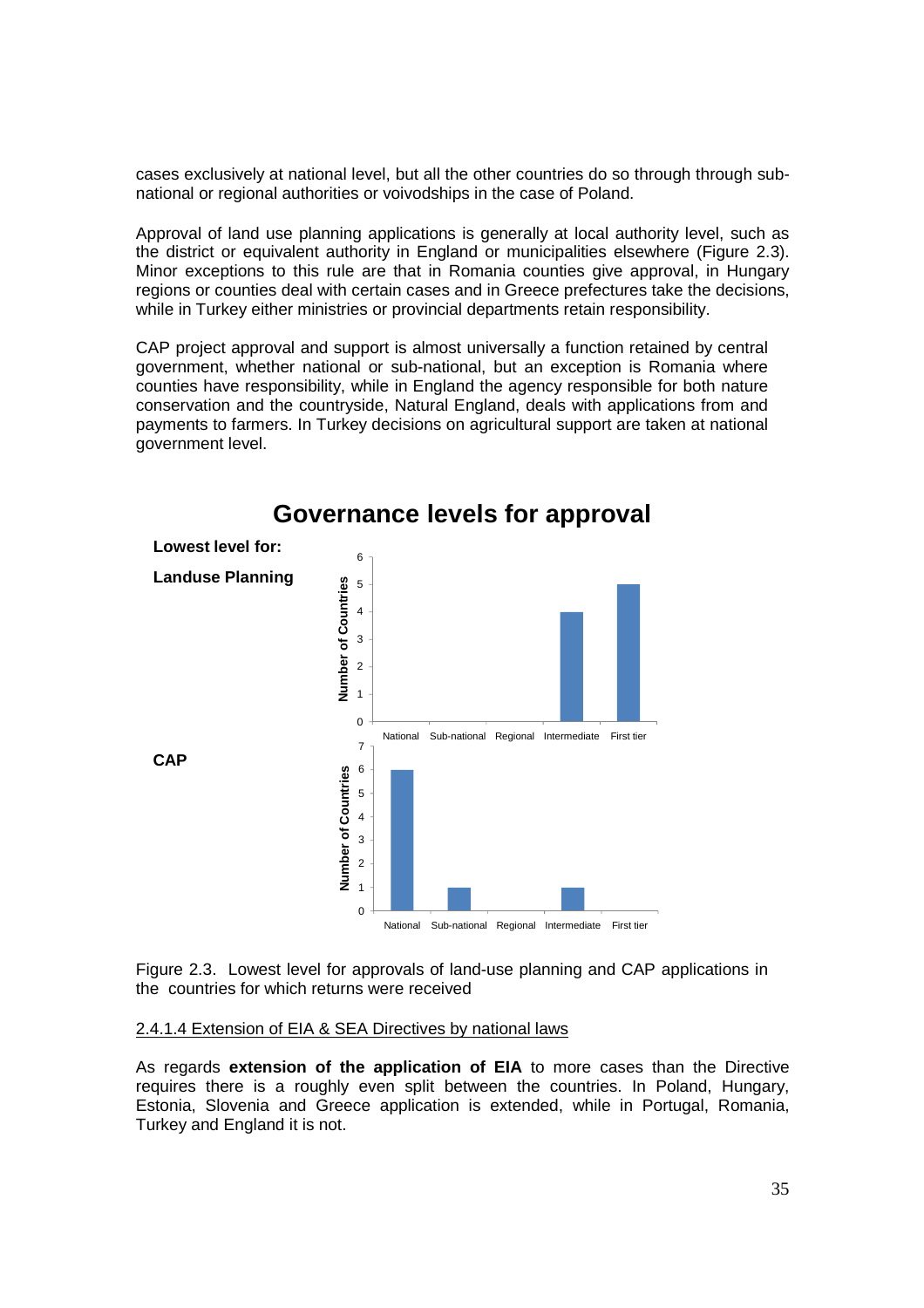Partners were asked whether **SEA is applied to 'plans and programmes'** in their countries, as required by the Directive and to give examples of these. In all countries except Turkey, where SEA is not in force, the response was positive. The examples given covered the expected regional land use and urban spatial strategies or frameworks, as well as a good range of sectoral plans such as those for transport, energy, water management, hazardous waste disposal, rural development and National Parks and protected areas (Figure 2.4).



# **Plans and programmes that SEA applied to**

Figure 2.4. Examples of the types of plans and programmes that SEA was applied to in the seven countries where it is in force.

However some countries go further than strictly obliged in their application of the SEA Directive and require appropriate assessments to be applied to 'policies and/or strategies', though it needs to be acknowledged that the distinction between 'plans' and 'strategies' is a fine one. When partners were asked **if their countries had extended SEA** beyond plans and programmes, only Poland and Hungary had done so. In Poland SEA has been applied to energy policy to 2030 and to the National Development Strategy 2007-2015. Hungary has subjected its National Climate Change Strategy and the National Strategy for Sustainable Development to SEA.

#### 2.4.1.5 An overview of numbers of EIA's and SEA's annually

The enquiry asked whether countries kept **records of the number of EIA's completed annually** and, if so, the actual or estimated numbers and any categories into which they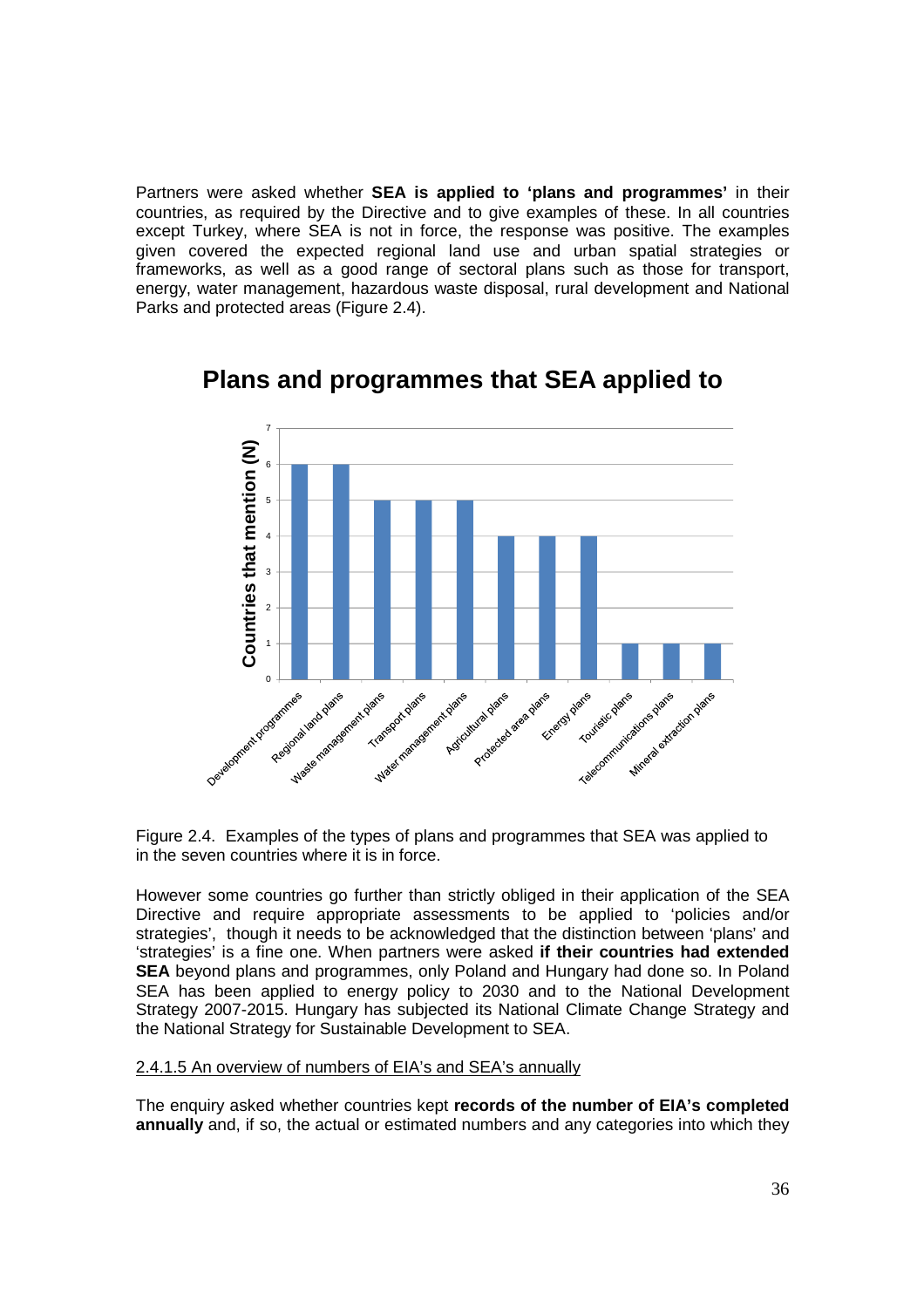might be broken down. It should be noted that although the Directive does not require central records to be kept the Commission urged Member States to do so in their 2003 progress report on the Directive. **The same questions were asked in relation to SEA's**. A further question was whether a sample of EIA's and SEA's could be obtained if needed to examine how biodiversity information had been used in the particular cases. Table 2.3 compares the results on a country by country basis.

Table 2.3. Numbers of EIA & SEA cases annually where recorded with an indication of whether or not information is available on the categories of EIA or SEA considered. Information is coded as: Y=yes, N=no, U=uncertain, N/A=not applicable and N/R=not recorded.

|                 | <b>EIA</b>    |      | <b>SEA</b>                        |                |                |
|-----------------|---------------|------|-----------------------------------|----------------|----------------|
|                 | <b>Number</b> | Cat. | <b>Number</b>                     | Cat.           | <b>Samples</b> |
| <b>UK</b>       | 313           | Y    | N/R<br>$(500 - 600 \text{ est.})$ | N/A            | $\cup$         |
| <b>Turkey</b>   | 110           | Y    | N/A                               | N/A            | Y              |
| Romania         | 822           | N    | 105                               | $\overline{N}$ | Y              |
| Portugal        | 100           | Y    | 10                                | Y              | Y              |
| <b>Poland</b>   | N/R           | N/A  | N/R                               | N/A            | Y              |
| <b>Hungary</b>  | N/R           | N/A  | N/R                               | N/A            | Y              |
| <b>Estonia</b>  | N/R           | N/A  | N/R                               | N/A            | U              |
| <b>Greece</b>   | 1600*         | N    | N/R                               | N/A            | U              |
| <b>Slovenia</b> | 250           | N    | 50                                | $\mathsf{N}$   | Y              |

\* Estimate from EC 2003.

### 2.4.1.6 National compliance, sustainability and ecological infrastructure

The issue of whether partner countries had been **found to be non-compliant** with any aspects of the EIA and SEA Directives was addressed. Only Romania was reported to be currently in breach – in relation to interactions with Article  $6(3)$  and (4) of the Habitats Directive. In the case of the UK and Greece previous criticisms by the Commission were mentioned: in the case of the UK this related to inadequate transposition of EIA requirements relating to the conversion of land for intensive agriculture and in the case of Greece the omission of some project types from national law, including those relating to such conversion.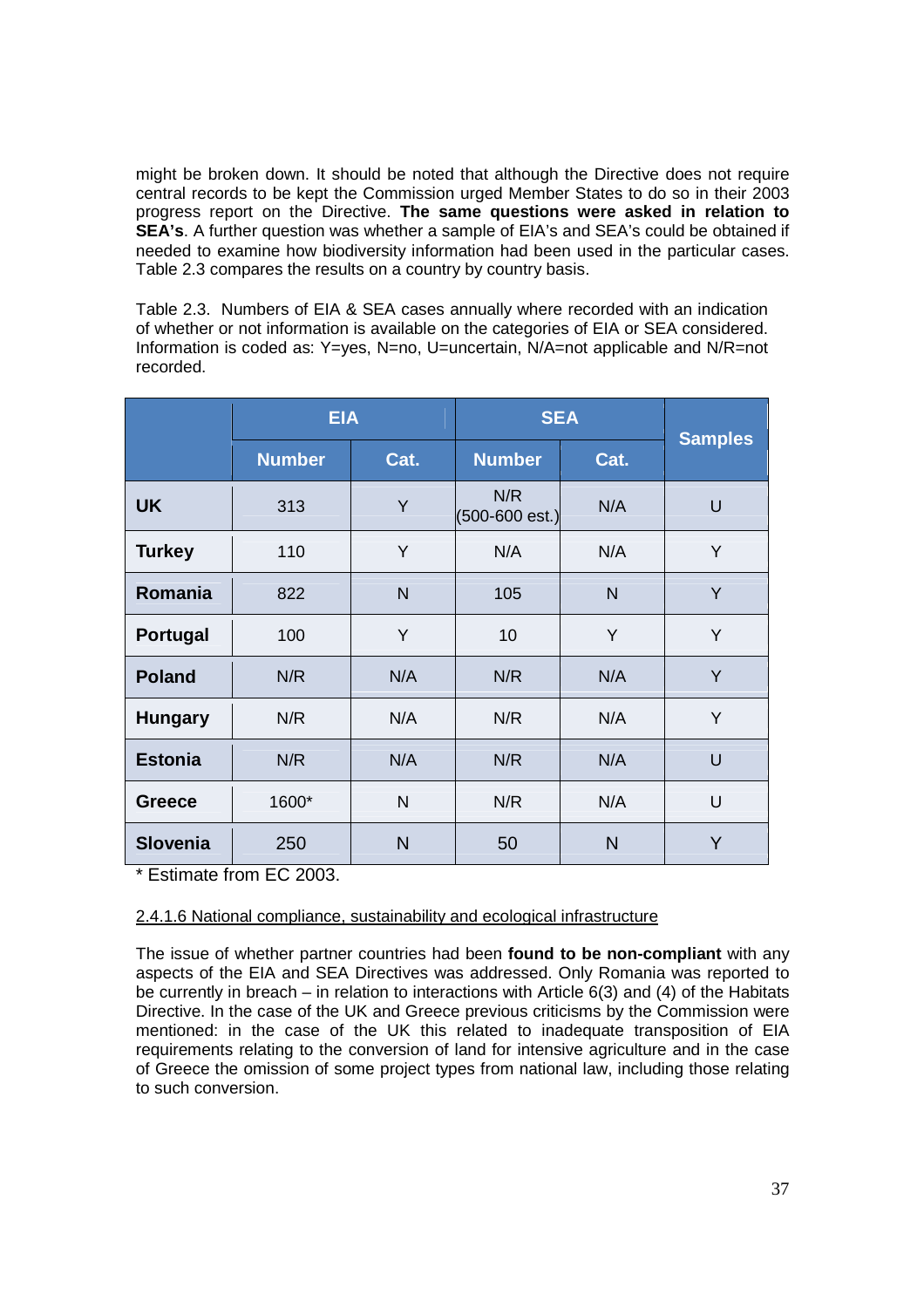Respondents were asked if any **laws on EIA, SEA or LUP require sustainable development or social and economic issues to be taken into account** in assessments. This was broadly the position in all countries. Comments from Romania indicated that economic and social considerations could figure in SEA environmental reports and this was also the case for Portugal, though formal sustainability reports were not required. In Hungary only certain socio-economic aspects could be considered while in Greece LUP law strongly incorporates the concept of sustainable development.

A related issue was whether **these laws require ecological infrastructure such as connectivity between designated areas** to be taken into account. In most countries this is required but England and Greece are exceptions. The comment was made that in Romania projects which directly or indirectly affect protected areas must be screened with ecological considerations in mind. However this could be regarded as a requirement of the Directive, so should not be regarded as unique to this country. In England biodiversity issues must be considered but not ecological networks or infrastructure as such.

#### 2.4.1.7 Operation of EIA Directive: Monitoring and Mitigation

Monitoring of environmental impacts of approved projects is carried out always in Turkey, Romania and Hungary and sometimes in the remaining countries (Figure 2.5). In England, Portugal, Poland, Romania, Hungary, Slovenia and Estonia the developer is responsible and must report to the relevant authority such as the Environment Protection Agency in Romania, the National Biodiversity Conservation Authority in Portugal or the National Inspectorate for Environment, Nature and Water in Hungary. In other countries monitoring is by authorities, e.g. General Directorate of Environmental Impact Assessment in Turkey, and regional authorities in Greece.



Figure 2.5. Responses to who is responsible for undertaking monitoring of the environmental effects of approved projects.

When the study examines whether **mitigation in the form of restoration or habitat creation is required or encouraged** in cases where significant damage to the environment occurs (through non-observance of EIA, SEA etc conditions or procedures) the findings are that in Poland, Slovenia and Hungary mitigation is mandatory; in Portugal it is mandatory in some cases; and elsewhere it is encouraged.

#### 2.4.1.8 EIA and Agricultural Intensification

The EU EIA Directive requires assessment to be carried out on a case by case basis or above certain thresholds when **uncultivated land or semi-natural areas are proposed**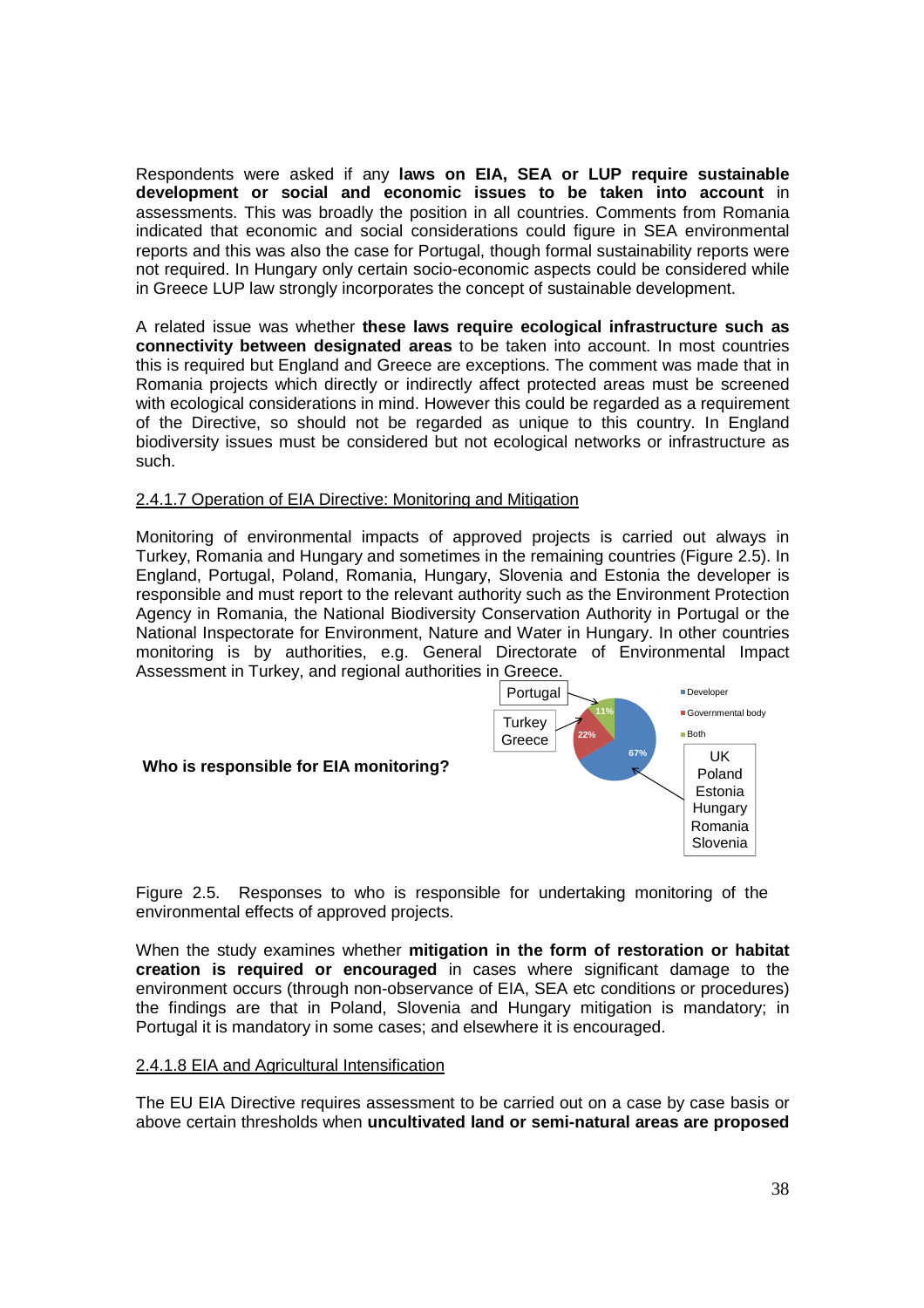**to be converted into intensive agricultural use**. After the original Directive was adopted in 1985 a number of Member States were slow to apply this provision, so partners were asked to discover whether it is now being applied in their countries and, if so, in relation to what thresholds or conditions. (N.B. Removal of field boundaries such as hedges for the purpose of agricultural reconstruction is also covered but partners were not asked expressly to look into this.)

All countries in the study except Greece do require EIA in these 'intensive agriculture' cases. However the thresholds for application have generally been set very high as shown in Table 2.4 below:

|               | <b>Area for EIA to be</b><br>applied                        | <b>Period of previous</b><br>non-cultivation |
|---------------|-------------------------------------------------------------|----------------------------------------------|
| England       | 100ha - less in designated<br>areas                         | 15 years                                     |
| <b>Turkey</b> | 500ha                                                       |                                              |
| Romania       | No threshold                                                |                                              |
| Portugal      | 100ha or 50ha in sensitive<br>areas                         | 5 years                                      |
| Poland        | 300ha (re-parcelling)                                       |                                              |
| Hungary       | 50ha but 1ha in designated<br>areas; 30ha for deforestation |                                              |
| Estonia       | 100ha; also for forestation                                 |                                              |
| Slovenia      | no threshold                                                |                                              |

Table 2.4. Thresholds for application of EIA to projects involving agricultural intensification.

For England it was also reported that up to 4 km of field boundaries could be removed for restructuring of a holding before EIA is required. In Hungary the threshold for removal of boundaries for restructuring is 300 ha in normal situations but 10 ha in designated areas. The 300 ha mentioned for Poland in Table B presumably also relates to restructuring.

In most countries where the rule applies re-instatement is required if the rules are infringed. Similarly CAP cross-compliance payments would probably be lost in England, Slovenia and Hungary but not in Portugal, Estonia and Poland. The questions on sanctions for infringement were not answered in the return from Romania because the relevant information could not be obtained. It should be noted that the rules on applying EIA to agricultural intensification cases are complicated in themselves, added to which member states have considerable flexibility in applying them. It seems likely that the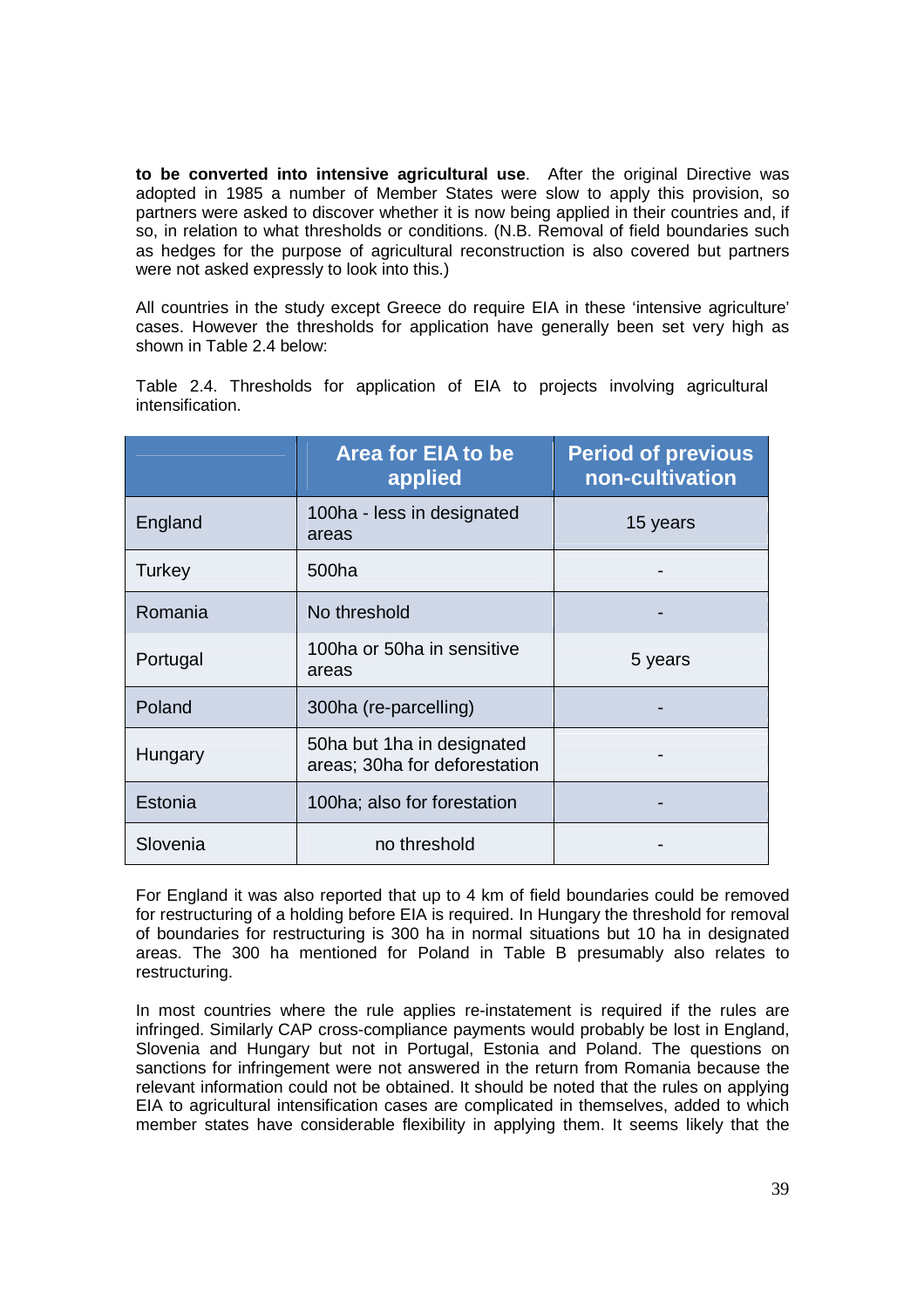questions on thresholds and sanctions were over-simplified and that the results should be treated with caution, though it is clear that a number of states set high thresholds.

These provisions of the EIA Directive on the conversion of uncultivated or semi-natural land into intensive agriculture and the related ones on the removal of field boundaries such as hedges are potentially valuable for biodiversity because such agricultural practices in Western Europe during the heyday of the CAP have been seriously damaging to wildlife, especially outside protected areas. It is unfortunate that, on the basis of anecdotal evidence (e.g. the Commission's 2003 report on the operation of the EIA Directive), they appear to have been very little used. There is more than one explanation for this. On the one hand there has, since 1985, been less of a general trend towards intensification under the CAP and even, in more recent years, the gradual application of more environmentally friendly policies. A less satisfactory reason is that, except in Hungary, Estonia, Slovenia and Romania among the countries studied, the thresholds have been set so high that few if any cases are caught by them. Moreover it is possible that farmers considering conversions which could potentially be affected have been advised to break up their projects into smaller ones to avoid triggering off EIA procedures.

#### 2.4.1.9 EIA's and NGO involvement

Partners were asked **if certain environmental or biodiversity NGO's in their countries frequently comment on proposals where EIA is required** and, if so, to provide names of some of the leading bodies, indicating if they were national, regional or local. Responses could only be impressionistic since in few, if any countries, are projects subject to EIA and all their attendant documents kept on a common database nor was it practicable within the parameters of this preliminary enquiry to approach individual NGO's directly. However partners in Greece and Turkey both commented that NGO's in their countries are only infrequently involved in EIA cases, but the opposite would be true for England. In Portugal NGO's do become involved in EIA's applying to large and potentially damaging developments such as airports and power stations. Table 2.5 provides an overall picture.

Table 2.5. Number of NGO's commenting on EIA's and at what level (i.e.national, regional or local – the same NGO can comment at more than one level).

|           |   |                |               |   |   | UK Turkey Romania Portugal Poland Hungary Estonia Greece Slovenia Total |   |  |    |
|-----------|---|----------------|---------------|---|---|-------------------------------------------------------------------------|---|--|----|
| All NGO's | 5 | $\overline{4}$ |               | 5 | 6 | 6                                                                       | 4 |  | 39 |
| National  | 3 | $\overline{4}$ |               | 3 | 6 | 5                                                                       | 4 |  | 28 |
| Regional  | 3 |                | 4             | 2 | 3 |                                                                         |   |  | 13 |
| Local     | 3 |                | $\mathcal{P}$ |   |   |                                                                         |   |  |    |

It should be stressed that these samples of NGO's are not necessarily representative and that information about involvement by local NGO's will be harder for an individual research team to know about without conducting a formal survey. Nevertheless the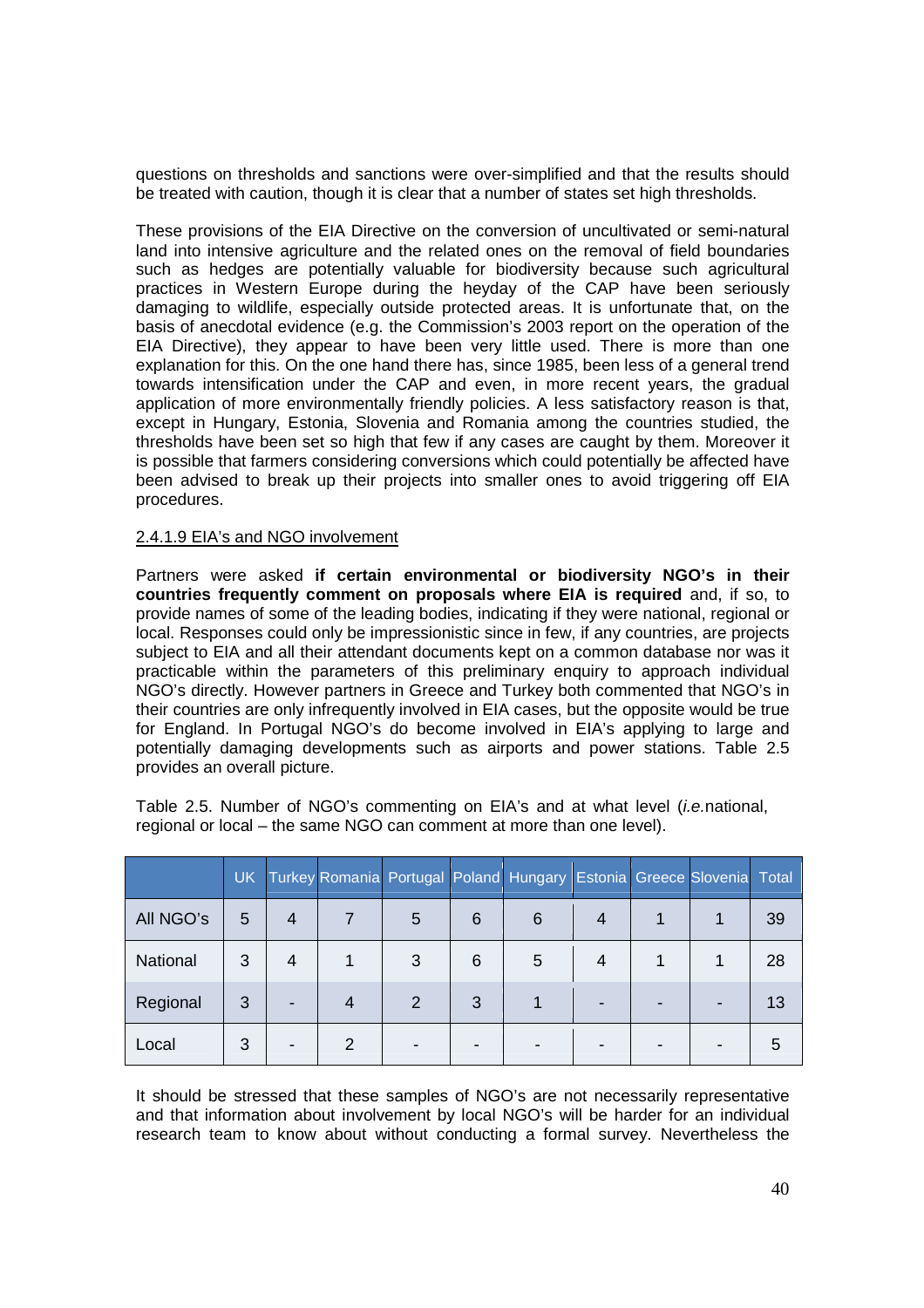preponderance of involvement by national level NGO's is striking and doubtless reflects the resources and technical expertise considered necessary to become involved in EIA procedures. Examination of the names of the NGO's listed by partners (see Table 2.6 below) reveals quite a wide spread of interests.

Table 2.6. Similar types of NGO's that comment on EIA applications across the countries surveyed.

|            | <b>National bird</b><br>groups                                                                                             | <b>WWF Associates</b>                                      | <b>Friends of the</b><br><b>Earth</b>                           |
|------------|----------------------------------------------------------------------------------------------------------------------------|------------------------------------------------------------|-----------------------------------------------------------------|
| UK/England | Royal Society for<br>the Protection of<br><b>Birds</b>                                                                     |                                                            | Friends of the Earth                                            |
| Turkey     | <b>Nature Society</b><br>(Birdlife affiliate for<br>Turkey)                                                                | <b>WWF-Turkey</b>                                          |                                                                 |
| Romania    | Societatea<br>Ornitologica<br>Romana (Romanian<br>Ornithological<br>Society) (Partner of<br><b>Birdlife International)</b> | Salvati Dunarea si<br>Delta (Save the<br>Danube and Delta) |                                                                 |
| Portugal   |                                                                                                                            | Liga para a Protecção<br>da Natureza                       |                                                                 |
| Poland     | Polish Society for<br>the Protection of<br>Birds (OTOP) (Part<br>of Birdlife<br>International)                             |                                                            |                                                                 |
| Hungary    | <b>Birdlife Hungary</b><br>(Hungarian<br>Ornithological and<br>Nature Society)                                             | <b>WWF Hungary</b>                                         | National Society of<br>Conservationists<br>Friends of the Earth |
| Estonia    |                                                                                                                            | Estonian Fund of<br>Nature (ELF)                           | <b>Estonian Green</b><br>Movement Fo-E (ERL)                    |
| Greece     |                                                                                                                            | <b>WWF Greece</b>                                          |                                                                 |
| Slovenia   | <b>Birdlife Slovenia</b>                                                                                                   |                                                            |                                                                 |

#### 2.4.1.10 Interaction of EIA with LUP system

The question was asked as to whether the **'development consent' required by the EIA Directive is always, partly or never administered as part of the LUP**. For all countries the answer was 'partly'. Comments revealed that in all countries there are special arrangements for sectors such as agriculture, energy, harbours and forestry which are not fully covered by the LUP system. However information from elsewhere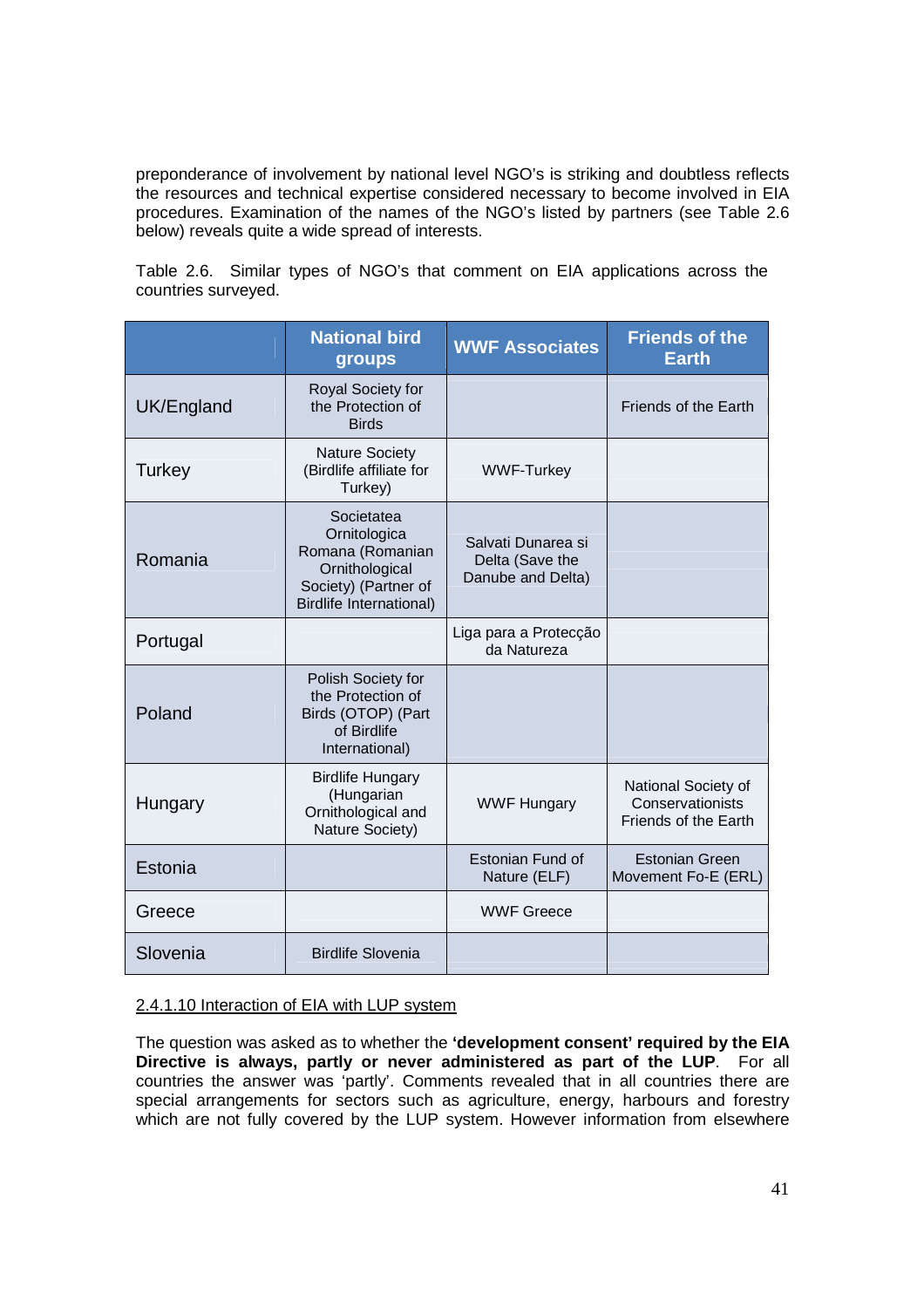(EC 2003) indicates that the great majority of EIA cases are dealt with under the LUP system.

In view of the very wide variations between the number of EIA cases annually in different EU Member States partners were asked **whether EIA is required in all cases where development proposals are made**. If the response to this question was 'no' the consequent questions were whether in the other cases the LUP system or planning policy supports biodiversity conservation positively or requires negative effects on biodiversity to be taken into account. In cases where EIA is not required most countries include a requirement to support biodiversity conservation and to avoid negative effects in their LUP policies, though Hungary, Poland and Greece qualify this by responding "sometimes" (Figure 2.6).



Figure 2.6. Where EIA is not required, does the land-use planning system support biodiversity?

#### 2.4.1.11 Formal and informal guidance on the working of EIA, SEA and LUP

The enquiry sought information as to whether national or sub-national authorities had **issued formal guidance** to authorities who have the decision-making role in relation to EIA, SEA or the LUP system. For 7 countries the answer was 'yes', but in Estonia the guidance issued by the EC is relied upon, while in Slovenia workshops were organised. Respondents were asked to give the title of one such document, from which it was clear that most guidance documents were general in character. Hungary mentioned guidance on cross-compliance under the CAP. It was also asked if the authorities had issued **practical guidance** for developers and others who decided to become involved in EIA and similar processes. In 7 countries this was so, with Turkey and Slovenia as exceptions. Titles of practical guidance documents were supplied in the cases concerned.

Respondents were also asked if experts or NGO's had issued **practical guidance** on EIA, SEA or LUP procedures and for titles. In 7 countries such guidance documents had been issued, but not in Estonia or Slovenia. Examples given ranged from full scale books by such experts as Therivel and Partidario to NGO publications and guidance on consultants' websites.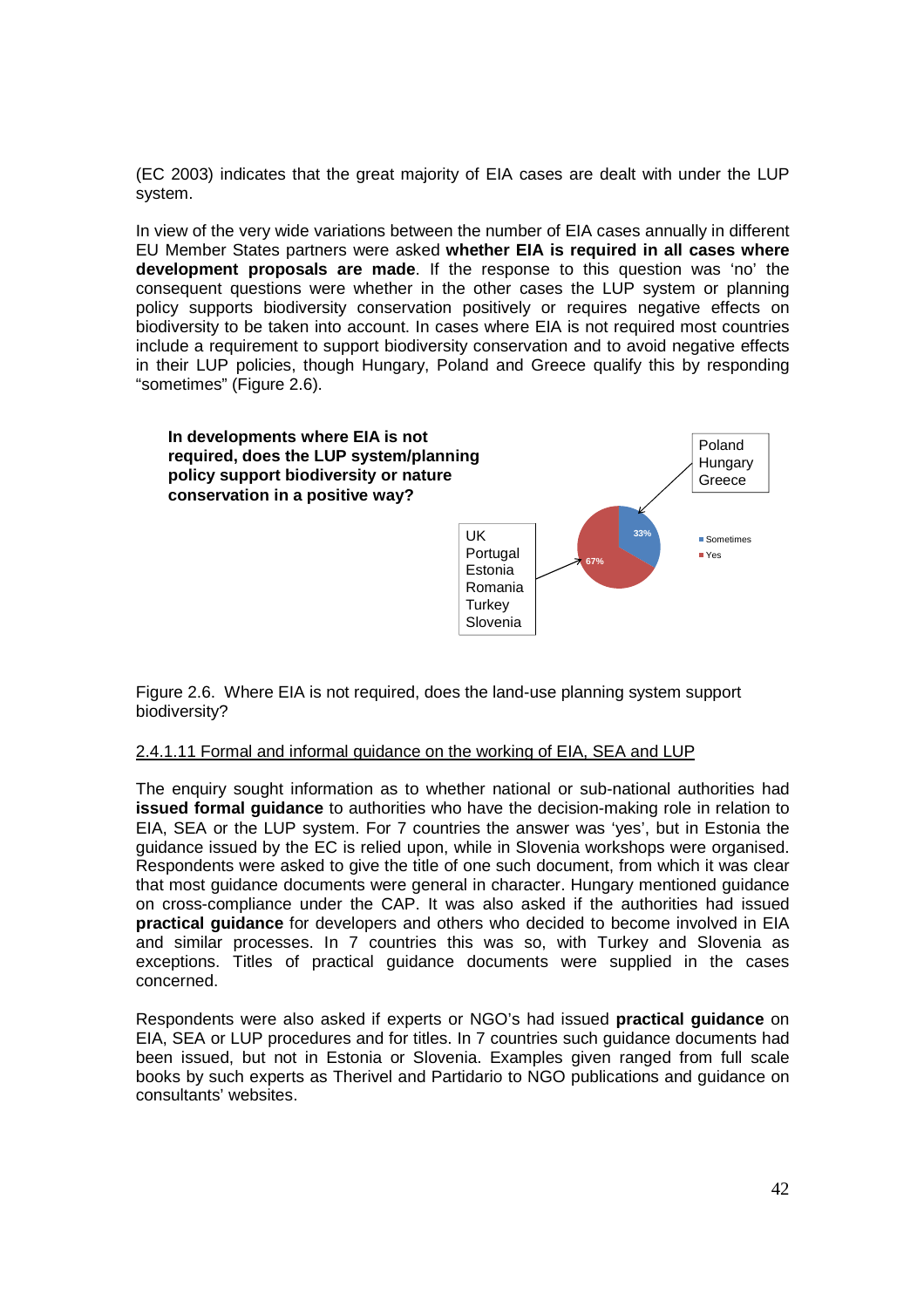## 2.4.1.12 Availability of biodiversity information for decision making

In 7 countries the guidance listed sources of environmental information, the exception being Greece. In 6 out of the 7 cases where sources are listed this includes biodiversity information, Hungary being the exception. A series of detailed questions was then asked about the accessibility and nature of the biodiversity information. With hindsight it was realised that responses on these details would have been useful even if the sources were not listed in guidance on EIA's etc. Efforts were made to overcome this problem after questionnaires had been returned. For the 8 countries able to respond to detailed queries on biodiversity information the picture is given in Table 2.7 below.

Table 2.7. The availability & nature of biodiversity information in the eight countries that responded to queries on biodiversity information.

|                                   | Yes | No |
|-----------------------------------|-----|----|
| Accessible to all                 | 7   |    |
| Accessible via the internet       | 8   | 0  |
| Fragmented                        | 7   |    |
| Payment needed                    | 5   | 2  |
| List of protected areas           | 8   | 0  |
| List of protected species         | 8   | 0  |
| Species population/habitat extent | 6   | 2  |
| Baseline plus trend data          | 4   | 4  |

Portugal commented that generally biodiversity information is very limited and sometimes of poor quality. Greece observed that "conservation of biodiversity is constantly mentioned but without species or habitat references." In England where the volume of biological records is very large, much still in paper form only, baseline and trend information is not easily available except in the case of birds, where the British Trust for `Ornithology has maintained a number of national surveys over several decades. In so far as comments were made on the question of fees they were to the effect that simple information is generally available without charge but more complicated requests attract fees.

### 2.4.1.13 Biodiversity websites

Partners were asked to name up to 4 websites where important biodiversity information for EIA/SEA/LUP could be found and to indicate if the websites were national, regional or specialised such as taxon specific or run by NGO's or private bodies. Table 2.8 shows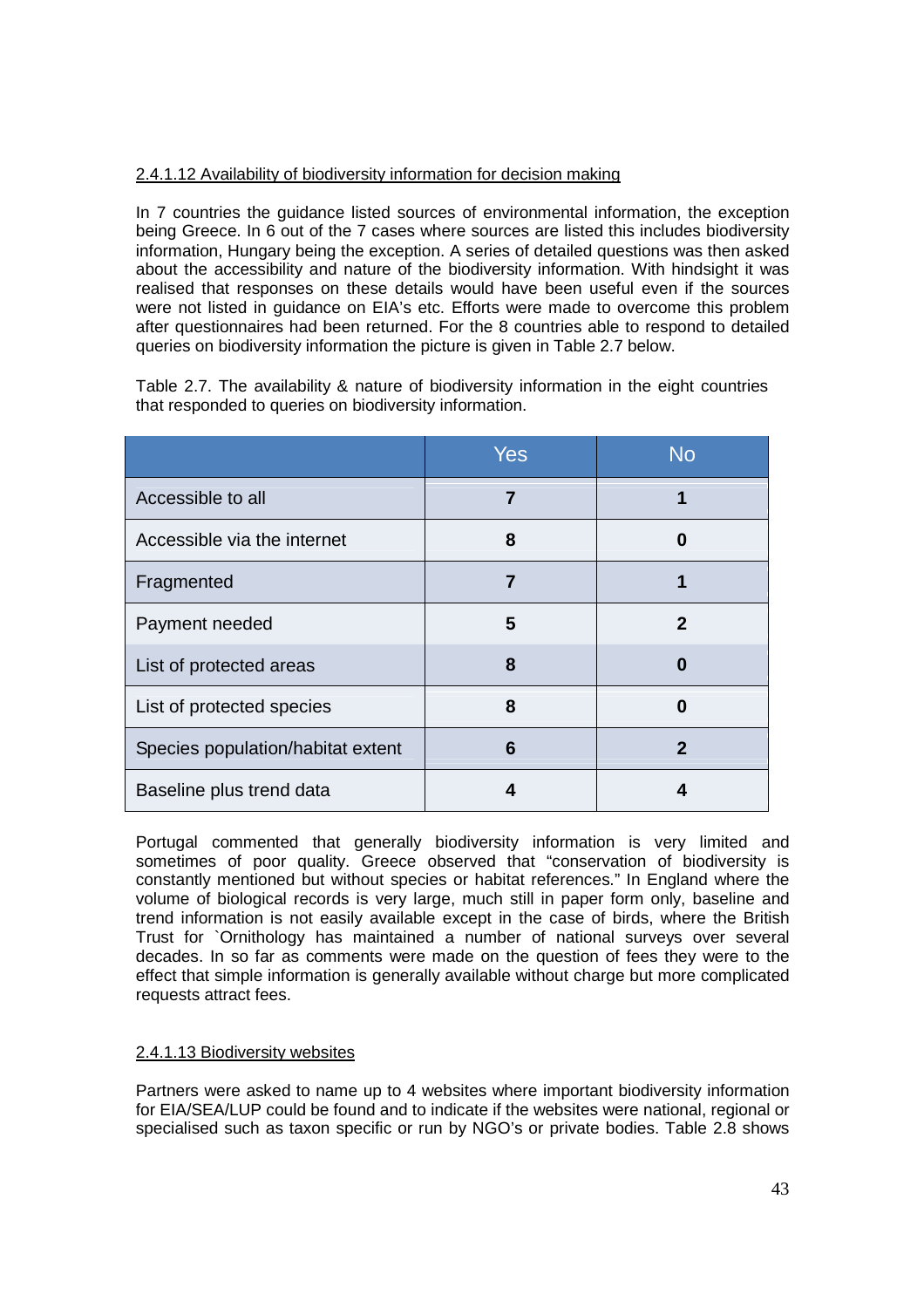the number and type of website by country, noting that individual websites could be of more than one type. The lists were not meant to be exhaustive, so that if the number listed is less than 4 it does not follow that no more websites could have been listed.

|               | <b>National</b> | <b>Regional</b> | <b>Specialist</b> | <b>Total</b>   |
|---------------|-----------------|-----------------|-------------------|----------------|
| <b>UK</b>     | 3               | 3               | 1                 | 3              |
| <b>Turkey</b> | 5               |                 |                   | 5              |
| Romania       | $\overline{4}$  | 1               |                   | 5              |
| Portugal      | 1               |                 | 1                 | $\overline{2}$ |
| Poland        | 2               | 1               | 1                 | $\overline{4}$ |
| Hungary       | 3               |                 | 1                 | $\overline{4}$ |
| Estonia       | 1               |                 |                   | 1              |
| Greece        | 2               |                 | $2^*$             | $\overline{4}$ |
| Slovenia      | 3               |                 | 1                 | $\overline{4}$ |
| <b>Total</b>  | 24              | 5               | 6                 | 32             |

Table 2.8. The number and type of biodiversity information websites in the eight countries responding.

\* one of these was run by an NGO and the other by a private entity.

Finally in this section partners were asked if they were aware of any **research in their country on EIA/SEA/LUP relevant to the use of biodiversity information** and, if so, to provide a reference. A positive answer was given in respect of 4 countries (Turkey, Romania, Portugal and Greece) but the titles cited did not refer specifically to biodiversity and may be general overviews, suggesting that the question was not clearly expressed. The Commission's 2003 EIA progress report (EC 2003) devotes less than 2 pages out of 100 to impacts on biodiversity and it has not proved possible to find the one research report on biodiversity mentioned there.

#### 2.4.1.14 Biodiversity Action Plans (BAP's)

Partners were asked to provide information about the **availability of Biodiversity Action Plans at national and lower levels, who prepares them and whether they apply to species, habitats or both**. All countries have Plans in operation or, in the case of Greece, in preparation. All Plans cover both species and habitats except those for Portugal and Slovenia which cover species only (Figure 2.7).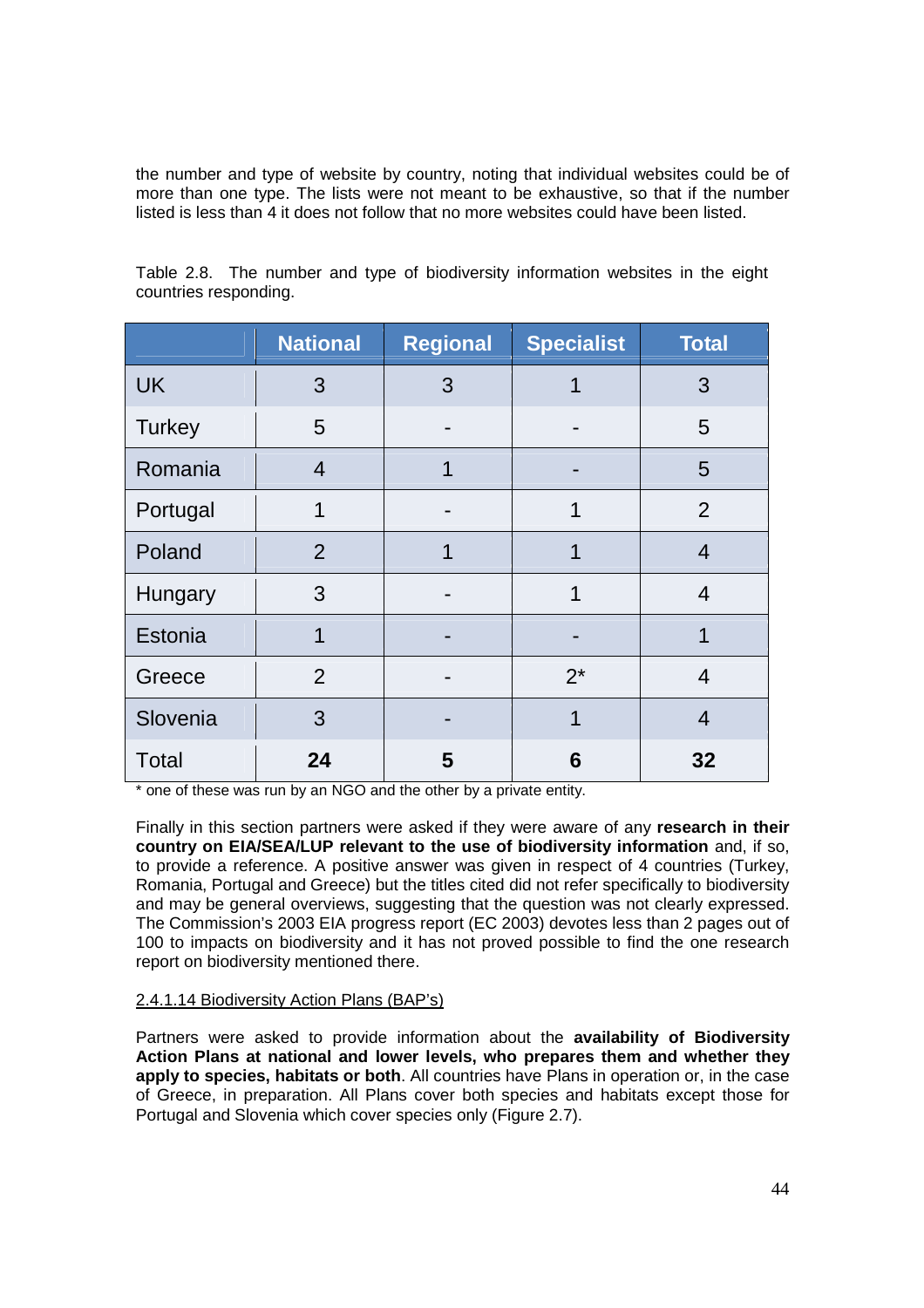Among partner countries, only the UK has what might be termed a super-abundance of BAP's. There is an overall UK Plan, plans for England, Scotland, Wales and Northern Ireland and some 160 plans for areas related to lower governance levels, often for counties in England or boroughs in urban areas. Under the UK and individual 'country' Plans there are several hundred species plans and rather fewer habitat plans. Within the lower level area plans there are typically a considerable number of action plans for individual species and habitats which help to support the 'country' and UK Plans. Most of these have targets and therefore rely on data collection for monitoring progress towards the targets. No country, apart from the UK, has BAP's at levels below the national. After the UK comes Hungary with 43 plans, all at national level. Portugal has more than 10.



Figure 2.7. Information provided on the availability of Biodiversity Action Plans, whether they apply to species, habitats or both and who prepares them.

Governments prepare BAP's in 7 of the 9 countries (Figure 2.7), the exceptions being Hungary and the UK where they are prepared by partnerships. The latter involves NGO's and the academic sector in Hungary. These sectors plus local government and relevant commercial interests are involved in the UK. In Greece, where a draft National Strategy for Biodiversity has only recently been issued for public consultation, the Government takes the lead in preparing the plan but with some assistance from the academic world.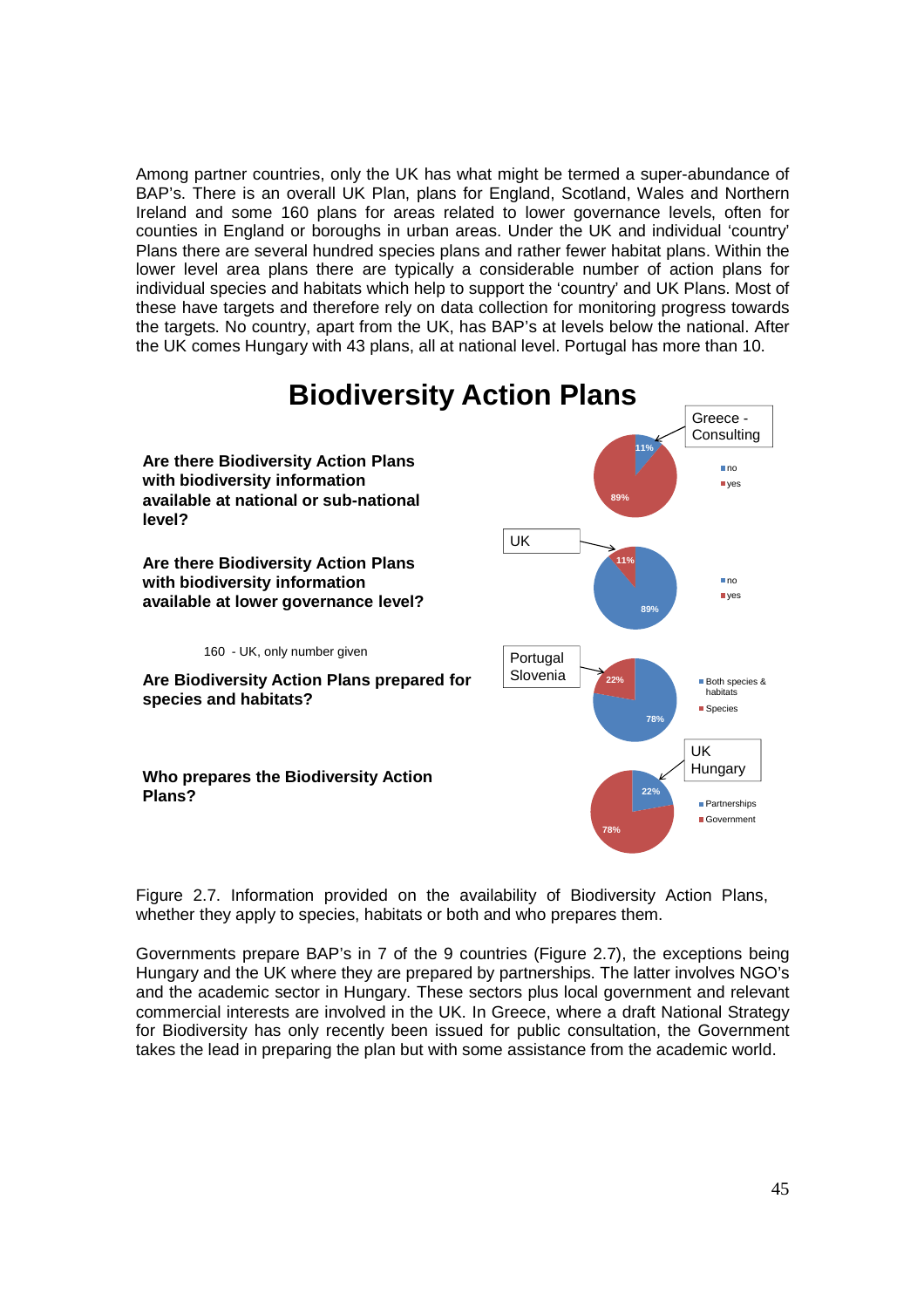#### 2.4.1.15 Common Agricultural Policy (CAP) and environmental information

Turning to the CAP, respondents were asked whether to receive **basic payments under the CAP** farmers are required to provide **prior environmental information from an independent source.** In Estonia such information is required to establish crosscompliance but in all 8 other countries there is no call for prior independent information (Figure 2.8). However in 8 of the countries there is subsequent independent checking by designated agencies, Turkey being the exception. In 3 cases the agencies appeared to have an environmental remit but in the other 5 the checking organisation was the agricultural payments agency. In England detailed environmental information (as opposed to ticking boxes) is not needed for the first level agri-environment scheme, called "Entry Level Stewardship" but it is required for the second "Higher Level Stewardship".

# **CAP & Agricultural Policy**



Figure 2.8. Agricultural policy and the environment.

Partners were asked about the existence of **payments to farmers for planning agrienvironment schemes.** Initial responses for 3 countries were positive (England, Turkey and Romania) with the remainder being negative, but the responses for England and Romania were later modified to join the "no" responses. With hindsight it is clear that this question was not carefully worded nor well-related to a subsequent more detailed question about the existence and scope of agri-environment schemes in partners' countries. In fact all countries studied, except Greece, have agri-environment schemes. There is no scope for CAP funding for the **planning** of these schemes and it seems unlikely, though not impossible, that countries fund individual farmers' agri-environment planning activities out of their own funds without joint-financing from the EU. What does occur is the use of EU structural funds for workshops and general training on such matters. The position in England is that the taxpayer does not fund the planning and application process for such schemes. It is interesting to note that an environmental charity, Farming and Wildlife Advisory Group (FWAG), charges £400 (€452) per day for advising farmers on the schemes available and helping them to prepare applications related to conditions on their farms (see www.fwag.org.uk ).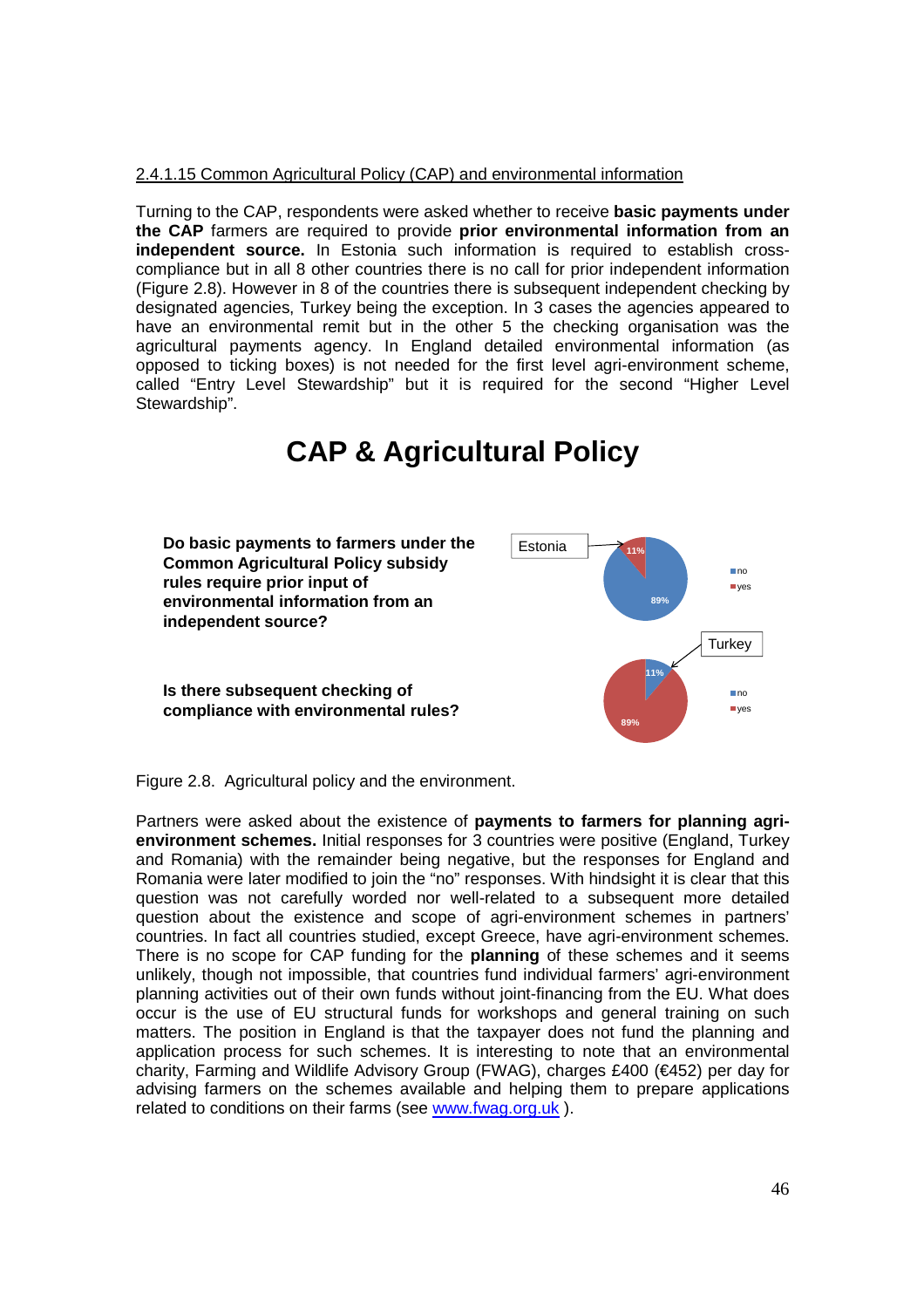Respondents were asked if in their countries there was still **support via government or EU funding for the planting of specific crops or to improve productivity** generally. England, Estonia and Greece said there was not, with the other 6 countries saying there was. The position as expressed on the DG Agriculture website is that the 2003 reforms, implemented from 2005, have in principle, with minor exceptions for remote areas and the Aegean Islands, ended the system of direct payments for individual crops but in certain circumstances existing payments of this kind can be continued until 2012 subject to cross-compliance and to "degressivity" (reducing subsidies by increasing percentages annually). In practice a greater proportion of the CAP funds is still going into production subsidies (Pillar 1 – products and markets) than into single farm payments under crosscompliance or agri-environment schemes (Pillar 2 – rural development). In addition Portugal commented that in a number of Mediterranean countries expenditure on infrastructure such as dams to help increase agricultural production is being funded from other EU sources such as the cohesion and structure funds.

It was then asked if countries had **payments above the basic level for agrienvironment schemes** and, if so, whether these were restricted to (i) Natura 2000 sites, (ii) Natura 2000 and other special habitats or (ii) everywhere provided special conditions are met. All countries except Turkey and Greece reported having such payments. In England, Poland and Hungary they were reported as being available everywhere, in Portugal, Slovenia, Estonia and Romania (from 2010) as available in Natura 2000 and other special sites. (Figure 2.9). In Portugal payments are conditional on farmers complying with obligations designed at the national level or at the level of special landscape units, usually Natura 2000 sites, and there are no agri-environment schemes tailored to the level of individual farms.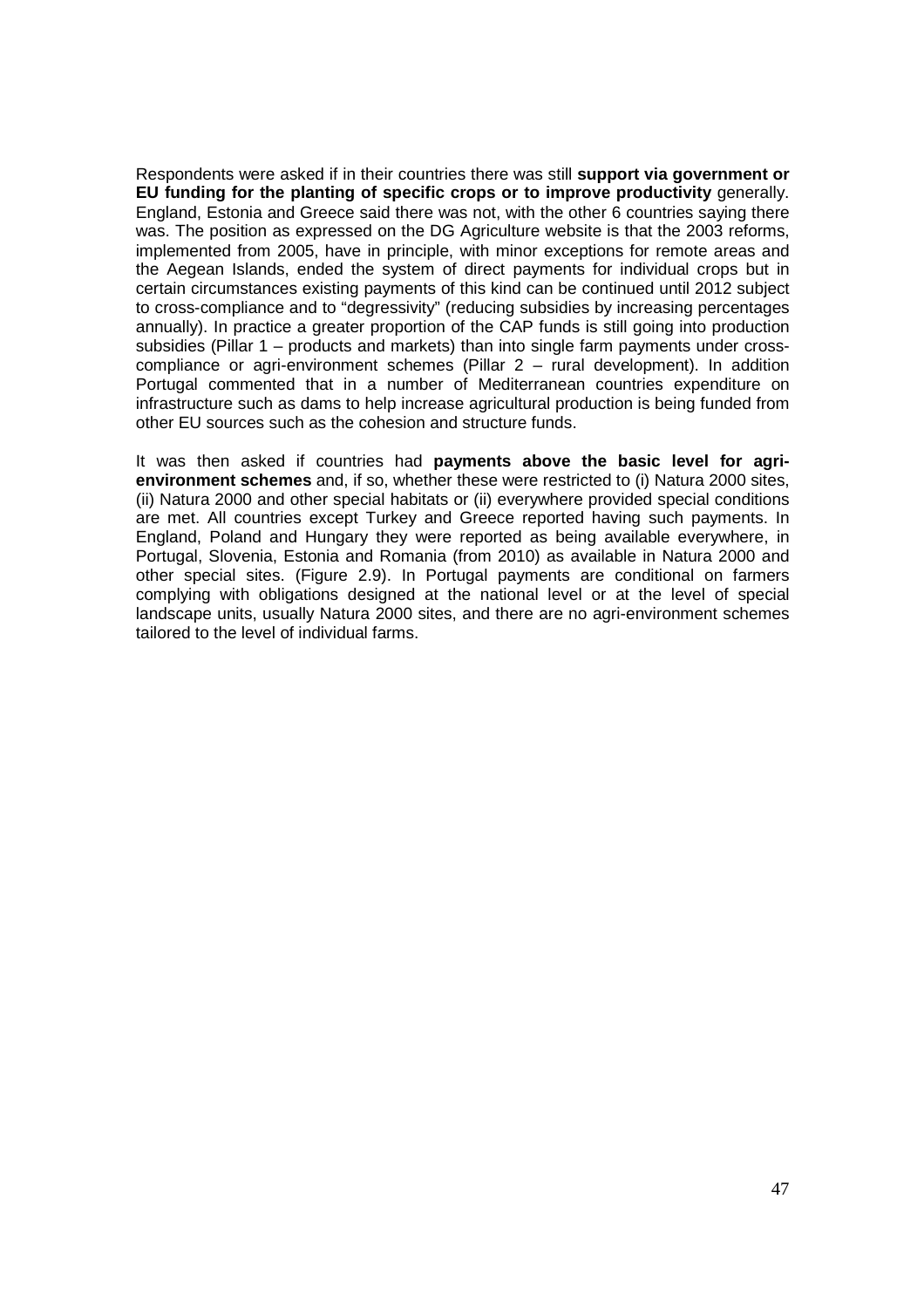# **Agri-environment schemes – where available?**

**Do countries have payments beyond the basic level for agri-environmental schemes?**





Finally the question was whether farmers were required to **provide maps** to claim CAP payments and whether these could be submitted electronically. The response was that maps are required in 7 countries but not in Greece or Turkey, while they cannot be submitted electronically in Romania or Poland.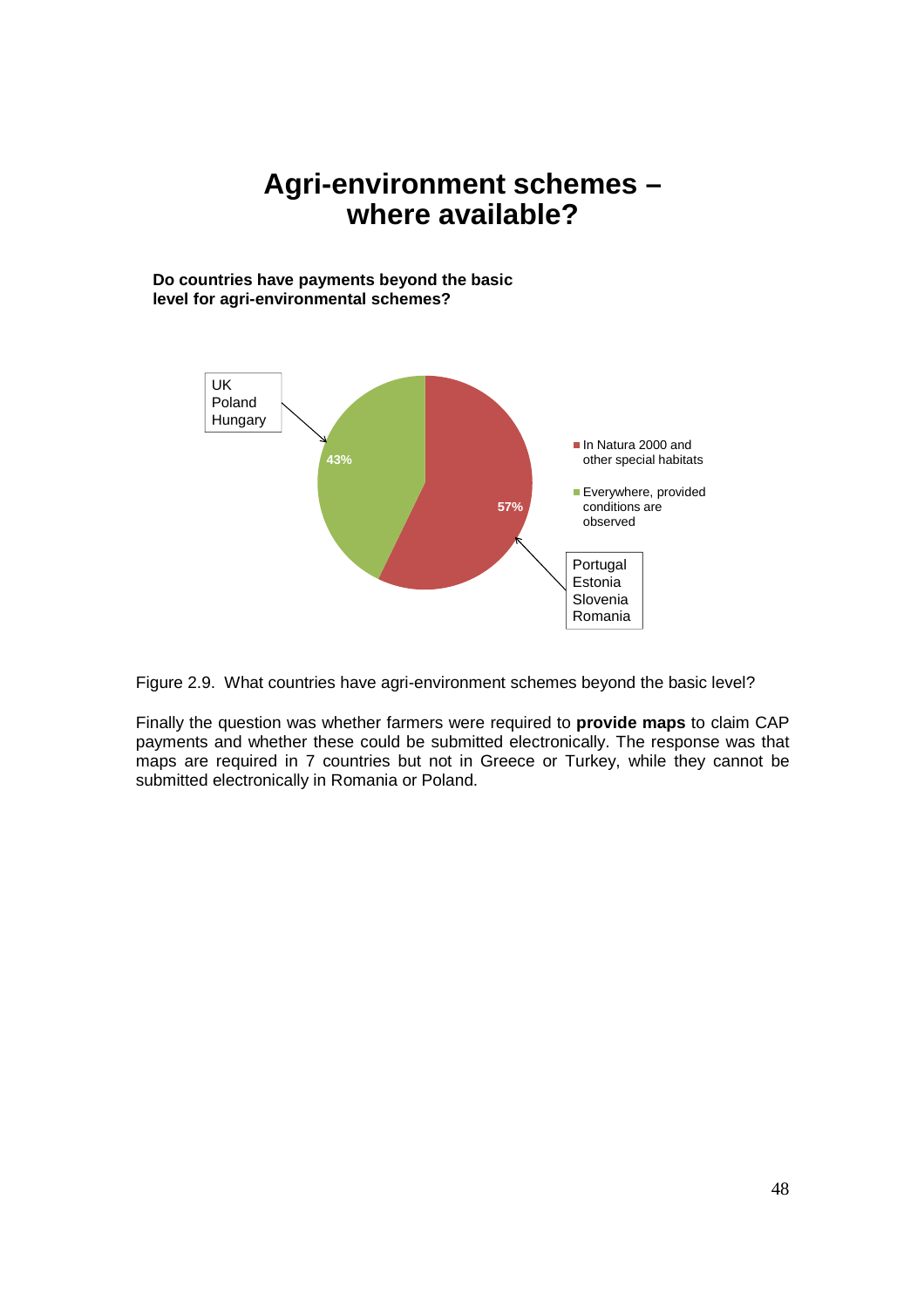# **2.5 Some preliminary conclusions**

Following are some conclusions relevant to the TESS project as it develops based mostly on the information from the National Level Enquiry in 8 countries, but to some extent on information in the Commission's reviews of EIA and SEA and other literature. Whether the comprehensive survey of all 27 EU member states and 4 other countries in Europe will support these conclusions remains to be seen.

- $\triangleright$  EU EIA & SEA Directives and national LUP laws are generally sound in theory
- $\triangleright$  They require input of biodiversity information where relevant
- $\triangleright$  They encourage public involvement and transparency
- $\triangleright$  But formal processes are often daunting, resulting in dominance by "experts"
- $\triangleright$  The wide variation in numbers of EIA's annually by country has not been explained – it must affect the quality of assessment & monitoring
- $\triangleright$  There is no obligation or governments or anyone else to ensure the availability or quality of environmental data need for EIA,SEA or LUP, , although the INSPIRE Directive (2007 EC) is a major effort to fill this gap at European Union level.
- $\triangleright$  Where EIA's and SEA's have assembled data, including biodiversity data, there is no obligation on member states to store and make this available for wider environmental monitoring by organisations such as the European Environment Agency or nationally
- $\triangleright$  There is plenty of biodiversity data on the internet but the geographical coverage and quality are generally poor for decision making
- $\triangleright$  Main contents are lists of endangered species and habitats
- $\triangleright$  There is an absence of policy responsibility for making it fit for use
- $\triangleright$  BAP's are useful tools where they exist but the absence of regional or local Plan's in most countries limits their relevance for decision support
- $\triangleright$  CAP is only at the beginning of using environmental and biodiversity information at farm level
- $\triangleright$  We need a better idea by country of the extent of land still farmed under production subsidies compared with land under single farm payments and more specialised agri-environment schemes
- $\triangleright$  Generally there is a lack of integration between biodiversity information providers and the decision making regimes we have been studying.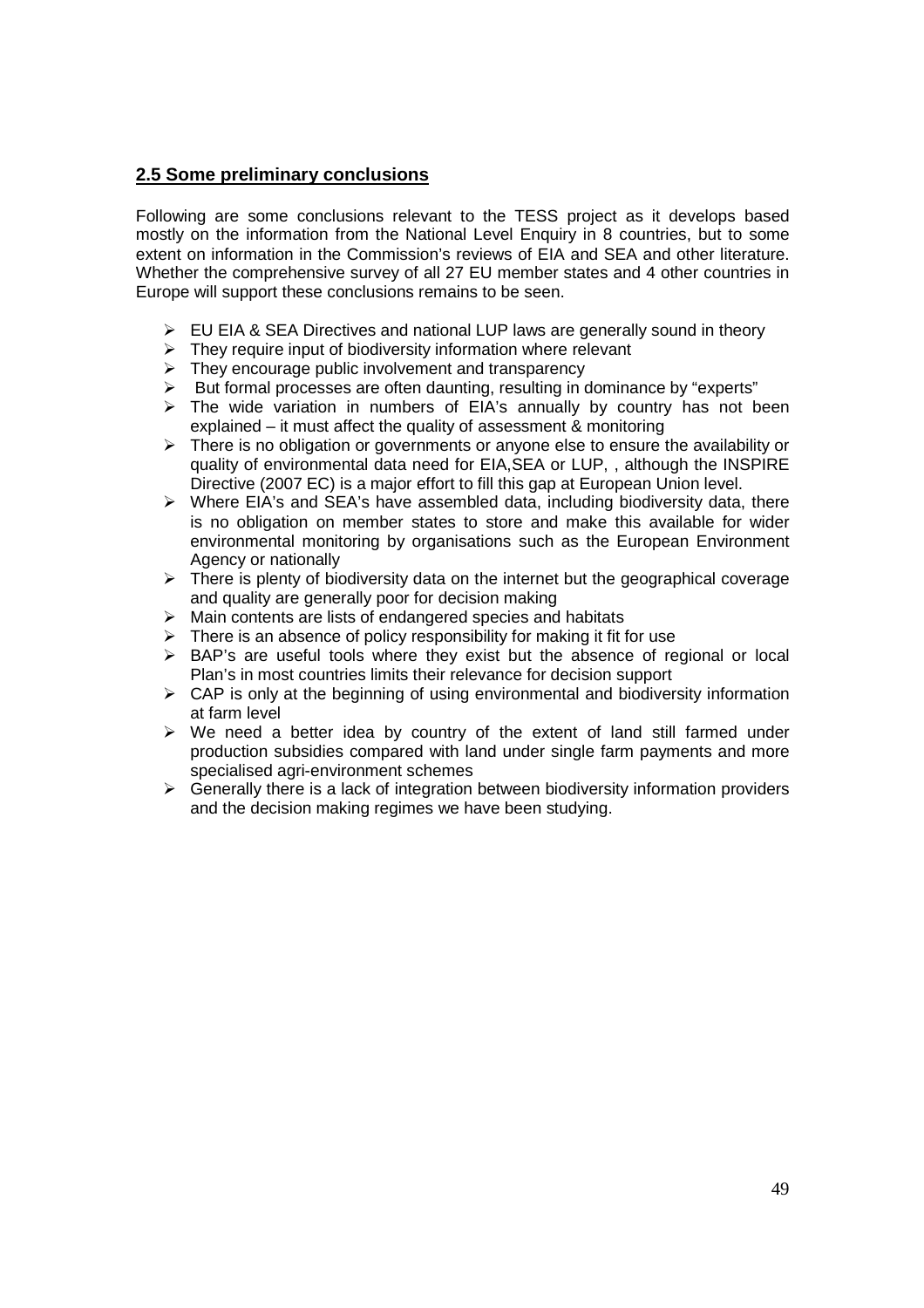# **3 WORK PACKAGE 3 - LOCAL ENVIRONMENTAL INFORMATION**

# **3.1 Introduction and Aims**

TESS Work Package 3 (WP3) was designed to gather information at the local level, in rural areas, to complement the information collected concerning the national level in TESS WP2. This local enquiry gathered data from 9 case study areas, in 8 countries, to characterise the use of information on biodiversity and ecosystem services in the environmental decision making process. Conducting the survey across the TESS partner countries allowed the consortium to research local requirements across a range of governance systems and bioregions in EU and accession states.

At the local level, the decisions include formal processes like SEA and EIA, as in WP2, but also local planning applications, and the myriad informal decisions made by communities and individuals that are small-scale individually, but summate to change the environment.

The enquiry at local level therefore considered (i) local administrations involved in formal assessment and planning decisions, including participatory processes, and informal decisions for managing public land or guiding community actions; and (ii) informal decisions by local stakeholders.

The enquiry addresses the following questions relating to the flow of information on biodiversity and ecosystem services at the local level:

- What are the information needs?
- What determines the information needs?
- What information is used?
- What information is needed but currently unobtainable?
- What are the barriers to obtaining information?

Analysis of the survey data will address these questions across the sample of countries. It will also provide preliminary insights into the potential for analysis of the relationships between the utilization of such information, and key differences between the case study areas. Such differences might include their environmental governance, the nature and extent of community participation, land-use, and status in terms of biodiversity conservation. These insights, and accompanying critique of the survey methods, will be used to plan and develop the following work packages of this project (see Section 1).

# **3.2 Background**

Paradoxically we are not limited by lack of knowledge but failure to synthesis and distribute what we know<sup>2</sup>

# **3.2.1 Environmental data availability**

In order to make choices that are appropriate and informed, decision makers at all levels need ready access to environmental data that is relevant, up to date, appropriately scaled and in a format that is fit for purpose. Unfortunately, despite the huge growth in capacity for data gathering, storage, and dissemination in recent decades, the authors of

 $\overline{a}$ 2 Pimm *et al* (2001) Can we defy nature's end. Science 293: 2207-2208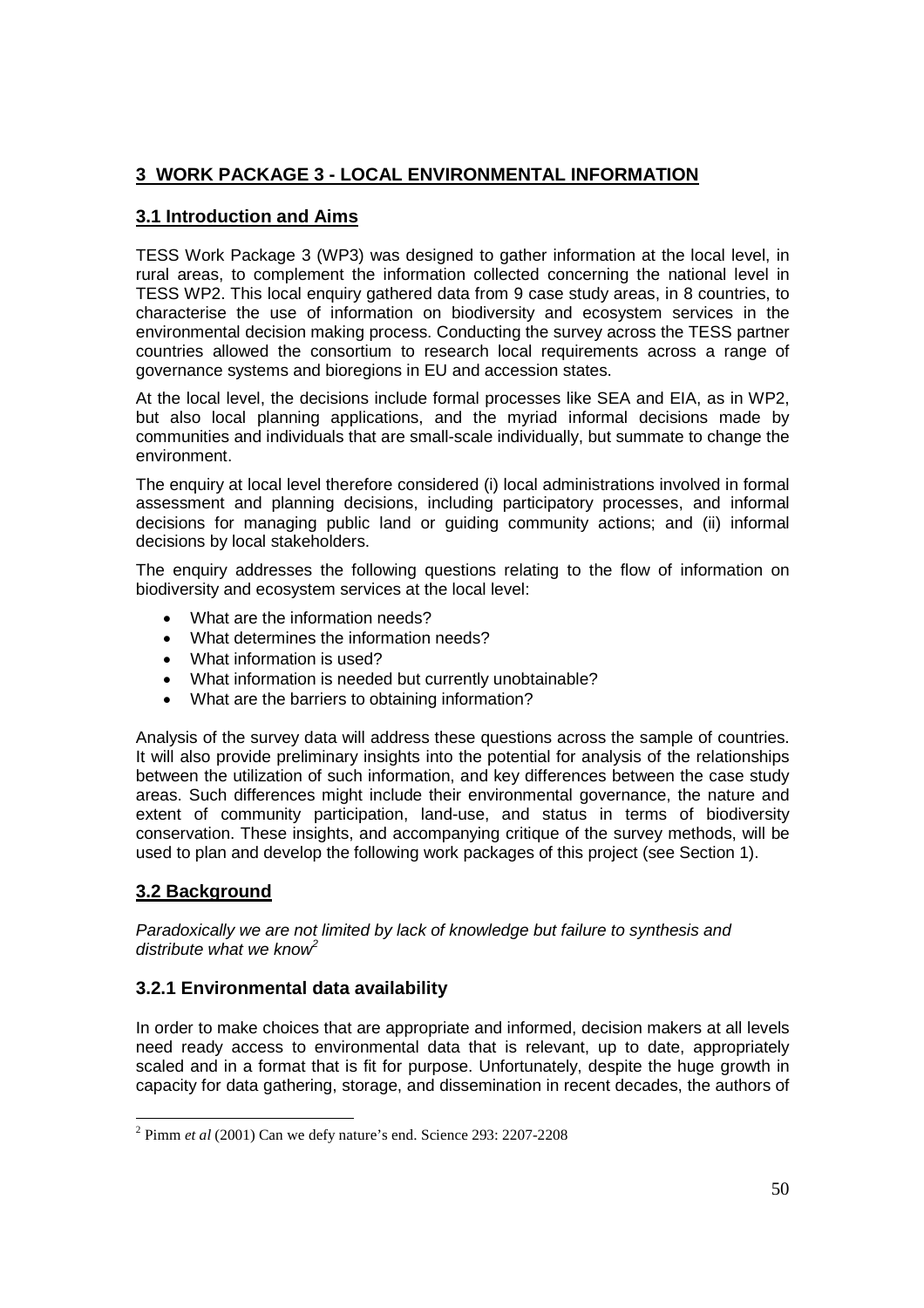the Millennium Ecosystem Assessment (MA) (2005) concluded that "Effective management of ecosystems is constrained both by the lack of knowledge and information about different aspects of ecosystems and by the **failure to use adequately the information that does exist in support of management decisions."** 

The MA identified specific gaps in information availability that hindered decision making for managing the environment. These included:

- Major gaps in global and national monitoring systems resulting in the absence of well-documented, comparable, time-series information for many ecosystem features and that pose significant barriers in assessing condition and trends in ecosystem services. Moreover, in a number of cases, including hydrological systems, the condition of the monitoring systems that do exist is declining.
- Poor availability of *processed* remotely sensed data on land-cover, despite 3 decades of data production.
- Major gaps in information on non-marketed ecosystem services, particularly regulating, cultural, and supporting services.
- Limited information on the distributions of many important species.

They concluded that more information is needed concerning:

- the nature of interactions among drivers in particular regions and across scales;
- the responses of ecosystems to changes in the availability of important nutrients and carbon dioxide;
- nonlinear changes in ecosystems, predictability of thresholds, and structural and dynamic characteristics of systems that lead to threshold and irreversible changes; and,
- quantification and prediction of the relationships between biodiversity changes and changes in ecosystem services for particular places and times.

Major initiatives have now been set up that address some of these issues and examples of these can be found in many areas of the world, For instance, many areas now have regional or national data repositories e.g. the National Biological Network (UK), the North American Biodiversity Information Network (NABIN), and the Canadian Geospatial Data Infrastructure.

As environmental data from many different organisations is compiled across boundaries, for increasingly large geographic areas, the need to ensure compatibility becomes increasingly challenging and this is currently the focus of much international effort (Table 3.1). For example, the Global Biodiversity Information Facility (GBIF) aims to register all specimens in botanical, paleontological and zoological collections around the world, and make this information freely available on the Internet. One of GBIF's main purposes is enabling a global distributed network of interoperable databases that contain primary biodiversity data (data associated with specimens in biological collections, as well as documented observations of plants and animals in nature). The Dutch national node of the GBIF is the Netherlands Biodiversity Information Facility (NLBIF) that provides species distribution maps which are utilised for site specific planning (H. de Iongh, personal communication, September 22, 2009).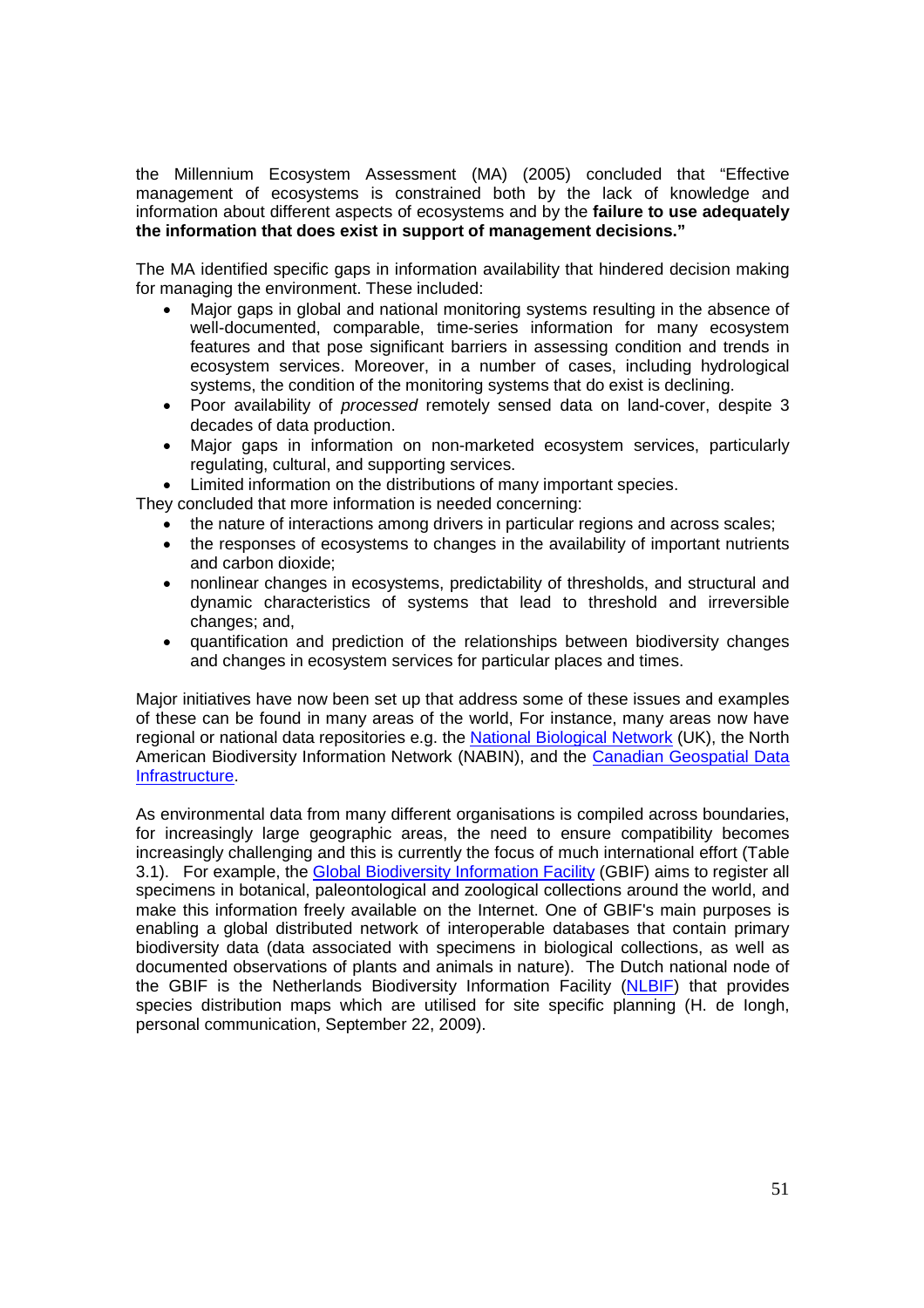Table 3.1. Examples of systems for enabling access to environmental data and analysis tools and incorporating local communities in environmental modelling and decisionmaking.

| Project                                                                                                                                                                                                        | <b>Details</b>                                                                                                                                                                                                                                                                                                                                                                                                                                                                                                                                                                                                                                                                        |
|----------------------------------------------------------------------------------------------------------------------------------------------------------------------------------------------------------------|---------------------------------------------------------------------------------------------------------------------------------------------------------------------------------------------------------------------------------------------------------------------------------------------------------------------------------------------------------------------------------------------------------------------------------------------------------------------------------------------------------------------------------------------------------------------------------------------------------------------------------------------------------------------------------------|
| <b>INSPIRE Directive</b><br><b>Infrastructure for SPatial</b><br><b>INformation in Europe</b><br>http://inspire.jrc.ec.europa<br>.eu/<br>2007-2012                                                             | Designed to support EU environmental policies, and<br>policies or activities which may have an impact on the<br>environment. It will provide access to spatial or<br>geographical information from 34 spatial data themes<br>from a wide range of sources, from the local level to the<br>global level, in an inter-operable way for a variety of<br>uses. The target users of INSPIRE include policy-<br>makers, planners and managers at European, national<br>and local level and the citizens and their organisations.<br>Possible services are the visualisation of information<br>layers, overlay of information from different sources,<br>spatial and temporal analysis, etc. |
| InVEST - Integrated<br><b>Valuation of Ecosystem</b><br><b>Services and Tradeoffs</b><br>http://www.naturalcapitalp<br>roject.org/ConEX.html                                                                   | A natural capital modelling and mapping tool produced<br>by the Natural Capital Project, Stanford University,<br>California. Software tool, in beta release, to support<br>environmental decision making by helping users<br>visualize the impacts of potential decisions, identifying<br>tradeoffs and compatibilities between environmental,<br>economic, and social benefits.                                                                                                                                                                                                                                                                                                      |
| The InterAmerican<br><b>Biodiversity Information</b><br><b>Network (IABIN)</b><br>http://www.conservationco<br>mmons.org/media/docum<br>ent/docu-a3gvyi.pdf                                                    | IABIN is both an Internet-based information resource<br>with common infrastructure and content, interoperable<br>through the use of common standards, and a forum for<br>institutions and individuals to discuss the issues related<br>to sharing and exchange of biodiversity information. Its<br>mission is to promote compatible means of collection,<br>communication, and exchange of information relevant to<br>decision-making and education on biodiversity<br>conservation.                                                                                                                                                                                                  |
| <b>Linking Ecological</b><br><b>Monitoring to Decision-</b><br><b>Making at Community</b><br>and Landscape Scales<br>EMAN http://www.eman-<br>rese.ca/eman/reports/publ<br>ications/2005/camesa/CA<br>MESA.pdf | EMAN is exploring appropriate mechanisms to link<br>community monitoring to decision making in landscapes<br>and watersheds. This changes the dynamics in<br>identifying the relevant decision making regime, in<br>characterizing and delivering needed information, in<br>defining sustainability and in choosing between policy<br>options and trade-offs. Such a scale is required to<br>manage and improve wildlife habitat and biodiversity,<br>water resources, and sustainability in complex cultural<br>landscapes.                                                                                                                                                          |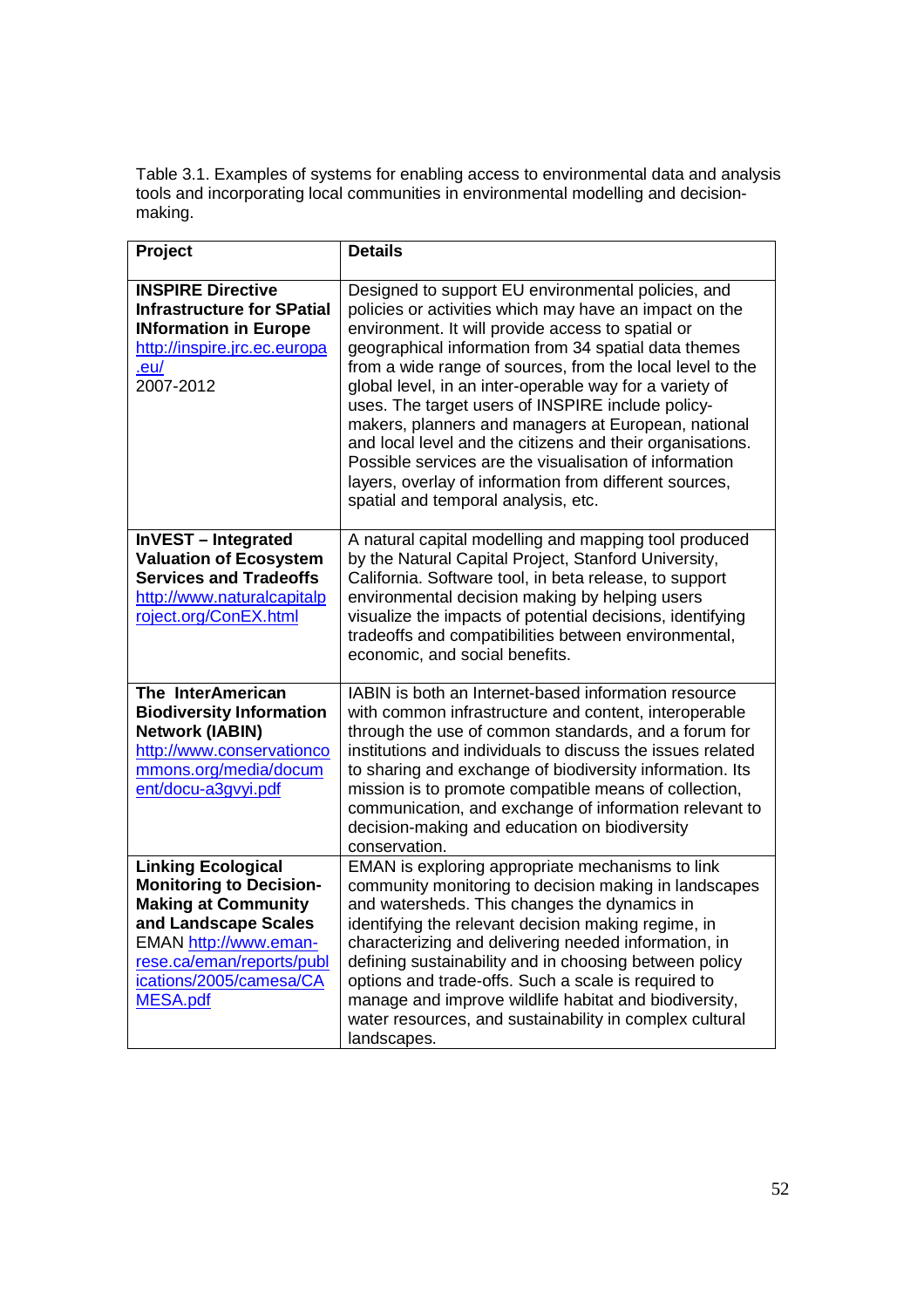# **3.2.2 Environmental information for rural land management**

In addition to the challenges of data compatibility between organisations, and across national boundaries (see section 3.2.1), many further factors need to be addressed in order to provide an effective flow of environmental information that is suitable for enhancing decision-making for land management. Theobald et al (2005) identified four 'fundamental challenges' to providing effective ecological support to rural land-use planning. Each of these issues resonate strongly with the aims and challenges of the TESS project.

- 1. Mismatch of scales a mismatch between the spatial and temporal scales of ecologist's understanding of systems and those where land-use decisions occur may render information less useful. Scale issues have long been recognised as a key concern in ecological science (e.g. Gontier 2007; João 2007; Wheatley & Johnson 2009). Information may be recorded at scales determined by limitations of the original survey design or technologies.
- 2. Lack of evaluation there is a need to address a lack of systematic or critical evaluations of the efficacy of ecological information on land-use decision outcomes. There is a need to determine "**how ecological information is used, how it can be improved, and what different information is needed."** In reference to the Natural Diversity Information Source website, Theobald et al (2005) ask: "How many land-use decisions have been influenced by it? How many times have the maps been considered during land-use hearings? How many county supervisors, planning and zoning commissioners, or interested citizens have visited the website?" The surveys undertaken in TESS work packages 3 and 5 help address these questions (see sections 3.1 and 3.3.1).
- 3. Poor classification systems there is a need for improvements to the organisation of land-use classification systems and the cataloguing of management or activities. Broad or inappropriate classes of either of these impede efficacious use of information in decision-making. When working across national boundaries, all of these classifications become increasingly challenging. Theobald et al (2005) note that cultural and linguistic differences in the understanding of both land use classes and management activities need careful assessment and clear definition.
- 4. Adaptive management better use of ecological information would enable adaptive management (Holling 1978) in rural land use decision-making. In other words, ecological information needs to be updated through effective monitoring schemes in order to evaluate and adapt management regimes. Here, engagement of local communities and individuals may often be key to the successful implementation of the long-term commitment required for adaptive management.

An additional challenge is the incorporation of predictive ecological models into the data repositories in order to transform raw information into more sophisticated tools. This challenge is core to the TESS project and other concurrent research e.g. the InVEST tool for modelling natural capital (Table 3.1).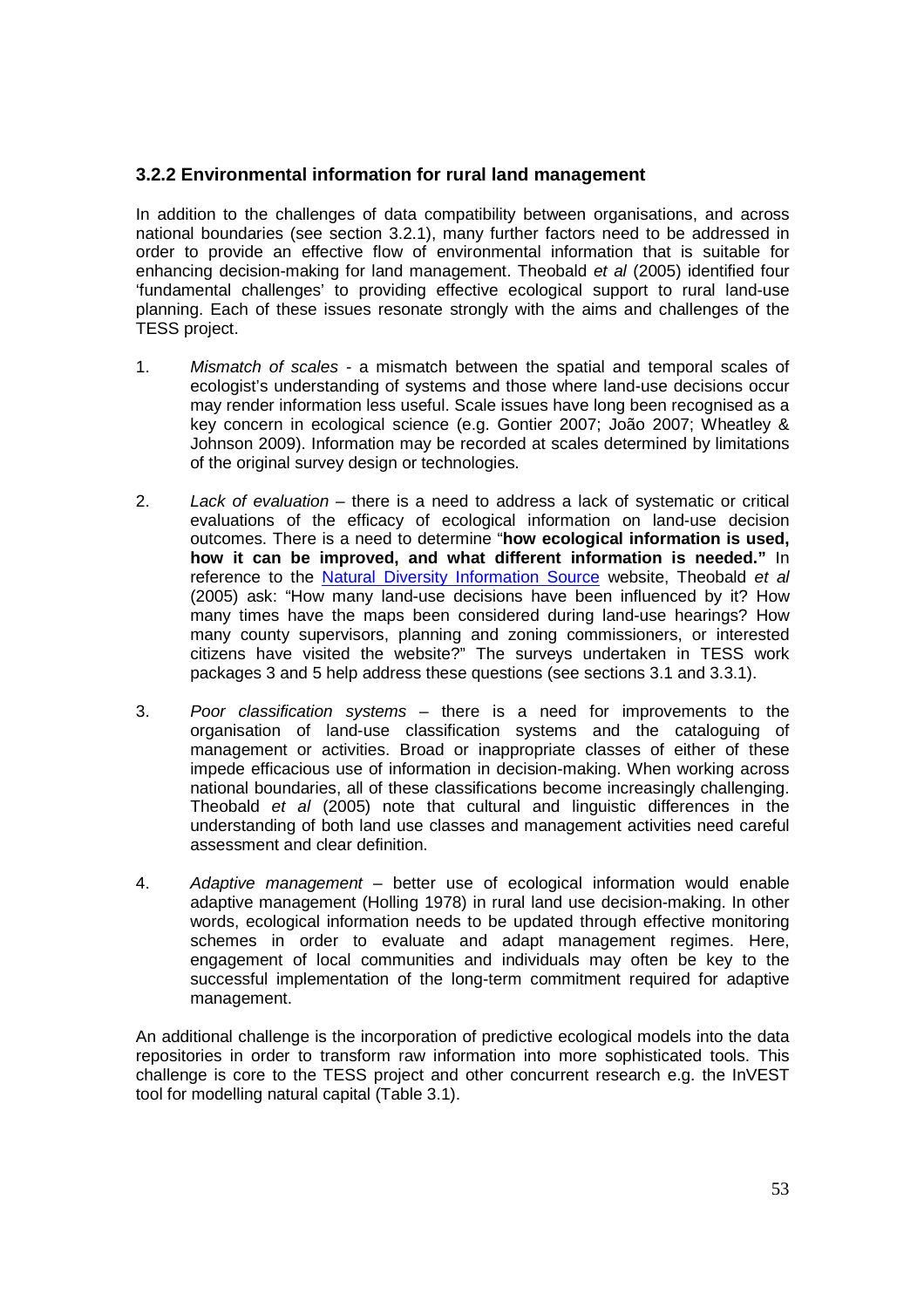# **3.2.3 Participation of local communities in environmental decision-making**

Enabling more effective information exchange between local communities and the tiers of government that influence them should allow a move away from the "tyranny of small decisions" where policy is ineffective (Odum 1982) and local communities are disenfranchised. The importance of local management consultation in rural areas is increasingly recognised. For instance, (Morgan-Davies et al. 2005) used a consultation process with farmers, land mangers and conservationists to demonstrate a mismatch between agri-environment policy and schemes in Scotland. They acknowledged that some difficulties may be solved through changes under CAP reform but highlighted the need for the use of local knowledge to enable schemes to reflect regional needs and they suggest the adoption of a local area farm plan approach. This could take into account environmental conditions, traditions, livestock management and biodiversity conservation issues and economic opportunities and constraints.

Environmental management (and decision making) is as much about managing human activities as managing land and water; therefore requiring the effective engagement of all stakeholders (including government agencies, NGOs, the business community and the general public) in the process of information gathering and policy making. Luz (2000) describes how landscape ecological planning has been primarily the domain of the natural sciences but a lack of communication between scientists, planners, administrators and local stakeholders can hamper the implementation and acceptance of landscape planning projects.

Participatory methods are advocated on the basis that public awareness and participation play an equal role with expert views of natural scientists and planners. Participation engenders a sense of ownership of information and policymaking resulting in a common understanding of issues and a negotiated learning process. Participation is an educative process for both stakeholders and policy makers and results in the empowering of people by increasing the skills of communities, groups and individuals to make better decisions for themselves. Commentators on the benefits of participation, such as Reed (2008) identify 'normative' and 'pragmatic' arguments where normative focuses on benefits for democratic society, citizenship and equity and pragmatic arguments focus on the quality and endurance of participatory environmental decisions. However, despite the rhetoric on the benefits claimed for participation, there has been some disillusionment amongst practitioners and stakeholders, relating to the degree (Arnstein 1969) and nature of participation, and research is on-going on best practice to engage relevant stakeholders at the right time and in the right manner. Tippett et al (2007) seek to define a new mode of participatory ecological design through the use of a systems thinking framework to integrate participatory approaches within ecological planning.

In addition to effective engagement of local community members there is also the issue of engaging academic ecologists in within the day-to-day decision-making within the planning process. Ecological science needs to be framed in the social and economic context of the local region and the academics concerned will benefit from active participation resulting in a working knowledge of environmental decisions within the planning process (Broberg 2003).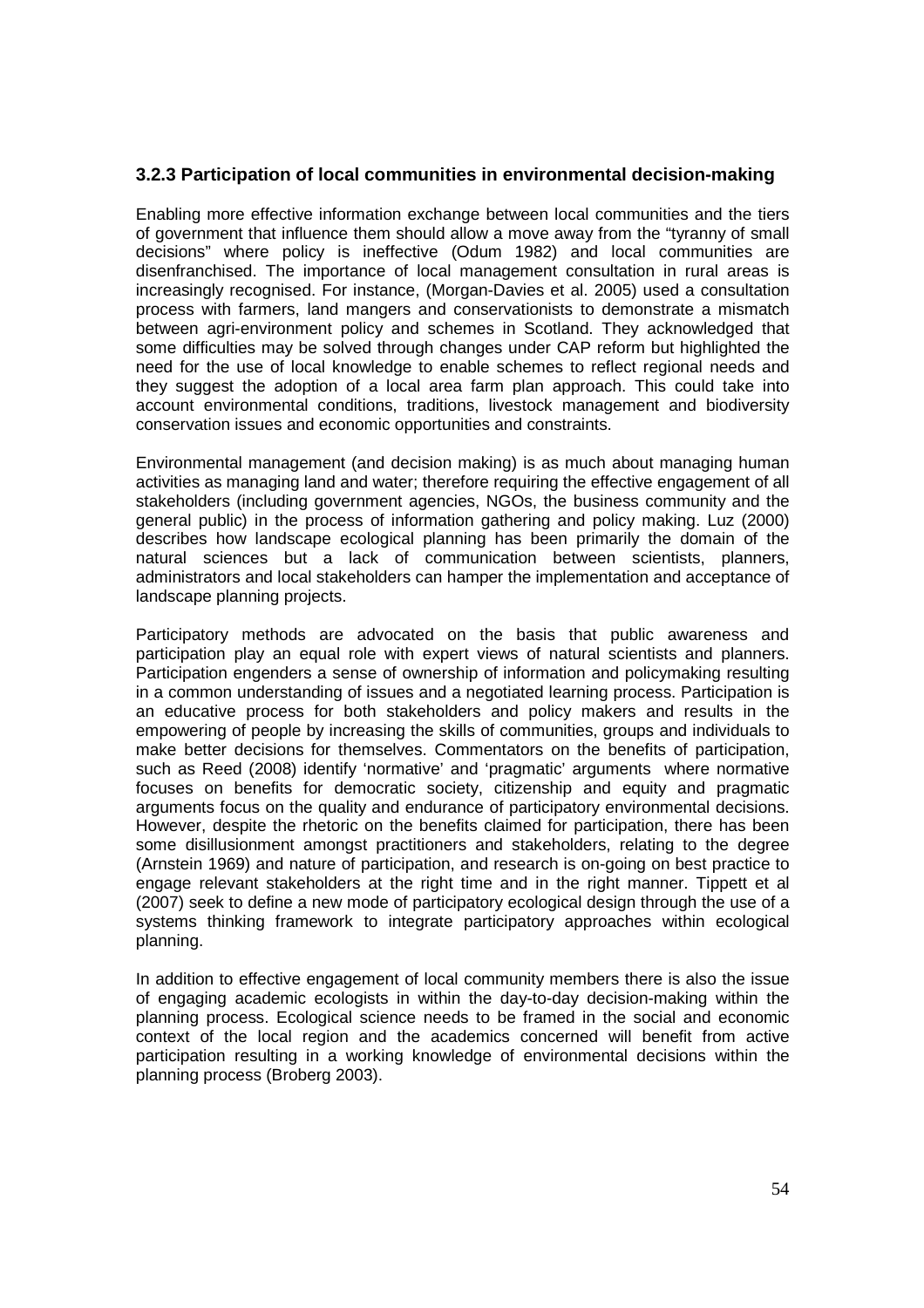#### Box 1 – Background to public participation

Public participation may be defined as "the process by which public concerns, needs and values are incorporated into governmental and corporate decision-making. It is a two way communication and interaction with the overall goal of better decisions that are supported by the public" (Creighton 2005). The term may be distinguished from 'stakeholder involvement' which would include those affected by a decision in addition to those who are able to influence its outcomes (Jansky et al 2005). The Sustainable Development Commission provides a useful definition of a 'Stakeholder' as "anyone who has an interest or 'stake' in the subject or the engagement process under discussion – from interested agencies and organisations, to local communities and individuals. It is often used to distinguish interested parties from the (general) public"<sup>1</sup>. For the purposes of this report 'participation' will be used as a term to include all 'stakeholders' including the public.

In the international context, Principle 10 of the Rio Declaration on Environment and Development (UNCED 1992) states that environmental issues "are best handled with the participation of all concerned citizens" which is further re-enforced by paragraph 26 of the Johannesburg Declaration on Sustainable Development (WSSD 2002) http://www.unmillenniumproject.org/documents/131302\_wssd\_report\_reissued.pdf acknowledging the requirement for "broad based participation in policy formulation, decision-making and implementation at all levels". Nations are encouraged to facilitate public participation through methods that increase i) transparency, ii) participatory decision-making and iii) accountability. In Europe, these principles are reflected in the 'three pillars' of the Aarhus Convention (UNECE 1998): Access to Environmental Information, Public Participation and Access to Justice. This reflects the universal recognition of the great importance of involving the wider public in policy making for environmental protection and sustainable development.

Policy commitments are now being made by national and local governments and a range of agencies in both the public and private sector to expand participation in their decisionmaking processes. In many countries, part of the political agenda for improving governance at national and local level is the promotion of community capacity building across a range of policy areas including spatial (or land use) planning. Participation is an integral part of both Strategic Environmental Assessment (SEA) and Environmental Impact Assessment (EIA) and in many countries, for example in the United Kingdom, participation is a mandatory requirement for all planning decisions.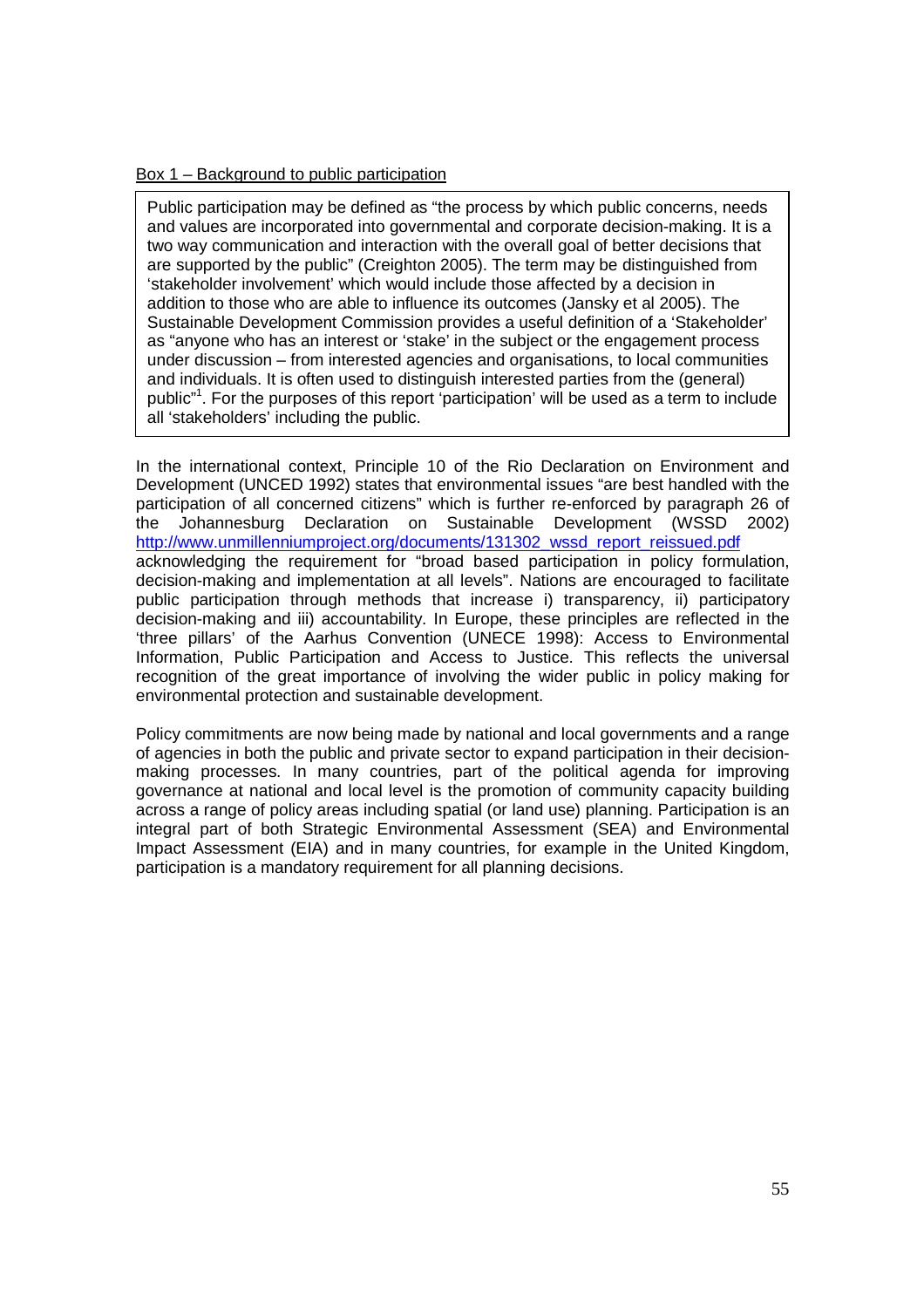# **3.3 Methods for survey and analysis**

Researchers in each of the partner countries completed desk studies and a series of structured interviews to characterise the TESS case study areas and to evaluate the supply and demand of environmental information and its use in decision-making for activities that affect biodiversity and related environmental concerns.

## **3.3.1 Selection of case study areas**

The case study areas were all situated in rural areas but were selected to represent a range of governance systems and landscape types (Table 3.2).

For each case study area, the TESS partners identified the two lowest tiers of government and at least six local stakeholders from distinct sectors (e.g. forestry and farming) who would all be involved, in some way, in environmental decision-making. At the same time as seeking to represent a range of conditions, efforts were made to find tiers of government and stakeholder representatives that were as equivalent as possible between countries. The Eurostat Nomenclature of Territorial Units for Statistics<sup>3</sup> NUTS classification system, which defines regional units of a general nature, was used to guide selection of the two tiers of local government. As *local* levels of government were sought, the general rule was to collect data from administrations below the level of NUTS 3. In many countries these NUTS 3 regions correspond with counties. Units below NUTS 3 are now defined as Local Administrative Units (LAU) formerly classified as NUTS (4 and 5).

In most cases the lowest, or most local, tier of government for this study (Tier 1) was generally also defined as a LAU 2 (previously NUTS 5). The tier above (Tier 2) this would generally be listed as LAU 1 (previously NUTS 4).

However, the diverse histories, cultures and governance systems across both member and accession states of the EU inevitably result in an imperfect match between the tiers of government of different partner countries in this project. This complication has been discussed at length in other research commissioned by the EU. For instance, in an FP7 project "Assessing the Impact of Rural Development Policies (RuDI)" many complexities were encountered when attempting to apply the EUROSTAT system in Estonia (Peepson & Mick 2008 ).

 $\overline{a}$ <sup>3</sup> Eurostat, and Eurostat (2008) Statistical regions for the EFTA countries and the candidate countries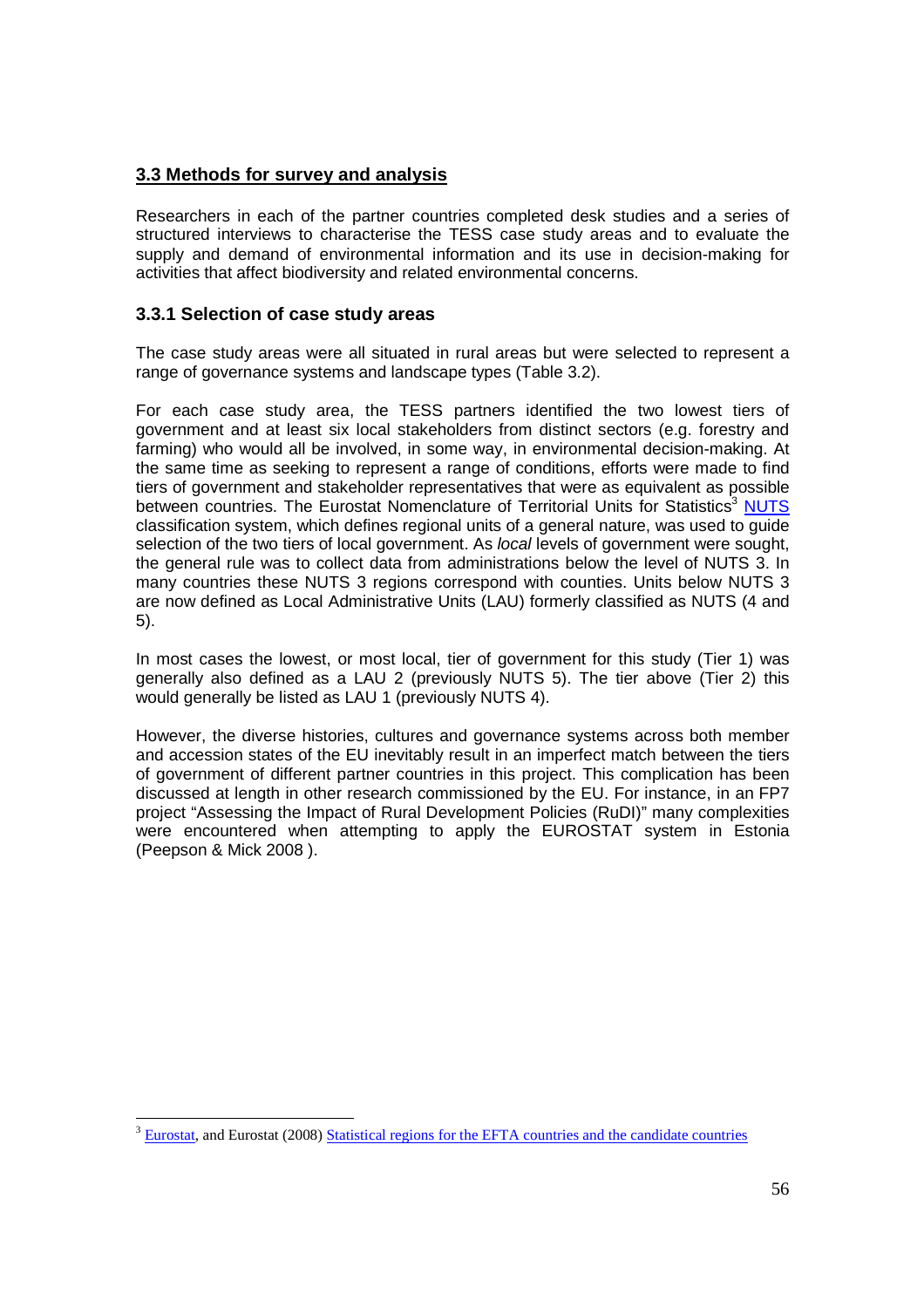Table 3.2. TESS Case Studies. Further details on the characteristics of each area formed part of this study and are presented in the results section.

| Country/<br><b>Case study</b>                       | Landscape                                                                                                                                                                                                                                                                                                                                                                                                                                                                                                                                                                                |
|-----------------------------------------------------|------------------------------------------------------------------------------------------------------------------------------------------------------------------------------------------------------------------------------------------------------------------------------------------------------------------------------------------------------------------------------------------------------------------------------------------------------------------------------------------------------------------------------------------------------------------------------------------|
| Estonia/<br>Keila Parish,<br>Harju County           | The parish is located on the coast of Baltic Sea, coastal landscape with sandy<br>beaches or limestone cliff, woodlands (mostly pine forests), agricultural<br>landscapes with small villages, area with high recreational value.                                                                                                                                                                                                                                                                                                                                                        |
| Greece Lake<br>Kerkini<br>(Kerkini<br>municipality) | Municipality of Kerkini consists of smaller settlements, many of those around<br>Lake Kerkini. It includes the Lake's wetland, coastline, forests, agricultural lands,<br>a river branch with high conservation interest, fishery, forestry, tourism,<br>agriculture, wild life.                                                                                                                                                                                                                                                                                                         |
| <b>Hungary</b><br>Bózsva                            | Bózsva is a small village in the middle of Hegyköz small region. It is in the<br>Zemplén mountains close to Slovakian border. 57 % of the area is covered by<br>deciduous forests. Agricultural fields are only on 25% of the total area in the<br>valley. The main activities are forest management, agriculture, hunting and<br>different kinds of tourism. More than half of the area is designated as national<br>park or other Natura 2000 area.                                                                                                                                    |
| <b>Poland Zator</b>                                 | The district of Zator is situated within a region called the Carp Valley, which<br>covers the area of a historical carp husbandry center. Fishing ponds are spread<br>on hundreds of hectares in the valley of Skawa and Vistula rivers The district<br>consists of the town of Zator and nine villages. The landscape is characterised by<br>domination of agricultural land and fishponds. Forests are almost absent whilst<br>some woodlands are scattered over agricultural areas and along borders of<br>fishponds and roads.                                                       |
| Portugal S.<br>Brás de<br>Alportel                  | A hilly landscape covered by vast expanses of evergreen oak forests, ranging<br>from almost pure cork oak stands to complex Mediterranean maquis with<br>dominating cork oaks surrounded by tall strawberry trees Arbutus unedo and tree<br>heath Erica arborea. Forest stands are often interspersed with nearly<br>monospecific gum cistus Cistus ladanifer scrub or more diverse Mediterranean<br>heathland. The main economic activity in rural areas is the production of cork,<br>generally conducted on small private estates (<10 ha) by aged landowners (often<br>$>60$ years). |
| Romania<br>Sfantu<br>Gheorghe,<br>Danube delta      | A small village surround by large natural habitats including wetlands, coastline,<br>wild beaches, natural levees and large river branch with high conservation<br>interest, fishery, cattle breeding in wild & tourism.                                                                                                                                                                                                                                                                                                                                                                 |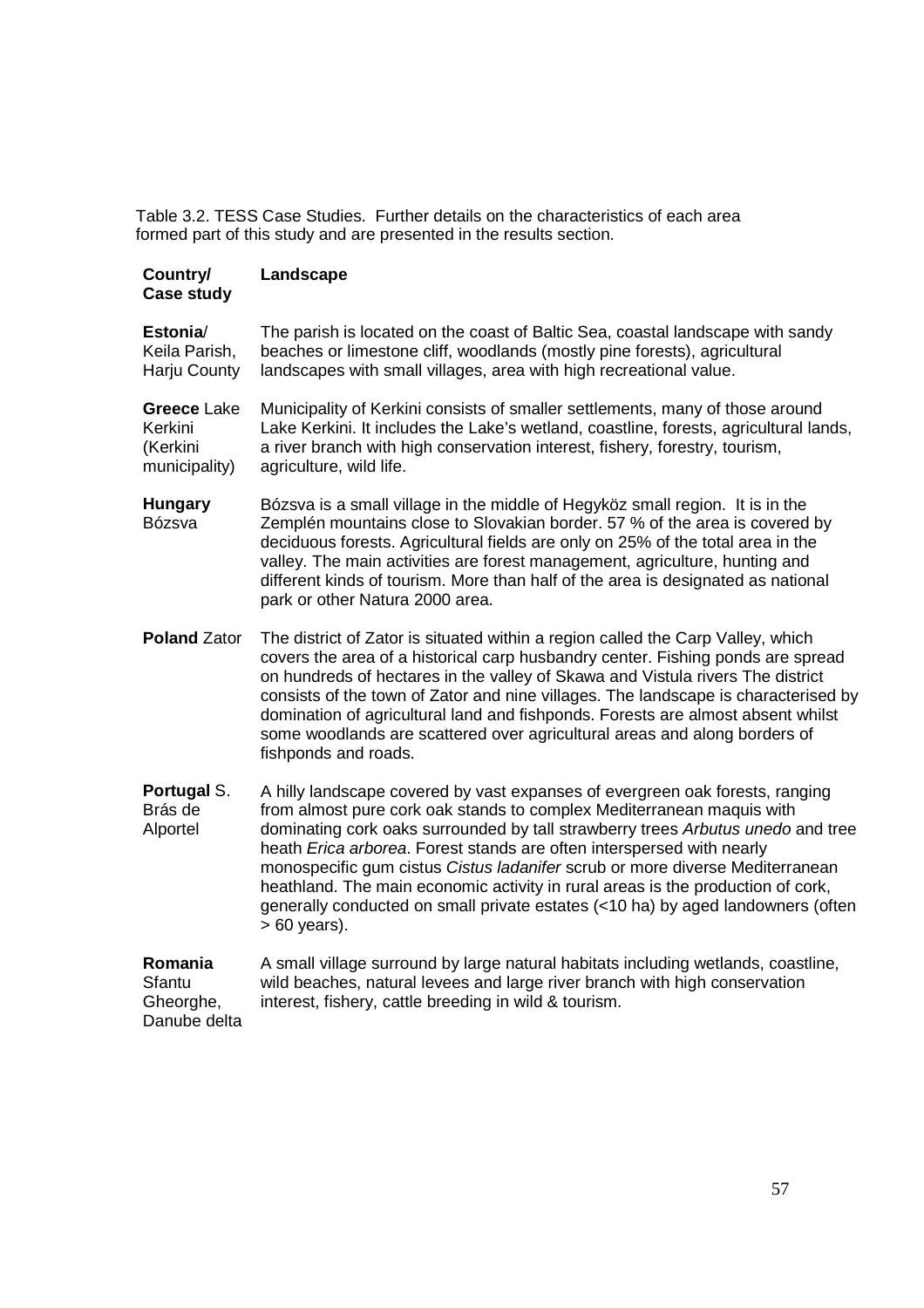#### **Country/ Case study Landscape**

**Turkey** Camlihemsin, Firtina valley The Firtina Basin is situated on the northern skirts of the Eastern Black Sea mountain range, the backbone of the West Lesser Caucasus corridor in Turkey. The valley is formed around the Firtina River and its two main tributaries altogether carrying the chilly waters of Kackar Mountains down to the Black Sea. It is a typical example of a number of rapid flowing river systems along the Black Sea coast, running parallel towards the sea. The slopes of Firtina Basin are probably among the steepest on earth, reaching up to 3,992 m, from the sea level within 45 km. The average annual precipitation is fairly high (over 2,000 mm) and the higher altitudes are covered by wet clouds most of the time.

**Turkey** Eğirdir Eğirdir Lake Basin covers an area 3,309 km², including Lake Eğirdir whose maximum size is 479 km<sup>2</sup> and maximum volume is 4,005 hm<sup>3</sup>. Lake Eğirdir has an altitude of 917 m and average depth of 10-12 metres. The lake is 50 km long on north-south axis, and 3-15 km wide on east-west axis. The mountains in the lake basin are partly covered by forests, dominated by pine and red pine, with random populations of oak, juniper, cedar and fir. The most significant plateau in the basin is Barla plateau, where soil is comprised of limestone and clay and the slope varies up to 40 %. Some significant plains, the most important of which is Boğazova, lie between the mountains.

**UK** Arne Parish, Dorset A matrix of mainly grassland agriculture, lowland heath & woodland with villages, some extractive industry, high conservation interest & tourism.

### 3.3.1.1 Desk study

Each TESS partner country produced a 'synopsis' document giving textual detail on relevant aspects of the systems of local governance for environmental decision-making, the availability of suitable data to inform these decisions and information on communications and community engagement. These summaries also provided details of the environmental and social characteristics of each case study area.

The 'synopsis' documents gathered the following information:

- Case study details
- Synopsis of local environmental decision-making
- Environmental decision-making and the Local Administration
- Local Government Framework
- Local Government Role
- Local Regional National Government Links
- Local-Local Government Links and Community Engagement
- Planning for local environmental decisions
- Stakeholders Who is involved in making and influencing local environmental decisions in your case study?
- Data used for local environmental decisions
- Local data on biodiversity and ecosystem services
- Regional data on biodiversity and ecosystem services
- National data on biodiversity and ecosystem services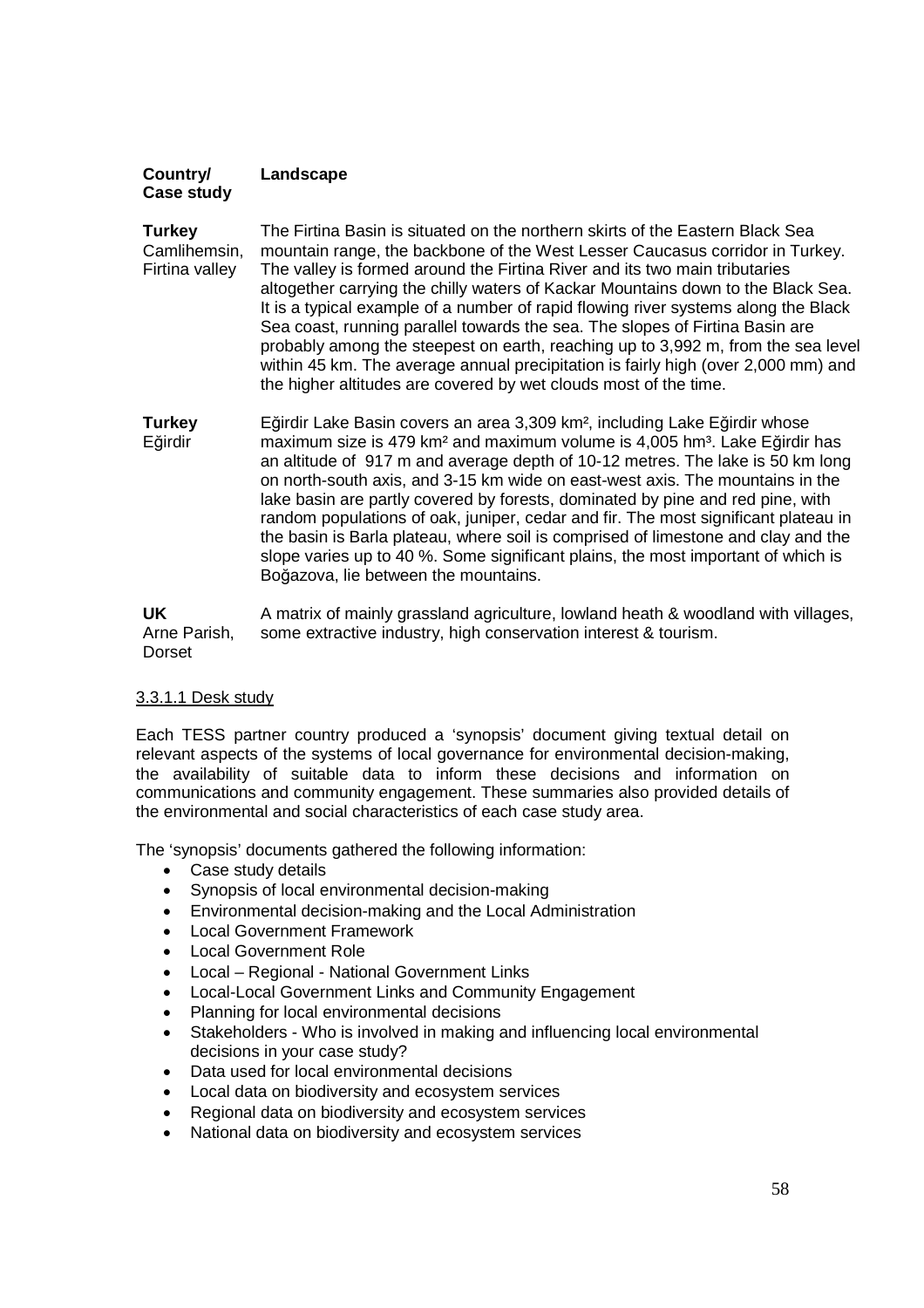#### 3.3.1.2 Structured interviews– selection of interviewees

Each TESS partner also conducted a series of structured interviews with selected government and community representatives within their case study. Interviewees were selected from the two tiers of local government. Partners were guide to seek both officials and elected representatives where relevant in order to obtain responses with a good potential for reflecting the circumstances in that area. If possible, a number of officials with a range of roles were interviewed simultaneously and provided agreed responses to the survey questions.

In order to survey the functions of stakeholders in the community in environmental decision-making, a sample of individuals were found and interviewed within each case study. Stakeholder categories were agreed in a group discussion between TESS partners during the project inception. Input from all partner countries was necessary at this stage to enable the choice of categories which provided a good range of types of interest and activity. The main criteria for selection were that they were (i) widely engaged in managing land or species, or with potential for contributing to this, and (ii) ideally organised at national and European level, so that a single contact point in Europe could in principle arrange contacts at local level.

It was also important that most types of stakeholder would be likely to be represented within each study area. Although the ideal was for each partner country to locate a representative for each stakeholder category, in practice there were some case studies where the landscape type or economic activities in the case study made it necessary to omit certain categories.

The following categories were used and the typology of the interviewee's status (public/ voluntary/ NGO/ non-profit/ private) was also recorded.

- Farming and rural business
- Forestry & non-timber products
- Fisheries and angling
- Hunting & recreational animals
- Nature watching and reserves
- Recreational access

Although an offer was made to contact stakeholders through federated national organisations at national level, in practise contacts were made locally. This was done either by direct knowledge of TESS partners within the areas or on advice from the local administration or the combination of these approaches.

#### 3.3.1.3 Structured interviews - interview approach

Each interview consisted of initial contact and explanation of the aims of the survey to familiarise the interviewee(s) followed by a face-to-face visit by a TESS partner or representative. The representative worked through a 9 page survey form (Table 3.3) providing explanation where required. This approach allowed the project to cover a broad area within a complex topic that could not have been accomplished through a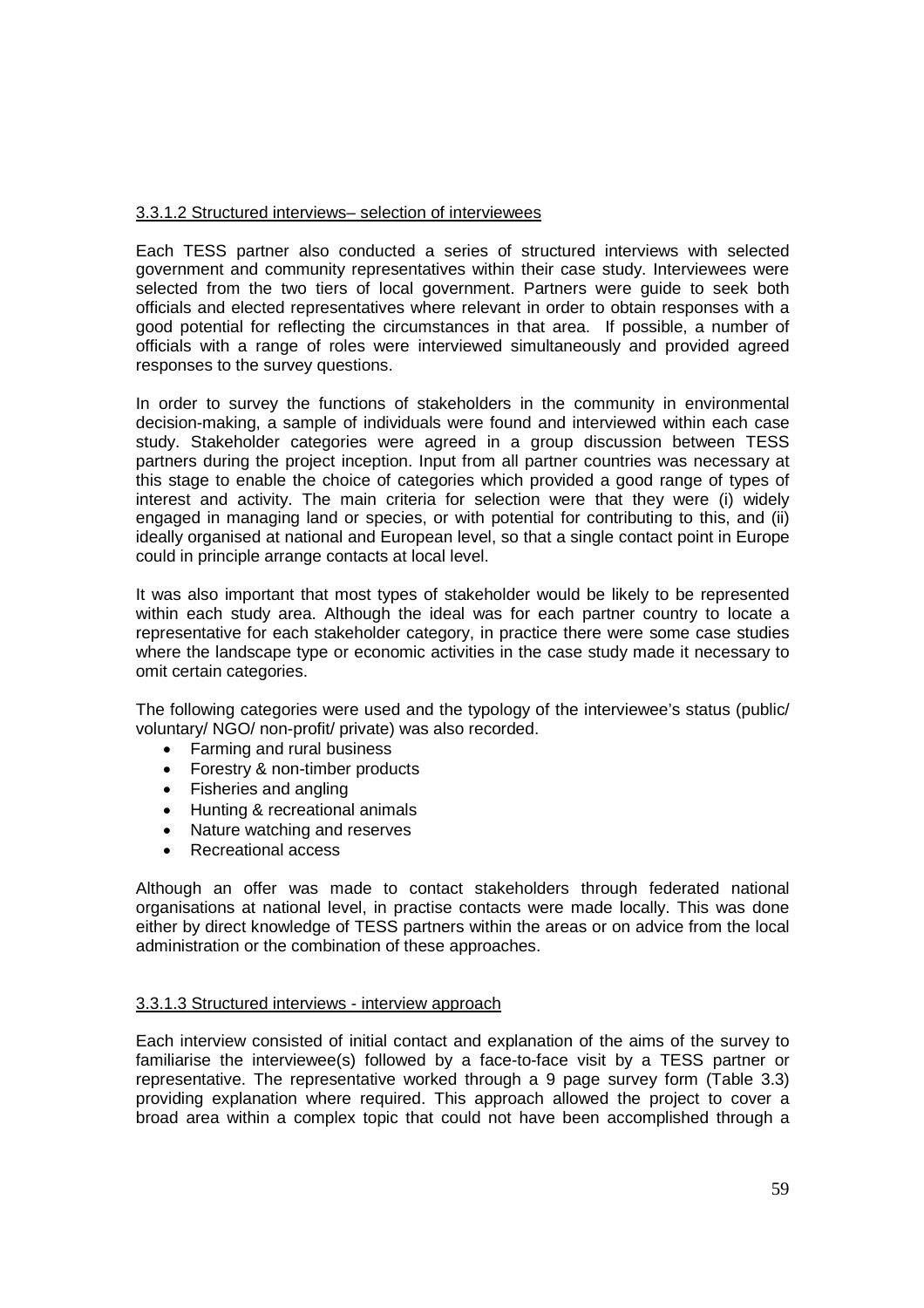more simple and limited unsupported questionnaire. The topics of the 9 pages dealt with the environmental responsibilities of the interviewee as an individual or a representative of an organisation, their community engagement and the way in which they used, or were unable to use, environmental information in their decision-making. The results from the survey forms were all subject to independent review by the work package team and were returned to each partner for clarification where necessary.

Table 3.3. Topics covered by the survey forms used during the structured interviews to gather information on environmental decision making in the TESS partner countries.

| Page           | Topic                                                                                                         | Questions                 |
|----------------|---------------------------------------------------------------------------------------------------------------|---------------------------|
|                | Capabilities for nature conservation and management                                                           | 13 plus details           |
| $\mathcal{P}$  | What determines your needs for information when making decisions<br>affecting the environment?                | 7 plus details            |
| 3              | Participatory processes and objectives                                                                        | 14 plus details           |
| $\overline{4}$ | Ecosystem Services: benefits of wild resources                                                                | 13 plus details           |
| 5              | Environmental costs and other issues within your administrative area                                          | Open question             |
| 6              | Environmental information sources for decision-making                                                         | 6 plus details            |
| $\overline{7}$ | What biodiversity and ecosystem services information do you need in<br>order to make environmental decisions? | Matrix $-50$<br>questions |
| 8              | Are you currently able to access the required data?                                                           | Matrix $-50$<br>questions |
| 9              | Reasons for being unable to access any required data.                                                         | Matrix $-50$<br>questions |

# **3.4 Results and Discussion**

# **3.4.1 Characteristics of the study areas**

It was crucial to obtain contextual information on both the natural and socio-economic environment in the case study areas to enable interpretation of the differences and synergies between the ways in which environmental information was used in the partner countries. In this aspect of the TESS project the study was focussed on the two lowest levels of local government (as well as other individual stakeholders), so characteristics of the study areas were of interest within the administrative boundaries of these two levels (Tiers 1 and 2).

Governance systems varied between the countries (see section 3.3.1) but they always involved local authorities, such as municipalities or parish councils. There may also be strong governance from specialised government agencies, which may be identified as a Tier of governance for the purposes of this study (e.g. Greece Tier 2). Details of the local government system in each partner country are provided in Appendix A.

At the lowest level of government (Tier 1), the study areas ranged in size from 1,489 ha to 63,984 ha, with population densities varying between 2 and 176 per  $km^2$ , with a median of 46 per  $km^2$  (Table 3.4). In comparison, the average density of the European Union's 490 million people on a territory of 4.46 million  $km^2$  is 112 per  $km^2$ , close to 1 citizen per hectare.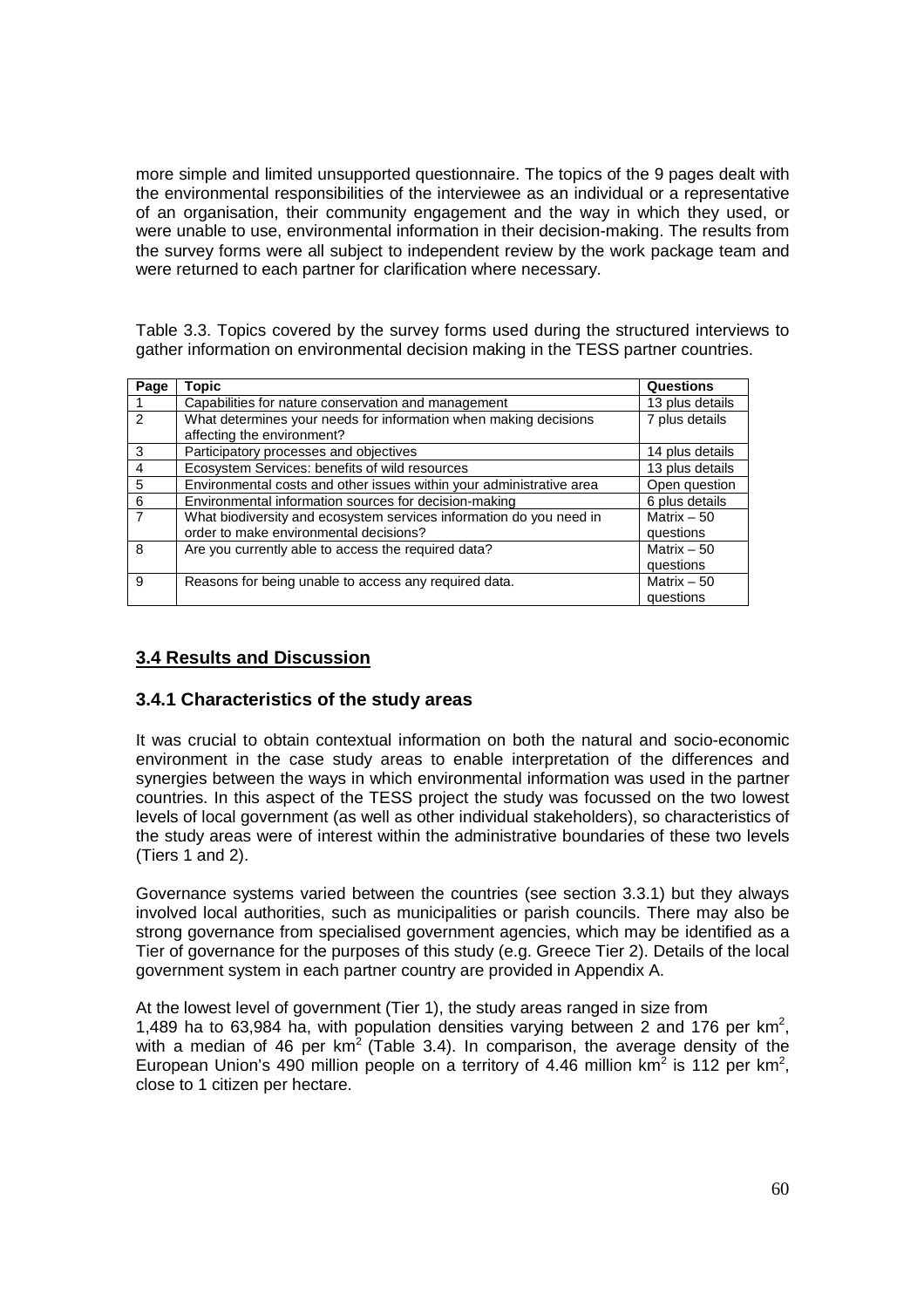The landscape types represented by the case studies also varied considerably, with some sites dominated by agricultural land, others by forestry, wetlands or heathlands (Tables 4 and 5). All study areas included parts that were designated for nature conservation but the extent of this area also varied from less than 10% to more than 50%. In comparison, Natura 2000 covers 17% of the land area of the EU.

This variety of case study types satisfied the requirements of this study to consider the use of environmental information in decision-making at a local level across a representative selection of case studies. With this approach, the range of results obtained is generally of more interest than generalities, such as average values for the survey questions.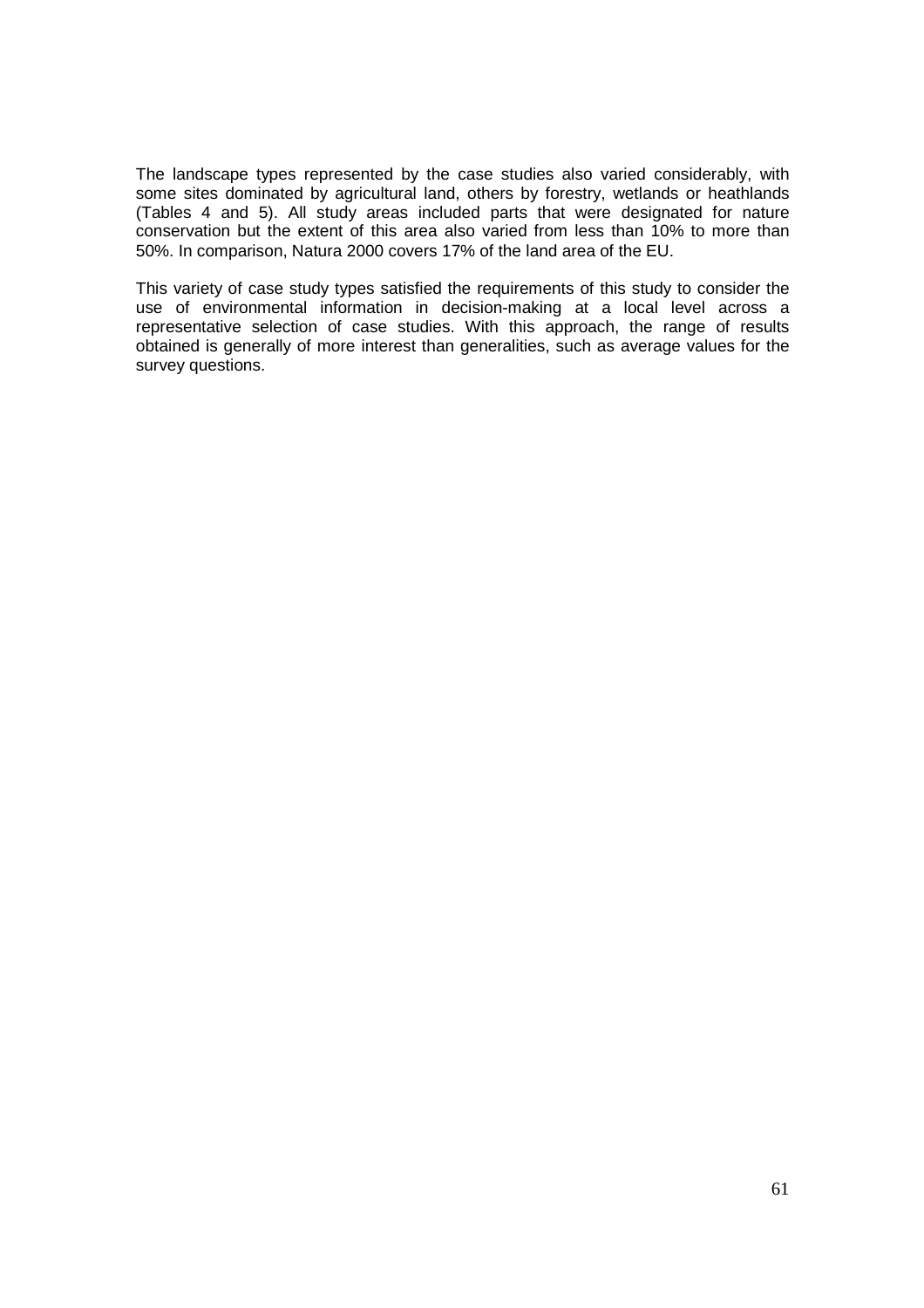Table 3.4. Summary of the characteristics of the TESS case studies with details for the area delimited by the most local level of government<br>denoted as Tier 1 in TESS and generally listed by EUROSTAT LAU2 (previously NUTS

|                                          | <b>Estonia</b>                                                                 | Greece    | Hungary              | Poland                                               | Portugal                                           | Romania                                                                       | <b>Turkey</b>                 | <b>Turkey</b> | <b>UK</b>                  |
|------------------------------------------|--------------------------------------------------------------------------------|-----------|----------------------|------------------------------------------------------|----------------------------------------------------|-------------------------------------------------------------------------------|-------------------------------|---------------|----------------------------|
| Case Study Name                          | Keila Parish,                                                                  | NO TIER 1 | Bózsva               | Zator                                                | S. Brás de<br>Alportel                             | Sfântu-<br>Gheorghe                                                           | Camlıhemşin<br>Firtina valley | NO TIER 1     | Arne Parish                |
| <b>LAU</b>                               | $\overline{2}$                                                                 |           | $\overline{2}$       | $\overline{2}$                                       | $\overline{2}$                                     | $\overline{2}$                                                                | N/A                           |               | $\overline{2}$             |
| Area (ha)                                | 17,900                                                                         |           | 1,639                | 5,144                                                | 15,337                                             | 63,984                                                                        | 1,489                         |               | 2,962                      |
| Population<br>(density/km <sup>2</sup> ) | 4,700 (26)                                                                     |           | 205 (13)             | 9,026 (175)                                          | 10,032(65)                                         | 971(2)                                                                        | 1 457 (98)                    |               | 1 370 (46)                 |
| % Area nature<br>cons. designation       | 10                                                                             |           | 53 (Hegyköz)         | 60                                                   | 52.3                                               | 35.7                                                                          | Not available                 |               | 65                         |
| Designations                             | Landscape<br><b>Reserves</b><br>Parks;<br>Natura 2000;<br><b>National Park</b> |           | <b>National Park</b> | Natura 2000;<br><b>Nature</b><br>reserves            | SPA, SCI                                           | Ramsar;<br>SPA; SCI;<br><b>UNESCO</b><br>Biosphere<br>Reserves:<br><b>SAC</b> | Not available                 |               | SSSI; SNCI;<br>Ramsar; SPA |
| % Area other<br>designation              |                                                                                |           |                      | 60                                                   | 65.5                                               | 64.2                                                                          | Not available                 |               | 96                         |
| Designations                             |                                                                                |           |                      | Landscape<br>Parks; Nature<br>& Landscape<br>Complex | <b>RENC</b><br>(National<br>Ecological<br>Reserve) |                                                                               | Not available                 |               | <b>AONB</b>                |
| % area                                   |                                                                                |           |                      |                                                      |                                                    |                                                                               |                               |               |                            |
| Agriculture                              | 25                                                                             |           | 25                   | 52                                                   | 21.2                                               | $\mathbf 0$                                                                   | Not available                 |               | 40.3                       |
| Forestry/<br>Woodland                    | 42                                                                             |           | 57                   | 6                                                    | 41.2                                               | 17.5                                                                          | Not available                 |               | 13.4                       |
| Wetland /fresh<br>water                  | $\overline{7}$                                                                 |           | Not available        | 22                                                   | 1.0                                                | 80.8                                                                          | Not available                 |               | 18.8                       |
| Heath/ Moorland /<br>Upland              | $\Omega$                                                                       |           | Not available        | 0                                                    | 33.1                                               | 0                                                                             | Not available                 |               | 11.2                       |
| Buildings & roads                        | $\overline{2.5}$                                                               |           | Not available        | Not available                                        | 3.6                                                | 0.3                                                                           | Not available                 |               | 2.9                        |
| Other land<br>(e.g.)Coast                | 4.5 military;<br>1.7 mining                                                    |           |                      |                                                      |                                                    | 1.5 (levee,<br>bare ground)                                                   | Not available                 |               | 13.4                       |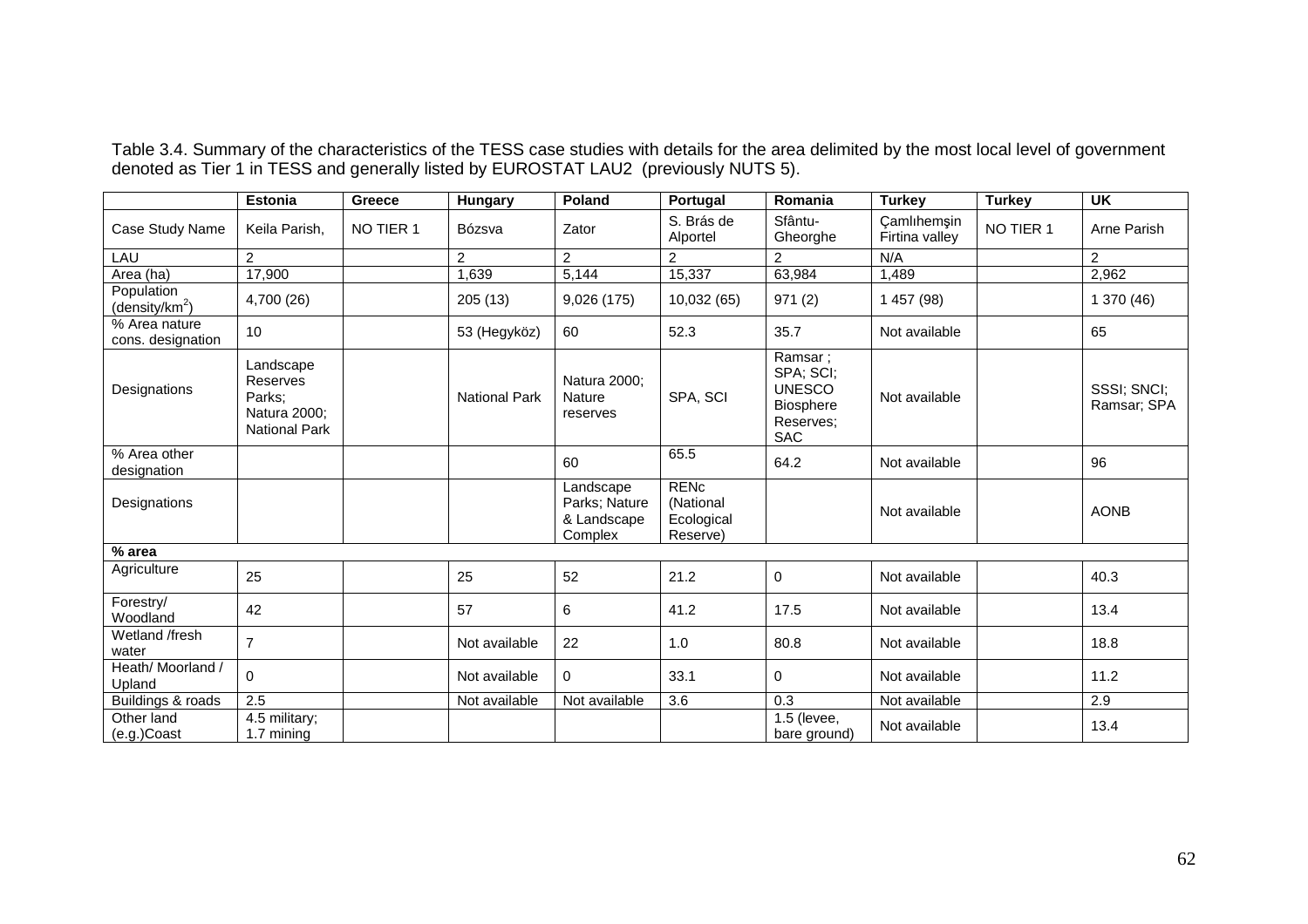|                                              | <b>Estonia</b>                                                          | Greece                     |                           | Poland                                                                       | Portugal                                                | Romania                                                                            | <b>Turkey</b>                                   | <b>Turkey</b>                                                                          | <b>UK</b>                                 |
|----------------------------------------------|-------------------------------------------------------------------------|----------------------------|---------------------------|------------------------------------------------------------------------------|---------------------------------------------------------|------------------------------------------------------------------------------------|-------------------------------------------------|----------------------------------------------------------------------------------------|-------------------------------------------|
|                                              |                                                                         |                            | Hungary                   |                                                                              |                                                         |                                                                                    |                                                 |                                                                                        |                                           |
| Case Study<br>Name                           | Keila Parish,                                                           | Municipality of<br>Kerkini | NO TIER<br>$\overline{2}$ | Powiat Oświęcim                                                              | S. Brás de<br>Alportel                                  | Tulcea                                                                             | Sub<br>Governorship<br>Camlıhemşin              | Eğirdir                                                                                | Purbeck                                   |
| LAU                                          | $\overline{2}$                                                          |                            |                           |                                                                              | 1                                                       | NUTS3                                                                              | N/A                                             | N/A                                                                                    | $\mathbf{1}$                              |
| Area (ha)                                    | 17,900                                                                  | 35,400                     |                           | 40,600                                                                       | 15,337                                                  | 853,441                                                                            | 104,245                                         | 177,880                                                                                | 40 442                                    |
| Population                                   | 4,700                                                                   | 10,037                     |                           | 155,000                                                                      | 10,032                                                  | 256,491                                                                            | 6,747                                           | 39,064                                                                                 | 45 199                                    |
| % Area nature<br>conservation<br>designation | 10                                                                      | 15.5                       |                           |                                                                              | 52                                                      | 7.1                                                                                | 63                                              | 31                                                                                     | 29                                        |
| Designations                                 | Landscape<br>Reserves<br>Parks;<br>Natura 2000;<br><b>National Park</b> | Ramsar,<br>Natura 2000     |                           | Natura 2000;<br><b>Nature Reserves</b>                                       | SPA; SCI                                                | Ramsar Site:<br>SPA; SCI;<br><b>UNESCO</b><br>Biosphere<br>Reserves;<br><b>SAC</b> | <b>National Park</b><br>and Wildlife<br>Reserve | Drinking<br>Water<br>Reservoir;<br><b>Natural SIT</b><br>Area;<br><b>National Park</b> | SSSI; SNCI;<br>Ramsar; SPA;<br><b>SAC</b> |
| % Area other<br>landscape<br>designation     |                                                                         |                            |                           |                                                                              | 65.5                                                    | 92.9                                                                               | 37                                              |                                                                                        | 73                                        |
| Designations                                 |                                                                         |                            |                           | Protected<br>Landscape;<br>Landscape Parks;<br>Nature & Landscape<br>Complex | REN <sup>c</sup><br>(National<br>Ecological<br>Reserve) |                                                                                    |                                                 |                                                                                        | AONB;<br>Greenbelt                        |
| % area                                       |                                                                         |                            |                           |                                                                              |                                                         |                                                                                    |                                                 |                                                                                        |                                           |
| Agriculture                                  | 25                                                                      | 29                         |                           | 55                                                                           | 21.2                                                    | 42.9                                                                               | 0.3                                             | 37                                                                                     | 62.5                                      |
| Forestry/<br>Woodland                        | 42                                                                      | 57                         |                           | 11                                                                           | 41.2                                                    | 16.1                                                                               | 63                                              | 47                                                                                     | 17.0                                      |
| Wetland /fresh<br>water                      | $\overline{7}$                                                          | 9                          |                           | Not available                                                                | 1.0                                                     | 30.9                                                                               | 0.2                                             | 13                                                                                     | 3.8                                       |
| Heath/<br>Moorland /<br>Upland               | $\mathbf 0$                                                             |                            |                           | 0                                                                            | 33.1                                                    | 0                                                                                  | 36.5                                            |                                                                                        | 10.3                                      |
| Buildings &<br>roads                         | 2.5                                                                     | $\overline{\mathbf{4}}$    |                           | Not available                                                                | 3.6                                                     | 3.2                                                                                | Not available                                   | 3                                                                                      | 2.7                                       |
| Other land<br>(e.g., coast)                  | 4.5 military;<br>1.7 mining                                             |                            |                           |                                                                              | 0                                                       | 6.9 (lagoon,<br>bare ground)                                                       | Not available                                   | 0                                                                                      | 3.7                                       |

Table 3.5. Summary of the characteristics of the TESS case studies with details for the area delimited by the second most local level of<br>governance denoted as Tier 2 in TESS and generally listed by EUROSTAT LAU1 (previous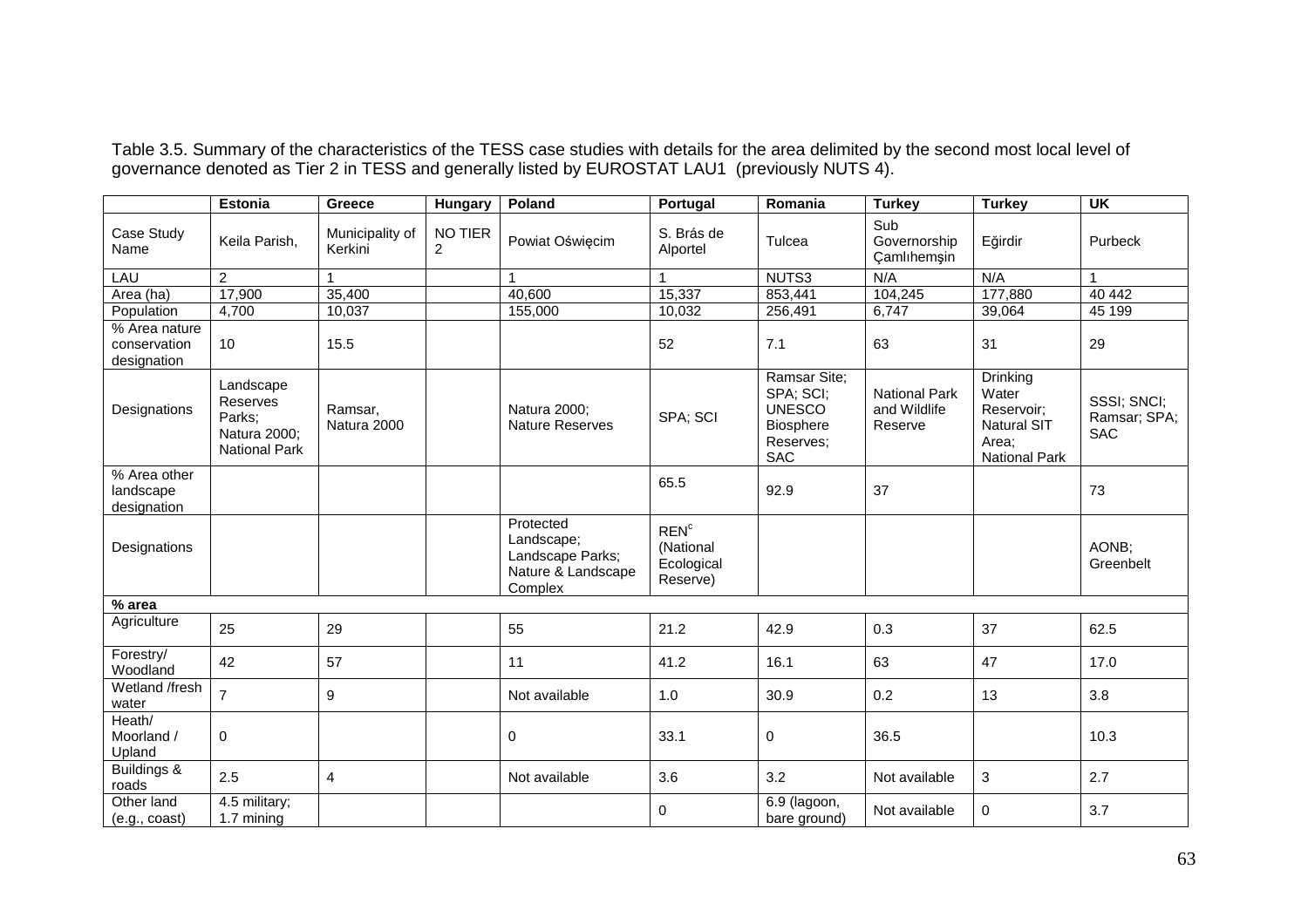# **3.4.2 Environmental decision-making at the local level**

The WP3 aims included identifying local environmental information needs. To do this, the survey needed to determine who was making local decisions, the key issues that concerned them, and the nature of their perceived information needs.

#### 3.4.2.1 Who requires information?

Across the study areas, a great range of organisations and individuals were identified who would be involved in either making decisions about the environment due to their role as land managers or who would seek input to environmental decisions (Table 3.6). The six stakeholder groups identified for the structured interviews (see Methods) provide a good representation across the range identified here.

Table 3.6. Categories of decision makers defines in the TESS case study areas – combined for all areas.

| <b>Private</b>          | <b>Public</b>                                   | <b>Community</b>                           | <b>NGO</b>          |
|-------------------------|-------------------------------------------------|--------------------------------------------|---------------------|
| Farmers,                | Government -all levels                          | Local associations:<br>farming, fisheries, | Nature conservation |
| Foresters,              | Government agencies:<br>environment, nature,    | hunting.                                   | Wildlife            |
| Horticulturalists,      | water, sustainability,<br>heritage, agriculture | Local partnerships-<br>e.g. for nature and | Ornithology         |
| Extractive Industry,    | and rural affairs                               | heritage conservation                      | Heritage            |
| Sport fishery / Anglers | National parks                                  | Village boards and<br>partnerships         | Hunting             |
| <b>Hunters</b>          | Forestry                                        |                                            |                     |
| Aquaculture             | Research institute                              |                                            |                     |
| Tourism                 |                                                 |                                            |                     |

#### **LAND MANAGERS**

Recreation

#### **INTEREST GROUPS**

| Commercial                        | <b>Environmental</b><br>groups      | <b>Recreational groups</b> | <b>Community groups</b>       |
|-----------------------------------|-------------------------------------|----------------------------|-------------------------------|
| Tourism including<br>ecotourism & | Wildlife and nature<br>conservation | Tourism                    | Residents association         |
| agrotourism                       |                                     | Recreation                 | Women's groups                |
|                                   | Green movement                      |                            |                               |
| Extractive industries             |                                     | Access to land             | Farming / forestry /          |
|                                   | Ornithology                         |                            | angling and hunting           |
|                                   |                                     | Outdoor sports (e.g.       | associations                  |
|                                   |                                     | cycling, canoeing,         |                               |
|                                   |                                     | skiing, horse-riding)      | Local heritage<br>association |
|                                   |                                     | Gardening                  |                               |
|                                   |                                     |                            | Volunteer fire fighters       |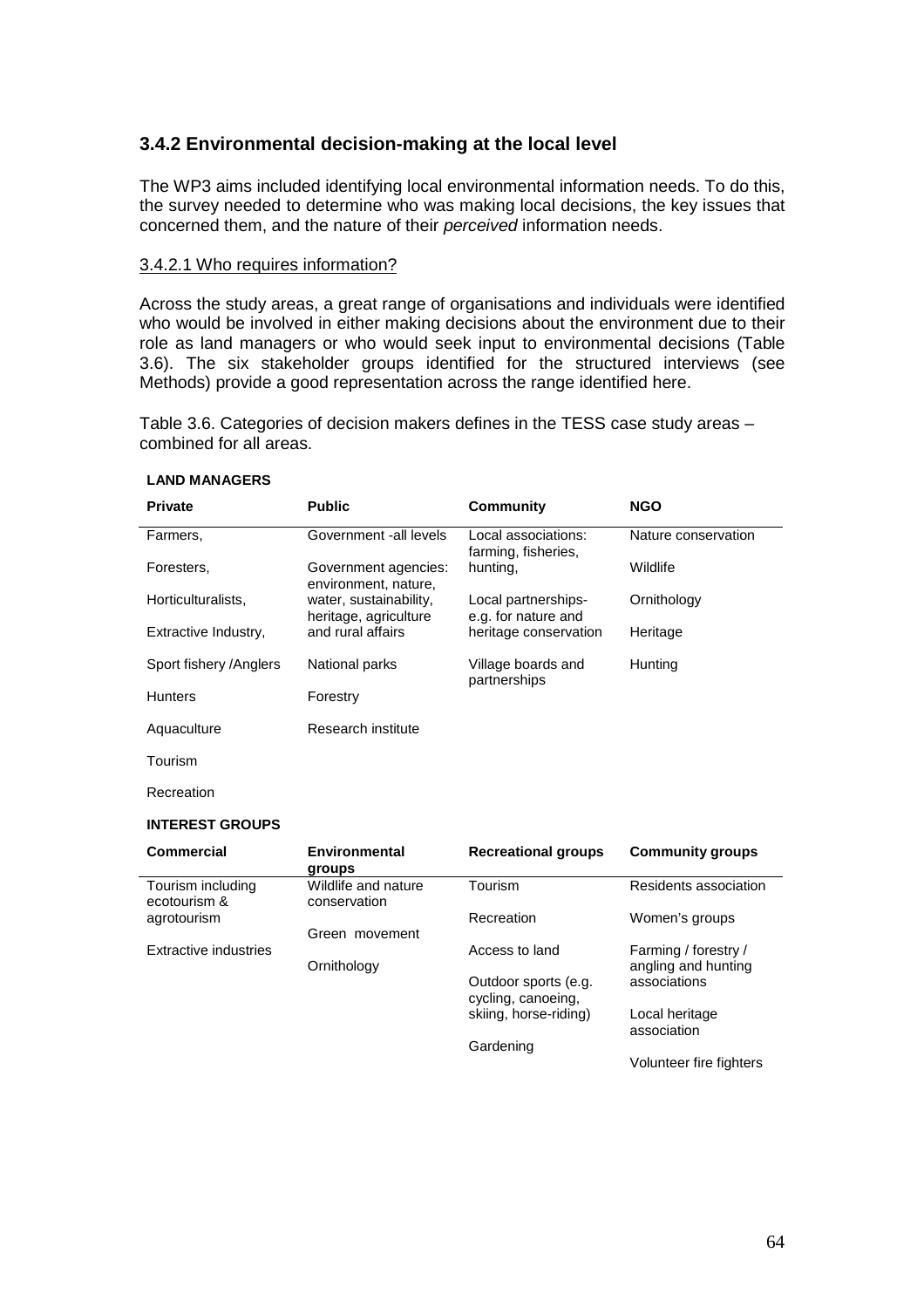# 3.4.2. What activities occurred in the case studies that might require environmental information?

Within the structured interviews a range of questions were asked to determine levels of engagement with environmental management, and particularly, nature conservation. Both Tiers of government had responsibility for the management of some aspect of the environment. When questioned in detail, fewer engaged specifically in conservation management and protection of wild species/habitats and even fewer in restoration of species/habitats. Notably a higher number of Tier 2 local authorities engaged in environmental restoration and protection (Figure 3.1).



Figure 3.1. Proportion of local government representatives who perceive their tier of local government to be responsible for different aspects of environmental management.

Collectively, 75% of the individual stakeholders stated that they had responsibility for some form of environmental management. This proportion was lower for conservation management and protection of wild species (44%) and for restoration of wild species and habitats (30%). This reflects the general pattern shown by Tier 1 of Local Government. Forestry, hunting and nature conservation showed most engagement in all categories. A perceived responsibility for nature conservation management was recorded for fewer than half of the case studies for the stakeholder categories access, fishing (angling) and farming (Figure 3.2).

Interpretation of the results may be aided by noting that the Nature Watching and Reserves category of stakeholders combined groups with considerably different needs. It may have been helpful to consider nature reserves separately for a clearer analysis. In this case, it is unlikely that the nature reserves category would have lower than 100% responsibility for conservation management, there might however, be differences in engagement with protection and restoration work.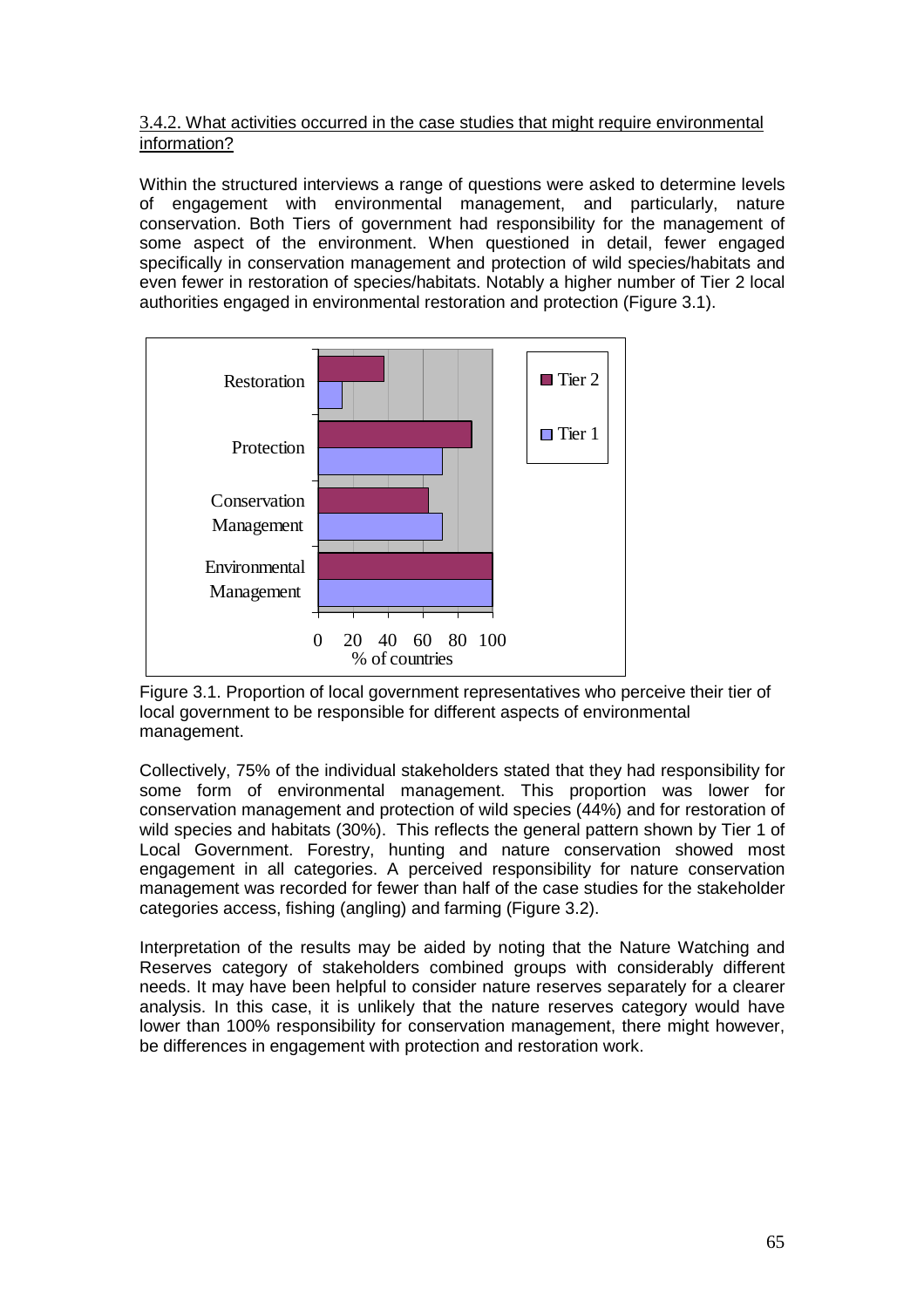

Figure 3.2. Proportion of individual stakeholders that stated responsibility for different aspects of environmental management.

Estimates of the numbers of environmental decisions made by interviewees and the organisations they represented varied considerably. This needs to be interpreted with caution, as although the interviewer would aim for consistency, there may be differences in the ways in which the decisions are estimated. For instance, there may be different definitions of what constitutes a single decision. Despite this caveat, it is clear that there were considerable differences between countries with some reporting zero or 1 decision and others very many, with median values between 6 and 33 per year. With regard to formal and informal decisions, a broad range of responses were found across both Tiers although one may discern a higher propensity for 'informal' decisions at Tier 1 level and a higher number of 'formal' decisions at Tier 2 level (Table 3.7).

|                     | <b>Formal planning</b><br>decisions |     |        | <b>Informal decisions</b> |     |        |
|---------------------|-------------------------------------|-----|--------|---------------------------|-----|--------|
|                     | Min                                 | Max | Median | Min                       | Max | Median |
| Tier 1              |                                     | 50  | 10     |                           | 300 | 16     |
| Tier <sub>2</sub>   |                                     | 700 | 33     |                           | 50  |        |
| <b>Stakeholders</b> | n/a                                 | n/a | n/a    |                           | 365 | 10     |

Table 3.7. Estimated numbers of decisions on environmental matters made annually by local government and other stakeholders in the partner countries.

The number of decisions made by the interviewees is likely to be affected by the characteristics of the area that they manage, including the total area. The area managed varied considerably from a minimum of 8 ha to a maximum of 42,000 ha.

When the number of decisions is considered in the context of area, relative number of decisions made by farmers is by far the highest of any of the groups studied (Figure 3.3). This also should be interpreted with caution due to the many possible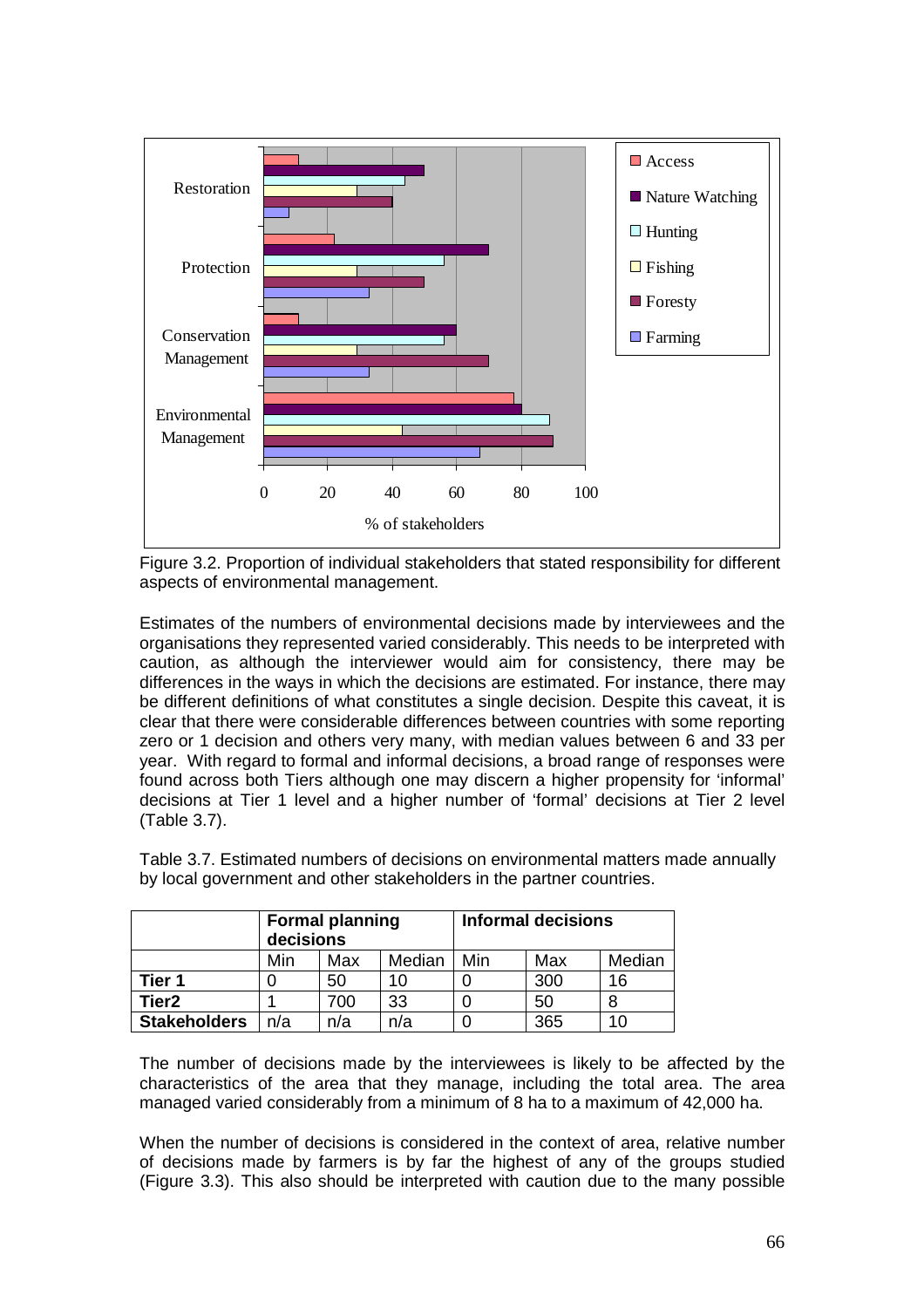interpretations of a decision. All decisions will not have equal importance and it may well be that a single decision made by a stakeholder managing a large area may have far greater consequence than a large number of minor daily decisions.



Figure 3.3. The number of decisions that affect the environment made per area managed for each stakeholder category and tier of local government.

Interviewees were asked, when making formal and informal decisions, what percentage of time is spent on consideration of the environment, society, jobs, costs and other matters. Tier 2 Authorities spent a higher percentage of time considering environmental matters whilst Tier 1 Authorities' considerations were dominated by societal issues. The greatest proportion of time, for the individual stakeholders, is spent on economic considerations (Figure 3.4).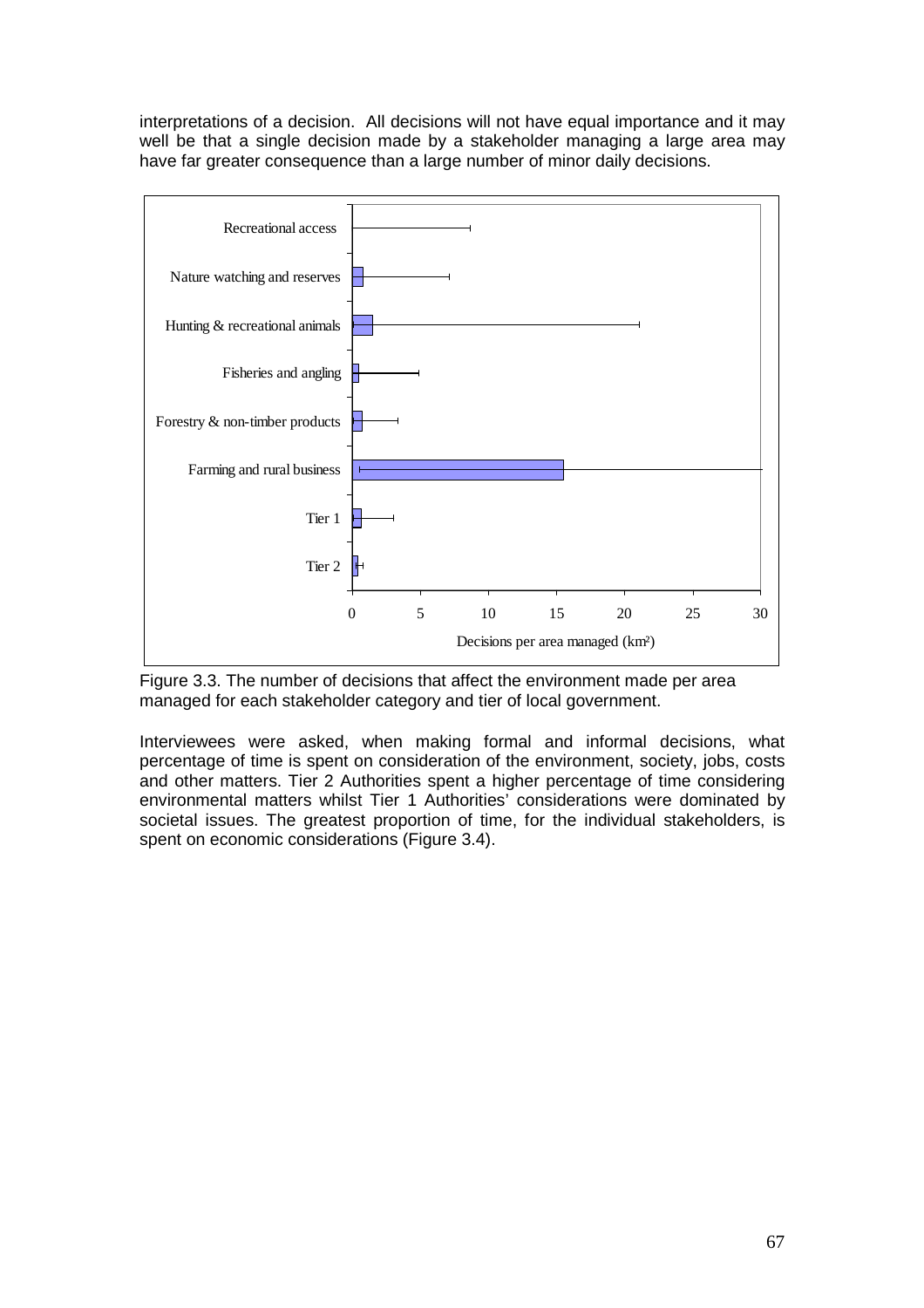

Figure 3.4. Proportion of time estimated by interviewees to be spent on environmental, social and economic considerations.

# 3.4.2.3 Engagement with statutory requirements for impact assessment

Tier 2 governments in the case studies indicted a higher propensity to engage with the Environmental Impact Assessment (EIA) and Strategic Environmental Assessment (SEA) processes (Figure 3.5), much as would be expected, since these are statutory requirements requiring a degree of professional expertise and staffing not commonly employed at the very 'local' level of government.



Figure 3.5. Proportion of local government interviewees who responded that their authorities were responsible for EIA and engaged with SEA.

### 3.4.2.4 What are the key issues in environmental decision-making?

In the structured interviews, respondents identified key issues for which environmental information would be needed to enhance decision-making capacity. These issues were clearly influenced by the natural and cultural environment of each case study, and typical examples included impacts of extractive industry, flood risk,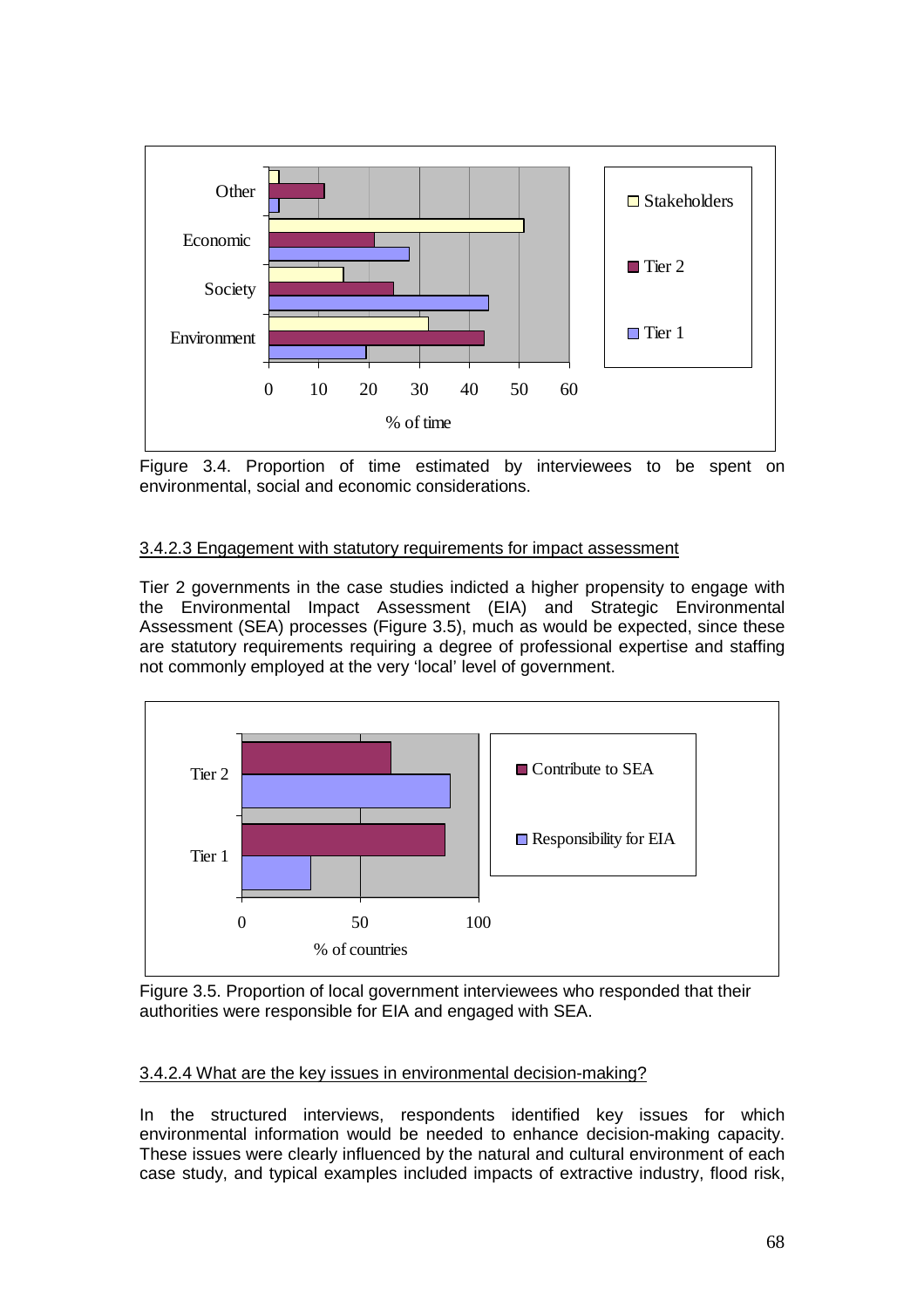water quality, water supply and tourism / recreation impacts. The issues could be categorised in a number of ways.

For the TESS project it was particularly pertinent to group the issues by subject categories that are compatible with categories of predictive models suitable for integration into the TESS decision support system design. This categorisation, used also in WP4, was based on increasing complexity from a basis of air, water and soil through associated fauna and flora, which combined in ecosystems and then added human social and economic categories. This categorisation indicated that the highest proportion of issues identified by both tiers of government were socio-environmental issues. This may somewhat reflect the greater breadth of this category in relation to the others. However, it does show that the interviewees framed their issues in a sense that acknowledged links between natural and cultural systems (Figure 3.6).



Figure 3.6. Environmental issues identified by representatives of local government in the partner countries sorted into subject categories compatible with categories of environmental models used to analyse and predict the impacts of decisions in TESS WP4. Each issue could be assigned to more than one category.

The issues identified by interviewees were also categorised into subject areas that relate to the provision of ecosystem services and environmental hazards. There were very strong differences in the number of issues in the different categories, with physical hazards rating by far the highest for the most local tier of government reflecting the need to respond to immediate needs of the local population. These hazards include flood or drought risk as well as water, air and noise pollution. Similarly the Tier 1 administrations showed a concern for amenity areas not reflected so strongly by the next tier of government. Biodiversity conservation issues and tourism / access were frequently listed as important issues by both tiers of government but heritage conservation, surprisingly, was not listed. Issues relating to the provision of ecosystem services (e.g. forestry, fishing) were also rarely reported by government, perhaps because seen as commercial concerns (Figure 3.7).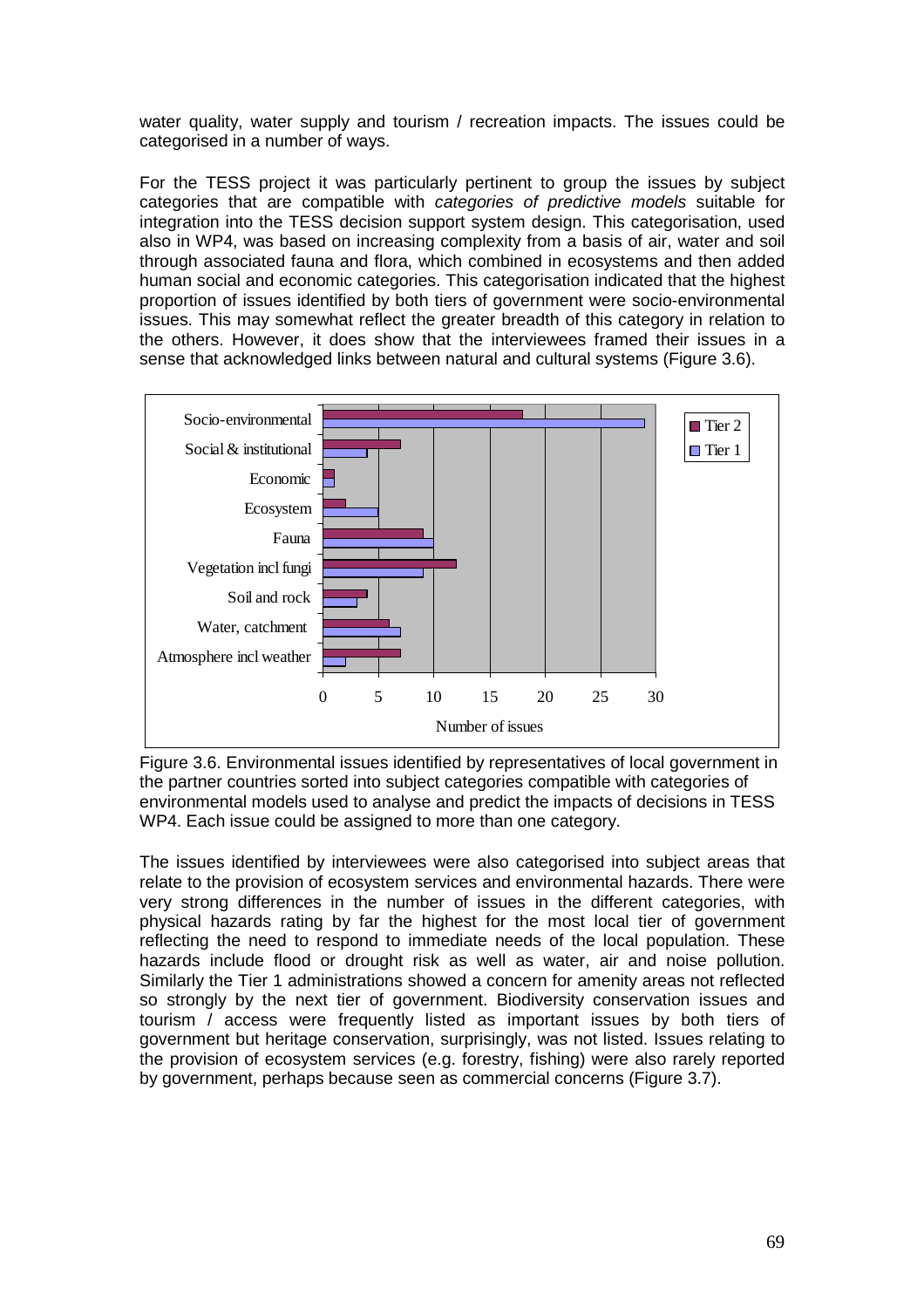

Figure 3.7. Environmental issues identified by representatives of local government in the partner countries sorted into subject categories relating to the provision of ecosystem services and environmental hazards. Each issue could be assigned to more than one category.

# **3.4.3 Participatory approach and community engagement**

The nature and extent of community participation varied between countries, although the majority of local government respondents purported to engage to some degree with individuals, enterprises, NGOs and government agencies. Interviewees were asked to state the way in which they engaged in consultation and the participatory process with a choice of responses of never, occasionally, often, usually, always, and mandatory. This enabled a comparison to be made between the perceptions of the local governments and the individual stakeholders regarding the efficacy of this process.

The data were summarised using an index to represent each action (e.g. consultation, participation) for each data set.

Index =  $\Sigma$  responses x weight,

 $\overline{a}$ 

Where weight = Never = 0, Sometimes = 1, Usually = 2, Often = 3, Always = 4 and Mandatory =  $4^4$ )

At the lowest level of government (Tier 1) the highest response rate across case studies was 'usually', although two countries reported that they 'never' engaged in consultations and actions for participation with private individuals and enterprises. At the second level of government (Tier 2), three countries stated that consultation and participation were 'mandatory' and none claimed 'never' to consult or engage the community. This pattern of responses would suggest that there might be a greater

<sup>&</sup>lt;sup>4</sup> NB. 'Always' and 'Mandatory' received the same score to avoid bias of a higher index to the local governance. The mandatory option was not available as a response on the 'individual stakeholders' survey forms.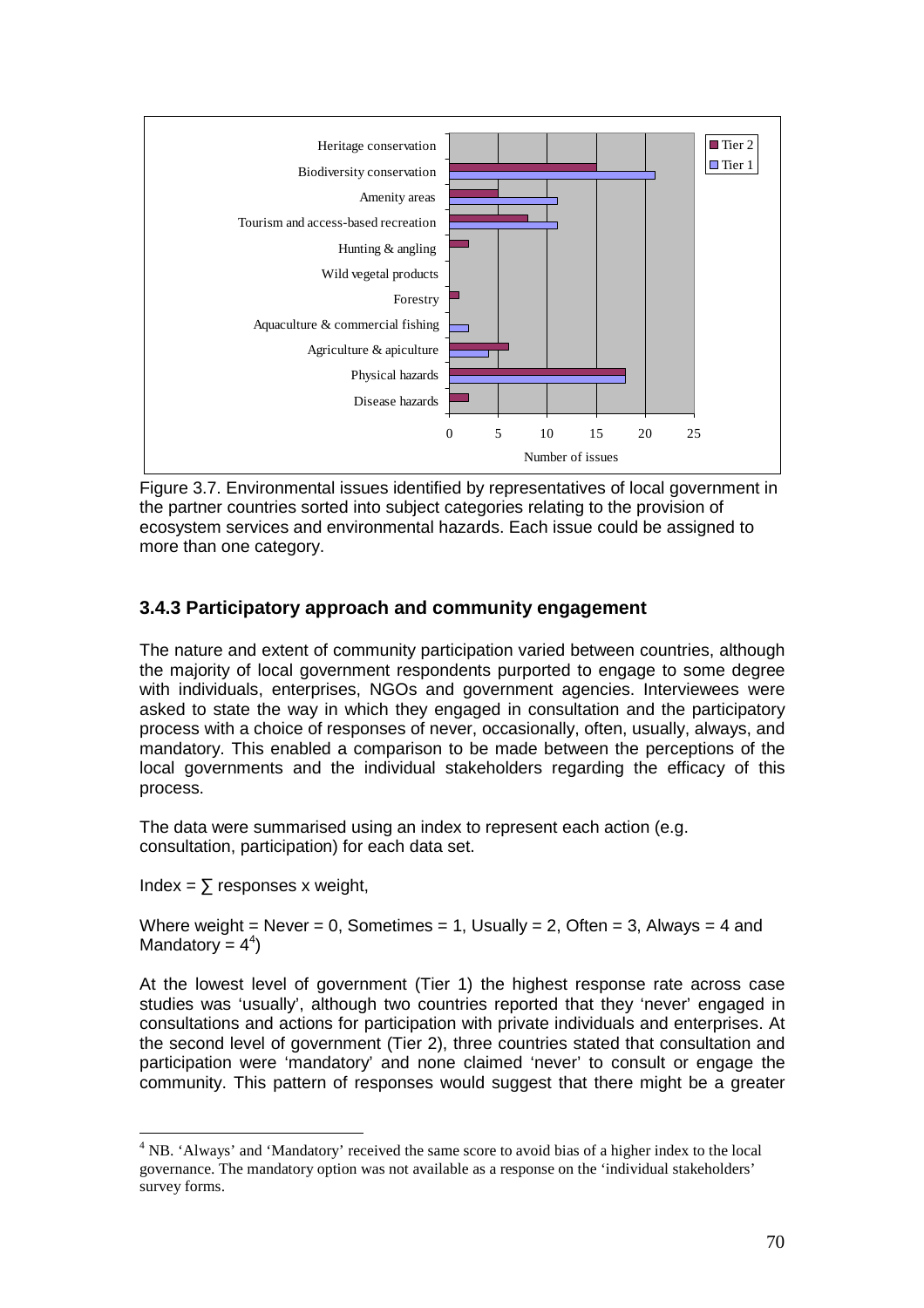commitment or compulsion in Tier 2 levels of government to embrace a participatory approach with individuals and enterprises (Figure 3.8).

In contrast, the highest response rate across all individual stakeholders to the same questions was 'occasionally' or 'never' thus representing a mis-match between the responses of local government and perceptions of the stakeholders. This pattern varied somewhat between groups of stakeholders with fisheries/angling and farming interests appearing particularly excluded (Figure 3.8).

This raises the question of the efficacy of the participatory processes used by local government, although it should be recognised that when consultees are dissatisfied with decisions or policy outcomes, the perception is often that the consultation process is flawed and their views have not been taken into account. Also, local governments may have a perception of regular consultation based on their outreach activities across many stakeholder groups; however, each individual may perceive this as much less regular.



Figure 3.8. Perceptions on whether consultations are held and whether positive actions are taken to enable participation on environmental issues, using an index based on the individual responses where a high value indicates high participation. Responses are collated across case studies for representatives of local government (Tier 1 and Tier 2) and individual stakeholders.

The pattern of consultation fitted quite strongly ( $P = 0.02$ ) with the proportion of respondents that were private, as opposed to public bodies, NGOs or non-profit organisations, in each stakeholder category. Although the samples of 6-10 stakeholders in only 6 categories is small, it seems that consultation tends to be least when the stakeholders are predominantly in the private sector (Figure 3.9).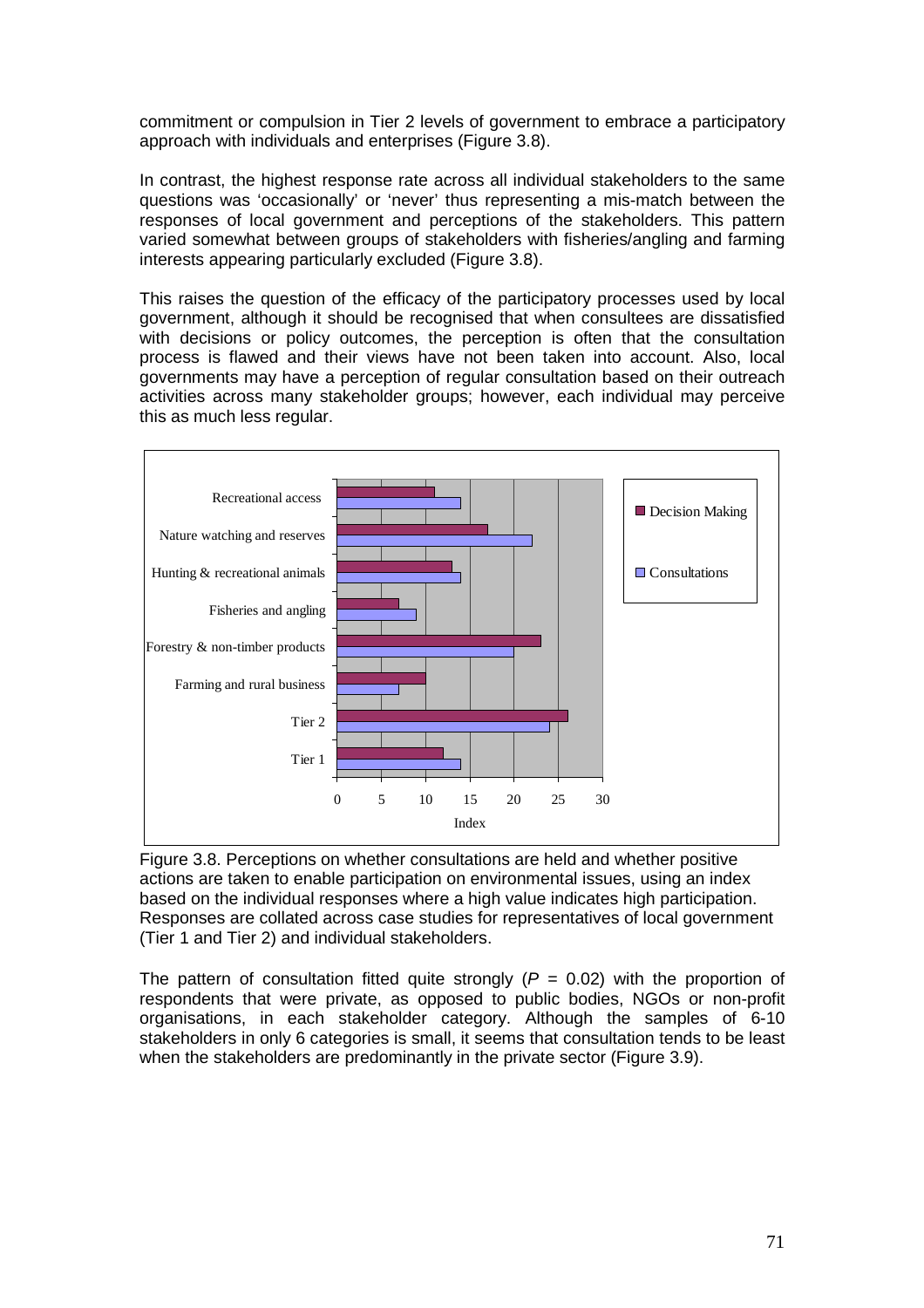

Figure 3.9. There was least consultation by administrations with stakeholder categories that were predominantly private.

Examination of the engagement of local governments and individual stakeholders with government conservation agencies and conservation NGOs was addressed using a similar set of response options and summary index (Never  $= 0$ , Sometimes  $=1$  etc.) (Figure 3.10). For areas designated for nature conservation, government conservation agencies were thought to be consulted to some degree by all countries, at both levels of local government. However, these responses showed a considerable range across the 9 case studies. For instance, consultation by Tier 2 government with government agencies was a mandatory requirement in 3 cases, but only occasionally conducted in another 4 cases. The responses for consultation requirements in non-designated areas were also diverse. All groups of individual stakeholders engaged to some degree with the government conservation agencies and conservation NGOs but this varied between groups, with Nature Watching/ Reserves and Forestry respondents showing greater likelihood of consultation (Figure 3.10).

Engagement with conservation NGOs, was perceived to be less frequent than with government agencies across all groups of interviewees including local governments and individual stakeholders (Figure 3.10). Engagement with these NGOs was most frequently perceived as "occasional" by all groups of stakeholders. Notably, 30% of the individual stakeholders said they 'never' engage with conservation NGOs in nondesignated areas and 38% purported to 'never' engage with them in designated areas.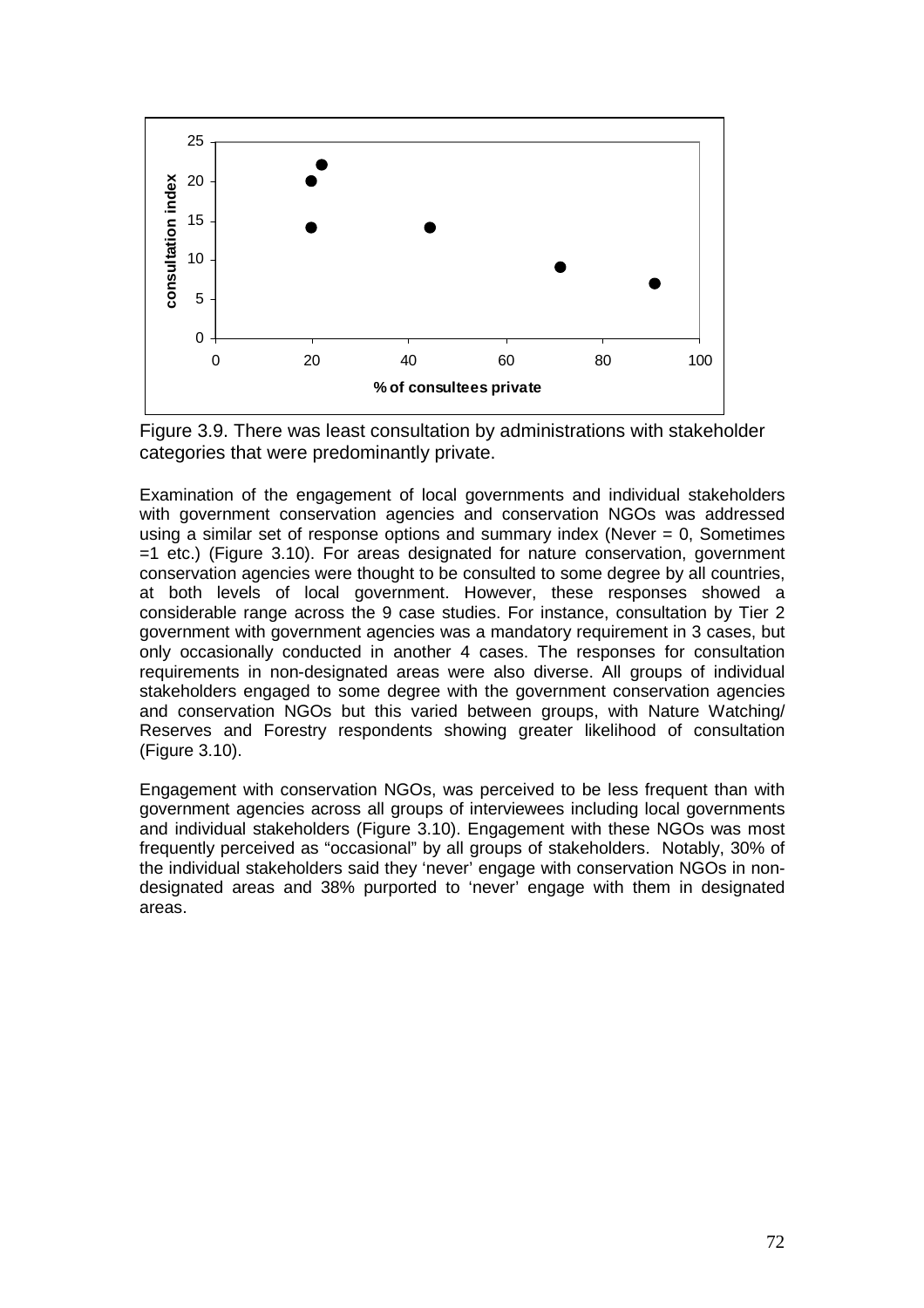

Figure 3.10. The degree to which local government representatives and individual stakeholders engage with conservation agencies and NGOs, using an index based on the individual responses where a high value indicates high participation. Responses are collated across case studies for representatives of local government (Tier 1 and Tier 2) and individual stakeholders.

When questioned on whether government agencies, conservation NGOs or pressure groups were able to exert greater influence on environmental decisions in relation to their own influence, a contrast was evident between local governments and the individual stakeholders (Figure 3.11). Local governments, at both tiers, perceived that government agencies exerted some influence, NGOs were thought to have less (generally occasional) influence and pressure groups were rarely perceived as being influential. In contrast, stakeholders affirmed the influence of government agencies but indicated that they also considered pressure groups to be influential (Figure 3.11). Interestingly, the individual stakeholders, in general, indicated that the influence of the various groups over environmental decisions was more significant than was reported by the local government respondents (Figure 3.11). This probably reflects a feeling of exclusion from participation in decision-making experienced by some individual stakeholders.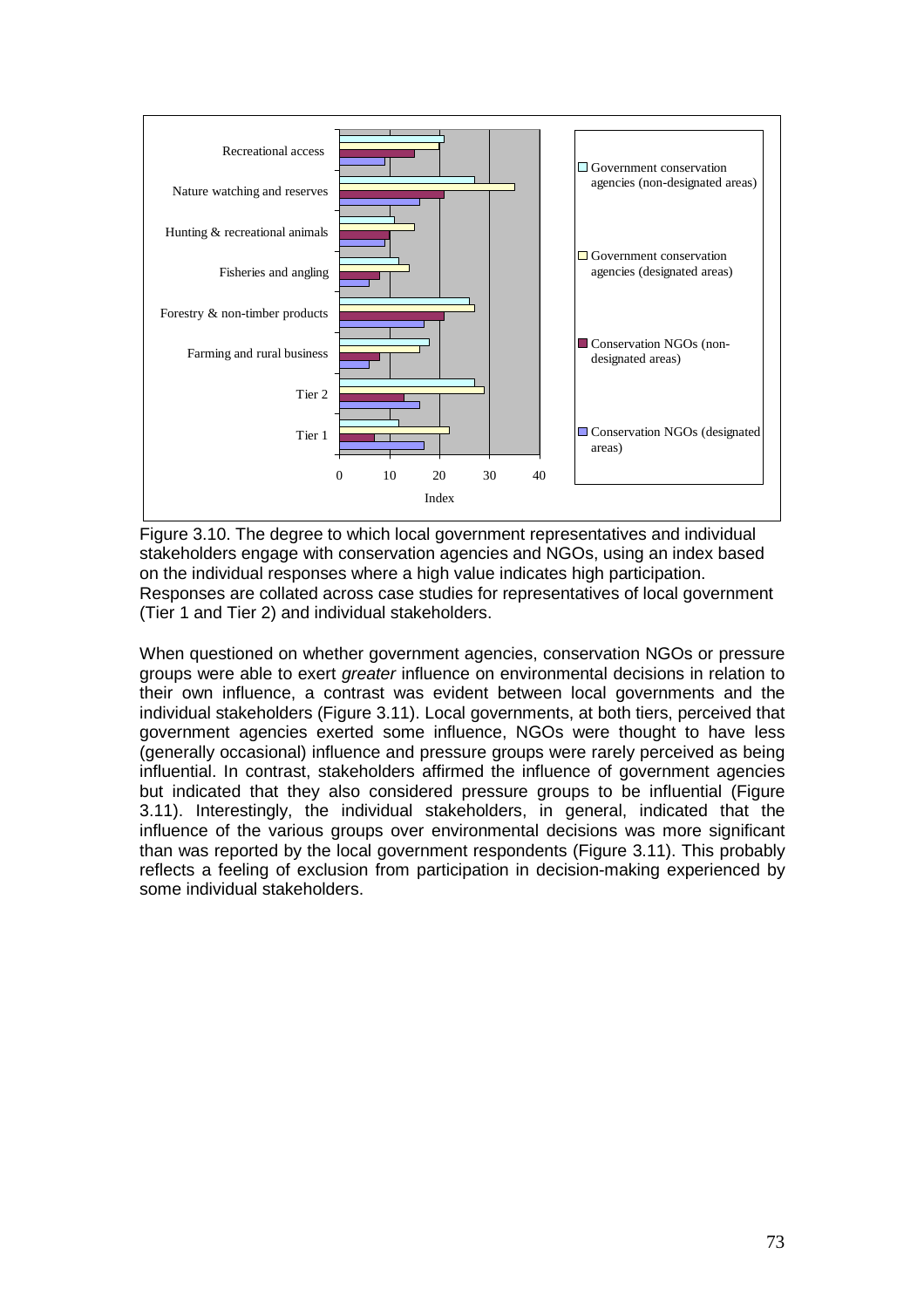

Figure 3.11. Degrees of influence by other groups (pressure groups, higher government and its agencies and NGOs) on local environmental decisions, using an index based on individual responses, where a high value indicates high participation. Responses are collated across case studies for individual stakeholders and representatives of local government (Tier 1 and Tier 2).

### **3.4.4 Information sources for environmental decision-making**

For each partner country, the TESS survey examined the information sources that are available for environmental decision-making (Table 3.8), and then used the structured interviews to determine the information that was used by the different societal sectors to approach a variety of local issues that were identified by the interviewees.

There were major differences in information provision between the partner countries at the national, regional and local levels (Table 3.8). While national and regional databases of biodiversity and other environmental information are available in some partner countries (e.g. Portugal, UK), in others, the data were more fragmented in nature. Where national databases were available some limitations to their use may result from scale issues, such as aggregation to a scale too coarse for many purposes. Some data may be held by various government organisations and agencies but may not be available in databases that are accessible to all potential users. There are often partnerships between governmental ministries, agencies, and NGOs to develop environmental databases (e.g. Biodiversity Action Plans).

At the local level, many partner countries reported poor data availability, with uncoordinated data collection by disparate groups, resulting in a lack of compatibility and interoperability. Some data were subject to restricted access due to commercial restrictions or because it was not available in electronic format. Data in all countries originated from many local sources, including private commercial companies, NGOs and unofficial records kept by individuals. From the partner countries only Portugal and the UK reported coordinated data repositories at the local level for their study areas.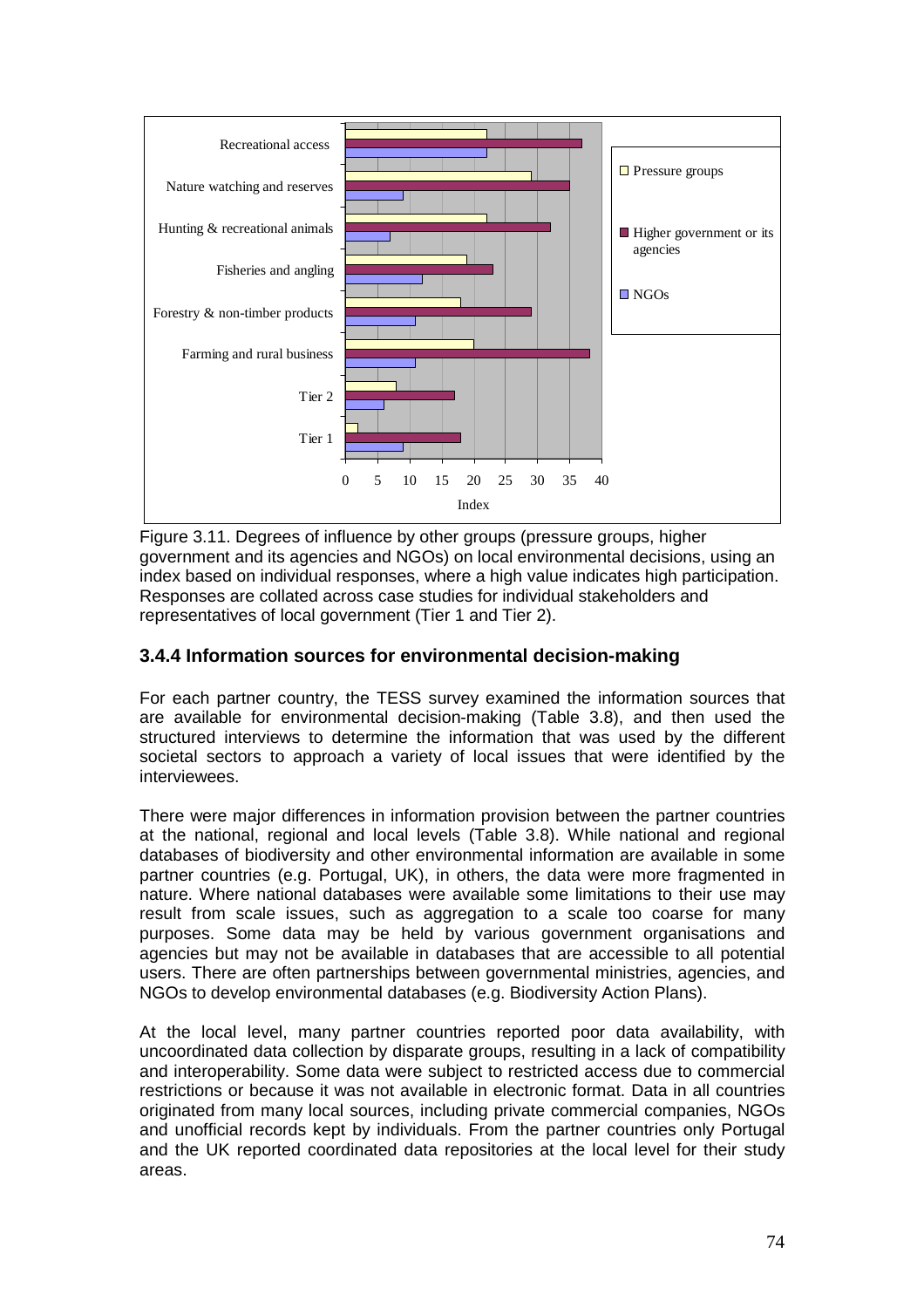Table 3.8. The main information sources available for biodiversity conservation and other related environmental decision-making identified for each TESS partner country.

|                | Local                                                                                                                                                                                                                     | Regional                                                                                                                                                        | <b>National</b>                                                                                                                                                             |
|----------------|---------------------------------------------------------------------------------------------------------------------------------------------------------------------------------------------------------------------------|-----------------------------------------------------------------------------------------------------------------------------------------------------------------|-----------------------------------------------------------------------------------------------------------------------------------------------------------------------------|
| <b>Estonia</b> | Local government & enterprises (voluntary or<br>compulsory)                                                                                                                                                               | No facilities for collecting, storing & providing<br>biodiversity & other environmental data.                                                                   | National environmental monitoring programme                                                                                                                                 |
| Greece         | Local municipalities, management authorities,<br>local environmental groups & communities                                                                                                                                 | The Prefectures keep official records mainly on<br>hunting, tourism & forestry (about both species &<br>services).                                              | No national database. Forest inspection agencies,<br>other government agencies, local municipalities,<br>management authorities, environmental groups &<br>NGO <sub>s</sub> |
| <b>Hungary</b> | Poor & scarce data on local level. Databases<br>MEPAR /forest management database<br>/NATURA 2000) are not compatible on local<br>level. Local municipalities and environmental<br>NGOs could have fragmented information | National Parks, regional inspectorates for<br>environment, nature and water.                                                                                    | Green-Point Service of the Ministry of Environment<br>& Water & Vegetation Heritage of Hungary. Under<br>development: The Conservation Information<br>System                |
| Poland         | Do not currently exist. No comparable &<br>comprehensive databases on local level. Major<br>mapping efforts are planned for Natura 2000<br>areas                                                                          | No specific facilities. Research institutes &<br>regional authorities, administration of protected<br>areas & NGOs.                                             | Natura 2000 network & GRID Center of UNEP.<br>Under development: Integrated Monitoring of<br><b>Natural Environment &amp; Biodiversity Clearing House</b><br>Mechanism      |
| Portugal       | Local government (local Biodiversity Action<br>Plans/plans in urban biodiversity), local<br>business (Business & Biodiversity initiative) &<br>eNGOs                                                                      | Regional development & coordinating<br>commission, although the information is not<br>organized in accessible databases.                                        | Portuguese network of protected areas, Natura<br>2000 network, national conservation agency (digital<br>library), eNGOs & environmental consultancies.                      |
| Romania        | Local public institutions (representatives of<br>environmental authorities, national research<br>institutes) & NGOs.                                                                                                      | Regional agencies & institutes                                                                                                                                  | National government agencies & national research<br>institutes                                                                                                              |
| <b>Turkey</b>  | Local government agencies (local directorates<br>of ministries etc.), universities, regional<br>governmental research institutes, & stakeholder<br>groups (eg. farmer unions)                                             | Universities, regional governmental research<br>institutes (eg. Eğirdir Fisheries Research<br>Institute), regional government agencies, regional<br><b>NGOs</b> | Universities, governmental research institutes,<br>national databases (Turkish Statistical Institute<br>etc.), government agencies, national NGOs                           |
| <b>UK</b>      | Local Record Centres (LRCs)                                                                                                                                                                                               | Regional information gateways & government<br>agencies                                                                                                          | National Biodiversity Network Gateway, online<br>national databases (MAGIC / MarLIN)                                                                                        |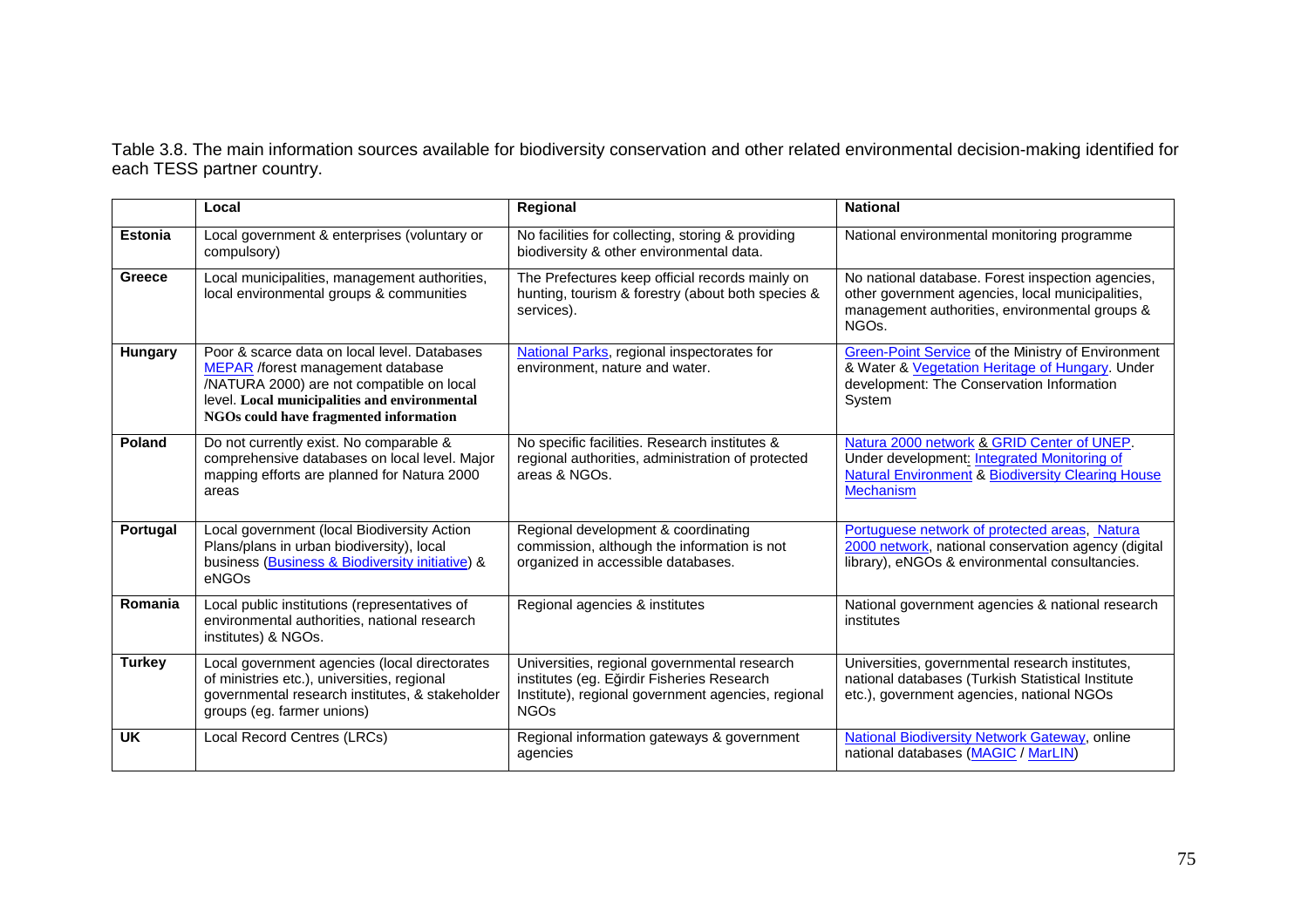# **3.4.5 Types of information required for environmental decision-making**

Interviewees were provided with a matrix of types of information and requested to indicate which were required (see Methods, Table 3). These categories could be grouped into biodiversity and habitat information and the four types of ecosystem services as defined by the Millennium Ecosystem Assessment (MA 2005) (Figure13.2).

It was evident that all of these broad categories of information were required to varying degrees by all the groups of stakeholders with the two tiers of local government and the nature watching and reserves stakeholder group and the forestry group showing the greatest overall need for information.



Figure 3.12. The types of environmental information needed by the different categories of stakeholders and representatives of local government (Tiers 1 and 2), categorized by biodiversity information and ecosystem services (ES). The results are combined for all case studies.

The data types within each of the broad categories varied in the level of perceived requirement. There was a frequent requirement for nationally or internationally protected species and habitat data but less for locally protected species and pests (Tables 3.9 and 3.10). In terms of ecosystem services, commonly required information included that relating to water, wild meat and fish, and fibre (e.g. timber), disaster management (e.g. floods), and capacity for tourism and recreation. Less commonly required was information on wild plants and fungi, cultivated crops, soils and impacts of tourism and recreation (Table 3.9 and 3.10). This is consistent with the generally greater emphasis in decision-making on social and economic than environmental factors (Figure 3.4). Requirements across all data categories were higher in Tier 2 than in the most local level of government (Tier 1) (Table 3.10).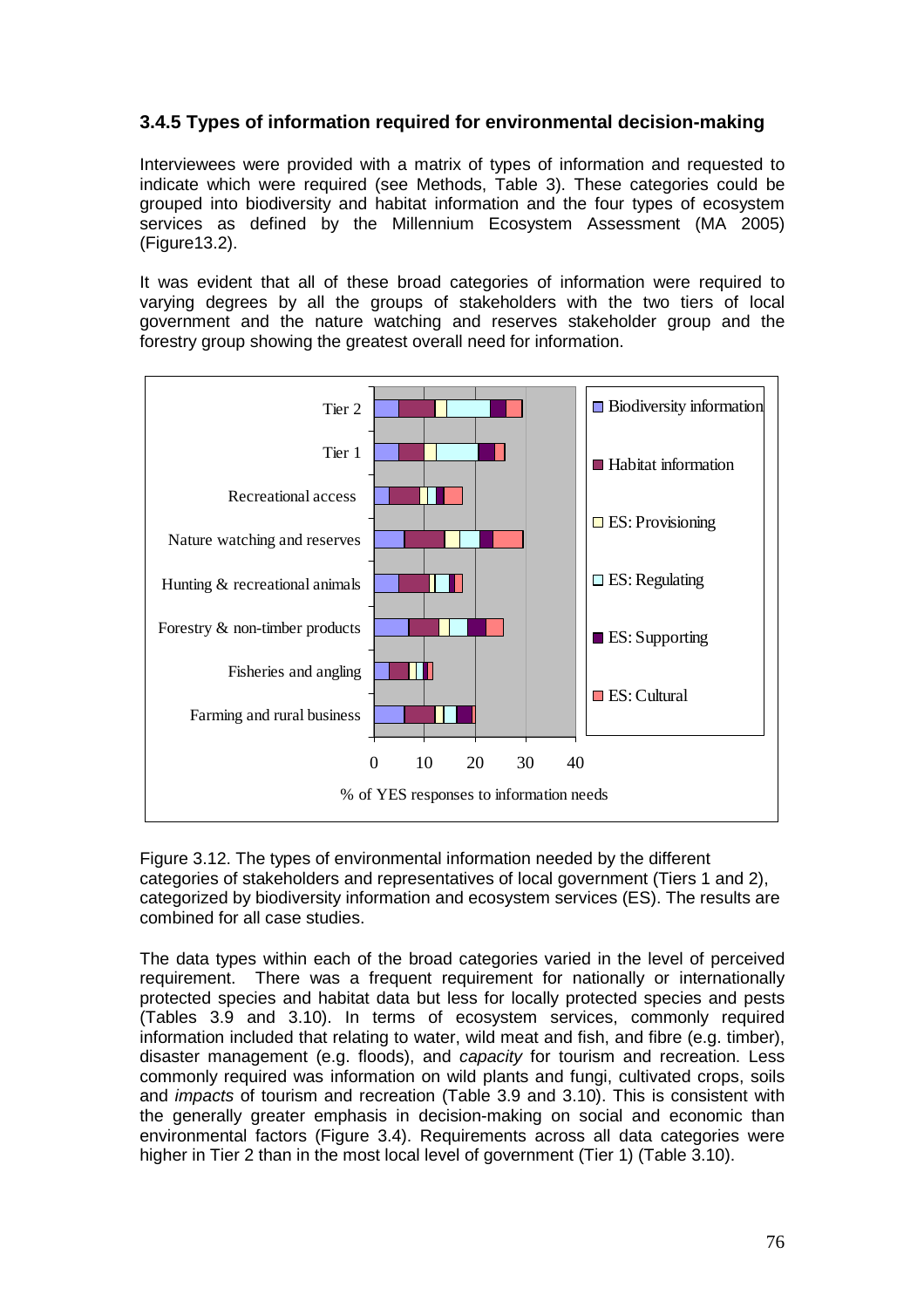Table 3.9. Categories of information selected by interviewees as required for their environmental decision-making. All interviewees including government representatives and other stakeholders are combined. Econ. = Economically.

 Data types more frequently required > 5 positive responses Data types less frequently required < 5 positive responses

| <b>Biodiversity</b><br>information     | Species data (any)<br>Protected species data (any)<br>Nationally designated species<br>Internationally designated species<br>Native invasive species<br>Non-native invasive species<br>Habitat maps (any)<br>Locally designated habitats<br>Regionally designated habitats<br>Nationally designated habitats<br>Internationally designated habitats | Locally designated species<br>Regionally designated species<br>Wild pest species (agricultural)<br>Wild pest species (health)<br>Wild pest species (other)                                                                     |
|----------------------------------------|-----------------------------------------------------------------------------------------------------------------------------------------------------------------------------------------------------------------------------------------------------------------------------------------------------------------------------------------------------|--------------------------------------------------------------------------------------------------------------------------------------------------------------------------------------------------------------------------------|
| Ecosystem<br>Services:<br>Provisioning | Econ. exploited wild species (mammals/birds)<br>Econ. exploited wild species (fisheries)<br>Cultivated forest products (timber, fuels)<br>Livestock<br>Aquaculture<br>Air quality<br>Water availability<br>Water quality (and pollution)                                                                                                            | Econ. exploited wild species (plant<br>food/medicine)<br>Econ. exploited wild species (plant materials)<br>Econ. exploited wild species (fungi)<br>Econ. exploited wild species (other, please state)<br>Cultivated food crops |
| Ecosystem<br>Services:<br>Regulating   | Flood risk / protection<br>Fire risk / protection<br>Risk of disease (wildlife to people)<br>Risk of disease (wildlife to domestic animals)                                                                                                                                                                                                         | Soil fertility<br>Soil quality<br>Soil retention (erosion risk)<br>Pollination<br>Pest control (e.g. predators of crop pests)<br>Carbon storage potential                                                                      |
| Ecosystem<br>Services:<br>Cultural     | Amenity areas (parks, paths, verges)<br>Tourism capacity<br>Recreational capacity                                                                                                                                                                                                                                                                   | Access<br>Impacts of tourism<br>Impacts of recreation                                                                                                                                                                          |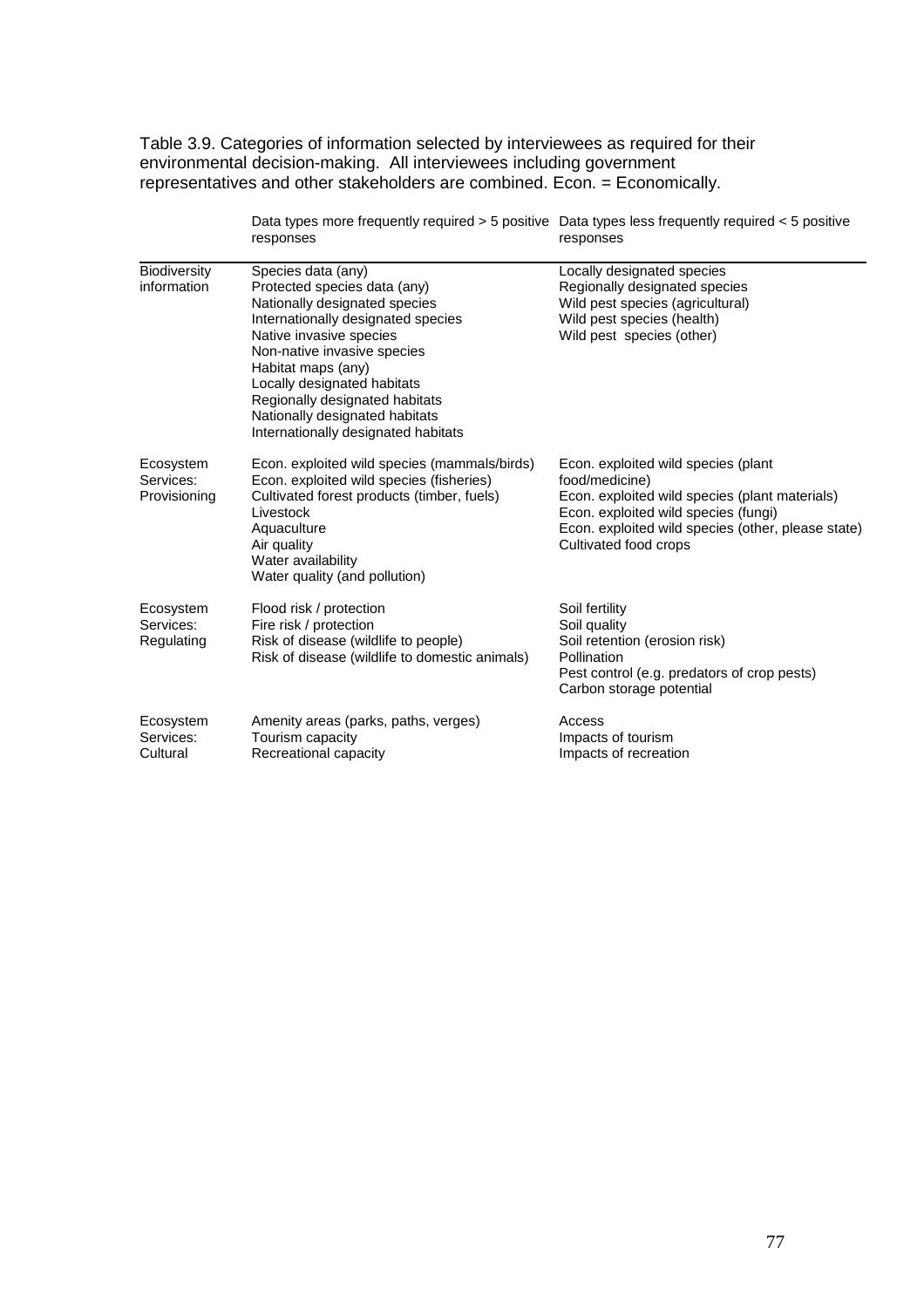|  |                                                                                                                     |  |  | Table 3.10. The percentage of each of the categories of interviewees stating that they required specific information types with all countries |
|--|---------------------------------------------------------------------------------------------------------------------|--|--|-----------------------------------------------------------------------------------------------------------------------------------------------|
|  | combined and information categories combined / sampled* for brevity. Shaded cells show highest requirements (>60%). |  |  |                                                                                                                                               |

|                                   |                                             |        |        |          |         |          |          | Nature   |        |
|-----------------------------------|---------------------------------------------|--------|--------|----------|---------|----------|----------|----------|--------|
|                                   |                                             | Tier 1 | Tier 2 | Farming  | Fishing | Forestry | Hunting  | watching | Access |
| <b>Biodiversity information</b>   | Species data (any)                          | 71     | 63     | 50       | 40      | 75       | 67       | 80       | 67     |
|                                   | Protected species data (any)                | 57     | 75     | 25       | 40      | 75       | 56       | 80       | 67     |
|                                   | Locally designated species                  | 43     | 38     | 8        | 10      | 50       | 22       | 40       | 33     |
|                                   | Regionally designated species               | 29     | 38     | 8        | 10      | 38       | 22       | 30       | 33     |
|                                   | Nationally designated species               | 29     | 63     | 17       | 30      | 63       | 44       | 60       | 33     |
|                                   | Internationally designated species          | 43     | 75     | 25       | 30      | 50       | 56       | 70       | 33     |
|                                   | Wild pest species (all)**                   | 43     | 38     | 25       | 30      | 50       | 33       | 20       | 33     |
|                                   | Invasive species**                          | 29     | 38     | 33       | 30      | 63       | 44       | 50       | 22     |
|                                   | Habitat maps (any)                          | 71     | 88     | 50       | 30      | 88       | 56       | 60       | 33     |
|                                   | Locally designated habitats                 | 57     | 63     | 33       | 10      | 100      | 44       | 50       | 33     |
|                                   | Regionally designated habitats              | 57     | 63     | 25       | 0       | 63       | 33       | 40       | 22     |
|                                   | Nationally designated habitats              | 43     | 75     | 17       | 10      | 63       | 33       | 70       | 33     |
|                                   | Internationally designated habitats         | 29     | 75     | 25       | 20      | 50       | 44       | 70       | 22     |
| Ecosystem Services: Cultural *    | Amenity areas (parks, paths, verges)        | 86     | 50     | $\Omega$ | 10      | 50       | 22       | 60       | 44     |
|                                   | Tourism capacity                            | 86     | 63     | $\Omega$ | 10      | 63       | 11       | 70       | 44     |
|                                   | Recreational capacity                       | 71     | 75     | 8        | 20      | 38       | 11       | 60       | 44     |
| Ecosystem Services: Provisioning* | Economically exploited wild species (all)** | 57     | 38     | 25       | 50      | 63       | 67       | 60       | 33     |
|                                   | Cultivated crops/forest products **         | 29     | 38     | 33       | 10      | 88       | 33       | 30       | 11     |
|                                   | Livestock/Aquaculture **                    | 71     | 63     | 25       | 20      | 25       | 11       | 30       | 11     |
| Ecosystem Services: Regulating*   | Flood risk / protection                     | 100    | 63     | 25       | 30      | 50       | 22       | 70       | 33     |
|                                   | Fire risk / protection                      | 86     | 75     | 42       | 20      | 100      | 44       | 60       | 33     |
|                                   | Risk of disease from wildlife to people     | 71     | 50     | 8        | 10      | 50       | 44       | 40       | 22     |
| Ecosystem Services: Supporting*   | Soil quality                                | 57     | 63     | 42       | 0       | 75       | 22       | 30       | 22     |
|                                   | Soil retention (erosion risk)               | 57     | 63     | 25       | 0       | 75       | 22       | 20       | 22     |
|                                   | Water                                       | 71     | 38     | 8        | 30      | 38       | $\Omega$ | 40       | 33     |

\*\* Maximum % values are cited for the group of categories (e.g. maximum of 2 categories for cultivated crops and forest products)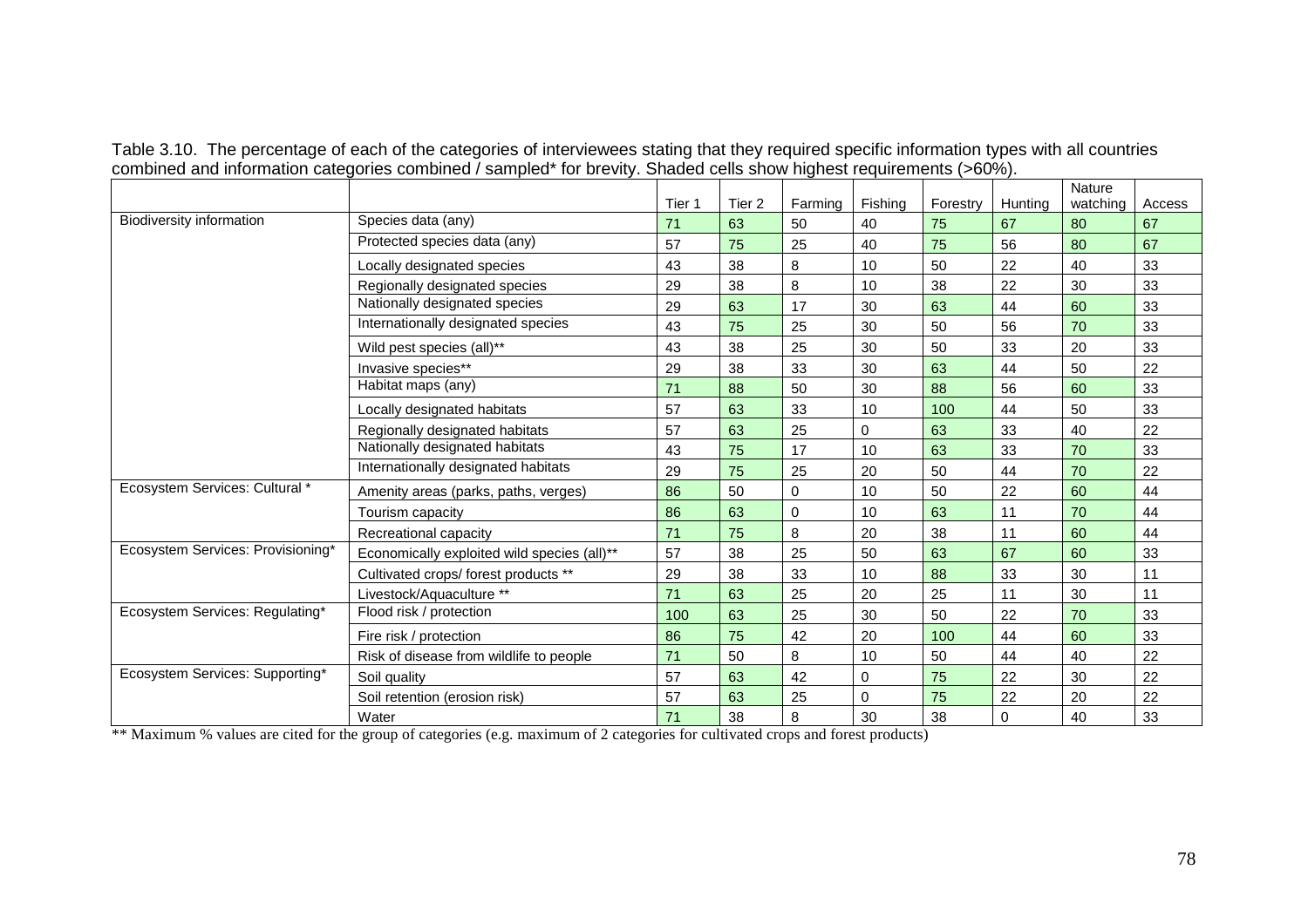# **3.4.6 The determinants of information needs**

The survey was designed to investigate the determinants or 'drivers' behind the information needs identified by the interviewees. For instance, local governments may have a requirement for information to inform EIA or SEA or land use planning (LUP) decisions.

The need for environmental information may be driven by a number of factors e.g.

- to comply with policy requirements
- land management
- nature conservation

• control of wild species / habitats e.g. agricultural pests or scrub encroachment There was little difference between the groups of interviewees in their perception of the determinant of information requirements (Figure 3.13). It was interesting that all groups appeared to feel that statutory requirements and local policy requirements were important reasons behind their need for information. It may be that redesigning the survey could refine this result. Some interviewees may have given answers reflecting their perception of the reasons that would in theory influence data requirements without reflecting on the actual drivers behind their information needs in practice. Only just over 50% of the interviewees felt that nature conservation needs determined their information requirements (Figure 3.13).



Figure 3.13 Determinants of environmental information needs with data combined for all case studies.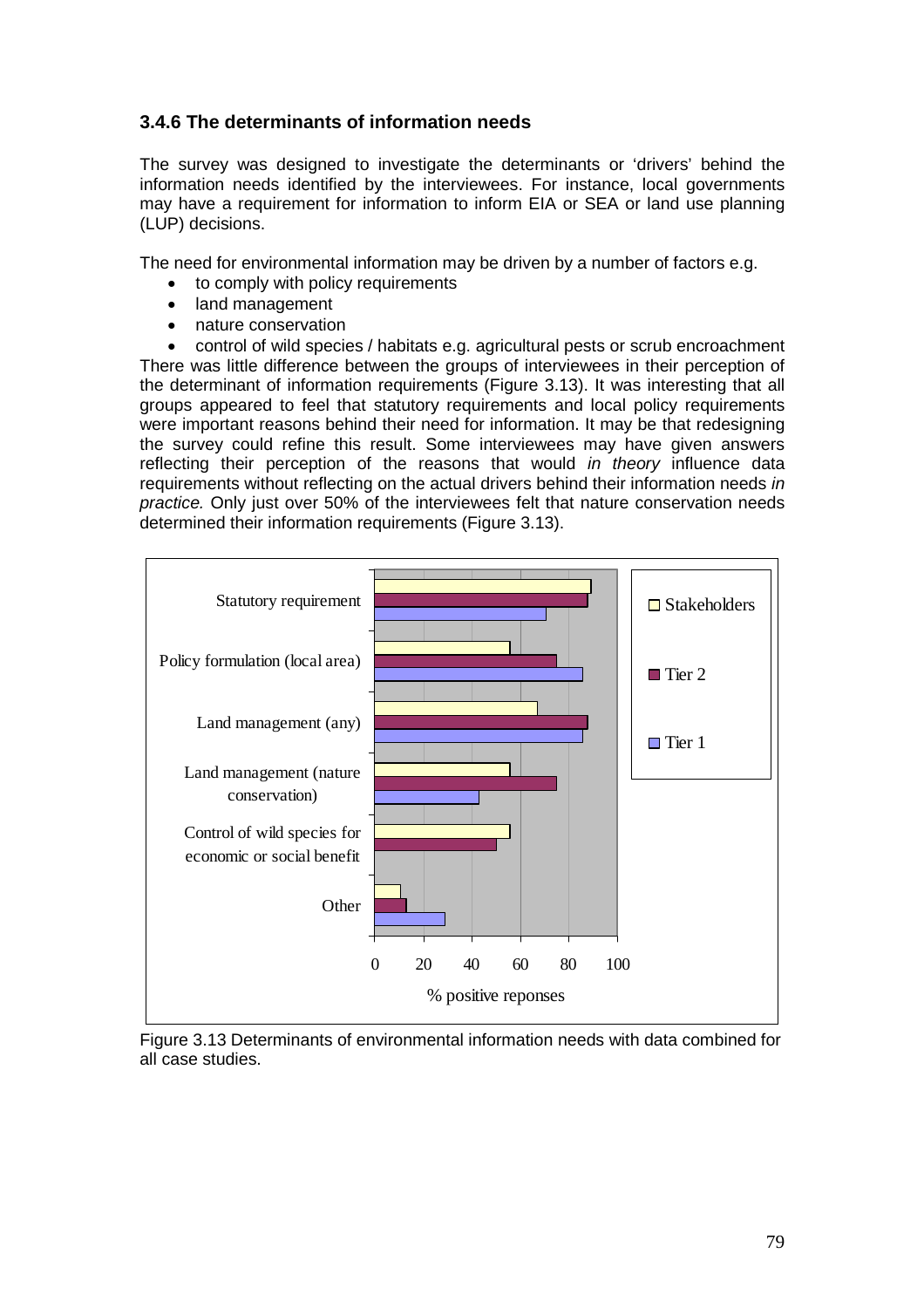#### 3.4.6.1 Requirement for EIA

The survey also considered to what extent local governments perceived a need for information to inform EIA. For each of the data categories (biodiversity and ecosystem services), interviewees were asked to consider whether the data they required was also needed for EIA. Notably, a relatively small proportion of the total required data was also required for EIA. Overall, only 23% of the required data were also required for EIA (Figure 3.14).

Biodiversity (species and habitat data) and provisioning ecosystem services data were required by many countries for EIA – however, even for these categories, more than half of the case studies responded that they were not required for EIA. Data that fell within the remaining three broad categories of ecosystem services (regulating, supporting, cultural) were rarely perceived as required for EIA (Figure 14). The low perceived need for data for this purpose is clearly related to the low degree of involvement in EIA and SEA in the Tier 1 governments. A large proportion of Tier 2 government interviewees, however, expressed a responsibility for EIA (Figure 3.5). It is therefore more surprising that many appeared to have a lower need for information for this purpose. This may be a function of interpretation. Interviewees may have assumed that they did not require the data because consultants perform the survey as assessment work. Further work would need to ensure clarification of this point to capture information needs even when these are mediated through consultants. However, administrations clearly felt a much greater need for environmental information for other purposes than for EIA.



Figure 3.14. Data categories that were noted as required by interviewees for any purpose (YES) and that were felt to be necessary for Environmental Impact Assessment (Req EIA).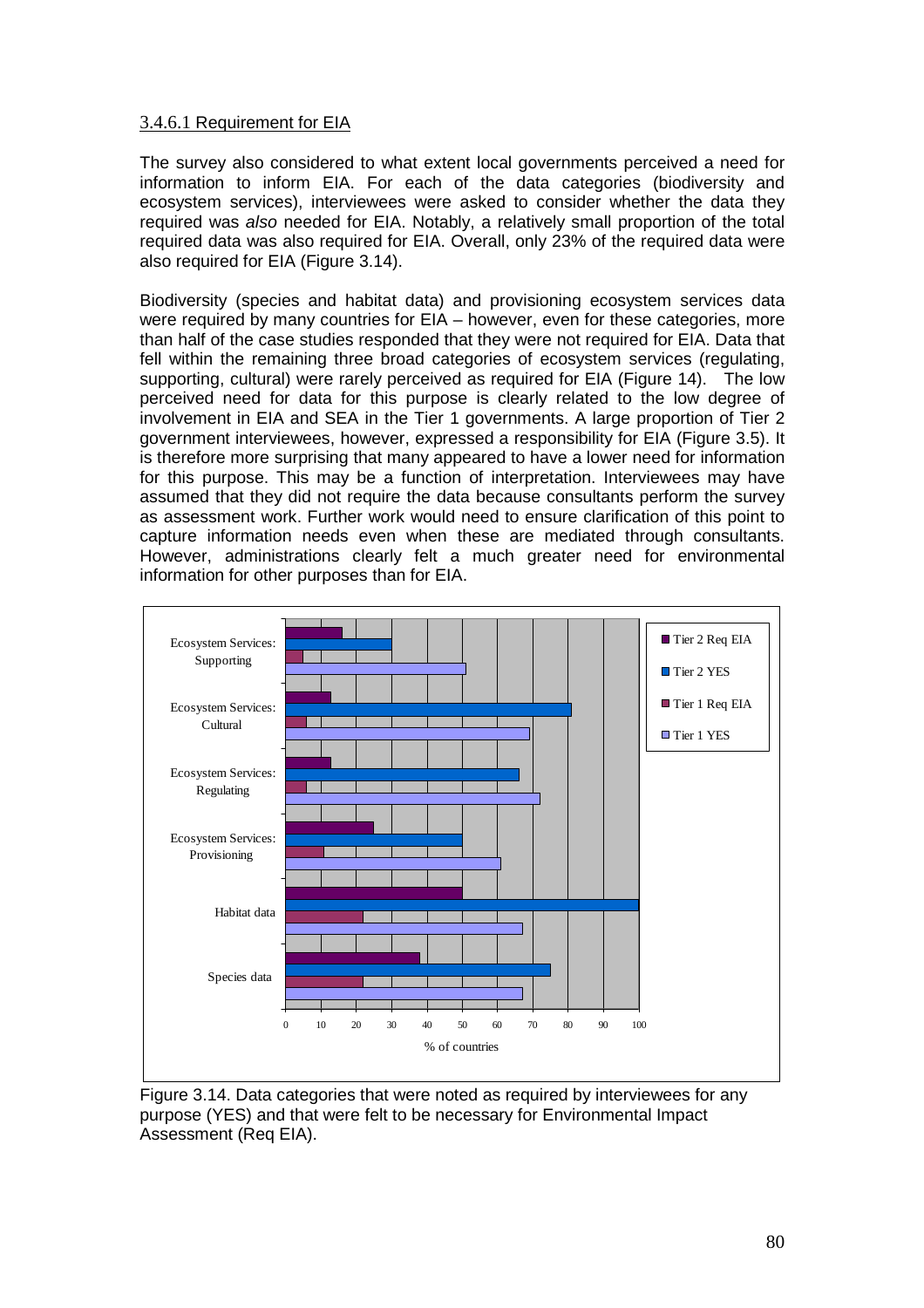# **3.4.7 Information used for environmental decision making**

The information sources used for addressing the environmental issues identified in section 3.4.2 (Environmental decision-making at the local level) were categorised into sources of environmental data in order to investigate where the decision-makers were acquiring the necessary information. The main source of information for both tiers of government came from records held within the local governments themselves, closely followed by legislation and information held at the national and regional level of government. Local knowledge was used more in Tier 1 than Tier 2, who relied more upon private consultants and advisors. Government agencies and NGOs were used more by the Tier 1 administrations (Figure 3.15).



Figure 3.15. Sources of information used by representatives of local government to address the key issues that they identified for environmental decision-making. Multiple categories of information sources may have been selected for each environmental issue identified.

When comparing the use of different data sources by government representatives and individual stakeholders, it is not surprising to find that the largest proportion of respondents used the Internet to source species and other environmental data. All stakeholder categories, except Tier 1, kept their own records of species and other environmental data, ranging from 10% of respondents in the "farming and rural business" category to 100% in the "hunting and recreational animals" category.

Investigation of the characteristics of the information used in local government (Tier 1 and 2) revealed that a substantial proportion of the data used was not available in a digital format and was not regularly updated. For example, only 69% of environmental data used by Tier 1 was stored on a computer and only 63% was regularly updated. Only 23% of data used by Tier 1 and 29% of data used by Tier 2 was considered by the interviewees to be spatially referenced. Comparison between countries of local level government reveals similar patterns (Figure 3.16).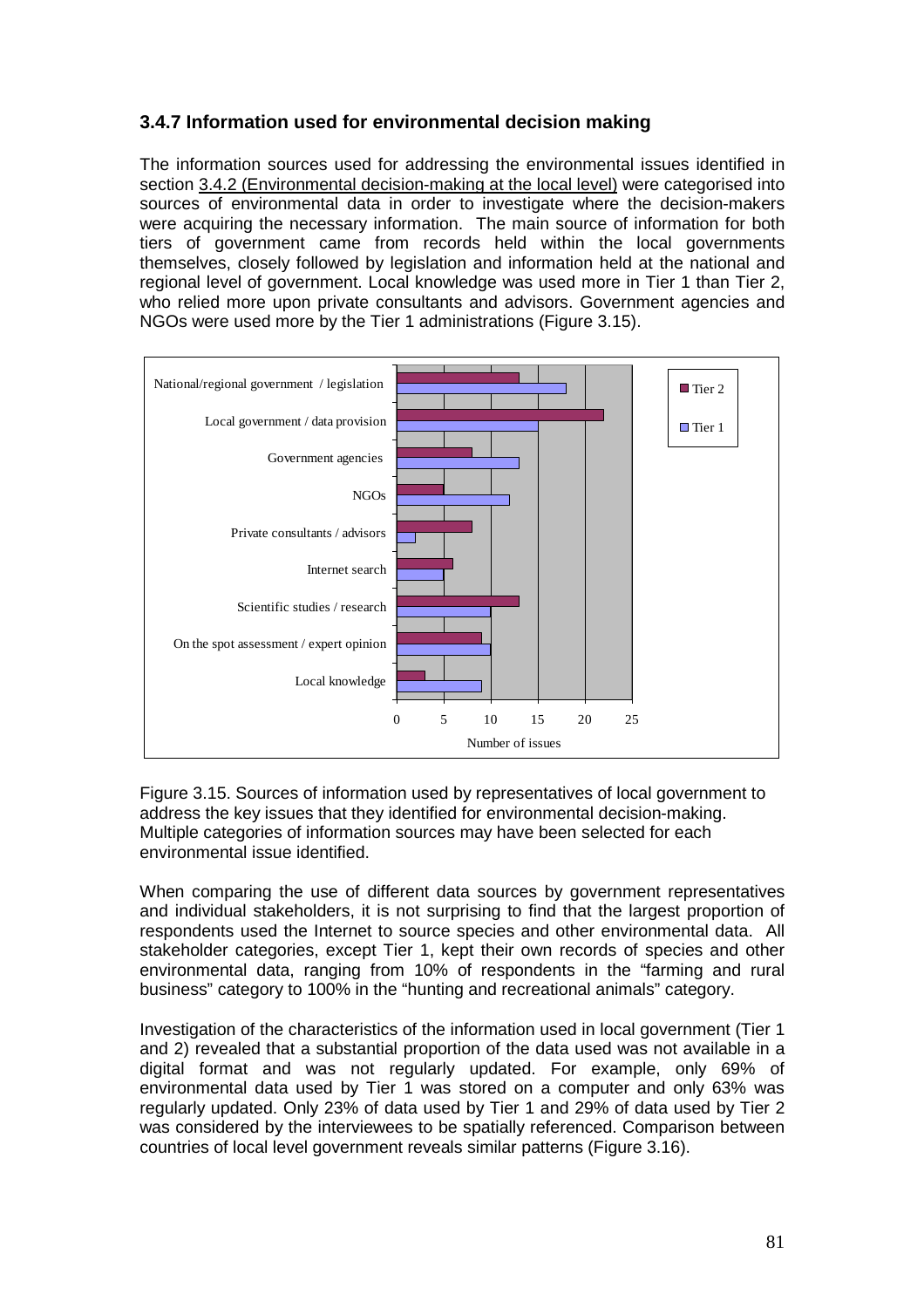

Figure 3.16. Comparative usage of different data sources. The proportion of interviewees in the government and stakeholder categories using species data or other environmental data and the source of those data.

The degree of availability of data in digital format or spatially referenced varied considerably between countries, and spatial referencing was particularly lacking in many countries (Figure 3.17). The case studies with highest proportion of data available in regularly updated digital format to their Tier 1 governments were Turkey (Firtina) and Portugal. Romania, Turkey Egidir and Greece reported the same for their Tier 2 government (Figure 3.17).

Although this may identify a need for data to be more accessible and available in a more user-friendly format, care should be taken in the interpretation of these results as the response rate was poor, with between many between 11% and 38% of nonresponses to the questions on the accessibility of data in the interviews.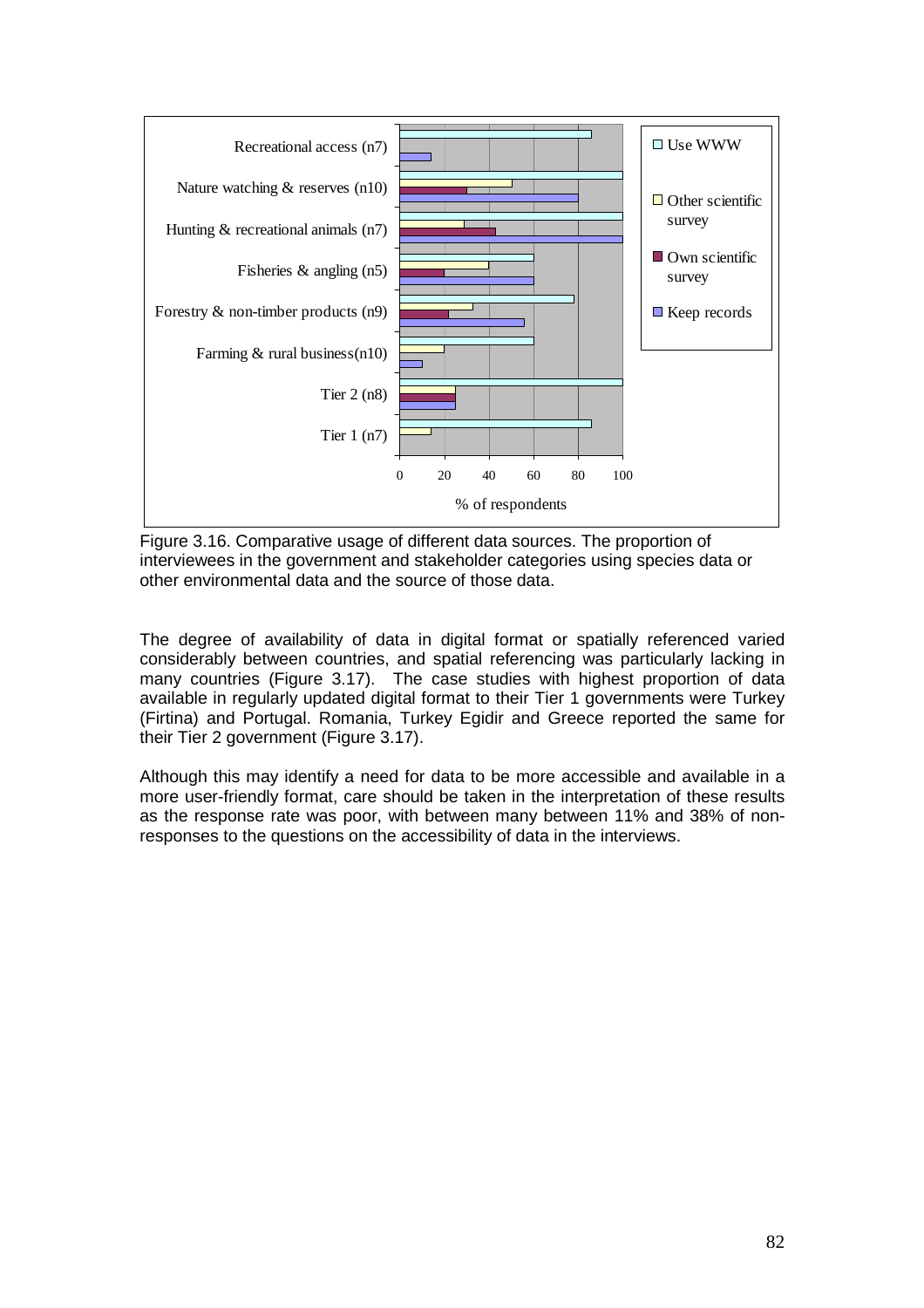

Figure 3.17. Proportion of accessible environmental information that is stored on a computer, updated and spatially referenced. Comparison between Tier 1 and Tier 2 local governments of TESS partner countries where  $n =$  the number of categories of required information.

# **3.4.8 Availability of required data**

The survey asked interviewees whether they were able to obtain the environmental information that they needed. A substantial proportion of responses for both tiers of local government and for the individual stakeholders indicated that either "most" or "all of the required data was available. However, up to 15% of respondents indicated that "none" of the required information was available, highlighting a major obstacle to effective decision-making (Figure 3.18).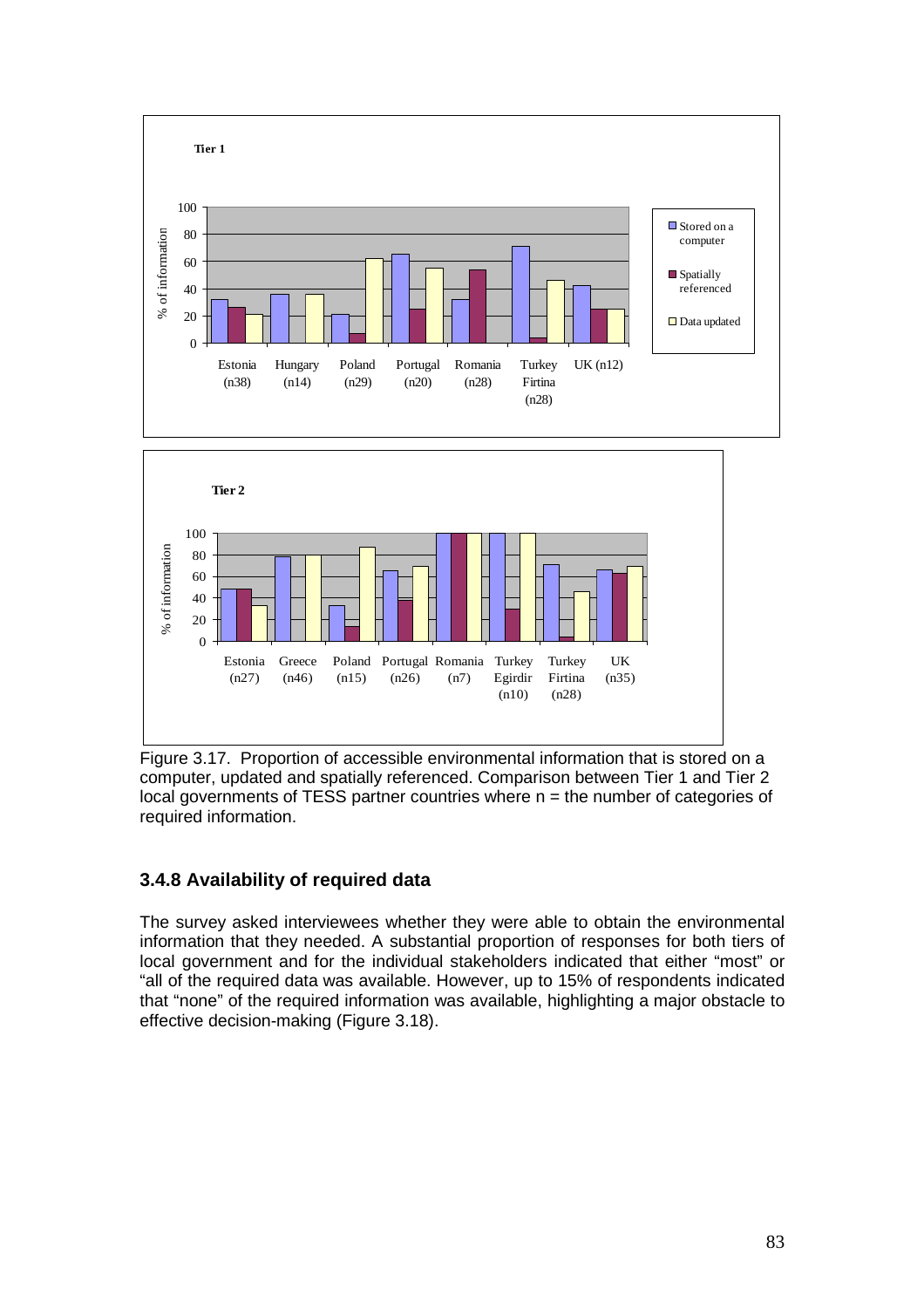

Figure 3.18. Proportion of stakeholder interviewees and government representatives that could access the required data for environmental decision-making. Possible responses regarding data availability were "none", "some", "most" or "all".

To investigate differences in accessibility for different types of information, the responses for all groups of stakeholders were grouped using a Data Acquisition Index (DAq), which applied a 'weight' to each response depending on the degree of availability. Percentage, rather than sum of responses was used to avoid positive bias to those categories that were simply required more regardless of relative availability.

 $DAq_i = %$  responses x weight<sub>i</sub>

Where weight: None =  $0$ , Some =  $1$ , Most =  $2$ , All =  $3$ 

When all responses were grouped, the DA<sub>q</sub> Index revealed that local & regional biodiversity data was particularly lacking, whereas national and international data was the most easily acquired Interestingly, information on the four broad categories of ecosystem services was perceived to be more readily available than local biodiversity data (Figure 3.19).

Figure 3.19. Accessibility of environmental information grouped according to Biodiversity and Ecosystem services using a Data Acquisition Index (DaQ). Responses are collated for tiers of local government & stakeholder groups.

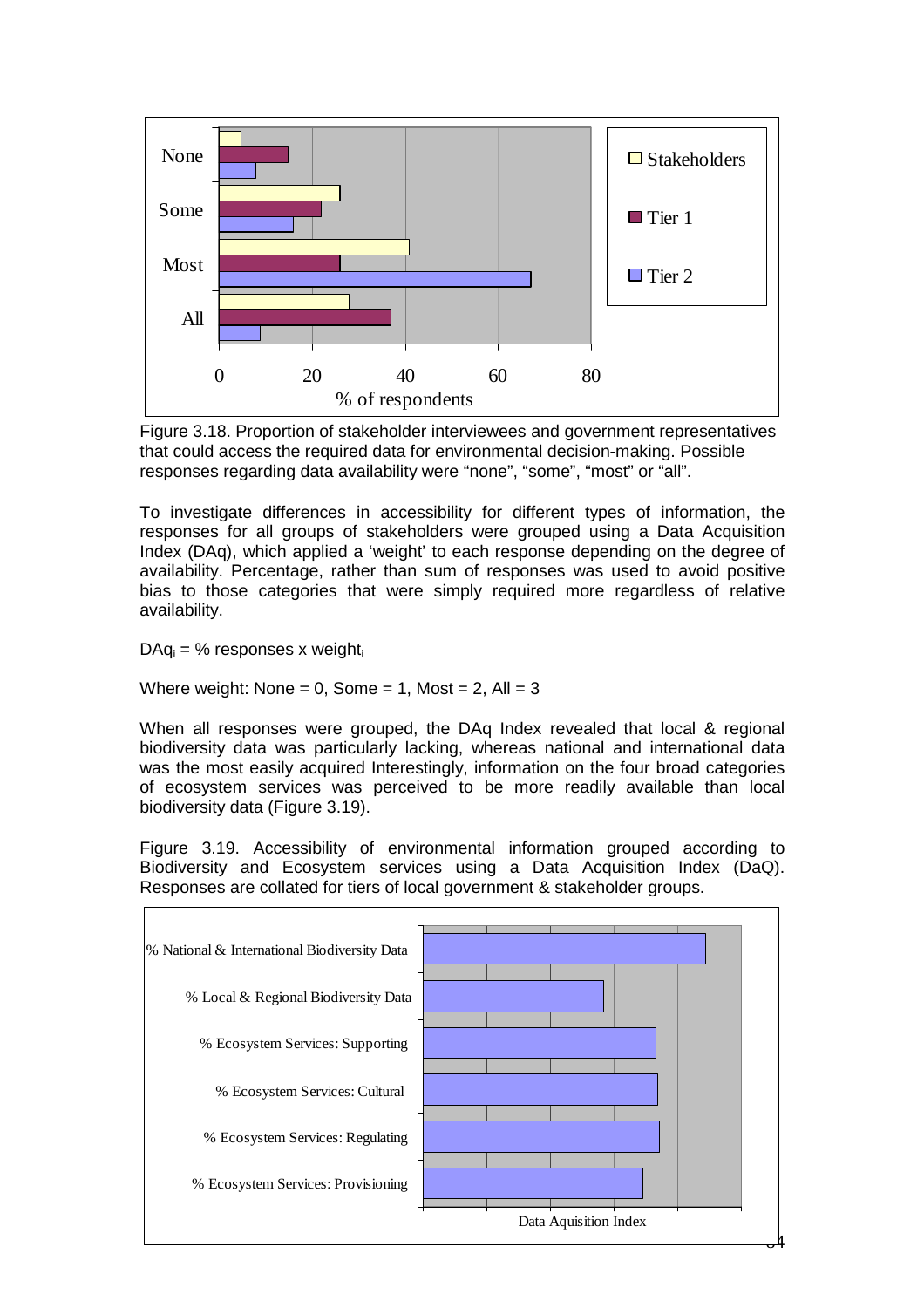There was some variation between countries, and stakeholder groups, in terms of the degree to which needs were met. Romania and the UK (except Tier 2) indicated that they were able to acquire a relatively high proportion of information required, whereas both tiers of local government in Estonia indicated relatively low acquisition. Interestingly the individual stakeholders in Estonia expressed very different views – showing a much higher satisfaction with information access. It is important to note that perception of the completeness of information to aid decision-making will depend on the demand for these data as well as their supply. Interviewees will have considerable differences in their concepts of the appropriate information needed to make an informed decision affecting their environment.

### **3.4.9 Barriers that impede access to adequate environmental information**

All categories of stakeholders and both levels of local government encountered barriers that impeded access to adequate environmental information. Notably the groups with the greatest perceived need for environmental information (local government and nature watching and reserves - see section 3.4.2) also reported the greatest difficulty with obtaining the data that they required (Figure 3.20). This suggests that there may be a motivational effect with barriers only being encountered when effort is made to acquire the information. Forester interviewees lowest reported the least difficulty obtaining data perhaps reflecting the availability of certain types of information. This aspect would merit further clarification in future work.



Figure 3.20. Proportion of stakeholder interviewees and government representatives encountering barriers that impeded access to adequate environmental information

Differences in the degrees of difficulty in obtaining suitable information were evident between countries. Hungary, Poland and the UK indicated the highest number of problems when obtaining data, experiencing up to 7 out of the 9 potential issues identified for both tiers of local government and 100% of the individual stakeholders in Greece and Poland encountered some barriers.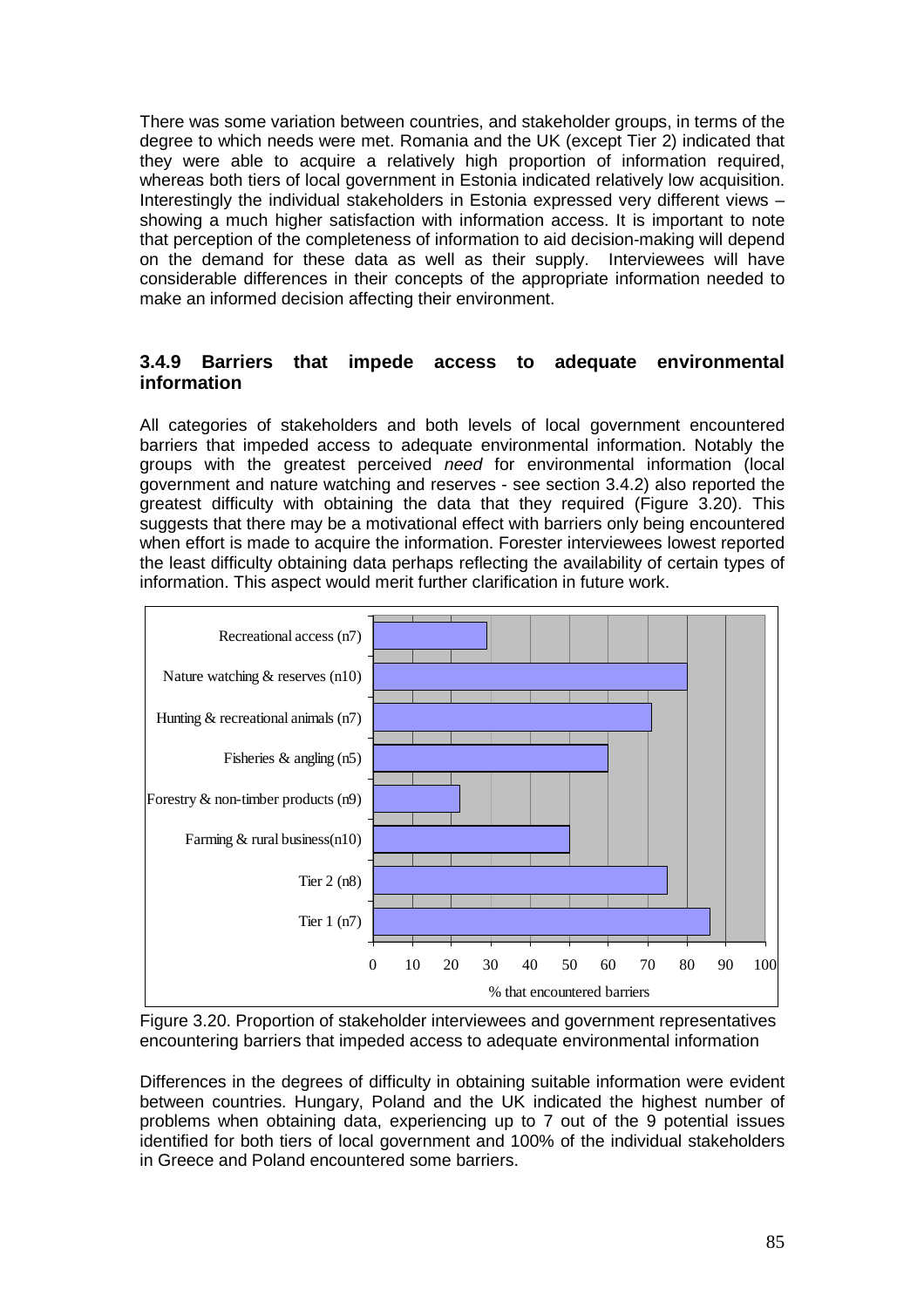In contrast, none of the Romanian local government, or other stakeholder interviewees except for the representative of the "hunting & recreational animals" category, reported any impediments to information access; the Romanian category was an exception to this pattern. On average across countries, 52% of the individual stakeholders' encountered barriers to prevent access to information (Figure 3.21).



Figure 3.21. Proportion of individual stakeholders that encountered barriers to prevent access to adequate environmental information, grouped by country.

Difficulty in 'finding the information' was the category most commonly selected as the reason for difficulty in acquiring adequate information. However, each factor identified in the survey design as a potential barrier was encountered by most of the stakeholder groups, with accuracy, scale, access & age identified as the most important barriers. The factor that considered motivation of the interviewee, 'not likely to make a difference' was the least commonly selected (Figure 3.22). This suggests that there is an enthusiasm as well as a need for adequate information, which is currently thwarted, to some extent, by a number of barriers to acquisition, with difficulty in locating the information presenting the most frequent impediment.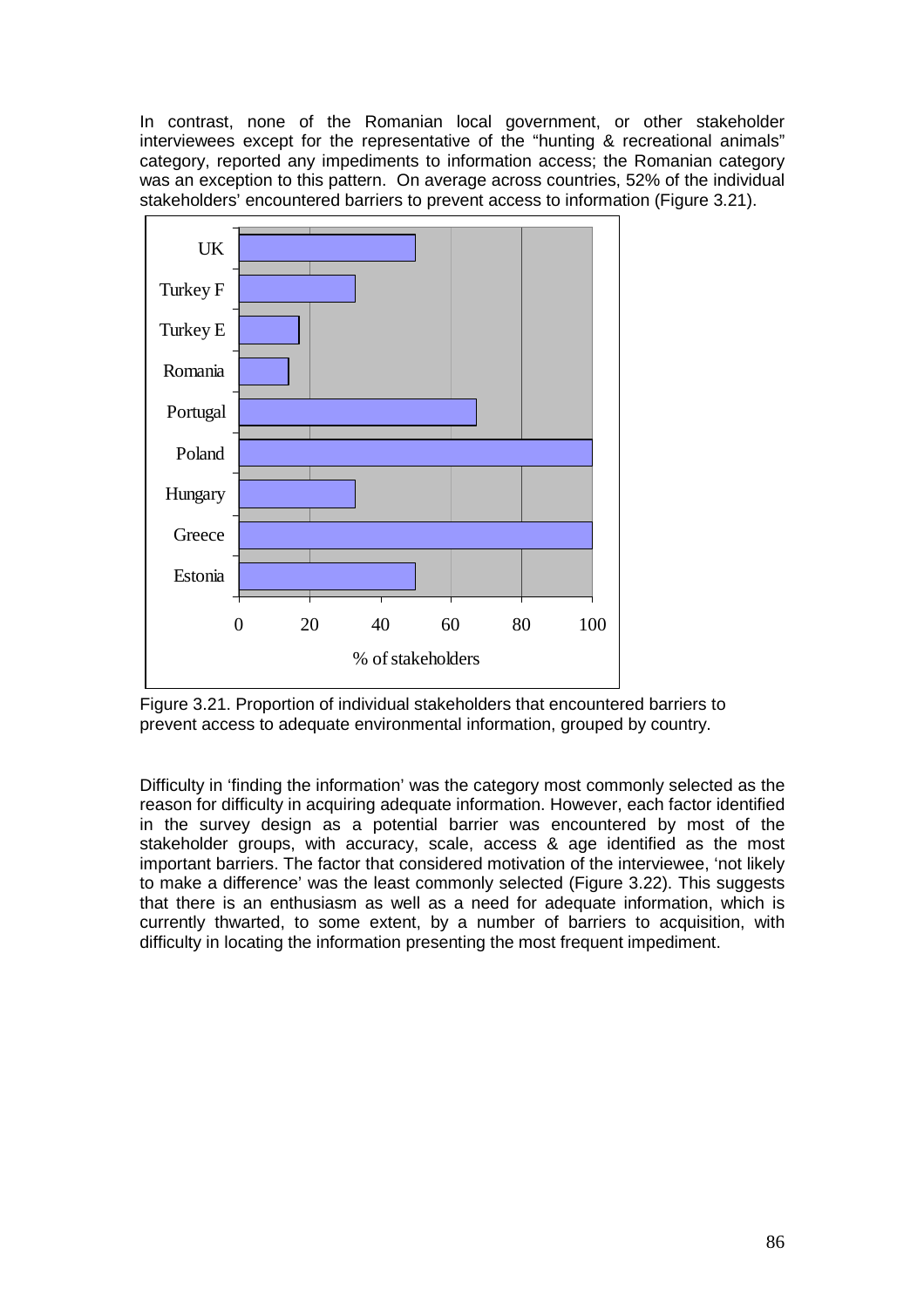

Figure 3.22. The proportion of interviewees for each stakeholder category and the proportion of government representatives in each partner country who indicated a factor that caused problems when obtaining data.

### **3.5 Summary and recommendations**

In section 3.1.1, the aims of TESS Work Package 3 were condensed into five questions regarding the supply and demand of environmental information to local governments and selected groups of individual stakeholders.

These were:

- i. What are the information needs?
- ii. What determines the information needs?
- iii. What information is used?
- iv. What information is needed but currently unobtainable?
- v. What are the barriers to obtaining information?

An important caveat to interpretation of these results is that they represent a pilot stage in the TESS project leading to a much more extensive survey in TESS WP5. They are therefore based on a small sample of case studies and it is the range of responses that is generally of more interest than other statistics (such as averages) that would require a much larger sample.

### **3.5.1 What are the information needs?**

The survey found that all groups of interviewees

spent a substantial proportion of time considering environmental matters when making management decisions (Figure 3.4) although the greatest needs for environmental information were in government, nature-watching/reserve management and forestry (Figure 3.12, Table 10). The demand for environmental information varied between the groups of interviewees but almost all categories of information that were surveyed (biodiversity and ecosystem services) were required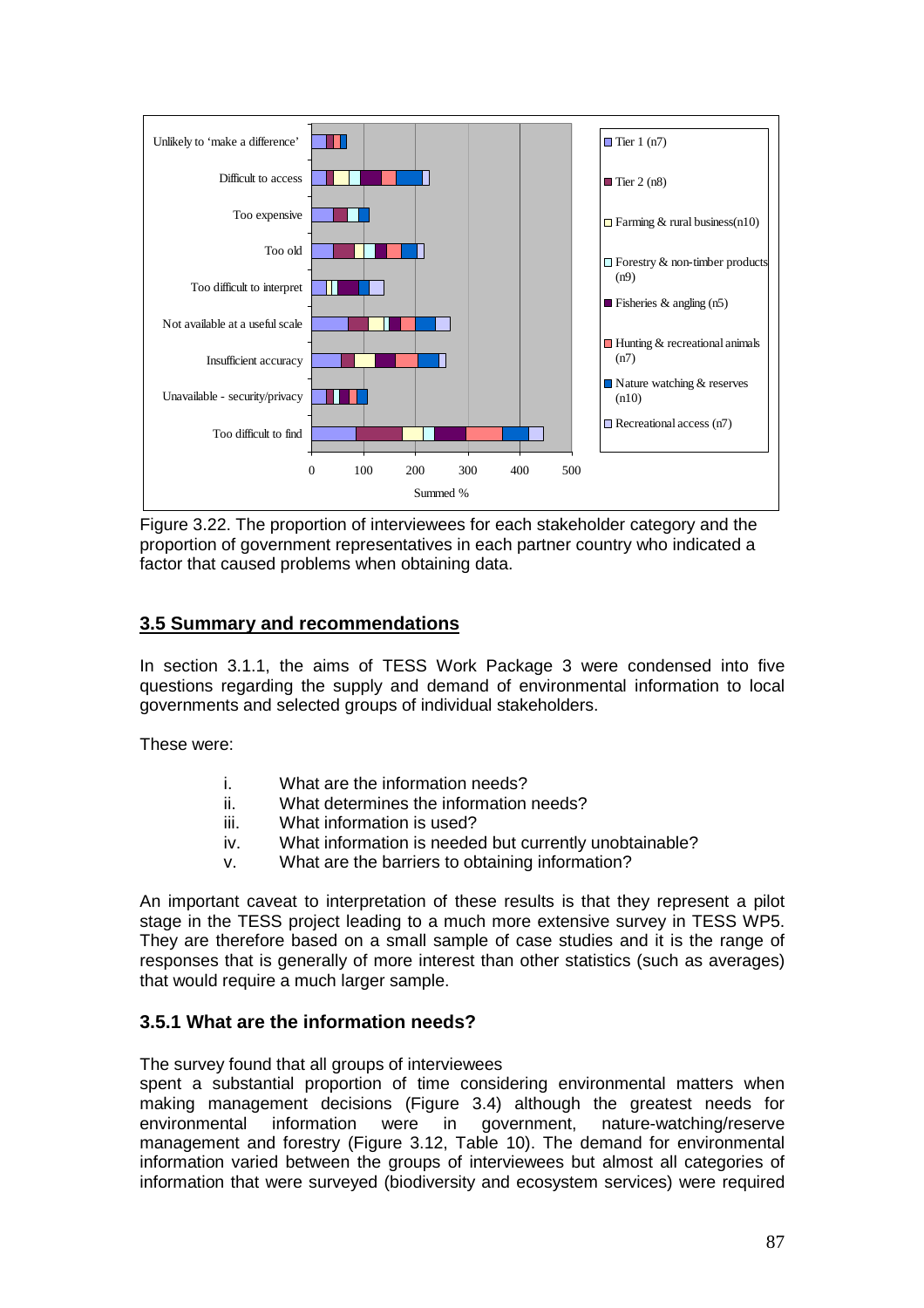(Figures 3.6 & 3.7), to some degree, by all categories of stakeholder (Figure 3.4). Notably information on heritage conservation was an exception. Information on physical hazards such as flood and fire risk, biodiversity and tourism capacity were key issues for local governments across the case studies. In particular, Tier 1 tended to put more priority and need more information on ecosystem services and socioeconomic considerations generally than Tier 2, which was in turn more focussed on biodiversity issues than Tier 1 (Figures 3.1, 3.4, 3.6, 3.7, 3.12 and Table 3.10).

#### **3.5.2 What determines the information needs**

All of the possible 'drivers' that might determine information needs that were identified in the survey were rated as important factors by the interviewees from all sectors. These included a statutory requirement to inform management decisions, a need for information for local policy formulation and a need to inform management decisions (Figure 3.13). Despite recognition of the importance of statutory requirements in driving information needs; local government interviewees tended to report a fairly low level of direct involvement in EIA and, especially SEA processes. This was particularly notable in the most local level of government (Tier 1). Nevertheless, the relatively low requirement reported for specific data types to inform EIA that was reported by Tier 2 as well as Tier 1 (Figure 3.14) is a little surprising.

The number of decisions being made might also drive information needs. When viewed in terms of the area managed, it was evident that the individual stakeholders in the farming and rural business category reported more decisions annually than the other categories (Figure 3.3). Further work in this area would be required for more robust interpretation that allows comparability between decisions. In other words a decision to trim 50m of hedge by a one farmer is not equivalent to a decision to trim all the hedges in a large estate by another farmer, or indeed, a decision by a local government department to grant planning permission for a major development. If this approach is to be used in future surveys, the 'decisions' need clear and specific definition.

The extent of involvement in the decision making process may also influence perceived needs. The survey indicated a disparity in the perception of the participatory process between local government and individual stakeholders. The stakeholders generally felt that they had little involvement and influence, whereas the local government responses reflected a perception that the mechanisms for engagement with local communities were in place. If individuals do find it difficult to engage with local environmental decision-making processes, this perceived disenfranchisement is likely to reduce their demand for information.

### **3.5.3 What information is used?**

A reliance on Internet sources of information was reported across all government & other stakeholder categories and in all of the case studies. In contrast, there was a limited use of local survey data and especially of information derived scientific survey (Figure 3.16). This raises the question of the quality and validity of information that may be being used to make decisions affecting environmental management right across the sample of case studies and should be noted as an important factor for emphasis in future work within TESS.

It was apparent that much of the information accessed by local governments was not stored on computers; even less was regularly updated or spatially referenced (i.e. mapped). Another point of interest, and importance for design of information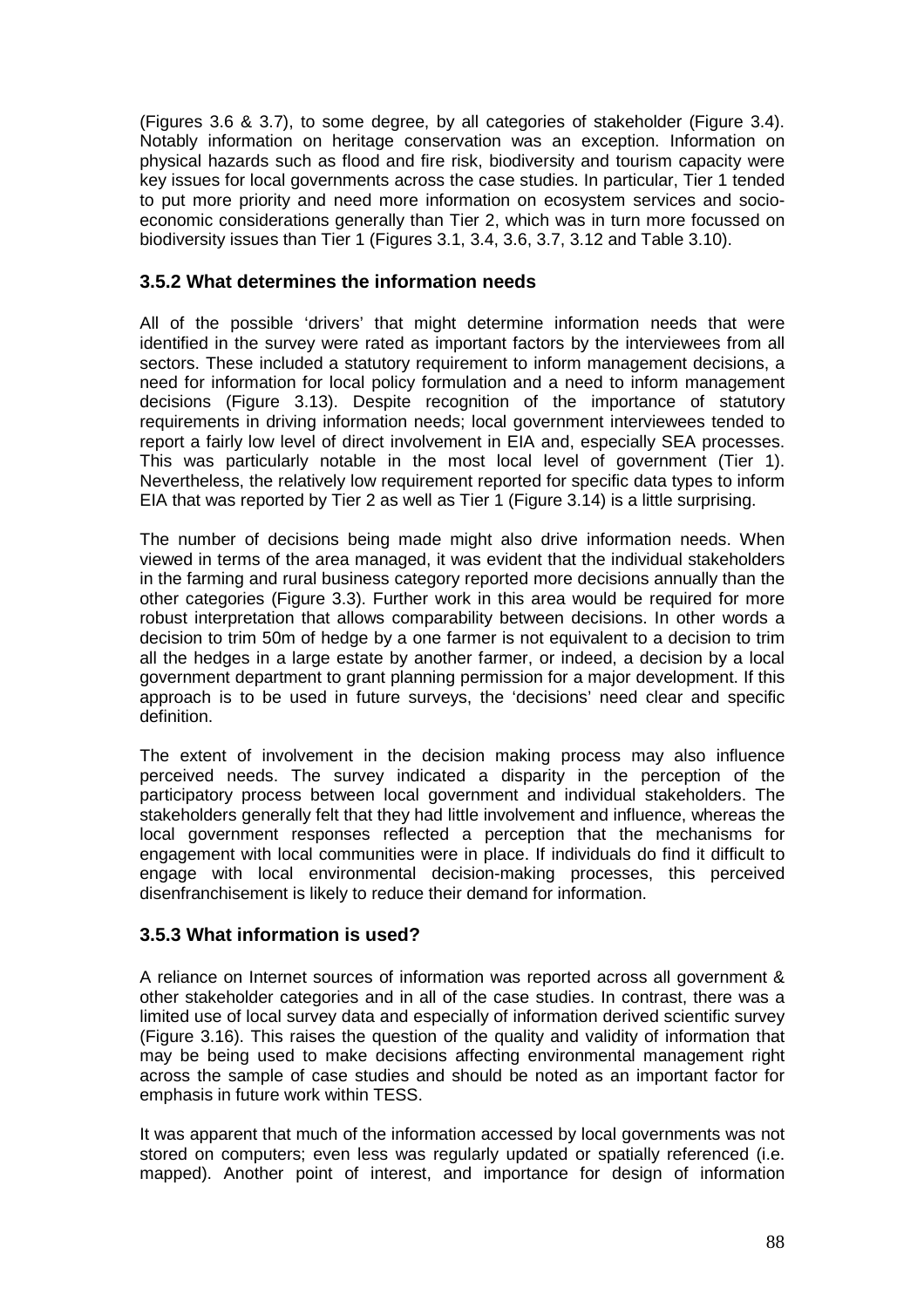systems, was that although most information was needed by government, forestry and nature-watching/reserves (Figure 3.12, Table 3.10), four of the stakeholder groups (especially hunting and nature-watching/reserve-management) were at least as active as Tier 2 governments in generating their own environmental information, as demonstrated by the proportion of their information requirements that were met through their own survey and record keeping as (Figure 3.16).

### **3.5.4 What information is needed but currently unobtainable?**

A substantial proportion of interviewees in all government and other stakeholder groups, and across all case studies, reported difficulties in obtaining adequate information for their decision-making purposes (Figure 3.20). Although biodiversity information at the National level (e.g. national figures for biodiversity and habitat) was relatively accessible, species and habitat data collated at the local & regional level appeared to be the most difficult category of information for interviewees to access (Figure 3.19).

Notably, the highest perception of these impediments to data access occurred in the stakeholder groups (local government & nature watching and reserves) that also indicated that greatest requirements for information (Figure 3.12), although foresters seemed to have adequate access. Perhaps the motivation of interviewees affected the likely perception of barriers. In other words, stakeholders who expressed little need for information were unlikely to encounter barriers to obtaining data.

### **3.5.5 What are the barriers to obtaining information?**

Many potential barriers to obtaining adequate information were reported in the surveys and this occurred in all of the case study countries and all of the stakeholder groups (Figure 3.22). The most frequently cited problem was a difficulty in finding & accessing information. Other key issues encountered by the interviewees were the accuracy of the data, availability at an appropriate spatial scale, and the age of data.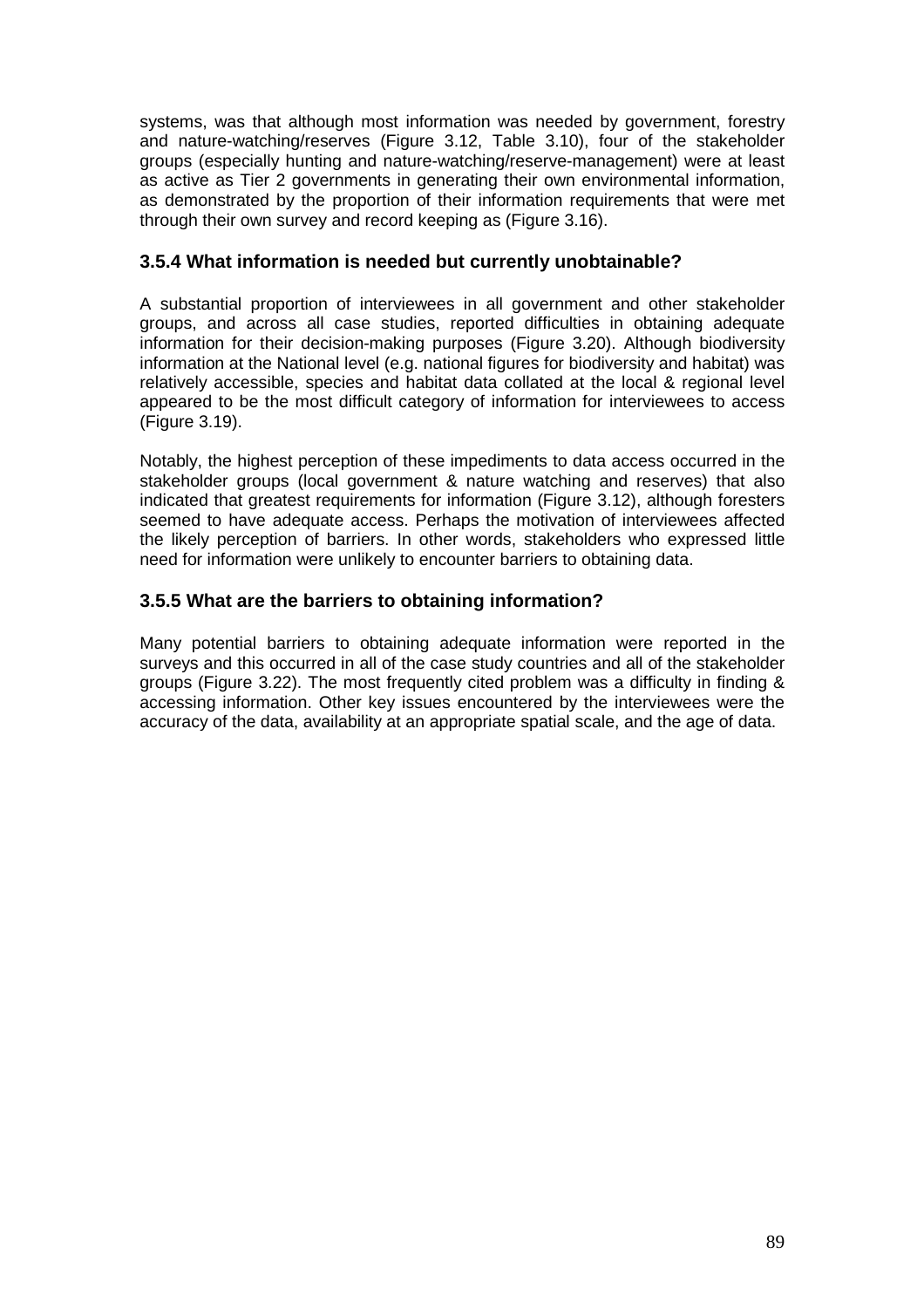#### **3.6 Acknowledgements**

Many thanks are due to the local government and individual stakeholder representatives from each of the participating case study areas who willingly gave their time to consider our nine-page survey forms. This work would not have been possible without their generous help. We are also extremely grateful for the care and effort contributed by our TESS partners who conducted the interviews and their patience during review and revision of the forms. These partners are listed below.

Special thanks for Work Package 2:

ESUSG of IUCN/SSC, United Kingdom WWF-Turkey, Turkey Danube Delta National Institute for R&D, Romania Ordenamento e Gestão de Recursos Naturais Ltd (ERENA), Portugal Pro-Biodiversity Service, Poland Szent Istvan Univ, Inst for Wildlife Conservation, Hungary Institute of Sustainable Technology at Tallin University of Technology, Estonia TERO Ltd, Greece Centre for Cartography of Fauna and Flora, Slovenia

Special thanks for Work Package 3:

Aristotle University of Thessaloniki, Greece Bournemouth University, United Kingdom Anatrack Ltd, United Kingdom ESUSG of IUCN/SSC, United Kingdom Ordenamento e Gestão de Recursos Naturais Ltd (ERENA), Portugal Pro-Biodiversity Service, Poland Szent Istvan University, Institute for Wildlife Conservation, Hungary Institute of Sustainable Technology at Tallinn University of Technology, Estonia Danube Delta National Institute for R&D, Romania WWF Turkey

Thanks again.

Estonia: Mari Ivask Greece: George Desypris, Dimitra Manou, Jason Papathanasiou, Anastasia Dimitriadi, Olympia `Papadopolou Hungary: László Szemethy, Gyula Kiss Poland: Zenon Tederko Portugal: Pedro Beja, Carlos Rio Carvalho, Sofia Lourenço, Susana Rosa, Luis Gordinho Slovenia: Mladen Kotarac Turkey: Başak Avcıoğlu Çokçalışkan, Mustafa Özgür Berke Romania: Bozagievici Raluca, Ion Navodaru, Eugenia Marin UK: Niels Bouwers, Bridget Kenward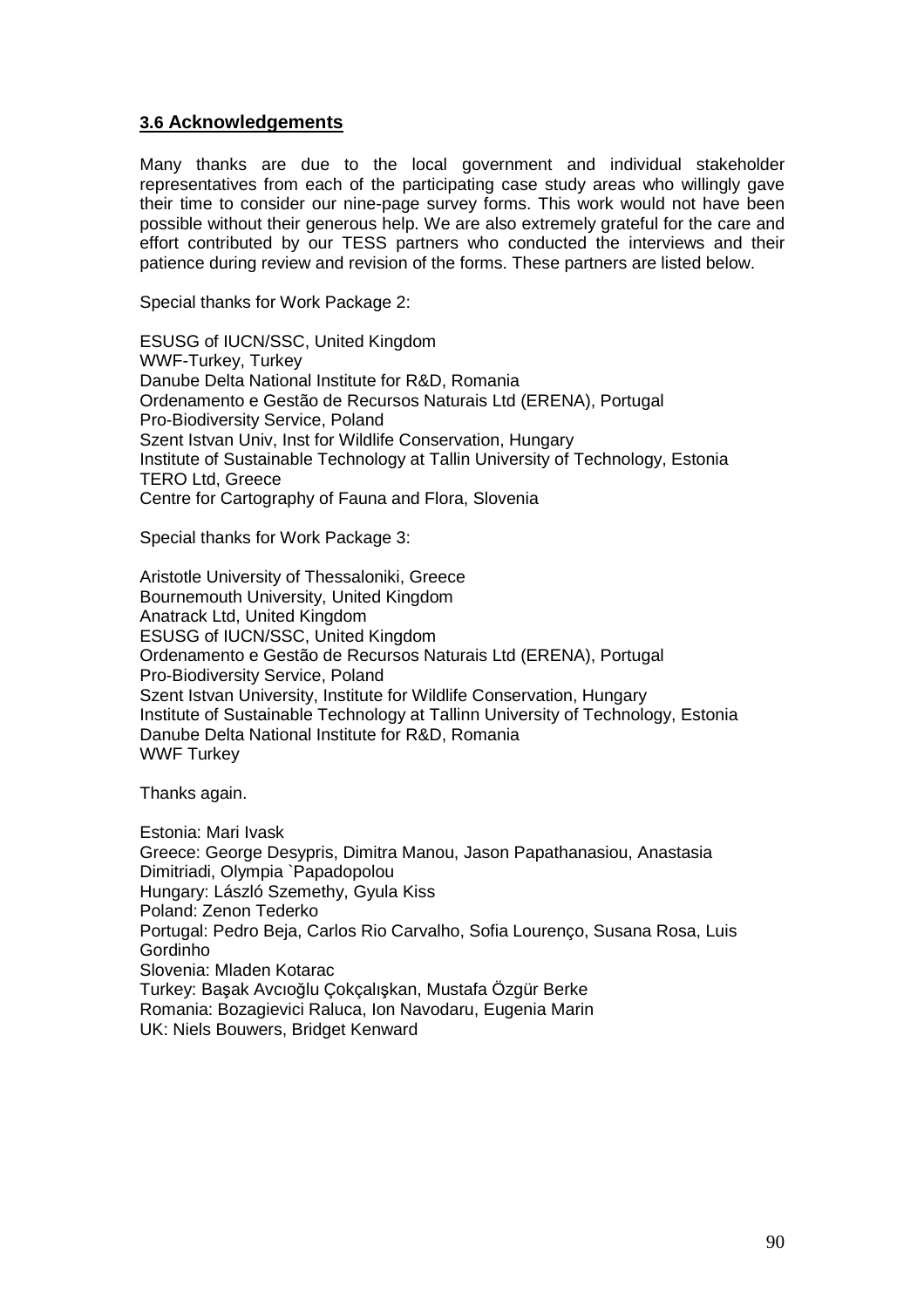### **4 REFERENCES**

Anon 1994 Biodiversity The UK Action Plan. Cm 2428 HMSO London.

- Anon 2005 A Practical Guide to the Strategic Environmental Assessment Directive 2001/42/EC Office of the Deputy Prime Minister (now Department of Communities and Local Government)
- Anon 2006 Planning for Biodiversity and Geological Conservation a Guide to Good Practice ODPM (now Department of Communities and Local Government), Defra and English Nature (now Natural England).
- Arnstein, S. 1969. A ladder of public participation. Journal of American Institute of Planners **35**: 216–224.
- Broberg, L. 2003. Conserving Ecosystems Locally: A Role for Ecologists in Land-Use Planning. BioScience **53**: 670-673.
- COWI 2009a. Study concerning the report on the application and effectiveness of the EIA Directive carried out by COWI consultants, Kongens Lyngby for the European Commission DG Environment.
- COWI 2009b. Study concerning the report on the application and effectiveness of the SEA Directive (2001/42/EC) carried out by COWI consultants, Kongens Lyngby for the European Commission DG Environment.
- Creighton, J. 2005. The Public Participation Handbook: Making Better Decisions Through Citizen Involvement: A Practical Toolkit. Jossey Bass, San Francisco
- European Commission 2003. Report from the Commission to the European Parliament and the Council: On the Application and Effectiveness of the EIA Directive: How successful are the Member States in implementing the EIA Directive? (http://ec.europa.eu/environment/eia/eia-support.htm)
- Gontier, M. 2007. Scale issues in the assessment of ecological impacts using a GISbased habitat model -- A case study for the Stockholm region. Environmental Impact Assessment Review **27**:440-459.
- Jansky, L and Uitto, J I.2005. Enhancing Participation and Governance in Water Resources Management: Conventional Approaches and Information Technology. Tokyo: United Nations University Press
- João, E. 2007. A research agenda for data and scale issues in Strategic Environmental Assessment (SEA). Environmental Impact Assessment Review **27**:479-491.
- Luz, F. 2000. Participatory landscape ecology—a basis for acceptance and implementation. Landscape and Urban Planning **50**:157–166.
- Millennium Ecosystem Assessment 2005. Ecosystems and Human Well-Being. Synthesis Island Press Washington D.C.
- Morgan-Davies, C., T. Waterhouse, M. L. Pollock, and K. Smyth. 2005. Local area farming plans - A common reality for farmers and conservationists in the Scottish Highlands? Scottish Geographical Journal **121**:385-400.
- Odum, W. E. 1982. Environmental Degradation and the Tyranny of Small Decisions. BioScience **32**:728-729.
- Partidário, M.R., 2007 Strategic Environmental Assessment:good practice guide.
- Partidário,M.R., 2009 Environmental Assessment, an international perspective. Presentation to TESS Workshop, London September 2009. www.tessproject.eu .
- Peepson, A., and M. Mick. 2008 Assessing the Impact of Rural Development Policies (RuDI) Work package 1 Priorities in rural development policies Country profiles on rural characteristics http://www.rudieurope.net/uploads/media/Estonia\_WP1\_Report.pdf
- Reed, M. 2008. Stakeholder participation for environmental management: A literature review Biological Conservation **141**:2417-2431.